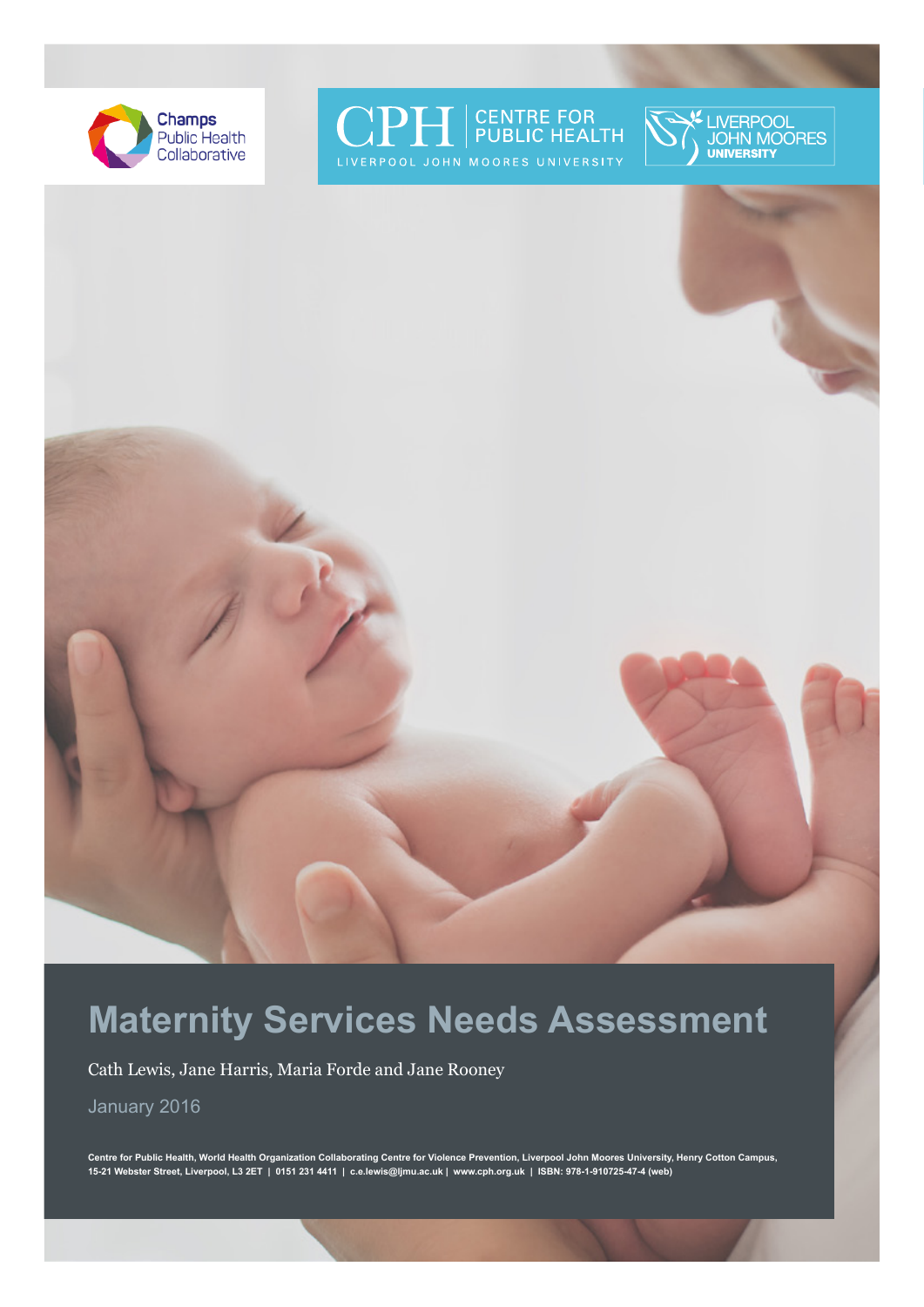

# **Maternity Services Needs Assessment for Cheshire, Merseyside and West Lancashire– Final Report**

# **January 2016**

# **Cath Lewis, Jane Harris, Maria Forde and Jane Rooney**

**Centre for Public Health, Liverpool John Moores University on behalf of Cheshire and Merseyside Public Health collaborative (CHAMPS)**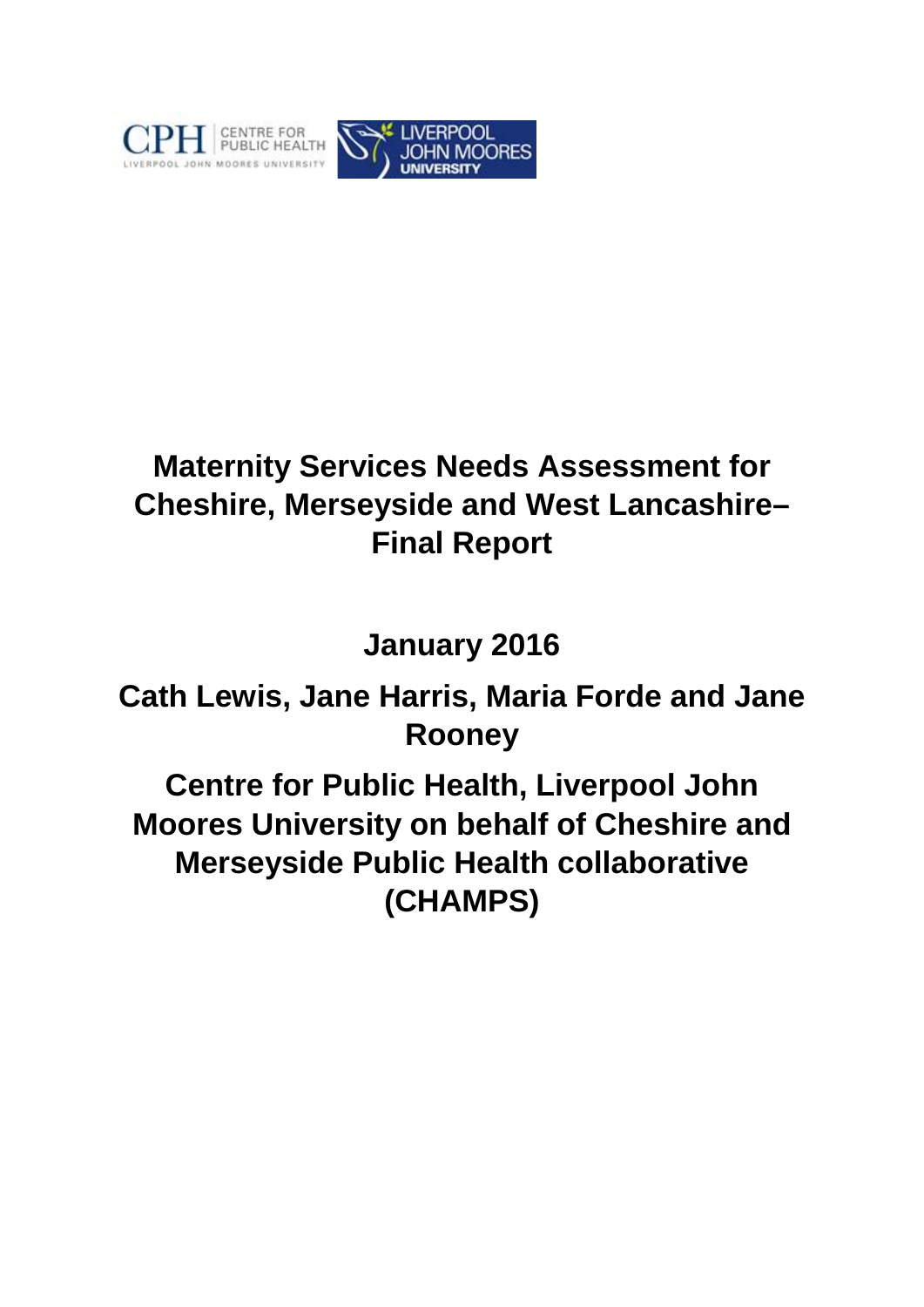| 1. |                                                                                              |  |
|----|----------------------------------------------------------------------------------------------|--|
| 2. |                                                                                              |  |
| 3. |                                                                                              |  |
| 4. |                                                                                              |  |
|    |                                                                                              |  |
|    |                                                                                              |  |
|    |                                                                                              |  |
|    |                                                                                              |  |
|    |                                                                                              |  |
|    |                                                                                              |  |
|    |                                                                                              |  |
|    |                                                                                              |  |
|    |                                                                                              |  |
|    | 5.6 Legal abortions, all ages, under 25 and 25 and over by Clinical Commissioning Groups  15 |  |
|    |                                                                                              |  |
|    |                                                                                              |  |
|    |                                                                                              |  |
|    |                                                                                              |  |
|    |                                                                                              |  |
|    |                                                                                              |  |
|    |                                                                                              |  |
|    |                                                                                              |  |
|    |                                                                                              |  |
|    |                                                                                              |  |
|    |                                                                                              |  |
|    |                                                                                              |  |
|    |                                                                                              |  |
|    |                                                                                              |  |
|    |                                                                                              |  |
|    |                                                                                              |  |
|    |                                                                                              |  |
|    |                                                                                              |  |
|    |                                                                                              |  |
|    |                                                                                              |  |

# **Contents**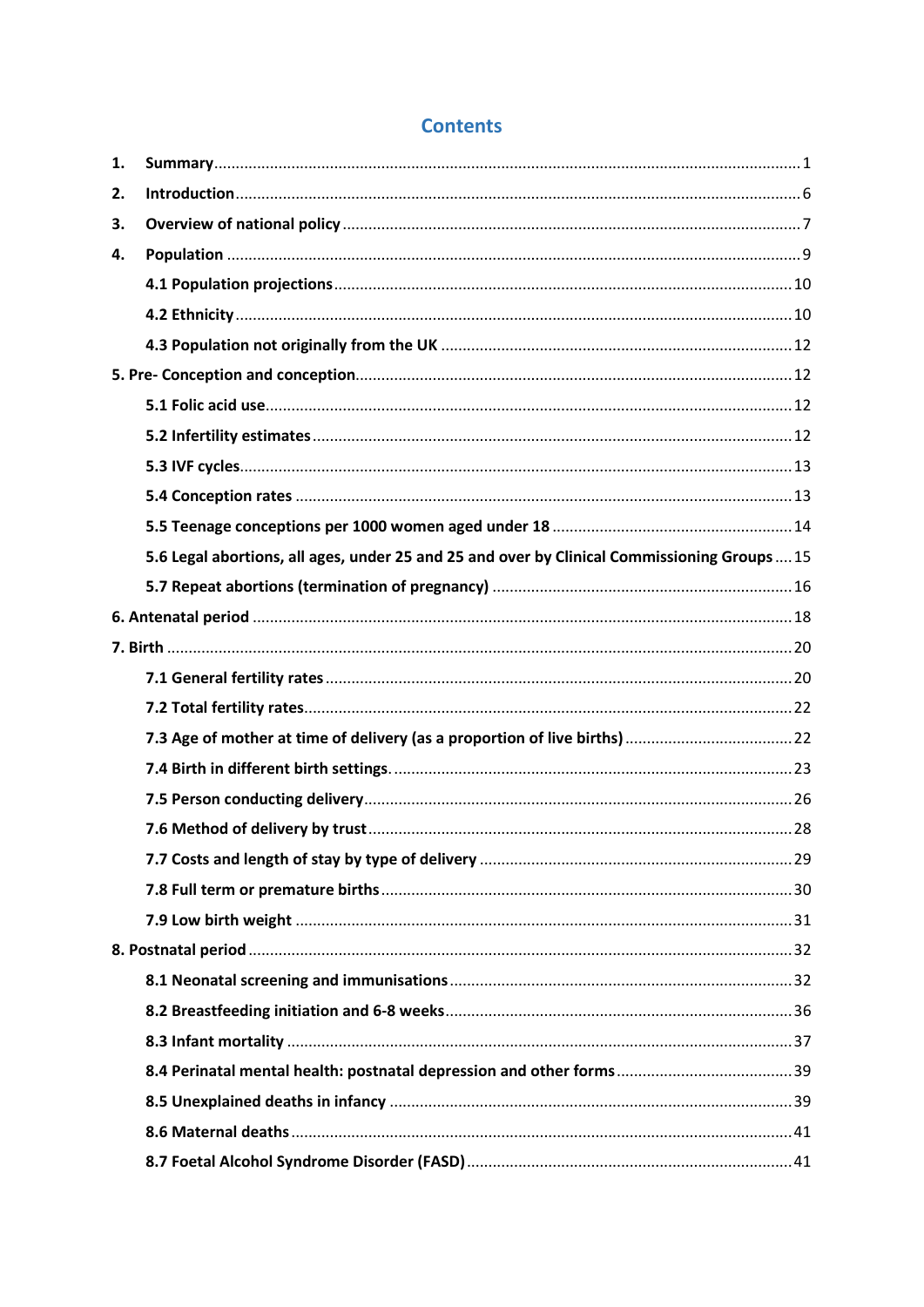| 9.8 Prevalence of giving up drinking during pregnancy: Infant Feeding Survey 201051 |  |
|-------------------------------------------------------------------------------------|--|
|                                                                                     |  |
| 11. Interviews with women who have used maternity services within the last year  53 |  |
| 11.1                                                                                |  |
|                                                                                     |  |
|                                                                                     |  |
|                                                                                     |  |
|                                                                                     |  |
|                                                                                     |  |
|                                                                                     |  |
|                                                                                     |  |
|                                                                                     |  |
|                                                                                     |  |
|                                                                                     |  |
|                                                                                     |  |
|                                                                                     |  |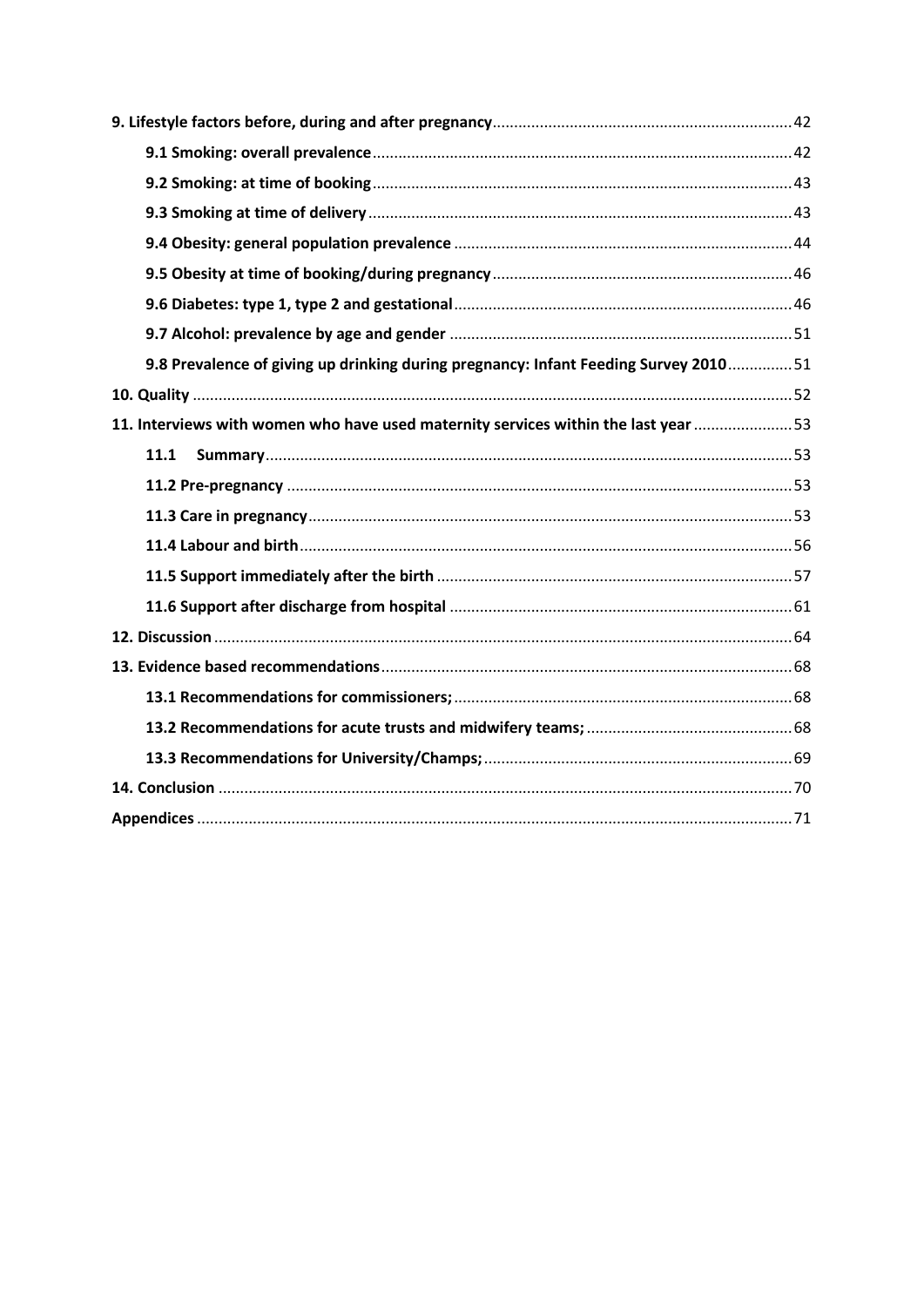## **Authors:**

Cath Lewis, Centre for Public Health, Liverpool John Moores University Jane Harris, Centre for Public Health, Liverpool John Moores University Maria Forde, School of Nursing and Allied Health, Liverpool John Moores University Jane Rooney, School of Nursing and Allied Health, Liverpool John Moores University

With input from the **project Working Group: Catherine McClennan, project lead, NHS Halton** Sharon McAteer, Halton Borough Council Chris Williamson, Liverpool City Council

This work was commissioned by the Cheshire and Merseyside Directors of Public Health through the Cheshire and Merseyside Public Health Intelligence Network and Champs Public Health collaborative (Cheshire and Merseyside). The authors would like to thank Champs, who commissioned this piece of work. In addition, we would like to thank the Network for their ongoing support, especially Chris Williamson, Lead Public Health Epidemiologist, Liverpool City Council and Matthew Ashton, Director of Public Health, Knowsley MBC.

The working group would like to thank all the organisations and individuals who have helped us with this health needs assessment.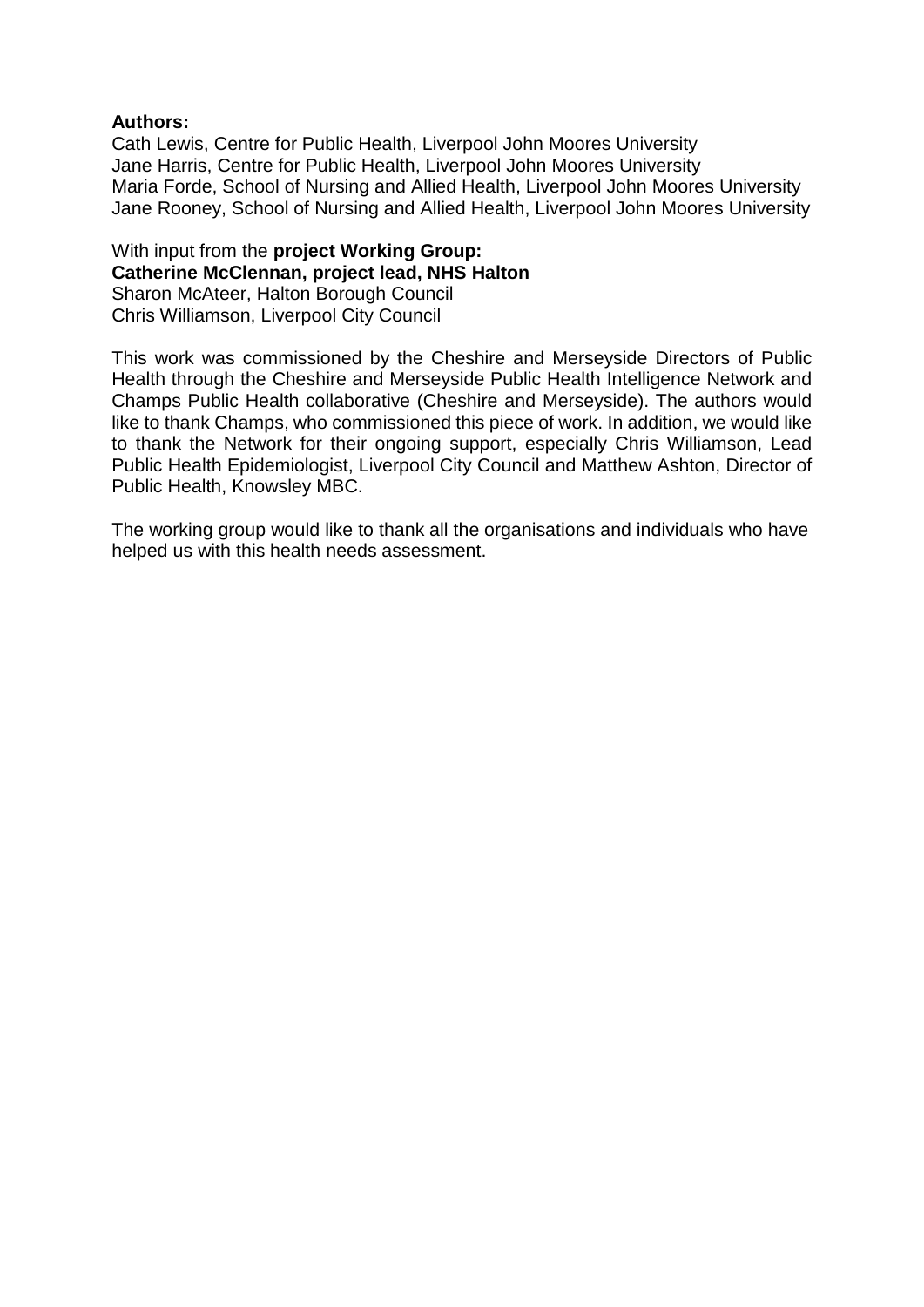# <span id="page-5-0"></span>**1. Summary**

## **1.1 Introduction**

Liverpool John Moores University (LJMU) was commissioned by Cheshire and Merseyside Directors of Public Health to conduct a maternity services needs assessment for Cheshire, Merseyside and West Lancashire. This research was conducted as part of the 'Improving Me'[1](#page-5-1) programme, which is a review programme commissioned to assess and improve maternity provision for women and families within participant Clinical Commissioning Groups' (CCGs) footprint within Merseyside, Warrington, Wirral, and West Lancashire. The programme was led by NHS Halton CCG. This report provides a range of quantitative data, a brief review of national policy, and the findings of 45 interviews with women who have recently accessed maternity services across the area.

## **1.2 Key findings**

- There are a total of 481,100 women aged 16-45 in Cheshire, Merseyside and West Lancashire. This includes 188,000 women in Cheshire, 272,600 in Merseyside, and 20,500 in West Lancashire.
- $\triangleright$  A wide range of quantitative data was collected as part of this project. The data showed that there was a great deal of variation across the 10 local authority areas that were included. For example:
	- Teenage conceptions per 1,000 varied from 34.1 per 1,000 in Liverpool, to 19.3 per 1,000 in Cheshire East, compared to the England average of 24.3 per 1,000.
	- $\geq$  Legal abortions per 1,000 population varied from 23.2 in Knowsley, to 13.3 in Cheshire East, compared to the England average of 16.5 per 1,000.
	- $\triangleright$  Low birthweight varied from 1.9% in Wirral to 2.8% in Lancashire, compared to the England average of 2.9%.
	- $\triangleright$  Initiation of breastfeeding varied from 54% for the Merseyside Area Team, and 69% for the Lancashire Area Team<sup>[2](#page-5-2)</sup>, compared to the England average of 74%.
	- $\triangleright$  The percentage of women who were recorded as smokers at the time of delivering their baby varied from 8.5% in West Cheshire, to 19.4%, more than double, in Knowsley, compared to the England average of 11.4%.
- $\triangleright$  In the 45 interviews that were carried out, mothers described a wide variety of experiences of using maternity services, which themselves were organised differently across the 10 local authority areas covered by this needs assessment. Some common themes that emerged were:
	- $\triangleright$  Accessing antenatal classes was difficult for some parents who were working, as they were often held during the day on weekdays. Although most parents were aware that they could have time off work for antenatal appointments, some found that this was difficult in practice, and time off for fathers was limited to two antenatal appointments.
	- $\triangleright$  Parents valued the opportunity to get to know other parents in antenatal classes, as well as gaining knowledge.

<span id="page-5-1"></span> <sup>1</sup> http://www.improvingme.org.uk/

<span id="page-5-2"></span><sup>2</sup> Separate rates for West Lancashire alone were not available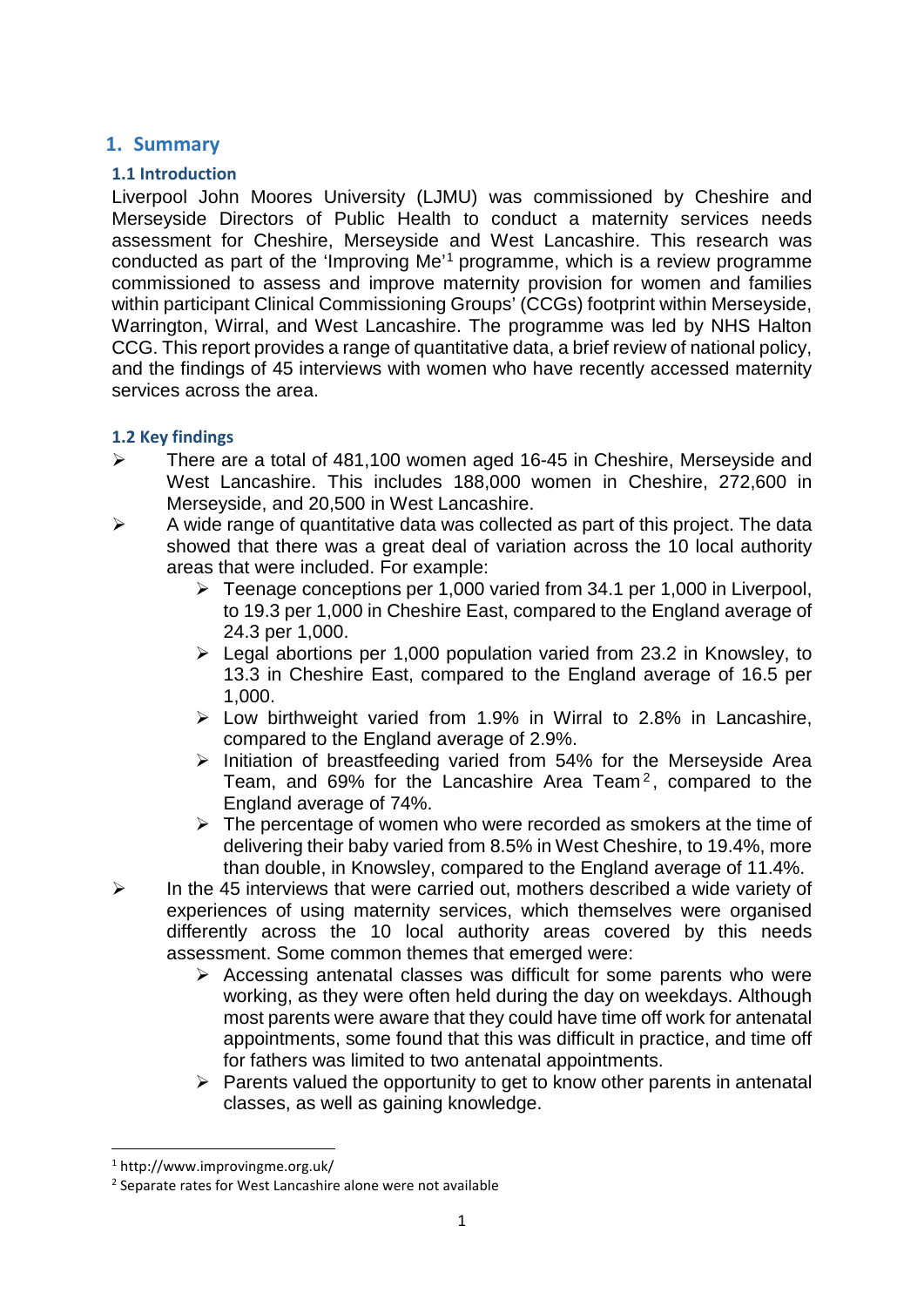- $\triangleright$  Women that we spoke to sometimes felt that their partners' needs could be more fully addressed. Several women suggested that there was a need for further research with fathers/partners, in order to determine how their needs could be met more fully.
- $\triangleright$  Women who had had a caesarean section said that they would have liked more advice, as well as more practical help following the birth of the baby. They would like more advice on rehabilitation following the caesarean, for example on how soon they can return to activities such as driving or exercising.
- $\triangleright$  Women in most areas that we spoke to felt that visiting hours could be too restrictive -visiting was often restricted to between 9am and 9pm, or in one case 11am-9pm, which meant that partners would have to leave before they were ready to. Women would have liked their partners to be able stay for longer, particularly on the first night after their baby had been born. In many cases, this was because they would have liked their partner to help them care for the baby, particularly if they had had a caesarean, or other interventions such as epidural or episiotomy, for example.
- $\triangleright$  Many women mentioned that they felt midwives were very busy, especially at night, or that there was a need for more midwives, as they would like to have spent more time with the midwife. Women valued midwives 'popping into' their rooms to check that everything was OK, rather than having to ring the buzzer to ask for help.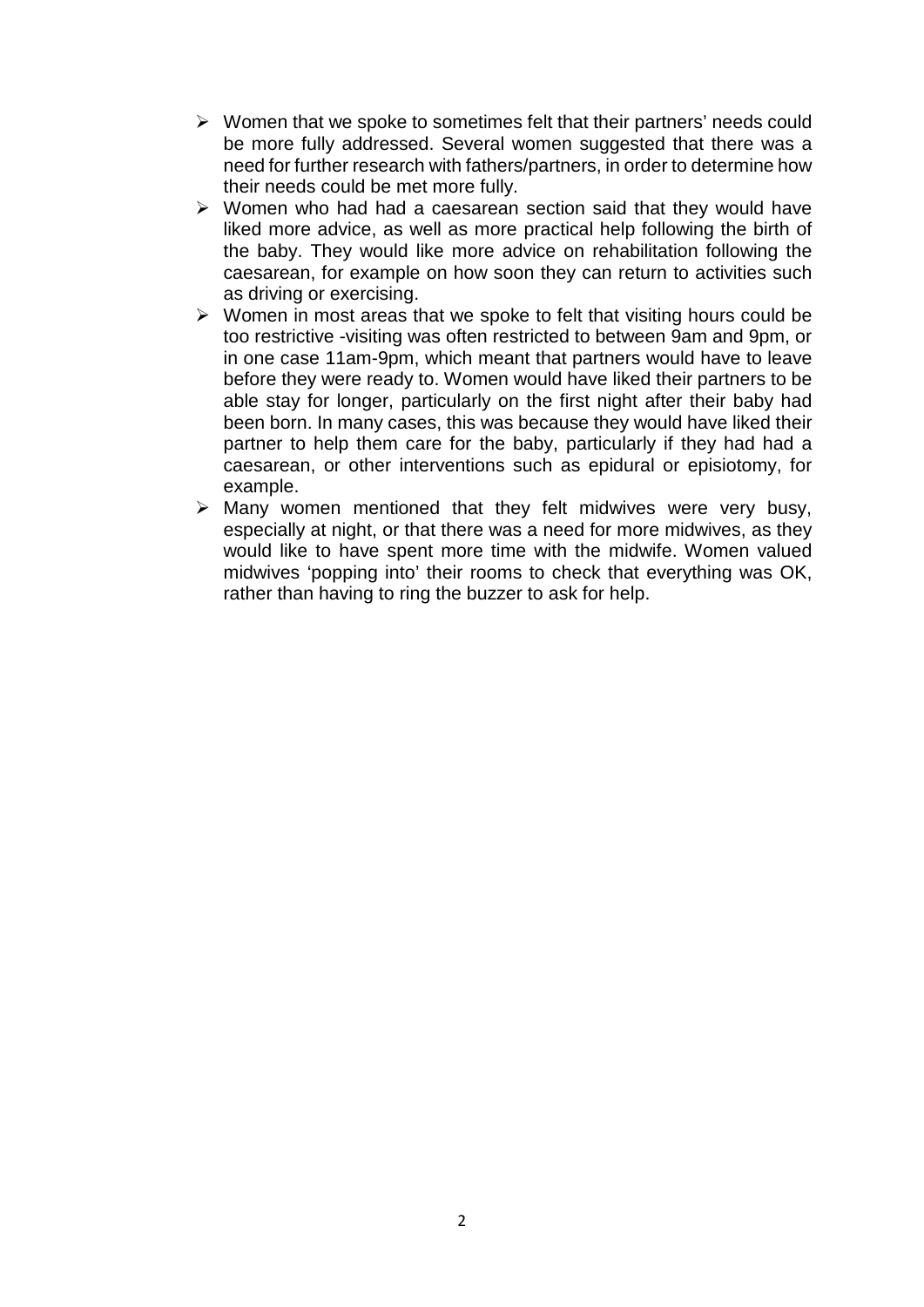## **1.3 Recommendations**

The following recommendations have been produced based upon the national and local evidence, and drawing on best practice of what is effective in improving maternity health care. This needs assessment included a wide range of quantitative data, and 45 interviews with women, but due to time constraints did not include an in-depth review of services that were available across the area.

# **1.3.1 Recommendations for commissioners;**

- $\triangleright$  Conduct a detailed review of services that are currently available across Cheshire, Merseyside and West Lancashire.
- $\triangleright$  The in depth review of services should also take into account the sociodemographic context of each maternity trust area – it is difficult to generalise results as some trusts have issues specific to the area they serve. Any changes to services and care needs to be considered in a holistic way for women and families, so that any local needs are taken into account.
- $\triangleright$  Ensure the most vulnerable groups who are at increased risk of morbidity and mortality, are identified, and have access to an enhanced level of service.
- $\triangleright$  Facilitate greater involvement of service users in the development and improvement of local services.

# **1.3.2 Recommendations for acute trusts and midwifery teams;**

- $\triangleright$  Use developing technology in provision of care for example, mobile phone applications to provide information and advice, Twitter and WhatsApp.
- $\triangleright$  Consider co-commissioning family planning and maternity services for a holistic 'family focussed' approach, and address abortion rates where these are higher than the national average.
- $\triangleright$  Look into the reasons why teenage pregnancy rates are high in Merseyside local authority areas, and take steps to address this where appropriate.
- $\triangleright$  Ensure that women are aware of where to book in when they find out that they are pregnant, and that they are aware of the need to do this as soon as possible. Local information sources and access mechanisms should be available so that women can access maternity services as early as possible in the pregnancy.
- $\triangleright$  Early in the pregnancy, midwives should provide women with information and opportunities to discuss their views on what their options are about where they will give birth, so women are able to discuss this with their families and make an informed choice.
- $\triangleright$  Ensure that parents are able to make informed choices on how they would like to feed their baby, in line with UNICEF UK Baby Friendly Initiative Standards.
- $\triangleright$  Allow sufficient time for the first 'booking in' appointment, and ensure that it covers all relevant topics, even when women already have older children. Lifestyle advice should be provided at this appointment.
- $\triangleright$  Ensure there is flexibility in when parents can attend antenatal classes. Offer classes in the evenings and at weekends where possible, to meet the needs of working families.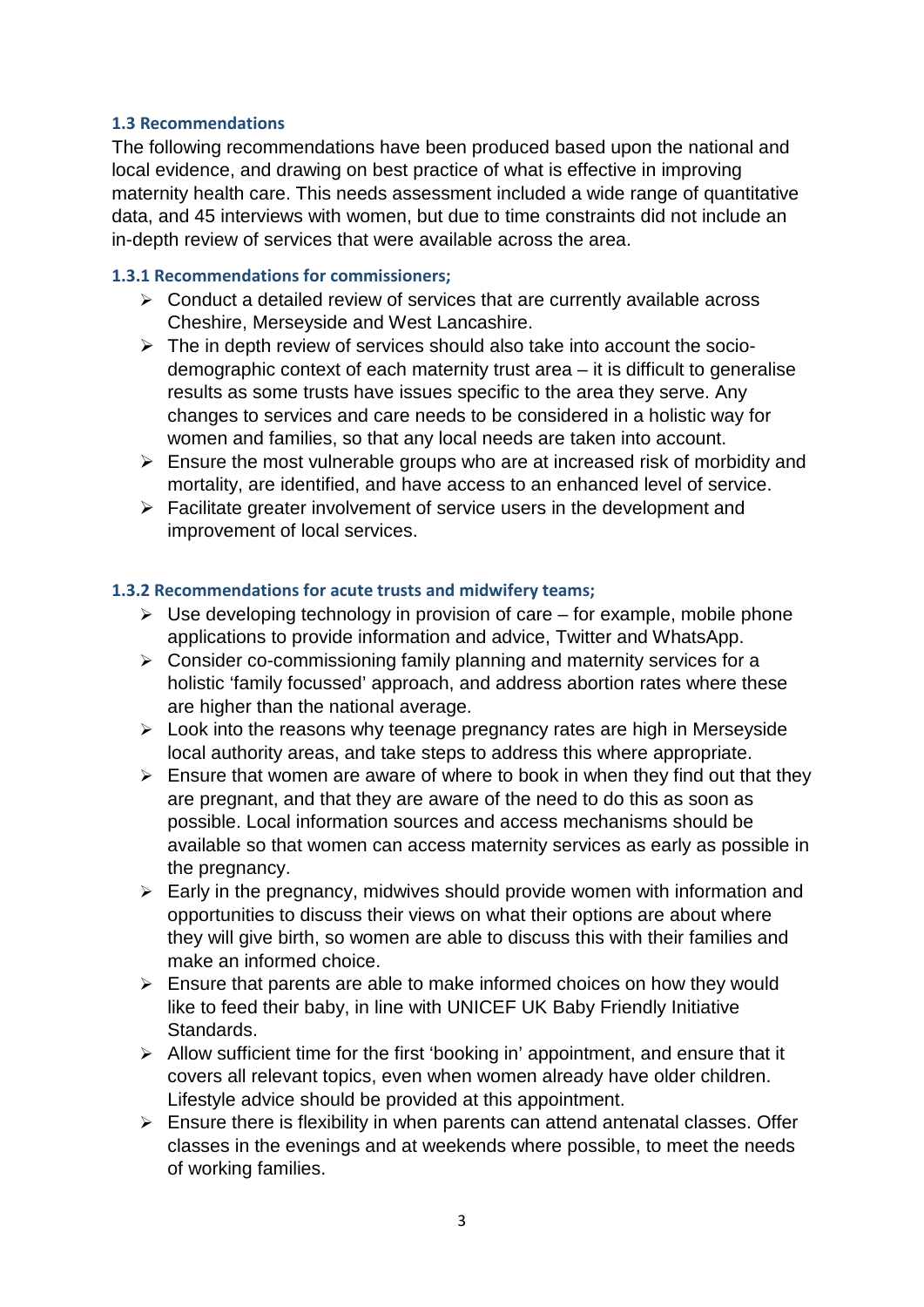- $\triangleright$  At antenatal classes, facilitate interaction between parents, so that they can get to know other parents and access crucial peer support.
- $\triangleright$  Ensure that fathers have adequate opportunities to raise issues that are concerning them, and that they have the advice that they need.
- $\triangleright$  Ensure that all parents are offered adequate advice at all stages of the childbearing continuum, even if they already have older children.
- $\triangleright$  Ensure that the whole family has opportunities to bond following the birth of the baby – this is a crucial time to consider family mental health. Consider more open visiting hours for partners.
- $\triangleright$  Ensure that women know where to access child-care for older children, when they are attending antenatal classes, and when they are in labour.
- $\triangleright$  Ensure that women are supported to understand the labour process and that they know where to access the support that they need when they are in labour, including in the early stages of labour before they are admitted to hospital (if applicable).
- $\triangleright$  Provide parents with sufficient information about the risks and benefits of interventions during labour, so that they are able to make an informed decision.
- $\triangleright$  Provide more information for women who have had a Caesarean section. This might include verbal information from midwives or other relevant health professionals, both before (in the case of a planned caesarean) or after the birth. Consider developing, or signposting women to, an app providing advice, and provide a written pack giving information, although literacy levels must always be taken into account.
- $\triangleright$  If the birth is difficult, provide mental and emotional support.
- $\triangleright$  Ensure that community services are resourced to deliver the above, as the community midwifery service is the hub of many improvements and changes.

# **1.3.3 Recommendations for University/Champs;**

- $\triangleright$  Conduct interviews with new fathers, to fully understand their health needs, and how well these are met by current provision.
- $\triangleright$  Conduct interviews with midwives, to gain a better understanding on what would help them to carry out their roles.
- $\triangleright$  Facilitate greater emphasis and support for public health issues as part of maternity, and increased awareness of the public health role of the midwife.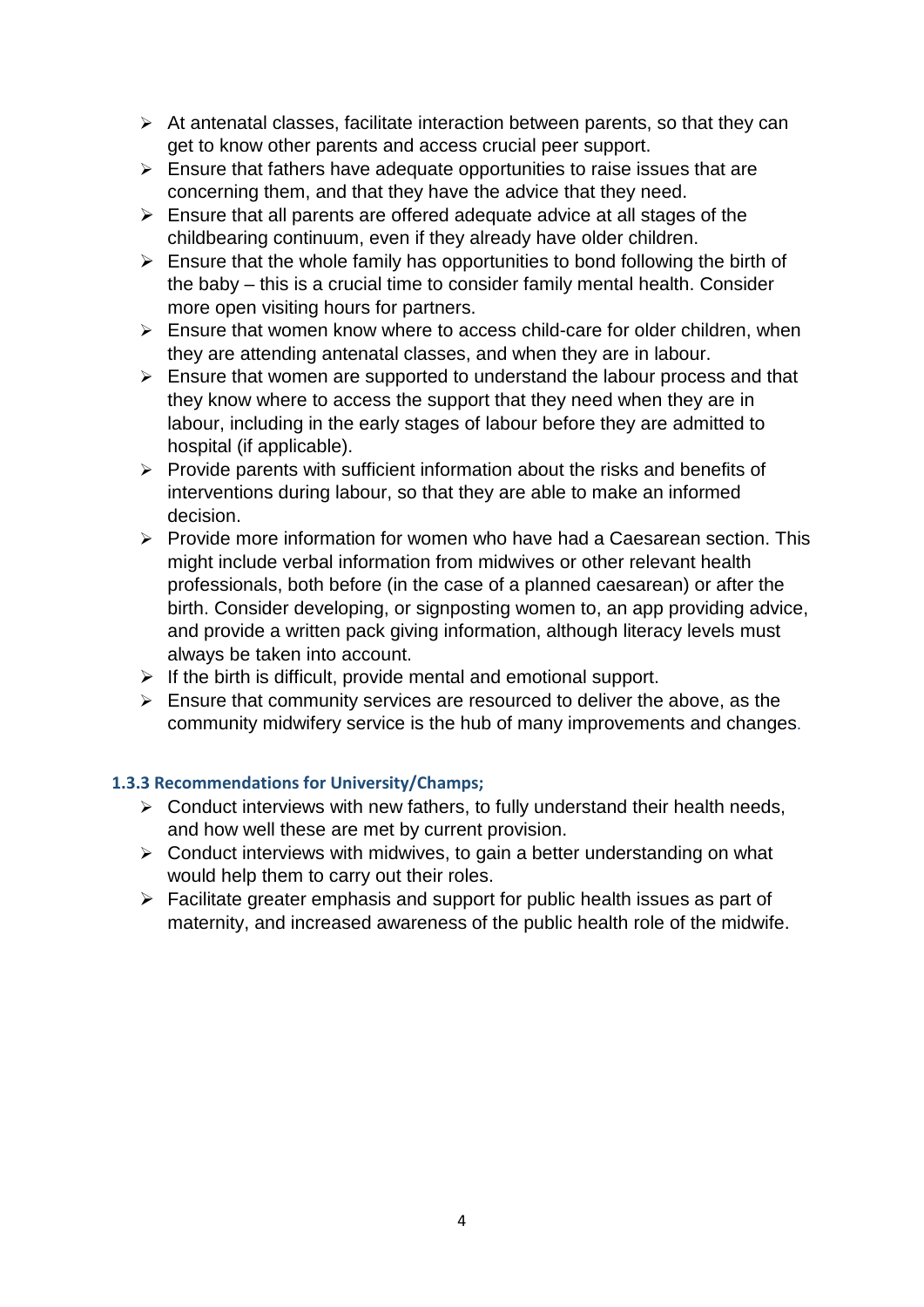## **1.4 Conclusion**

In conclusion, the interviews and data show that there is a need for additional breastfeeding support, perhaps by adopting models of good practice from areas where breastfeeding rates are higher. Rates of smoking during pregnancy are higher than the national average in several local authority areas, and it is important that initiatives are put in place in order to address this. Teenage pregnancy rates, as well as abortion rates, which are also higher than the national average in several Merseyside local authority areas, should be addressed. There is also a need to ensure that adequate mental health support is available to both parents during the perinatal period.

The interviews showed that there was a great deal of variation in women's experiences of using maternity services, both across and within local authority areas. Many women were very happy with the care that they had received, although there were several areas suggested for improvement. These included improving access to antenatal classes, ensuring support for women is in place immediately before the birth of their baby, increased support for women who have had a caesarean section, and ensuring that the whole family has adequate opportunities to bond following the birth of the baby.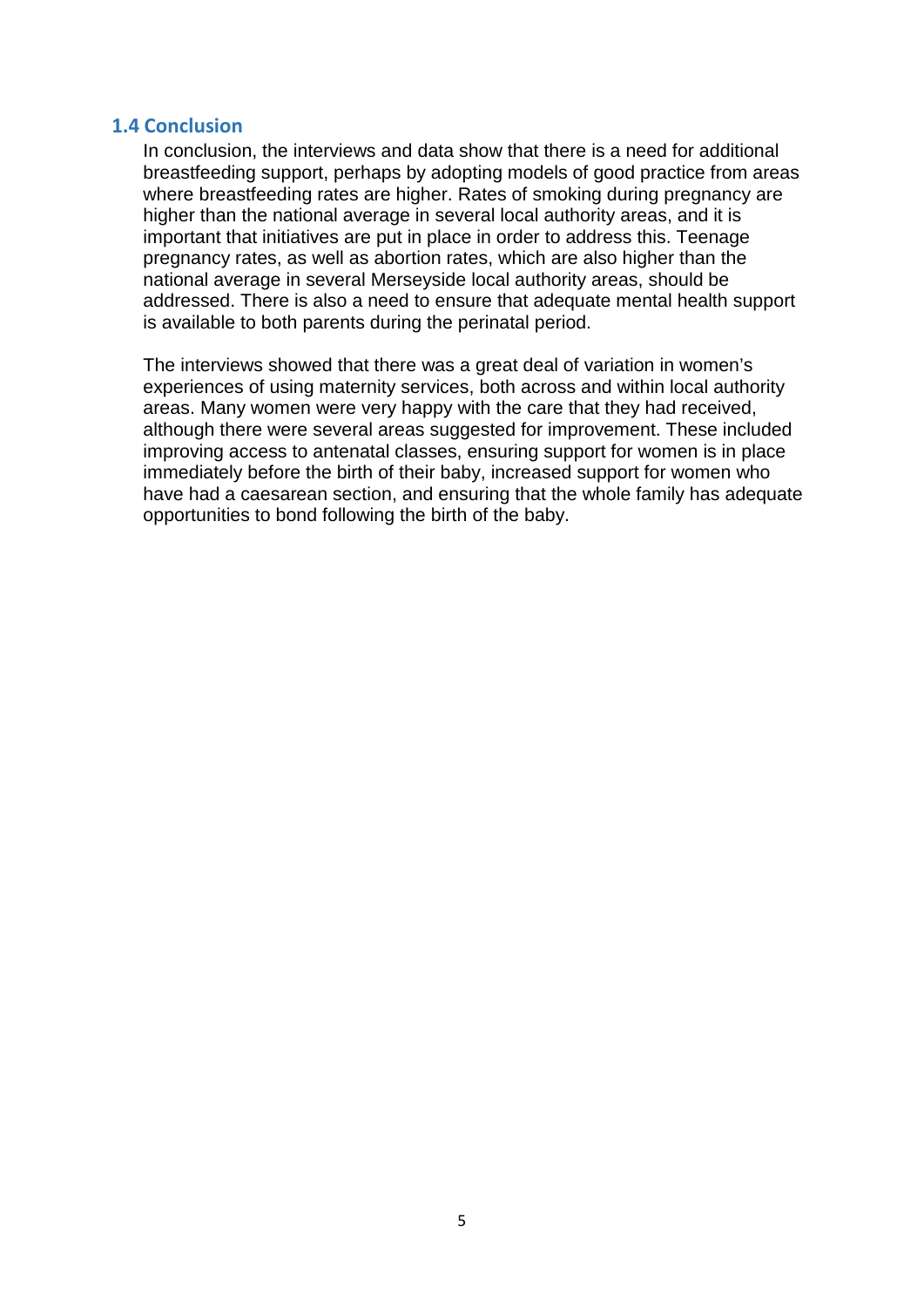## <span id="page-10-0"></span>**2. Introduction**

Liverpool John Moores University (LJMU) was commissioned by Cheshire and Merseyside Directors of Public Health to conduct a maternity services needs assessment for Cheshire, Merseyside and West Lancashire. This research was conducted as part of the 'Improving Me' programme, which is a review programme commissioned to assess and improve maternity provision for women and families within participant Clinical Commissioning Groups' (CCGs) footprint within Merseyside, Warrington, Wirral, and West Lancashire, with NHS Halton CCG leading the programme[3](#page-10-1).

Since 2013 NHS Clinical Commissioning Groups (CCGs) in England have been responsible for commissioning health care, including maternity services. In 2014, following data released by the Royal College of Obstetricians and Gynaecologists (RCOG)[4,](#page-10-2) clinicians, commissioners, providers and other organisations agreed that variation existed in maternity outcomes across Cheshire and Merseyside which raised concerns and which required further exploration to understand the extent of the variation, reasons for it and ways to improve it. Commissioners realised that quality of services could not be looked at in isolation, therefore nine CCGs have agreed to work in partnership to make maternity services a priority within their health strategy<sup>5</sup>.

This report provides a range of quantitative data on a range of relevant data, focussing primarily on women aged 16-45[6](#page-10-4). As well as a brief review of national policy, it also includes the findings of interviews with women who have accessed maternity services in Cheshire, Merseyside and West Lancashire within the previous year. A total of 45 interviews were carried out in the 10 local authority areas. This needs assessment covers 10 local authority areas – Cheshire East, Cheshire West and Chester, Halton, Knowsley, St. Helens, Liverpool, Sefton, Warrington, West Lancashire and Wirral. The needs assessment covers the main acute trusts that women aged 16-45 who live in these areas use to access maternity services.

According to the Improving Me website<sup>7</sup>, maternity services within the Improving Me (IME) areas are predominately provided by hospital trusts in obstetric units with midwife led services available and in some cases community midwifery services to support communities and home births. Five hospital trusts provide obstetric and midwifery services, one of them is a tertiary centre which provides specialist maternity and gynaecology services for women and level 3 specialist neonatal intensive care as well as a specialist fetal medicine unit. There is also a community midwifery service in Halton, and since 2013, One to One Midwives<sup>[8](#page-10-6)</sup>, an independent provider of maternity services that has contracts in some areas of Cheshire and Merseyside.

<span id="page-10-1"></span> <sup>3</sup> [\(http://www.improvingme.org.uk/improving-experiences/\)](http://www.improvingme.org.uk/improving-experiences/)

<span id="page-10-2"></span><sup>4</sup> Patterns of Maternity Care in English NHS Hospitals 2011/12 - RCOG

<span id="page-10-3"></span><sup>5</sup> http://www.improvingme.org.uk/media/1120/acaseforchangesm.pdf

<span id="page-10-4"></span><sup>&</sup>lt;sup>6</sup> Ethnicity data by sex was only available in 5 year age bands, so data for women aged up to 44 was included. Conception rate data was only available up to age 44.

<span id="page-10-5"></span><sup>7</sup> http://www.improvingme.org.uk/media/1120/acaseforchangesm.pdf

<span id="page-10-6"></span><sup>8</sup> http://www.onetoonemidwives.org/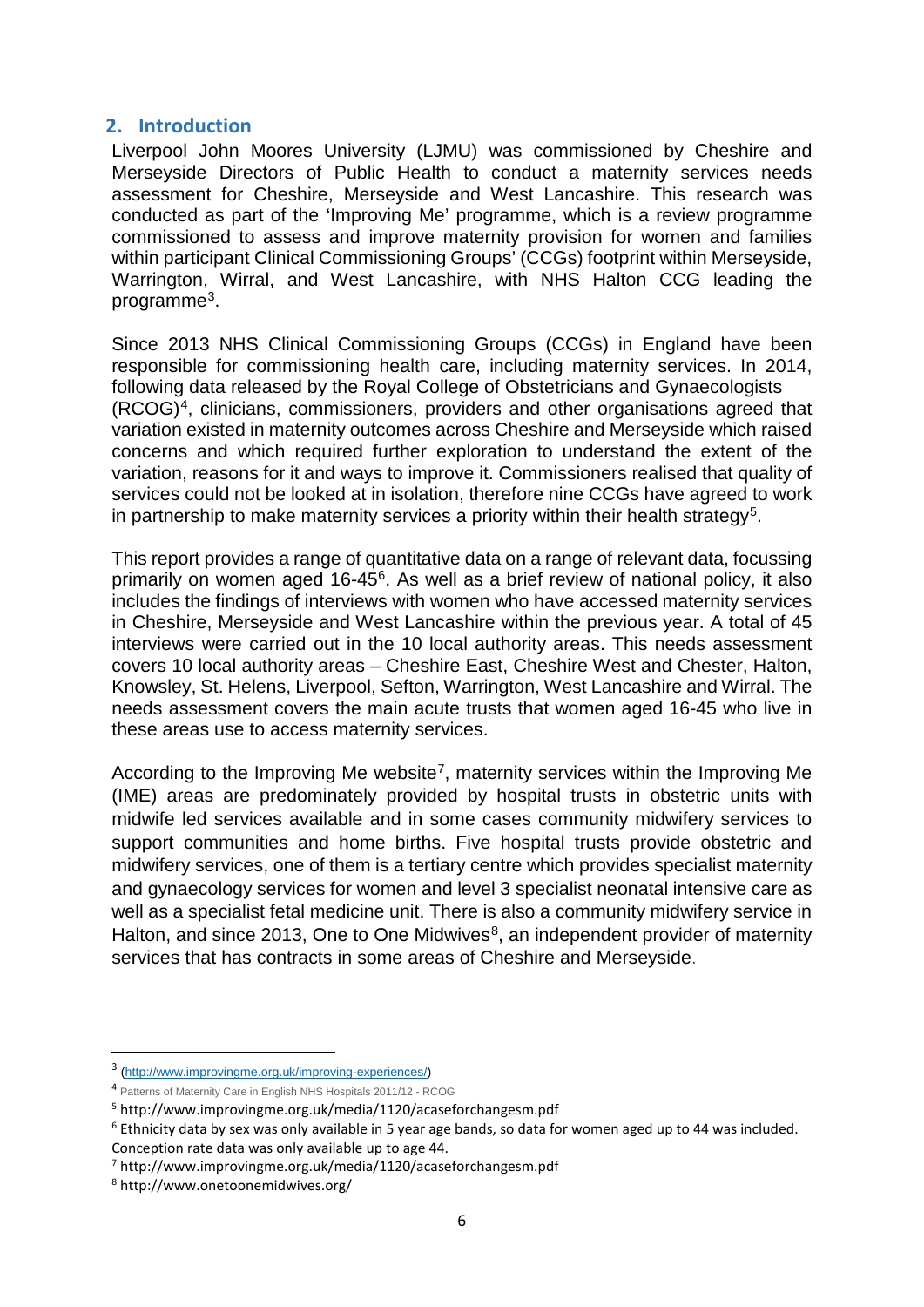# <span id="page-11-0"></span>**3. Overview of national policy**

According to the Improving Me website<sup>9</sup>, in recent years there have been numerous reports highlighting the issues within maternity services and bringing to the fore the question of safety, capacity and sustainability.

According to the Royal College of Midwives Report, 'improvement and Innovation in Maternity Services' 'reductions in public sector spending, rising costs, demographic change, and increased public expectations are forcing public services to find new ways of working and hence to focus on innovation'.

In the 2013 'State of Maternity Services' report,<sup>[10](#page-11-2)</sup>', the Royal College of Midwives reported an 85% increase, between 2001 and 2012, in women in England aged 40 and over giving birth. They also noted that maternal obesity in the first three months of pregnancy more than doubled from 7.6 per cent to 15.6 per cent between 1989 and 2007. The result is an extra 47,500 women requiring more demanding care'. Over the same time period, according to the report, there had been a reduction in midwives– a reduction of 117 midwives in the North West. The age of the midwifery workforce is also increasing.

According to the Improving Me website<sup>[11](#page-11-3)</sup>, in 2013 the National Audit Office produced its' report on Maternity services in England<sup>[12](#page-11-4)</sup>, which looked at performance and management of maternity services, as well as value for money. The report concluded that 'in 2012/13, the majority of Maternity Units in England are not staffed to Royal College recommended staffing levels. 73% of units provided 60 hours of consultant cover on delivery suite, half of all units were not meeting the recommended levels. Midwife to birth ratio equated to 1: 32.8, an additional 2,300 midwives would be needed nationally to meet recommended 1: 29.5. As tariff is based on average historical cost it cannot fund recommended staffing levels'. The report recommended that clinical commissioning groups and trusts should agree long-term, sustainable plans for the distribution and capacity of maternity services in their locality.

The NHS needs to innovate, due to factors including the ageing population, the growth of lifestyle diseases such as diabetes and obesity, and the costs of technological advances. Government policy has tried to make innovation more of a priority through, for example, the Quality, Innovation, Productivity and Prevention (QIPP) agenda. The desire to increase choice for women through pregnancy, birth and in postnatal care has also brought about change, as well as the drive to enhance quality and value for money. For example there has been widespread support to increase the normal birth rate, according to the Royal College of Midwives  $13$ , as normal birth offers good outcomes for women and babies and is a more effective use of resources. The financial pressures facing the NHS and the structural reorganisation associated with the Health and Social Care Act<sup>14</sup> are also influencing change within maternity services.

<span id="page-11-1"></span> <sup>9</sup> http://www.improvingme.org.uk/media/1120/acaseforchangesm.pdf

<span id="page-11-2"></span><sup>10</sup> XIX State of Maternity Services 2013 - RCM

<span id="page-11-3"></span><sup>11</sup> http://www.improvingme.org.uk/media/1120/acaseforchangesm.pdf

<span id="page-11-4"></span><sup>12</sup> National Audit Office: Maternity Services in England 2013

<span id="page-11-5"></span><sup>13</sup> https://www.rcm.org.uk/sites/default/files/Innovation%20and%20Improvement%20in%20Midwifery.pdf

<span id="page-11-6"></span><sup>14</sup> http://www.legislation.gov.uk/ukpga/2012/7/contents/enacted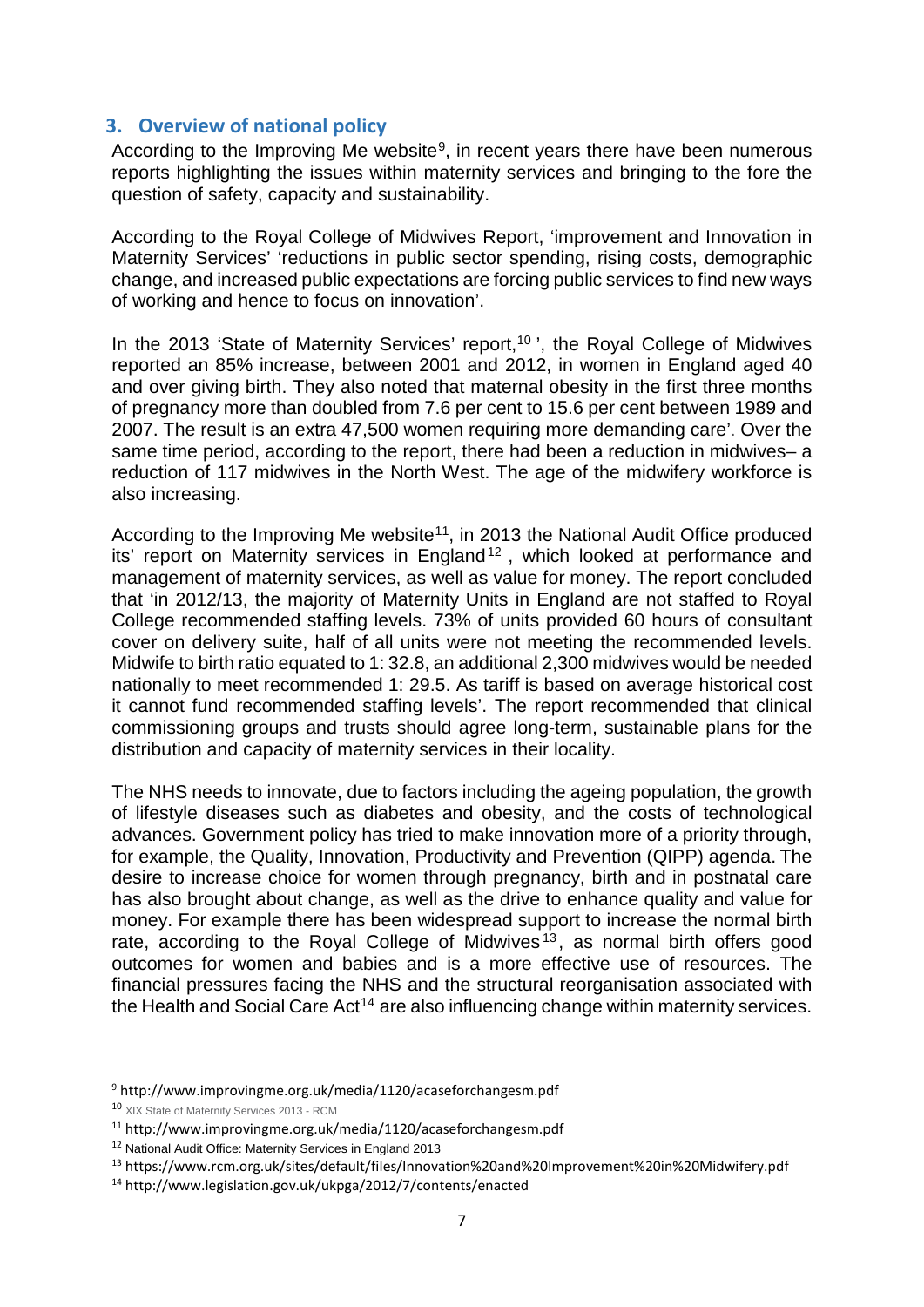According to the King's Fund<sup>15</sup>, the 2014 [NHS Five year Forward View](http://www.kingsfund.org.uk/projects/nhs-five-year-forward-view)<sup>[16](#page-12-1)</sup>, a 5 year vision for the NHS proposes a new care model for modern maternity services. The authors of the Forward View argue that the sustainability of the NHS depends upon a radical upgrade in prevention and public health. They argue that the NHS will back national action on obesity, smoking, alcohol and other major health risks. When people do need services, patients will gain much greater control of their own care.

NHS leaders have also pledged to make it easier for groups of midwives to set up their own NHS-funded midwifery services, and to ensure that tariff-based funding supports patient choices.

In terms of mental health, according to a 2015 Department of Health and NHS England report<sup>17</sup>, NHS England is working with partner organisations to reduce the incidence and impact of postnatal depression, through earlier diagnosis and better intervention and support. By 2017, every birthing unit should have access to a specialist perinatal mental health clinician. Mental health training is being updated for health visitors and developed for midwives. A waiting standard is being considered for rapid access to mental health services for women in pregnancy or in the postnatal period with a known or suspected mental health problem.

Midwifery 2020: Delivering Expectations<sup>[18](#page-12-3)</sup> is a 2010 report authored by the Chief Nursing Officers of England, Northern Ireland, Scotland and Wales. The authors suggest that, by 2020, midwives will be the lead professional for all healthy women with straightforward pregnancies. For women with complex pregnancies they will work as the key coordinator of care within the multidisciplinary team, liaising closely with obstetricians, general practitioners, health visitors/public health practitioners and maternity support workers/maternity care assistants.

<span id="page-12-0"></span> <sup>15</sup> http://www.kingsfund.org.uk/projects/nhs-five-year-forward-view/modern-maternityservices?gclid=CMj1hKyEqckCFUg8Gwod904ACQ

<span id="page-12-1"></span><sup>16</sup> https://www.england.nhs.uk/wp-content/uploads/2014/10/5yfv-web.pdf

<sup>17</sup>

<span id="page-12-2"></span>https://www.gov.uk/government/uploads/system/uploads/attachment\_data/file/414024/Childrens\_Mental\_ Health.pdf

<span id="page-12-3"></span><sup>18</sup> https://www.gov.uk/government/uploads/system/uploads/attachment\_data/file/216029/dh\_119470.pdf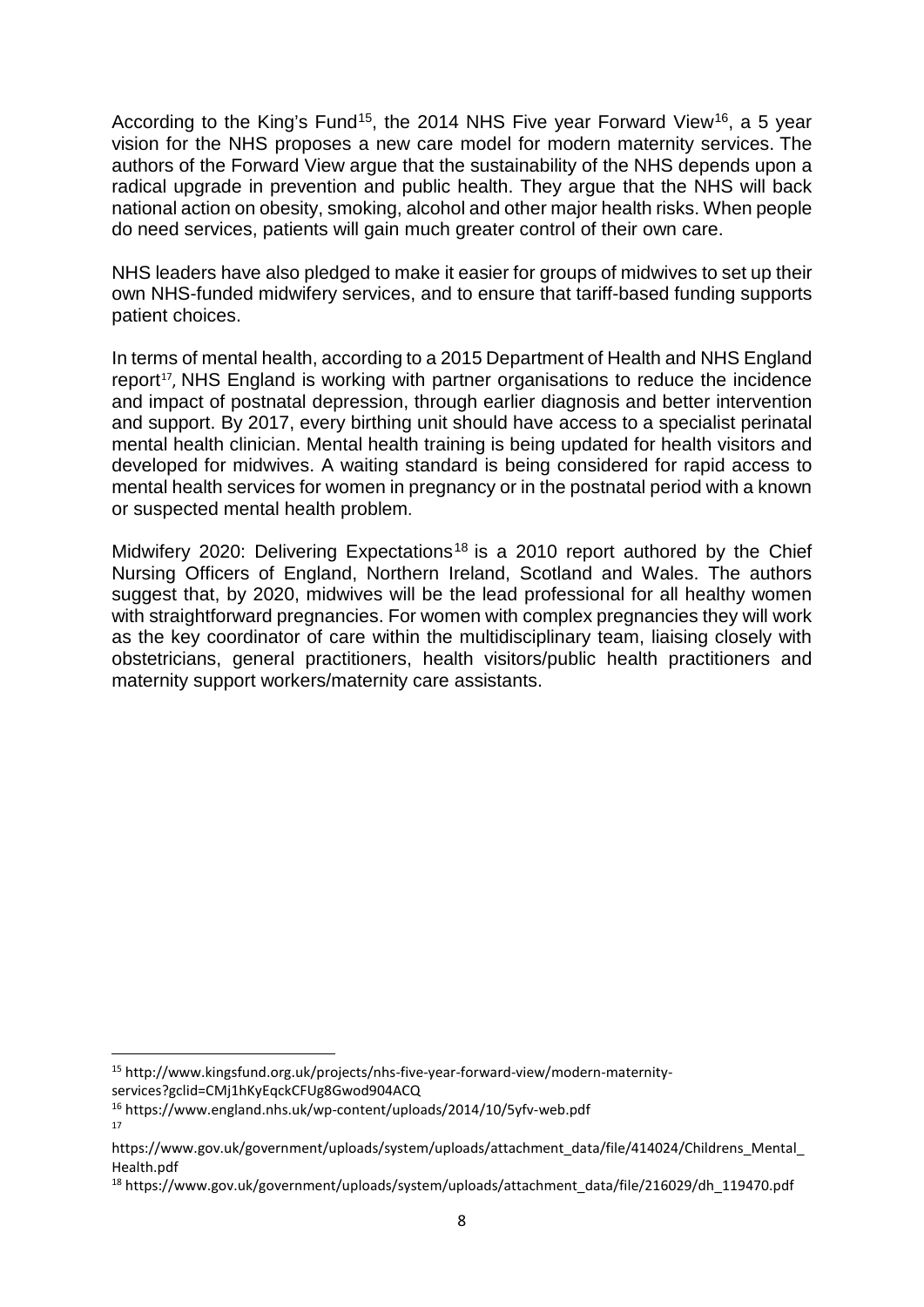# <span id="page-13-0"></span>**4. Population**

Please note that for presentation purposes all figures in this section have been rounded to the nearest 100.

There are a total of 481,100 women aged 16-45 in Cheshire, Merseyside and West Lancashire. This includes 188,000 women in Cheshire, 272,600 in Merseyside, and 20,500 in West Lancashire, as shown in the tables below. Figure 1 below provides a breakdown of women across the three areas by age group, the age distribution is fairly evenly spread across the 16-45 years population with a slightly higher proportion (22%) aged 40-45 years and a slightly lower proportion aged 16-19 years (12.6%). Table 1 provides a breakdown of the 16-45 years female population by local authority; Liverpool had both the highest number (104,200) and the highest proportion of women aged 16-45 years (44%). The lowest proportion of women aged 16-45 years was in Sefton (31%) whilst the local authority with the lowest number of women aged 16-45 years was West Lancashire (19,700).

| <b>Local Authority</b>           | Number of women (16-45 years) | % population aged 16-45<br>years |
|----------------------------------|-------------------------------|----------------------------------|
| <b>Cheshire East</b>             | 64,000                        | 34                               |
| <b>Cheshire West and Chester</b> | 60,800                        | 36                               |
| <b>Halton</b>                    | 24,300                        | 38                               |
| Warrington                       | 38,900                        | 37                               |
| <b>Cheshire Total</b>            | 188,000                       | 35                               |
| Knowsley                         | 29,100                        | 38                               |
| Liverpool                        | 107,200                       | 45                               |
| <b>Sefton</b>                    | 46,500                        | 33                               |
| <b>St. Helens</b>                | 32,900                        | 36                               |
| Wirral                           | 56,900                        | 34                               |
| <b>Merseyside Total</b>          | 272,600                       | 38                               |
| <b>West Lancashire</b>           | 20,500                        | 36                               |
| <b>Total</b>                     | 481,100                       | 37                               |

## *Table 1: Resident females (16-45 years) by local authority*

Source: Office for National Statistics, population estimates for 2014 published 25<sup>th</sup> June 2015



9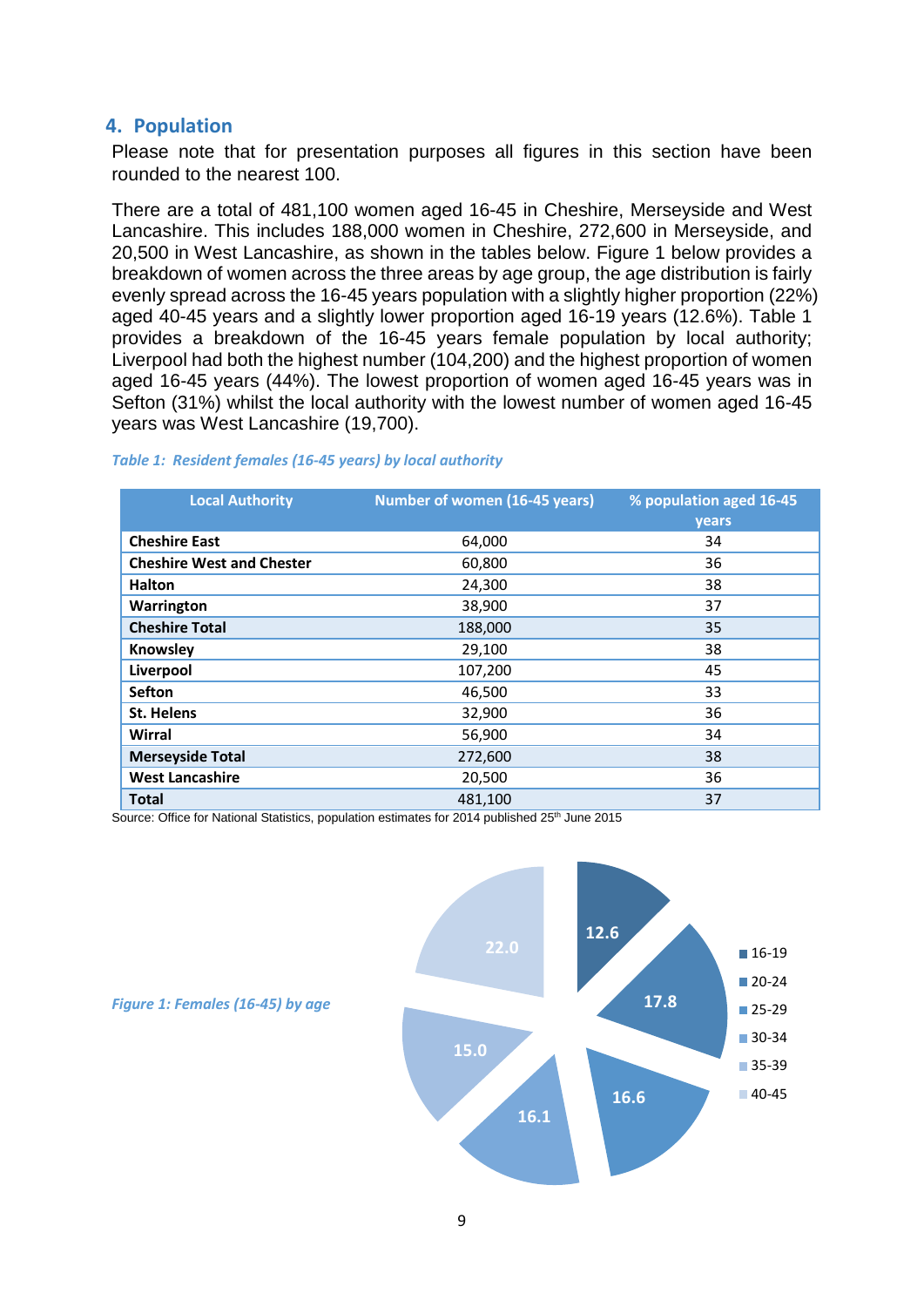## <span id="page-14-0"></span>**4.1 Population projections**

The table below shows that the population of Cheshire, Merseyside and West Lancashire is estimated to decrease from 475,200 in 2015 to 450,600 in 2020, although it is estimated that it will increase again to 460,900 by 2025. The population of England as a whole is expected to increase by 2020, and to increase again by 2025.

| <b>Local authority</b>                                             | 2015       | 2020       | 2025       |
|--------------------------------------------------------------------|------------|------------|------------|
| <b>Cheshire East</b>                                               | 63,300     | 56,600     | 59,900     |
| <b>Cheshire West and Chester</b>                                   | 59,700     | 56,300     | 60,200     |
| Warrington                                                         | 38,900     | 38,100     | 39,900     |
| <b>Halton</b>                                                      | 23,900     | 21,300     | 22,000     |
| Knowsley                                                           | 28,700     | 27,300     | 27,100     |
| Liverpool                                                          | 106,100    | 103,700    | 104,000    |
| Sefton                                                             | 46,100     | 43,800     | 43,800     |
| <b>St.Helens</b>                                                   | 32,500     | 31,200     | 31,600     |
| Wirral                                                             | 56,400     | 54,200     | 54,200     |
| <b>West Lancs</b>                                                  | 19,600     | 18,200     | 18,100     |
| <b>Total of Cheshire, Merseyside and</b><br><b>West Lancashire</b> | 475,200    | 450,600    | 460,900    |
| <b>England</b>                                                     | 10,184,000 | 10,313,000 | 10,434,000 |
| $\mathbf{r}$                                                       |            |            |            |

*Table 2: Population projections for females aged 16-45*

Source: Office for National Statistics 2012 estimates

#### <span id="page-14-1"></span>**4.2 Ethnicity**

Table 3 below shows women aged 16-44 from each ethnic group, for the 10 local authority areas (% in brackets). All local authorities across Cheshire, Merseyside and West Lancashire have a higher proportion of females aged 16-44 years from a white background when compared with the national average (81.6%). The table shows that the highest proportion of people from a 'white' background was in Halton (97.6%) and Knowsley (97.0%). Liverpool had the lowest proportion of people from a white background (87.1%). The local authority with the highest proportion of women from an Asian/Asian British background was Liverpool (5.5%), followed by Warrington (3.4%). The local authority with the highest proportion of women aged 16-44 from a Black/African/Caribbean /Black British background was Liverpool (2.8%).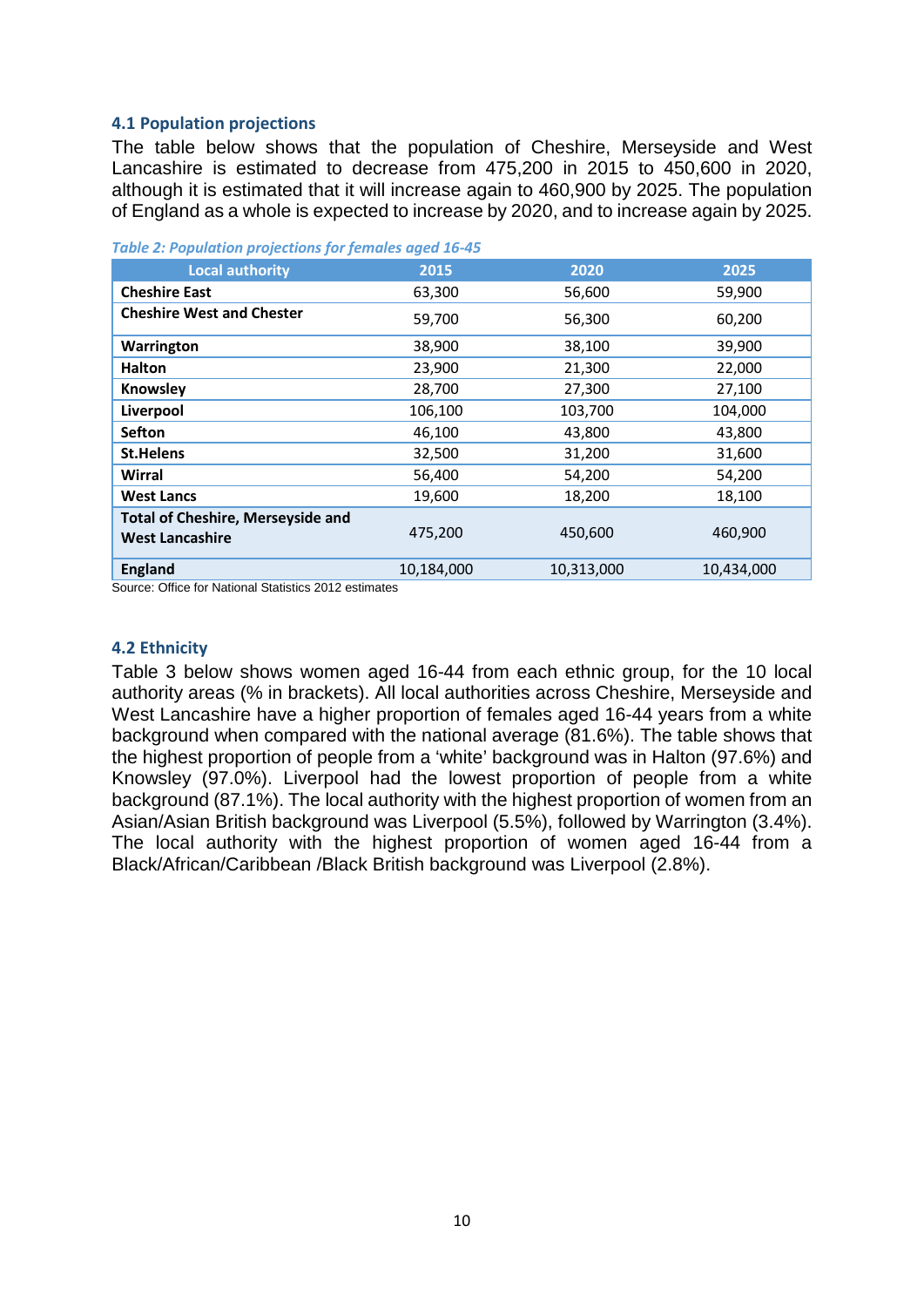| <b>Local</b><br>authority         | <b>Total</b> | <b>White</b><br>(%): | <b>Mixed/multiple</b><br>ethnic group<br>(%) | <b>Asian/Asian</b><br>British (%) | <b>Black/African/</b><br>Caribbean/<br><b>Black British</b><br>(%) | <b>Other</b><br>ethnic<br>group<br>(%) |
|-----------------------------------|--------------|----------------------|----------------------------------------------|-----------------------------------|--------------------------------------------------------------------|----------------------------------------|
| <b>Cheshire East</b>              | 64,000       | 61,000               |                                              | 1,700                             | 300                                                                | 200                                    |
|                                   |              | (95)                 | 800(1)                                       | (3)                               | (1)                                                                | (0.3)                                  |
| <b>Cheshire</b>                   |              | 58,200               | 600                                          | 1,100                             | 300                                                                | 100                                    |
| <b>West and</b><br><b>Chester</b> | 60,300       | (97)                 | (0.9)                                        | (1.8)                             | (4.9)                                                              | (0.2)                                  |
| Warrington                        |              | 36,100               | 400                                          | 1,300                             | 100                                                                | 100                                    |
|                                   | 38,000       | (95)                 | (5)                                          | (3)                               | (0.3)                                                              | (0.2)                                  |
| <b>Halton</b>                     |              | 23,600               | 300                                          | 300                               | 40                                                                 | 13                                     |
|                                   | 24,200       | (98)                 | (1)                                          | (1)                               | (0.1)                                                              | (0)                                    |
| Knowsley                          |              | 27,900               | 400                                          | 400                               | 100                                                                | 40                                     |
|                                   | 28,700       | (97)                 | (1)                                          | (1)                               | (0.3)                                                              | (0.1)                                  |
| Liverpool                         |              | 90,700               | 2,900                                        | 5,800                             | 3,000                                                              | 1,700                                  |
|                                   | 104,100      | (87)                 | (3)                                          | (6)                               | (3)                                                                | (2)                                    |
| <b>Sefton</b>                     |              | 44,900               | 500                                          | 600                               | 200                                                                | 100                                    |
|                                   | 46,300       | (97)                 | (1)                                          | (1)                               | (0.3)                                                              | (0.2)                                  |
| <b>St.Helens</b>                  |              | 31,400               | 200                                          | 400                               | 48                                                                 | 47                                     |
|                                   | 32,200       | (98)                 | (1)                                          | (1)                               | (0.1)                                                              | (0.1)                                  |
| Wirral                            |              | 54,600               | 400                                          | 1,200                             | 200                                                                | 100                                    |
|                                   | 56,700       | (96)                 | (1)                                          | (2)                               | (0.2)                                                              | (0.1)                                  |
| <b>West Lancs</b>                 |              | 19,300               | 600                                          | 200                               | 51                                                                 | 22                                     |
|                                   | 20,200       | (95)                 | (3)                                          | (1)                               | (0.2)                                                              | (0.1)                                  |
| <b>England</b>                    |              | 8,509,100            | 255,800                                      | 1,082,000                         | 458,100                                                            | 128,700                                |
|                                   | 10,433,650   | (82)                 | (2)                                          | (10)                              | (4)                                                                | (1)                                    |

## *Table 3: Ethnic background for women aged 16-44*

Source: Office for National Statistics 2011 data. Figures rounded to nearest 100



*Figure 2: Females aged 16-44 years by local authority and ethnic group*

**BME** White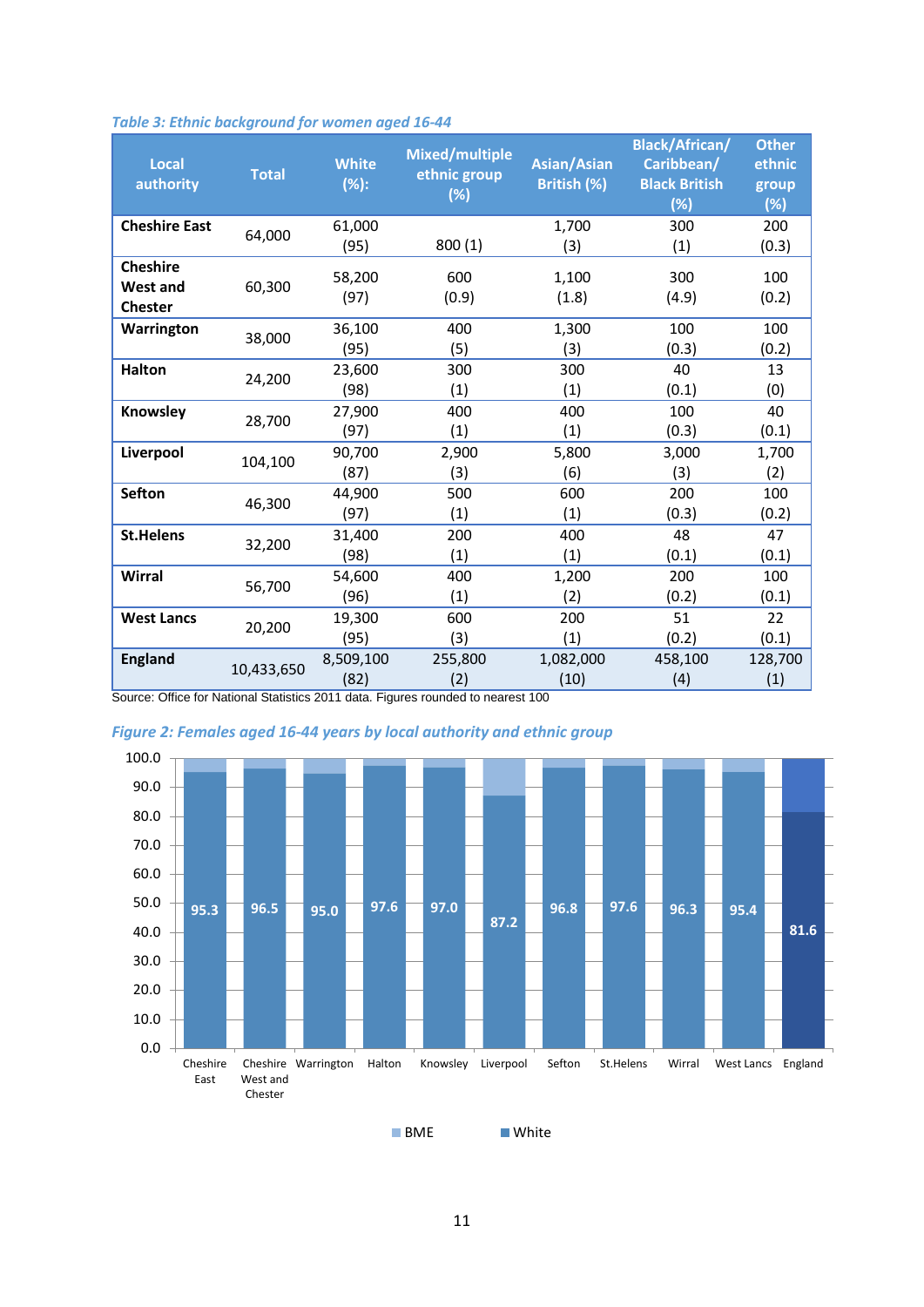*BME means people from Black and minority ethnic communities*

#### <span id="page-16-0"></span>**4.3 Population not originally from the UK**

Table 4 below shows that the local authority area with the highest proportion of women not originally from the UK was Liverpool, where 15.8% of women were not originally from the UK, followed by Cheshire East (10.9%) and Warrington (10.2%). The local authority area with the lowest percentage of women not originally from the UK was St. Helens (3.0%), followed by Sefton (4.3%). All local authority areas had a lower proportion of women who were not originally from the UK than the national average (21.7%).

| <b>Local authority</b>           | No.       | <b>Total population</b> | % of population |
|----------------------------------|-----------|-------------------------|-----------------|
| <b>Cheshire East</b>             | 7,000     | 64,016                  | 10.9            |
| <b>Cheshire West and Chester</b> | 5,000     | 60,788                  | 8.2             |
| Warrington                       | 4,000     | 38,930                  | 10.2            |
| <b>Halton</b>                    | 1,000     | 24,280                  | 4.1             |
| Knowsley                         | 2,000     | 29,097                  | 6.8             |
| Liverpool                        | 17,000    | 107,205                 | 15.8            |
| <b>Sefton</b>                    | 2,000     | 46,524                  | 4.3             |
| <b>St.Helens</b>                 | 1,000     | 32,984                  | 3.0             |
| Wirral                           | 4,000     | 56,928                  | 7.0             |
| <b>West Lancashire</b>           | 2,000     | 20,504                  | 9.7             |
| <b>England</b>                   | 2,334,000 | 10,718,996              | 21.7            |

#### *Table 4: Women aged 16-45 not originally from the UK aged 16-45*

Source: Office for National Statistics 2014 estimates. Data rounded to nearest 1000

## <span id="page-16-1"></span>**5. Pre- Conception and conception**

## <span id="page-16-2"></span>**5.1 Folic acid use**

According to the Infant Feeding Survey 2010 [19](#page-16-4) , UK health departments advise pregnant women to take a daily supplement of 400 micrograms of folic acid prior to conception and during the first 12 weeks of pregnancy to reduce the risk of neural tube defects, such as spina bifida, in unborn babies. Most mothers (94%) reported that they took folic acid either before or during pregnancy. More than a third (37%) said they took folic acid before they were pregnant, increasing to 79% who reported taking it during the first three months of pregnancy, while 23% took it later on in pregnancy.

## <span id="page-16-3"></span>**5.2 Infertility estimates**

Fertility problems are estimated to affect one-in-seven heterosexual couples in the UK. NICE define infertility as a failure to conceive after regular unprotected sexual intercourse for one to two years $20$ .

 $\overline{a}$ 

<span id="page-16-4"></span><sup>19</sup> http://www.hscic.gov.uk/catalogue/PUB08694/Infant-Feeding-Survey-2010-Consolidated-Report.pdf

<span id="page-16-5"></span><sup>20</sup> http://guidance.nice.org.uk/CG156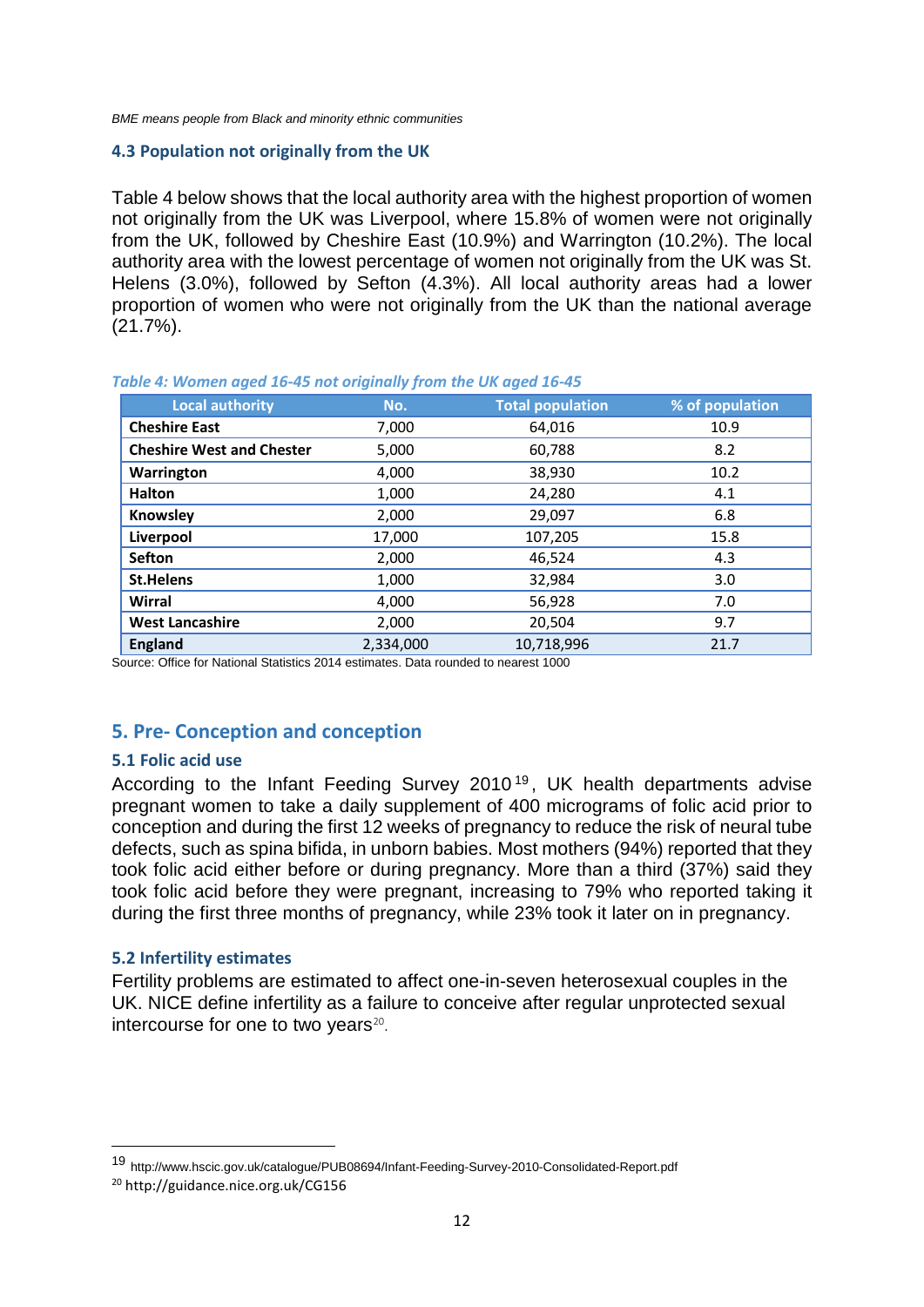## <span id="page-17-0"></span>**5.3 IVF cycles**

According to the Human Fertilisation and Embryology Authority Report, 'Fertility Treatment in 2012'[21](#page-17-2), 47,422 women had a total of 62,155 cycles of in vitro fertilisation (IVF) or intra-cytoplasmic sperm injection (ICSI) and 2,265 women had a total of 4,452 cycles of donor insemination (DI). In 2012, 77 licensed clinics performed IVF treatment and 72 performed DI treatment. As in previous years, the largest number of clinics are based in London. The number of women treated in each region ranged from 1,254 in Wales to 15,008 in London. This figure is based on the location of the clinic, rather than where women reside as patients sometimes travel to different regions for treatment – particularly London.

61,726 cycles of IVF or ICSI and 4,091 of DI were performed, in 2012. In the North West of England four clinics saw 4,655 women who had a total of 5,938 cycles of IVF and 242 women who had a total of 532 cycles of DI.

## <span id="page-17-1"></span>**5.4 Conception rates**

According to an Office for National Statistics 2015 report<sup>[22](#page-17-3)</sup>, in 2013, the estimated number of conceptions in England and Wales fell by 1.3% to 872,849 from 884,748 in 2012. The number of conceptions rose between 2001 and 2010 despite a slight fall in 2008. Since 2010 the number of conceptions has fallen from a peak of 909,245 conceptions.

Most couples (about 84 out of every 100) who have regular unprotected sexual intercourse (that is, every two to three days) will get pregnant within a year. About 92 out of 100 couples who are trying to get pregnant do so within two years<sup>23</sup>.

Between 2012 and 2013 conception rates increased for women aged 35 years and over, and decreased for women aged under 35 years. The largest percentage increase in conception rates occurred among women aged 35 to 39 (1.7%).A smaller increase in conception rates was recorded among women aged 40 and over (1.4%).Conception rates for women aged under 20 and 20 to 24 decreased by 8.4% and 4.3% respectively. Rates for women aged 25 to 29 and 30 to 34 decreased by smaller amounts (0.5% and 0.3% respectively).

Table 5 shows conception rates for local authorities in Cheshire, Merseyside and Lancashire. In total there were 23,324 conceptions in the Liverpool city region and 11,980 in Cheshire, The conception rate in four local authorities (Knowsley, Halton, Sefton and Wirral) was higher than the national average with Knowsley recording the highest conception rate among women aged 16-44 years (85 per 1,000 women). Cheshire West and Chester have the lowest conception rate (71 per 1,000 women). Liverpool had the highest percentage of conceptions leading to abortion (28%; further information on abortions across Cheshire and Merseyside is provided in section 5.3 below).

<span id="page-17-2"></span> <sup>21</sup> http://www.hfea.gov.uk/docs/FertilityTreatment2012TrendsFigures.PDF 22

<span id="page-17-4"></span><span id="page-17-3"></span><sup>23</sup> http://www.hfea.gov.uk/docs/FertilityTreatment2012TrendsFigures.PDF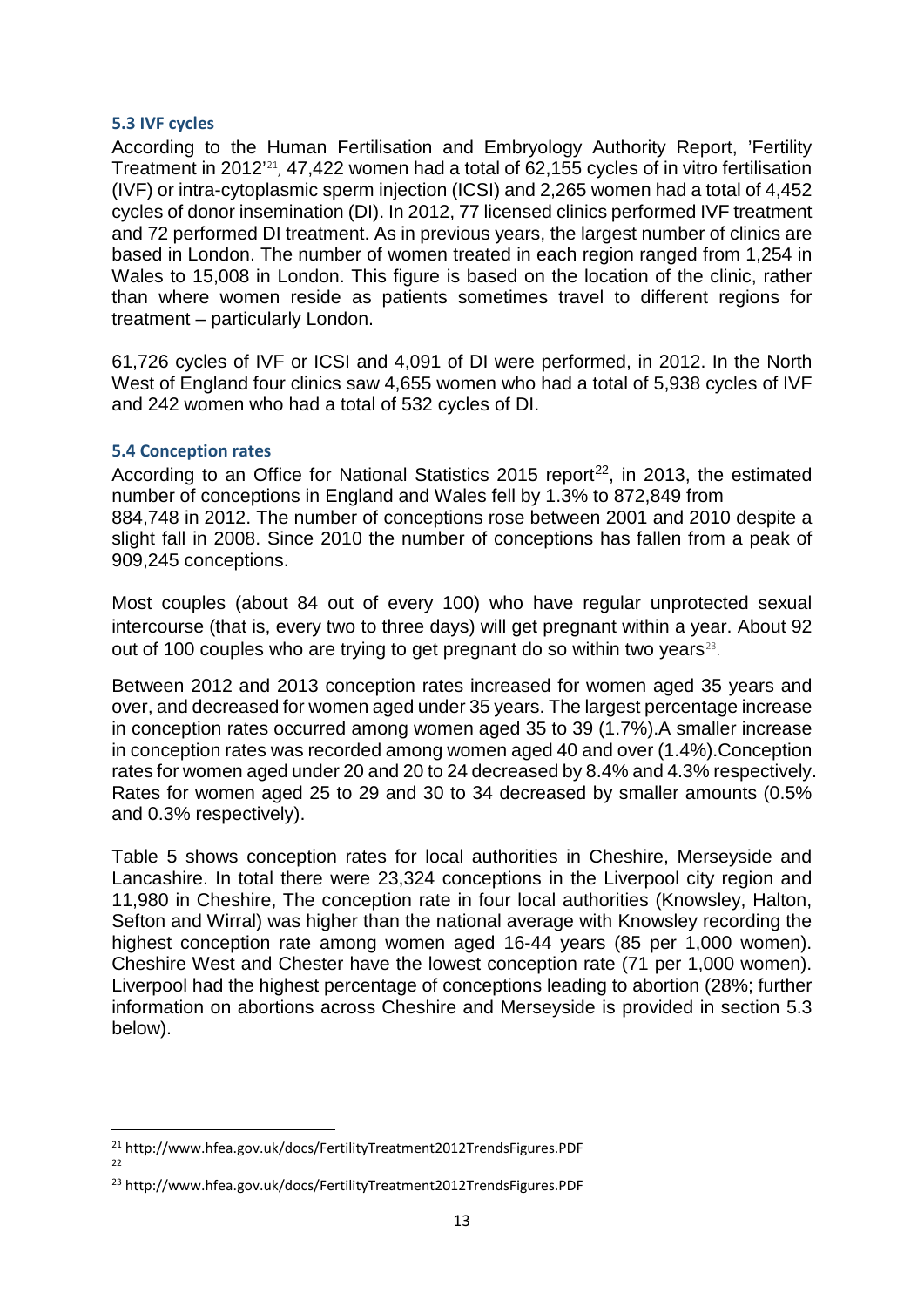| <b>Local Authority</b>              | <b>Number</b> | <b>Conception rate per</b><br>1,000 women in age-<br>group | <b>Percentage of</b><br>conceptions leading<br>to abortion |
|-------------------------------------|---------------|------------------------------------------------------------|------------------------------------------------------------|
| <b>Cheshire East UA</b>             | 4,745         | 74.1                                                       | 19.2                                                       |
| <b>Cheshire West and Chester UA</b> | 4,313         | 71.0                                                       | 18.9                                                       |
| <b>Warrington UA</b>                | 2,922         | 75.4                                                       | 21.3                                                       |
| <b>Cheshire</b>                     | 11,980        |                                                            |                                                            |
| Knowsley                            | 2,482         | 85.3                                                       | 27.2                                                       |
| Liverpool                           | 7,940         | 74.2                                                       | 28.1                                                       |
| <b>Sefton</b>                       | 3,676         | 78.8                                                       | 22.8                                                       |
| <b>St. Helens</b>                   | 2,524         | 77.3                                                       | 22.7                                                       |
| Wirral                              | 4,695         | 82.2                                                       | 24.0                                                       |
| <b>Halton UA</b>                    | 2,007         | 82.7                                                       | 24.6                                                       |
| <b>Liverpool City Region</b>        | 23,324        |                                                            |                                                            |
| Lancashire                          | 16,660        | 76.0                                                       | 20.8                                                       |
| <b>Merseyside (Met County)</b>      | 21,317        | 78.2                                                       | 25.5                                                       |
| <b>NORTH WEST</b>                   | 109,483       | 79.3                                                       | 22.2                                                       |
| <b>ENGLAND</b>                      | 831,282       | 78.0                                                       | 21.2                                                       |

#### *Table 5: Conception rates (16-44) by local authority, 2013*

Source: ONS, Conception Statistics England and Wales, 2013

## <span id="page-18-0"></span>**5.5 Teenage conceptions per 1000 women aged under 18**

According to an Office for National Statistics 2014 report<sup>24</sup>, the under 18 conception rate for 2013 is the lowest since 1969 at 24.3 conceptions per thousand women aged under 18

Table 6 below shows quarterly rates of pregnancies per 1000 women aged under 18, for the 10 local authorities that are included in the needs assessment. The local authorities with the highest rates were St. Helens, with 34.2 pregnancies per 1000 women aged under 18, and Liverpool, with 34.1 per 1000. All the Merseyside local authorities, as well as Warrington, had rates that were higher than the national average.

| <b>Local authority</b>           | Rate per 1,000 women in age group |
|----------------------------------|-----------------------------------|
| <b>Cheshire East</b>             | 19.3                              |
| <b>Cheshire West and Chester</b> | 23.3                              |
| Warrington                       | 24.6                              |
| <b>Halton</b>                    | 33.3                              |
| Knowsley                         | 32.1                              |
| Liverpool                        | 34.1                              |
| <b>Sefton</b>                    | 26.2                              |
| <b>St.Helens</b>                 | 34.2                              |
| Wirral                           | 33.7                              |
| <b>West Lancashire</b>           | 21.6                              |
| <b>England</b>                   | 24.3                              |

*Table 6: Teenage conception per 1,000 women aged 15-17 years*

Source: Office for National Statistics. 2013 data published 2015. Conceptions to women aged under 18, rates (conceptions per thousand women aged 15 to 17

<span id="page-18-1"></span> <sup>24</sup> http://www.ons.gov.uk/ons/dcp171778\_396674.pdf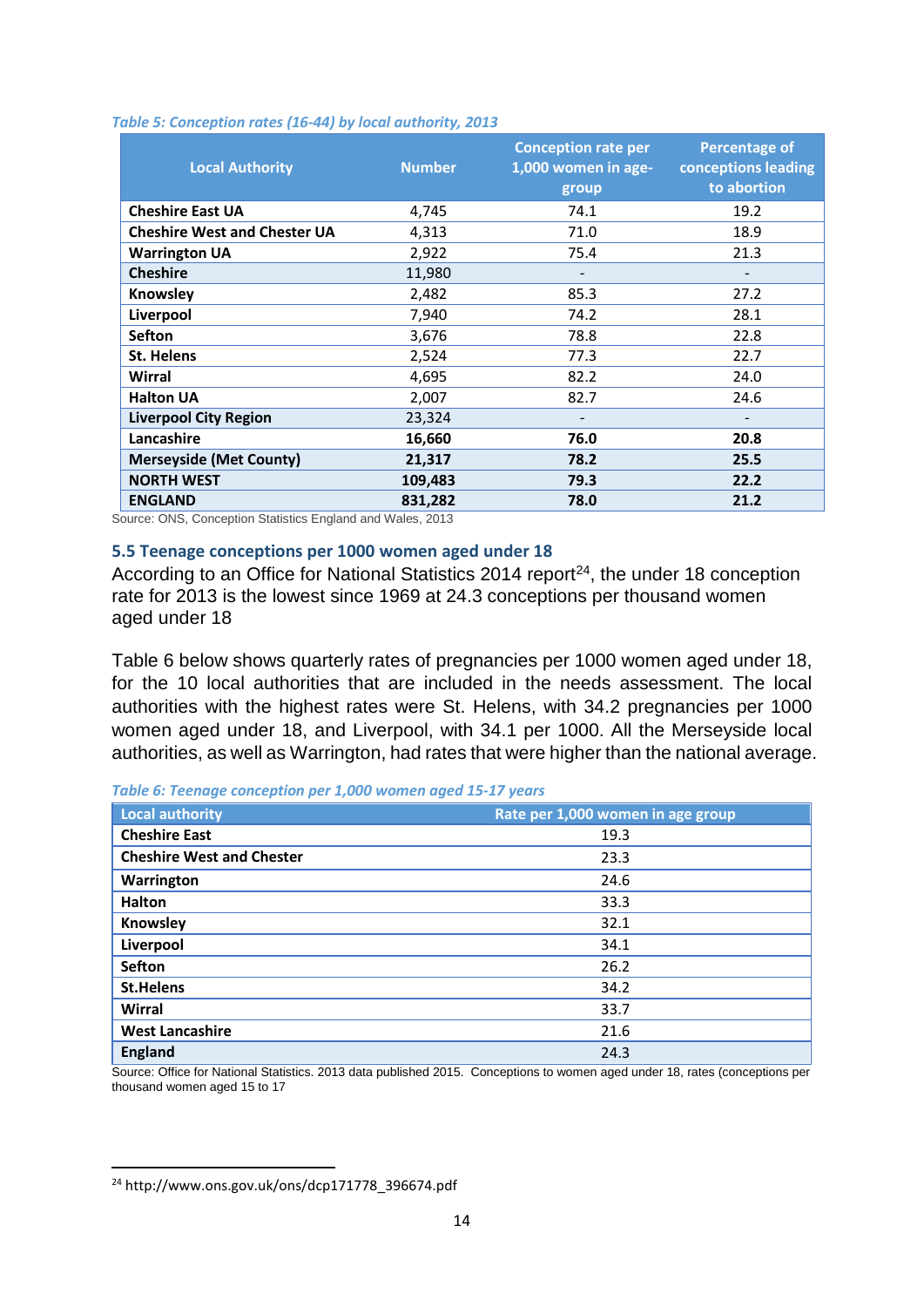# <span id="page-19-0"></span>**5.6 Legal abortions, all ages, under 25 and 25 and over by Clinical Commissioning Groups (CCG)**

The statistics below refer to termination of pregnancy. Table 7 below shows that the LA with the highest rates of abortions was Knowsley, with 23.2 abortions per 1000; this was significantly higher than the rate in all other LAs across Cheshire, Merseyside and West Lancashire as well as the England average. Liverpool, Wirral, Halton, Sefton and St. Helens also had abortion rates significantly higher than the national average. Liverpool had the highest abortion rates among women aged under 18 years (20.4 per 1,000) and amongst women aged 35 years and older (9 per 1,000). Halton had the highest rate among women 18-19 years and 20-24 years (41 per 1,000) while Knowsley and Sefton had the highest rate among women aged 25-29 years (31 per 1,000 each), with Knowsley also having the highest rate for those aged 30-34.

| <b>Local Authority</b>                        | <b>All</b><br>ages | 95%<br>confidence<br>interval | <b>Under</b><br>18 | 18-19 | 20-24 | 25-29 | 30-34 | $35+$          |
|-----------------------------------------------|--------------------|-------------------------------|--------------------|-------|-------|-------|-------|----------------|
| <b>Cheshire East UA</b>                       | 13.3               | $13.1 - 14.3$                 | 8.3                | 25    | 27    | 20    | 13    | 6              |
| <b>Cheshire West and</b><br><b>Chester UA</b> | 14.7               | $13.9 - 15.2$                 | 9.4                | 21    | 28    | 21    | 15    | 6              |
| <b>Halton</b>                                 | 19.9               | $18.4 - 20.8$                 | 14.0               | 41    | 41    | 24    | 18    | $\overline{7}$ |
| Knowsley                                      | 23.2               | $21.0 - 23.4$                 | 17.8               | 38    | 41    | 31    | 24    | 8              |
| Liverpool                                     | 21.5               | $18.9 - 20.0$                 | 20.4               | 26    | 28    | 28    | 22    | 9              |
| <b>Sefton</b>                                 | 18.9               | $17.9 - 19.6$                 | 11.1               | 26    | 34    | 31    | 20    | 7              |
| <b>St. Helens</b>                             | 18.9               | $17.5 - 19.5$                 | 19.7               | 33    | 33    | 27    | 17    | $\overline{7}$ |
| Warrington                                    | 15.8               | $15.0 - 16.7$                 | 11.1               | 25    | 28    | 27    | 14    | $\overline{7}$ |
| Wirral                                        | 20.2               | $19.1 - 20.7$                 | 14.7               | 33    | 38    | 30    | 20    | $\overline{7}$ |
| Lancashire                                    | 16.3               | $15.3 - 16.0$                 | 13.7               | 25    | 28    | 22    | 15    | 6              |
| <b>North West</b>                             | 18.1               | $17.2 - 17.5$                 | 13.5               | 27    | 31    | 26    | 18    | 7              |
| <b>England</b>                                | 16.5               | $16.0 - 16.1$                 | 11.1               | 24    | 28    | 23    | 17    | 8              |

*Table 7: Rate of legal abortions per 1,000 population by Local Authority and age group*

Source: Department of Health 2014 statistics<sup>[25](#page-19-1)</sup>

<span id="page-19-1"></span> <sup>25</sup> https://www.gov.uk/government/statistical-data-sets/abortion-statistics-england-and-wales-2014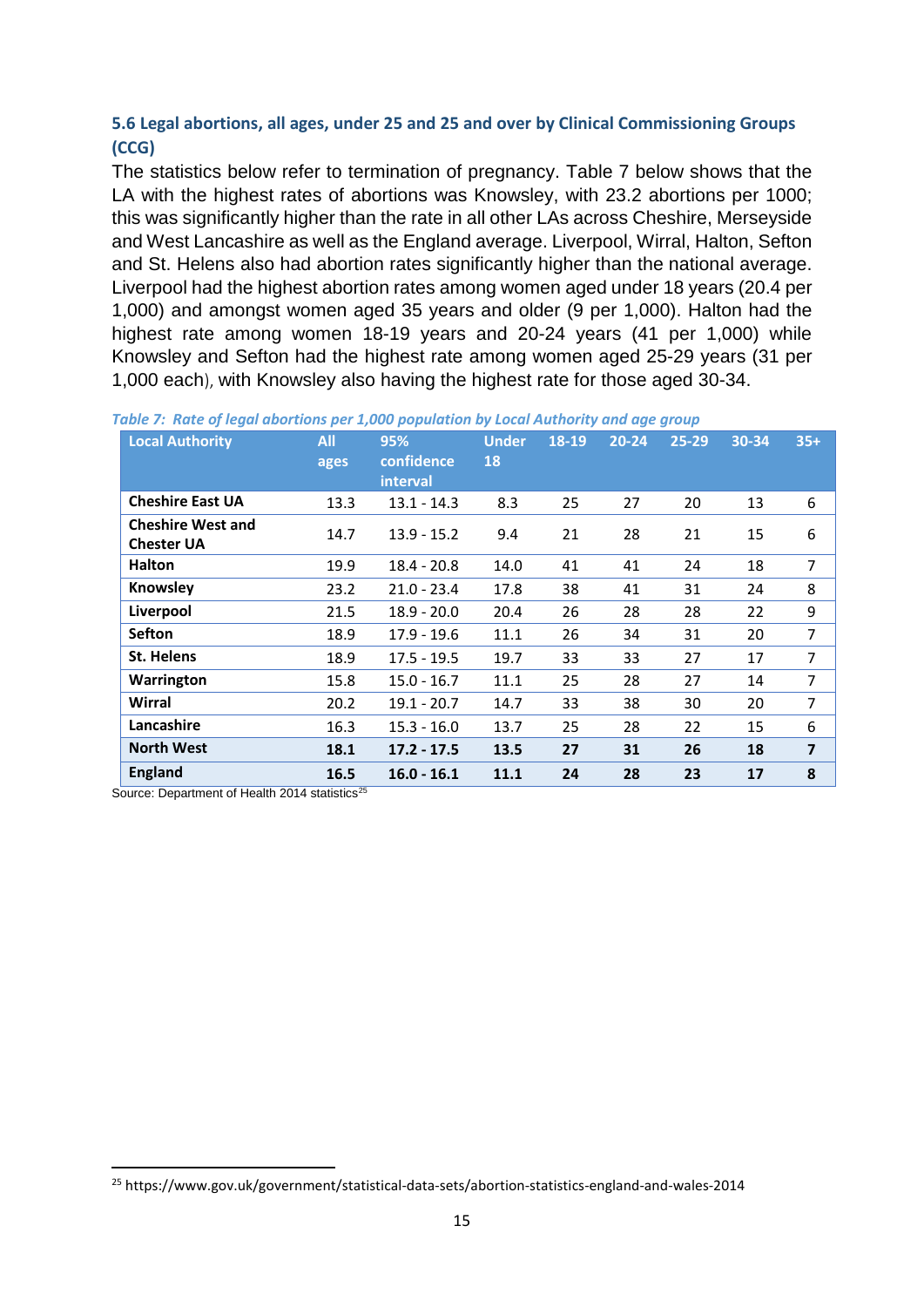#### *Figure 3: Rates of legal abortions by CCG and age*



Source: Department of Health 2014 statistics<sup>[26](#page-20-1)</sup>

Nationally, 32% of abortions are NHS funded and take place in an NHS hospital whilst 66% are NHS funded and take place in the independent sector. Table x shows legal abortions by purchaser for each local authority; there is considerable variation in abortion provision by local authority, with 94% of NHS abortions in Warrington taking place in the independent sector compared with Liverpool where 84% of NHS funded abortions take place in an NHS Hospital. Across the ten commissioning local authorities the majority of abortions take place at three to nine weeks gestation (range 76%-83%) a similar level to the national average (79%).

## <span id="page-20-0"></span>**5.7 Repeat abortions (termination of pregnancy)**

According to 2013 figures from the Department of Health<sup>27</sup>, 37% of women undergoing abortions had one or more previous abortions, an increase from 32% in 2003. Repeat unintended pregnancy and subsequent abortion is a complex issue associated with increased age as it allows longer for exposure to pregnancy risks. The largest proportion of women having a repeat abortion nationally were aged 30-34 years (47%) followed by those aged 35 years and over (45%).

The majority of abortions in the UK are carried out on the basis that continuing with the pregnancy would have adverse physical or psychological harms to either the

<span id="page-20-1"></span> <sup>26</sup> https://www.gov.uk/government/statistical-data-sets/abortion-statistics-england-and-wales-2014 27

<span id="page-20-2"></span>https://www.gov.uk/government/uploads/system/uploads/attachment\_data/file/319460/Abortion\_Statistics\_ \_England\_and\_Wales\_2013.pdf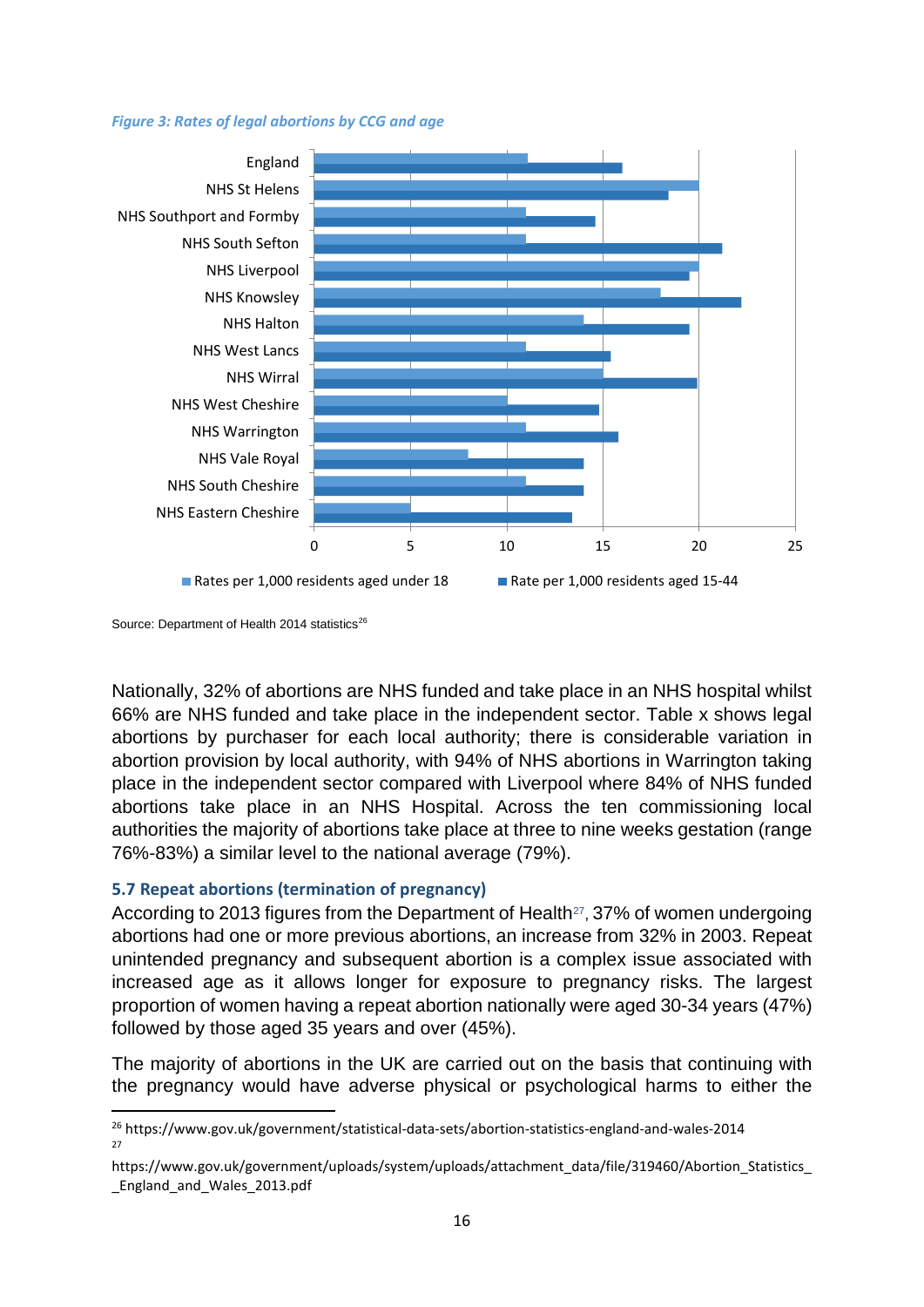woman or child. There has been growing concern in recent years that abortion itself may increase psychological risk and adversely affect womens' mental health. The largest existing systematic review on the topic, by the Academy of Medical Royal Colleges in 2011, concluded that, while unwanted pregnancy is associated with increased risk of mental health problems, these rates are no higher among women having an abortion compared to those giving birth. A history of mental health problems before the abortion being the most important predictor of post-abortion mental health problems. The review also identified some additional factors associated with increased mental health problems relating to abortion including pressure from a partner to have abortion, negative attitudes towards both abortion generally and women's personal experiences of abortion<sup>[28](#page-21-0)</sup>.

Table 8 shows the percentage of repeat abortions by local authority and age group. Liverpool had the highest percentage of repeat abortions for all ages (42%). Liverpool also had the highest percentage of repeat abortions in women aged under 25 along with Sefton and Wirral (30% each) and this highest rate of repeat abortions in women aged 25 years and over (53%). Six of the ten local authorities had a repeat abortion higher than the England average (namely Liverpool, Sefton, Wirral, Knowsley, St. Helens and Warrington). Liverpool, Knowsley, Sefton and Wirral all had a higher percentage of repeat abortion in the under 25s than the national average whilst Liverpool, St. Helens, Sefton, Knowsley, Warrington and Warrington all had a higher percentage in women aged 25 years and over.

| <b>Local Authority</b>              | <b>Repeat abortions all</b><br>ages (%) | <b>Repeat abortions in</b><br>women aged under<br>25(%) | <b>Repeat abortions</b><br>in women aged<br>25 and over (%) |
|-------------------------------------|-----------------------------------------|---------------------------------------------------------|-------------------------------------------------------------|
| <b>Cheshire East UA</b>             | 36                                      | 25                                                      | 45                                                          |
| <b>Cheshire West and Chester UA</b> | 34                                      | 25                                                      | 42                                                          |
| Halton                              | 34                                      | 25                                                      | 44                                                          |
| Knowsley                            | 39                                      | 28                                                      | 49                                                          |
| Liverpool                           | 42                                      | 30                                                      | 53                                                          |
| <b>Sefton</b>                       | 41                                      | 30                                                      | 50                                                          |
| <b>St. Helens</b>                   | 38                                      | 24                                                      | 51                                                          |
| Warrington                          | 38                                      | 27                                                      | 46                                                          |
| Wirral                              | 40                                      | 30                                                      | 50                                                          |
| Lancashire                          | 34                                      | 26                                                      | 43                                                          |
| <b>North West</b>                   | 37                                      | 27                                                      | 45                                                          |
| <b>England</b>                      | 37.6                                    | 27.0                                                    | 45.6                                                        |

#### *Table 8: Repeat abortions by age group*

Source: Department of Health, 2013 Statistics

 $\overline{a}$ 

<span id="page-21-0"></span><sup>28</sup> Academy of Medical Royal Colleges (2011). Induced abortion and mental health. A systematic review of mental health outcomes of induced abortion including their prevalence and associated factors.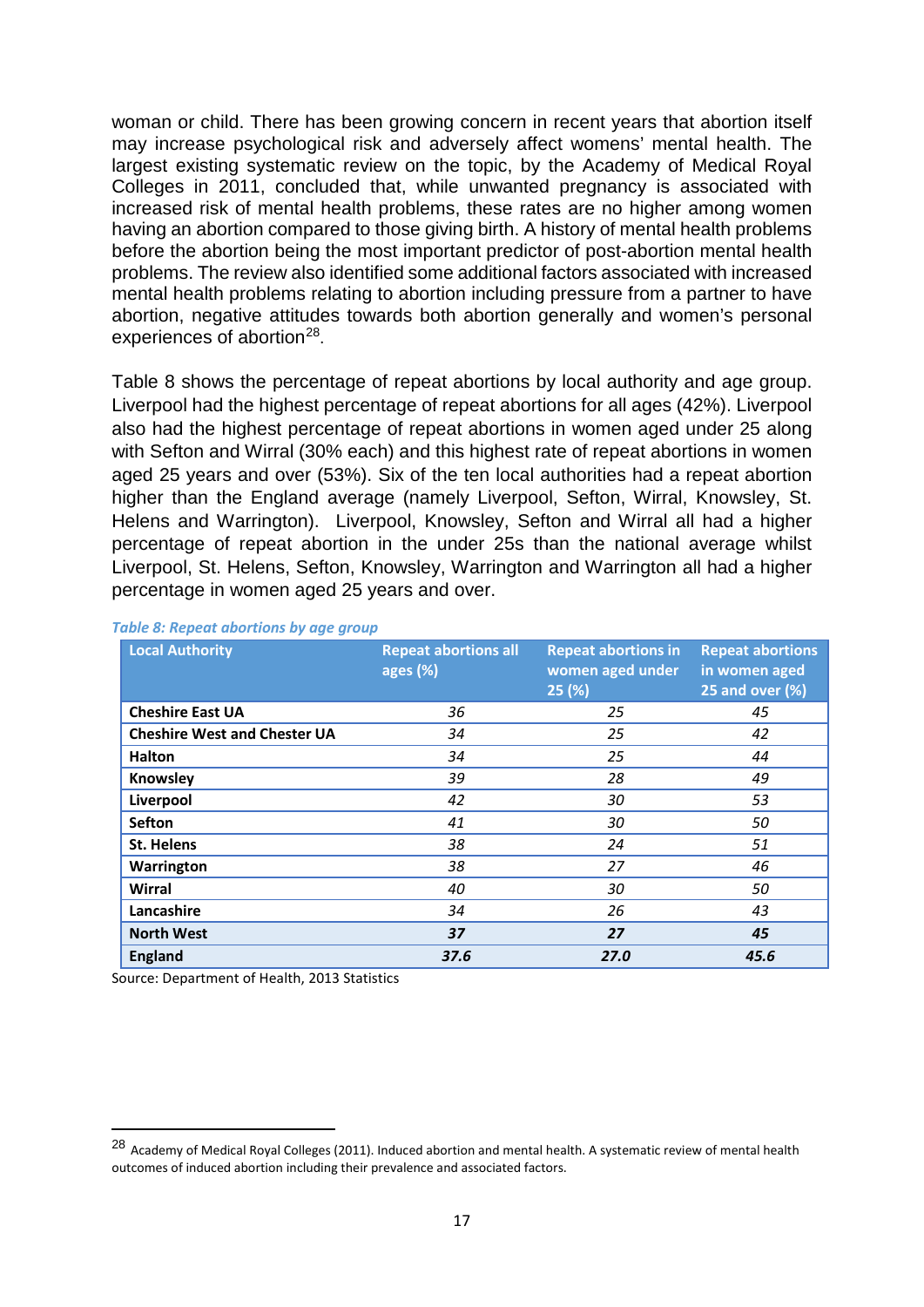## <span id="page-22-0"></span>**6. Antenatal period**

## **6.1 Influenza vaccine amongst pregnant women**

The Public Health England influenza immunisation programme<sup>[29](#page-22-1)</sup> aims to offer protection to those who are most at risk of serious illness or death should they develop influenza. Preventing flu plays an important part in preventing maternal deaths - a 2014 report from MBRRACE<sup>[30](#page-22-2)</sup> showed that 1 in 11 of the 357 women who died during, or within six weeks of the end of their pregnancy in the UK in 2009-12 died from flu – more than half of these deaths could have been prevented by a flu jab. As well as protecting those who are immunised, the campaign also aims to protect the remainder of the population by reducing transmission of influenza. Uptake of the influenza vaccine in pregnant women was 44.1% - Public Health England do not specify a target for uptake of the vaccine in pregnant women. Vaccine uptake in pregnant women increased from 39.8% in 2013 to 2014, to 44.1% in 2014 to 2015, as a result of a campaign following the bird flu outbreak. This increase is mostly due to the increase in vaccinations among pregnant women not in a clinical risk group, which increased from 38.2% in 2013 to 2014 to 42.5% this season. There was also an increase in uptake for pregnant women in a clinical risk group (61.5% uptake compared with 59.0% in 2013 to 2014). The table below shows that all Cheshire and Merseyside local authorities, together with West Lancashire, had levels of uptake of the influenza vaccine that were above the national average of 44.1%.

| <b>CCG</b>                      | <b>Flu vaccine uptake</b> |
|---------------------------------|---------------------------|
| <b>NHS Eastern Cheshire CCG</b> | 53.6                      |
| <b>NHS South Cheshire CCG</b>   | 52.0                      |
| <b>NHS Vale Royal CCG</b>       | 54.5                      |
| <b>NHS Warrington</b>           | 52.2                      |
| <b>NHS West Cheshire CGG</b>    | 49.1                      |
| <b>NHS Wirral CCG</b>           | 47.9                      |
| <b>NHS West Lancashire CCG</b>  | 47.9                      |
| <b>NHS Halton CCG</b>           | 46.7                      |
| <b>NHS Knowsley CCG</b>         | 51.7                      |
| <b>NHS Liverpool CCG</b>        | 45.4                      |
| <b>NHS South Sefton CCG</b>     | 48.6                      |
| <b>NHS Southport and Formby</b> | 45.9                      |
| <b>NHS St. Helens CCG</b>       | 48.8                      |
| <b>England</b>                  | 44.1                      |

*Table 9: Uptake of influenza vaccine in pregnant women by CCG, 2015 statistics*

Source: Public Health England 2015 data

[https://www.gov.uk/government/uploads/system/uploads/attachment\\_data/file/428971/Seasonal\\_Flu\\_Jan15\\_acc2.pdf](https://www.gov.uk/government/uploads/system/uploads/attachment_data/file/428971/Seasonal_Flu_Jan15_acc2.pdf) FINAL end of January 2015 cumulative uptake data for England on influenza vaccinations given from 1 September 2014 to 31

January 2015

<span id="page-22-1"></span><sup>&</sup>lt;sup>29</sup>https://www.gov.uk/government/uploads/system/uploads/attachment\_data/file/429612/Seasonal\_Flu\_GP Patient Groups Annual Report 2014 15.pdf

<span id="page-22-2"></span><sup>30</sup> https://www.npeu.ox.ac.uk/downloads/files/mbrrace-

uk/reports/Saving%20Lives%20Improving%20Mothers%20Care%20report%202014%20Exec%20Summary.pdf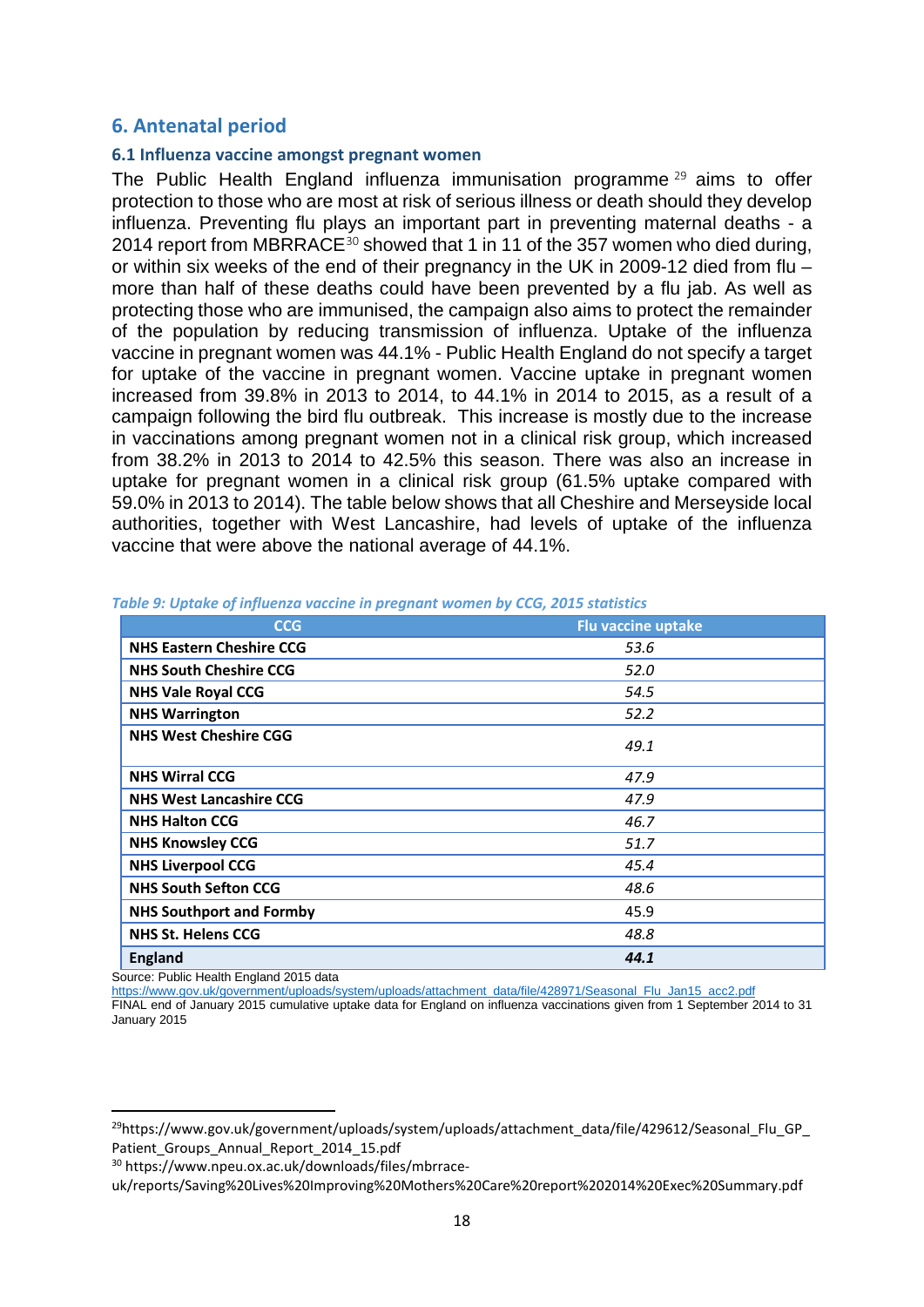## **6.2 Prenatal pertussis vaccine for pregnant women**

In the UK, the introduction of routine national immunisation against pertussis (whooping cough) in 1957 resulted in a marked reduction in pertussis notifications and deaths. However, despite high vaccine coverage since the early 1990s, the disease has continued to display several yearly peaks in activity. In the five years prior to 2012, on average, there were nearly 800 confirmed cases of whooping cough, 270 babies admitted to hospital and four deaths in babies each year, according to unpublished data from the [Health Protection Agency (HPA). A national outbreak was declared in April 2012 by the HPA to coordinate the response to increased pertussis activity. Pertussis activity in England persists at raised levels compared with the years preceding the outbreak in 2012. Overall annual vaccine coverage averaged 56.4%[31](#page-23-0). Percentages for the Merseyside Area Team (55.6%) and Lancashire Area Team (54.9%) were similar to the England average, whilst the percentage for Cheshire, Wirral and Warrington Area Team (64.0%) was higher than the England average.

## **6.3 Women with complex needs during pregnancy**

According to the report 'Midwifery 2020: Delivering expectations'[32](#page-23-1), there have been a number of factors in recent years that have had an impact on the capacity of maternity services and midwives to deliver quality care. Many more women and families have complex physical and social needs including women and families living in poverty; migrant women who do not speak English as a first language; teenage mothers; women who are misusing drugs and alcohol; women who are obese and those who have long-term conditions such as diabetes. In addition the average age of first birth is now 29.4 years compared with 28.4 years in 1999<sup>[33](#page-23-2)</sup> and increased use of fertility treatment has meant a higher rate of multiple births. These demographic and lifestyle challenges place additional demands on the provision of maternity care. MBRRACE 2014 and 2015 also notes that these women are more likely to suffer morbidity and mortality.

#### **6.4 Early booking**

It is important that women contact their GP or midwife promptly once they know that they are pregnant, in order that their health needs and preferences can be taken into account. NICE guidance on antenatal care recommends that women should have access to maternity services for a full health and social care assessment of needs, risks and choices ideally by ten weeks $34$ . Late booking and late access to antenatal care is also identified as a risk factor in MBRRACE 2014 and 2015[35](#page-23-4).

<span id="page-23-4"></span><sup>35</sup> https://www.npeu.ox.ac.uk/downloads/files/mbrrace-

<span id="page-23-0"></span> <sup>31</sup> https://www.gov.uk/government/publications/pertussis-immunisation-in-pregnancy-vaccinecoverage-estimates-in-england-october-2013-to-march-2014/pertussis-vaccination-programme-forpregnant-women-vaccine-coverage-estimates-in-england-april-to-august-2014 32 [https://www.gov.uk/government/uploads/system/uploads/attachment\\_data/file/216029/dh\\_119470.pdf](https://www.gov.uk/government/uploads/system/uploads/attachment_data/file/216029/dh_119470.pdf)

<span id="page-23-1"></span>

<span id="page-23-2"></span><sup>33</sup> http://www.statistics.gov.uk/pdfdir/births1209.pdf

<span id="page-23-3"></span><sup>&</sup>lt;sup>34</sup> NICE (2008) NICE Guidelines CG62: Antenatal care for uncomplicated pregnancies

uk/reports/Saving%20Lives%20Improving%20Mothers%20Care%20report%202014%20Exec%20Summary.pdf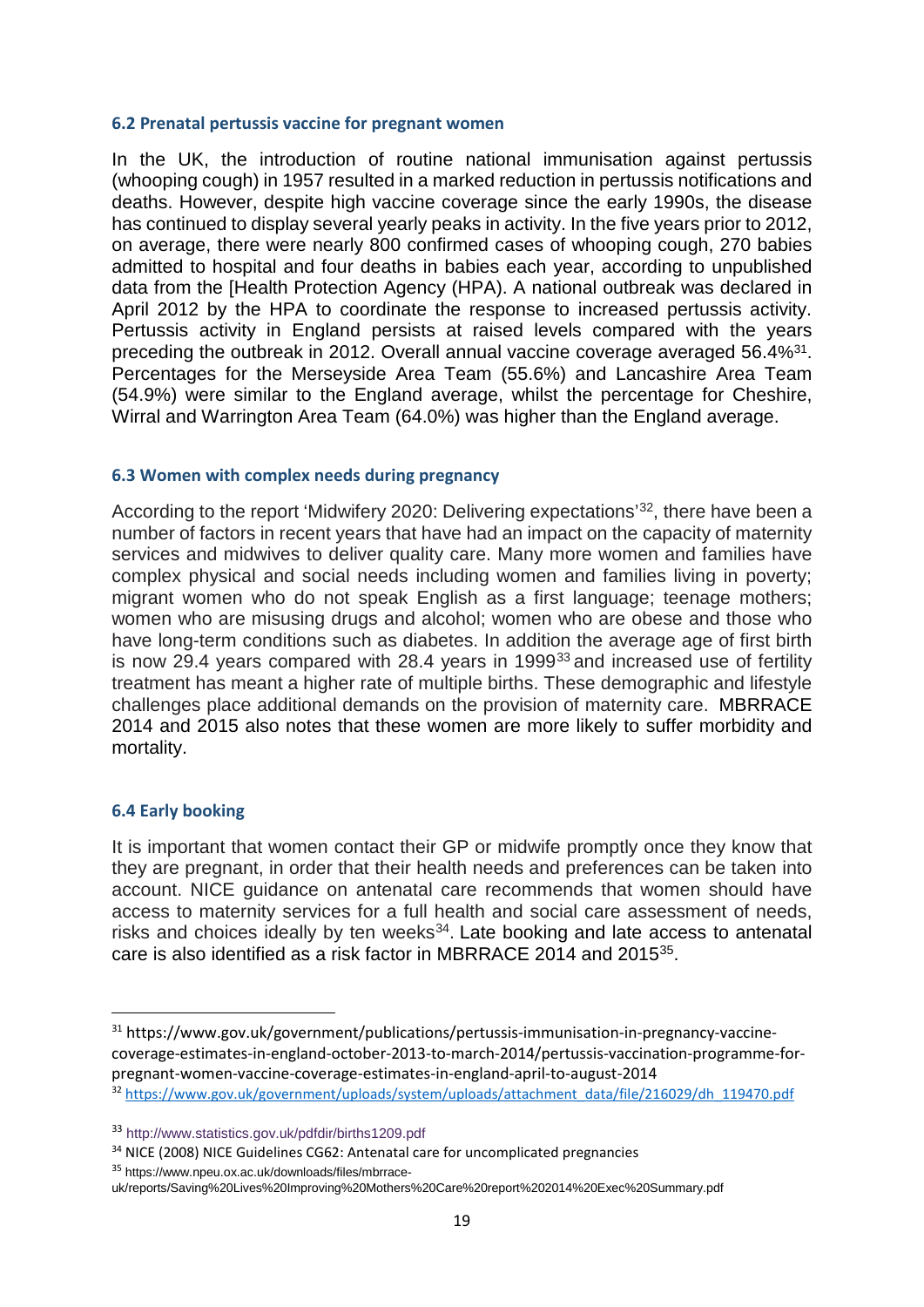Table 10 shows the proportion of all pregnant women presenting for their first antenatal appointment at less than 10 weeks by hospital trust in 2014-15. The majority of those presenting at under 10 weeks gestation presented between five and nine weeks gestation but this varied quite substantially by trust. Over 50% of all pregnant women at Liverpool Women's NHS Foundation Trust and Countess of Chester NHS Foundation trust (where weeks gestation was known) presented for their first antenatal appointment at 5-9 weeks gestation. In contrast, just over 5% of those presenting for antenatal care at Wirral University Teaching Hospital NHS Foundation Trust attended at 5-8 weeks gestation.

|                                                                 | 0-4 weeks | %   | 5-9 weeks | ℅    |
|-----------------------------------------------------------------|-----------|-----|-----------|------|
| <b>Countess of Chester Hospital NHS Foundation Trust</b>        | <6        |     | 1,557     | 56.6 |
| <b>East Cheshire NHS Trust</b>                                  | <6        |     | 782       | 47.4 |
| <b>Lancashire Teaching Hospitals NHS Foundation Trust</b>       | <6        |     | 708       | 24.0 |
| <b>Liverpool Women's NHS Foundation Trust</b>                   | <6        |     | 4,811     | 60.7 |
| Mid Cheshire Hospitals NHS Foundation Trust                     | -         |     | <6        |      |
| <b>Southport and Ormskirk Hospital NHS Trust</b>                | 12        | 1.3 | 260       | 29.2 |
| St. Helens and Knowsley Hospitals NHS Trust                     |           |     |           |      |
| <b>Warrington and Halton Hospitals NHS Foundation Trust</b>     |           |     | <6        |      |
| <b>Wirral University Teaching Hospital NHS Foundation Trust</b> | <6        |     | 157       | 5.4  |
| <b>Cheshire, Warrington and Wirral Area Team</b>                | 7         | 0.1 | 2.503     | 26.1 |
| <b>Lancashire Area Team</b>                                     | 67        | 0.5 | 5.519     | 43.0 |
| <b>Merseyside Area Team</b>                                     | <6        |     | 4.811     | 60.7 |
| <b>ENGLAND</b>                                                  | 5.216     | 1.2 | 159.794   | 36.2 |

| Table 10: Gestation period in weeks at first antenatal assessment 2014-15 |  |
|---------------------------------------------------------------------------|--|
|---------------------------------------------------------------------------|--|

Source: Health and Social Care Information Centre, 2013-4 Statistics\*Data supressed due to confidentiality as applies to less than 6 women

## <span id="page-24-0"></span>**7. Birth**

## <span id="page-24-1"></span>**7.1 General fertility rates**

Nationally the fertility rate declined steadily during the 1990s reaching a low of 1.63 per 1,000 population in 2001. After 2001 the birth rate began to increase once more and since 2008 the rate has been steady and fluctuating at around 1.9 per 1,000. These trends in fertility have been accompanied by changes in age specific rates; in the early 1990s the decline in fertility was largely due to women in their twenties postponing having children whilst the rise seen post 2001 has been linked to an increase in fertility in women in their twenties, coupled with an increase among women in their 30s and 40s who had perhaps postponed starting a family in their 20s. The majority of births nationally are among UK born women; however births among non-UK born women have also impacted upon this rise. The proportion of births to non-UK women has risen from in 12% in 1996 to 16% in 2001, and 25% at the last census in 2011 (ONS, 2012). A review by Sobtoka et al (2010) found that periods of economic recession where support for families (e.g. maternity and paternity leave and tax credits) are reduced can result in a period of reduced fertility; however the combined effect of these and other factors mean that changes in the economic climate do not necessarily have a clear impact in a particular direction.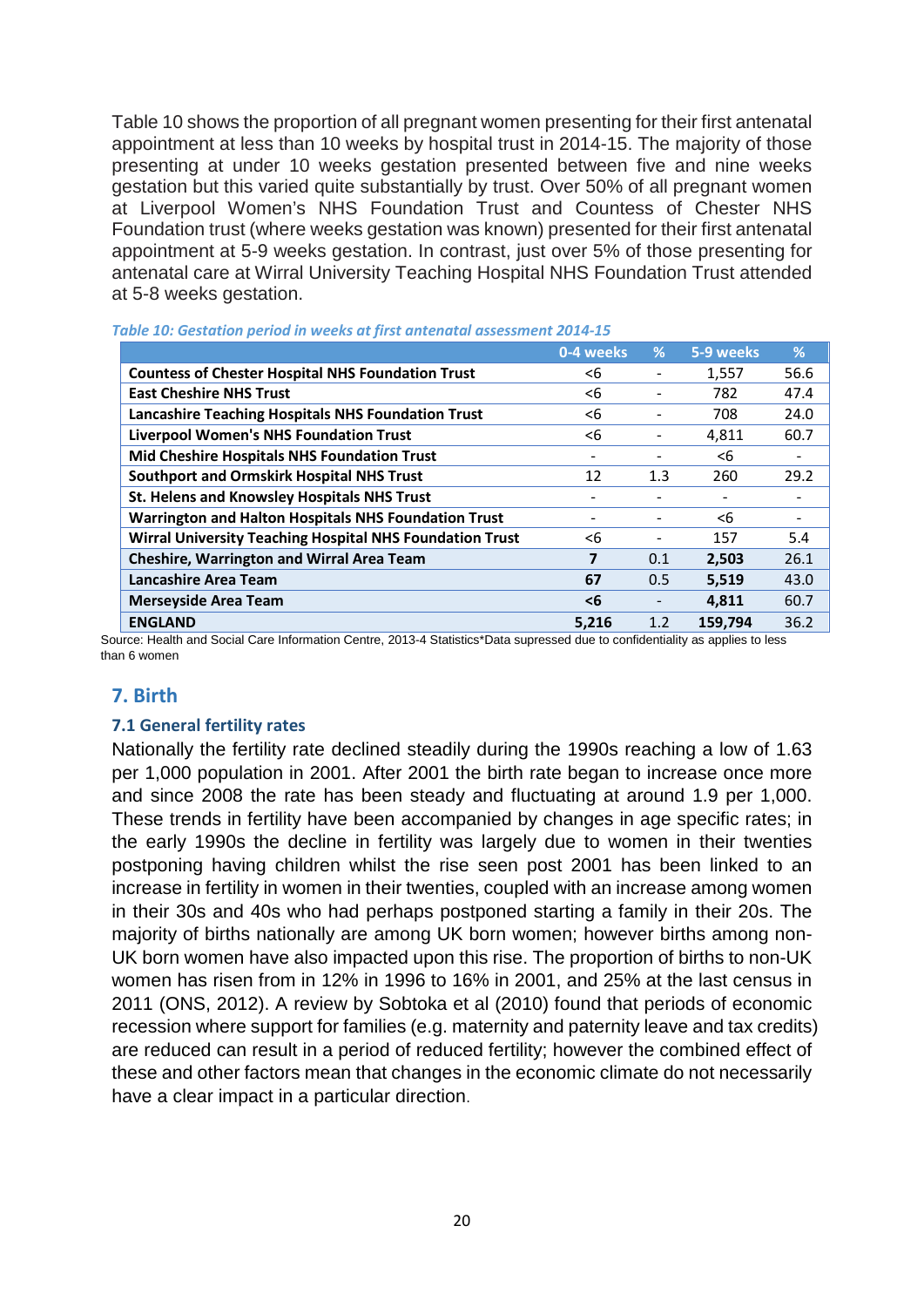

*Figure 5: Total fertility rate, England and Wales, 1938-2014*



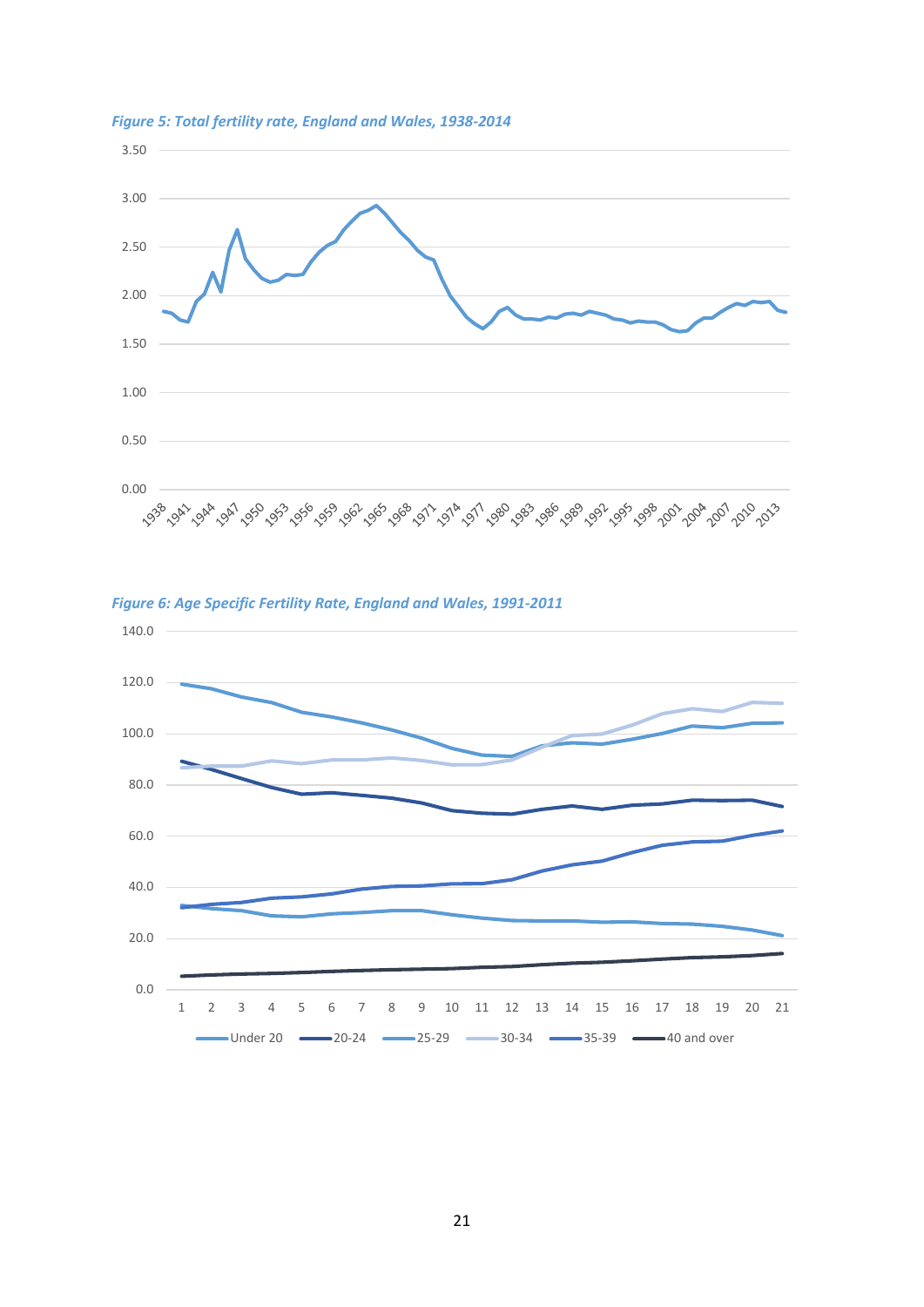## <span id="page-26-0"></span>**7.2 Total fertility rates**

The table below shows that the local authority area where birth rates were highest was Halton, with 1.94 births per 1,000 population aged 16-44, followed by Knowsley at 1.93, higher than the England average of 1.83. The local authority area with the lowest rate per 1,000 was Liverpool, with 1.62 births per 1,000 population.

*Table 11: Total fertility rate by Local Authority*

| <b>Local authority</b>           | 2014 |
|----------------------------------|------|
| <b>Cheshire East</b>             | 1.88 |
| <b>Cheshire West and Chester</b> | 1.82 |
| Warrington                       | 1.85 |
| Halton                           | 1.94 |
| Knowsley                         | 1.93 |
| Liverpool                        | 1.62 |
| <b>Sefton</b>                    | 1.86 |
| <b>St Helens</b>                 | 1.83 |
| Wirral                           | 1.92 |
| <b>West Lancashire</b>           | 1.68 |
| <b>England</b>                   | 1.83 |

Source: Office for National Statistics, August 2015

## <span id="page-26-1"></span>**7.3 Age of mother at time of delivery (as a proportion of live births)**

The Royal College of Midwives' State of Maternity Services Report 2015<sup>[36](#page-26-2)</sup> shows that, between 2001 and 2014, there has been a 78% increase in births to mothers aged 40 and above, and these women are likely to require increased resources- older women are more at risk of preeclampsia, miscarriage and complicated pregnancies which could result in use of forceps or caesarean section, according to the Royal College of Midwives $37$ .

Figure 7 below shows ages of mothers at the time of delivery, and percentages of women in each category (for a full breakdown by local authority see appendix 1). St. Helens was the area with the highest proportion of births to mothers under the age of 18, 2.1% compared to the national average of 1.2%, whilst Cheshire East had the lowest (0.8%). The area that had the lowest proportion of births to mothers over the age of 45 was Sefton (0.1). All of the Cheshire local authority areas, along with Wirral and West Lancashire, had higher birth rates in women over the age of 45 than the England average (0.2%).

<span id="page-26-2"></span> <sup>36</sup> https://www.rcm.org.uk/download-now-state-of-maternity-services-report-2015

<span id="page-26-3"></span><sup>37</sup> https://www.bpas.org/get-involved/advocacy/briefings/older-mothers/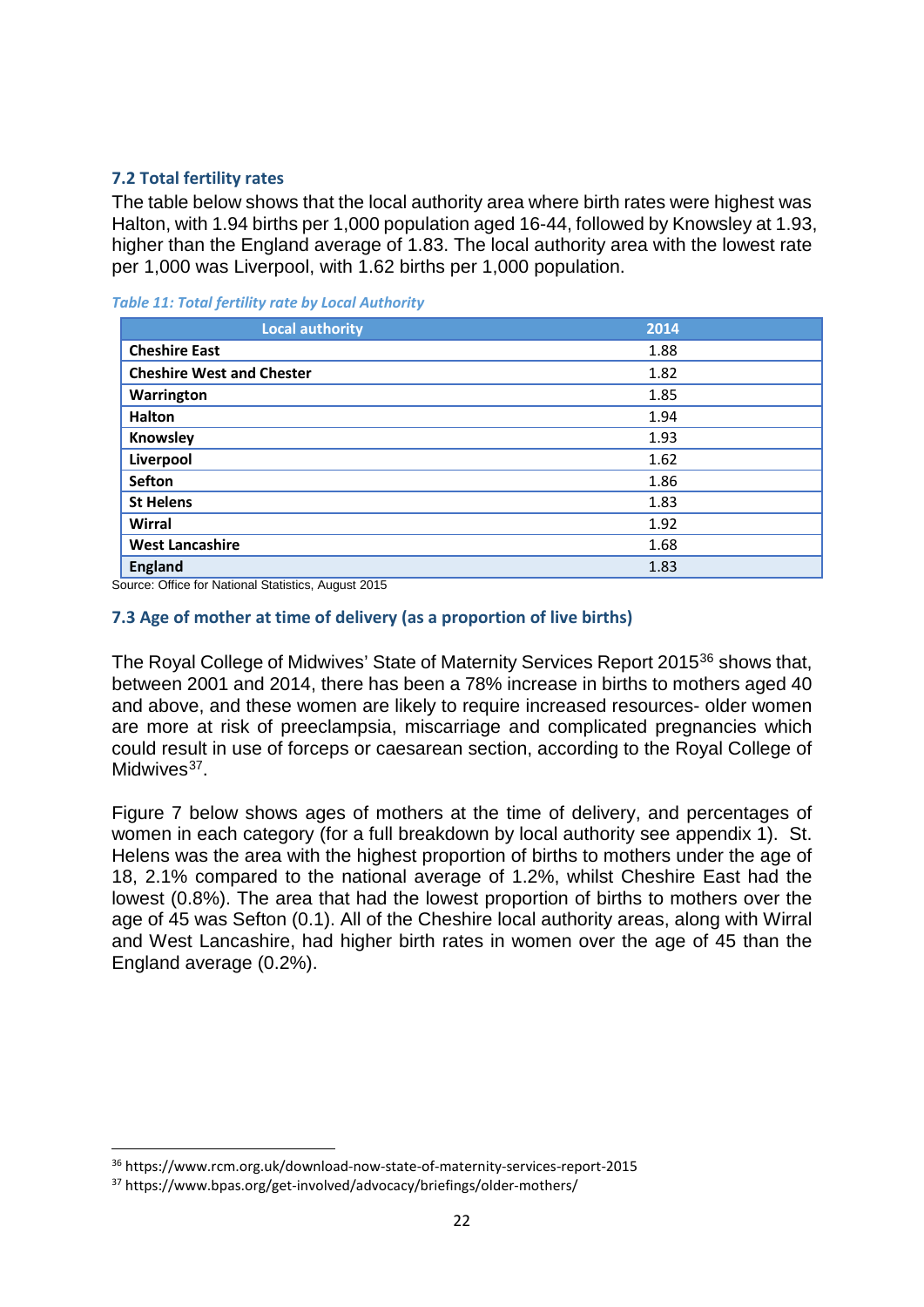



Source: Source: Health and Social Care Information Centre, 2013-4 Statistics

# <span id="page-27-0"></span>**7.4 Birth in different birth settings**.

Despite initiatives which support choice of birth for women, the majority of women continue to give birth in a hospital environment. A qualitative study based in area in North West England explored the views and influences on women, their partners and professionals on their choice of birth place. The study found that whilst both women and professionals view the place of birth as important the majority assumed birth would take place in a hospital environment. The results suggested that both women and professionals felt more at ease when birth took place in a hospital environment, which was perceived to be safer, and fatalistic attitudes towards the birth process and acceptance of the use of intervention around the time of birth strongly influenced women's decisions to give birth in a hospital setting. This emphasises the importance of accurate information for women on birth place and addressing misconceptions among both women and health care professionals.[38](#page-27-1)

Table 12a shows that the percentage of women giving birth on a consultant ward was higher, and in most cases much higher, than the England average of 42.8%. Only the figure for the Lancashire area team, 41.3%, was lower than the England average.

The number of women giving birth at home has fallen dramatically over the decades, with 33% of women giving birth at home in 1960, falling to 0.9% between 1985 and 1988. There was a slight rise in the proportion of home births between 1998 and 2008. However, the number of home births peaked in 2008 there has been another slight decline (figure 8). In 2014, 2.3% of women gave birth at home and this proportion has remained unchanged since 2012. In 2014, women aged 35 to 39 had the highest percentage of births at home (3%) whilst women 45 years over had the lowest percentage (1%). The reasons for low uptake of home births among women are

<span id="page-27-1"></span><sup>38</sup> Houghton et al (2008). Factors influencing choice in birth place – an exploration of the views of women their partners and professionals. *Evidence based midwifery* June 200[8 https://www.rcm.org.uk/learning-and-career/learning-and-research/ebm-articles/factors](https://www.rcm.org.uk/learning-and-career/learning-and-research/ebm-articles/factors-influencing-choice-in-birth-place-%E2%80%93)[influencing-choice-in-birth-place-%E2%80%93](https://www.rcm.org.uk/learning-and-career/learning-and-research/ebm-articles/factors-influencing-choice-in-birth-place-%E2%80%93)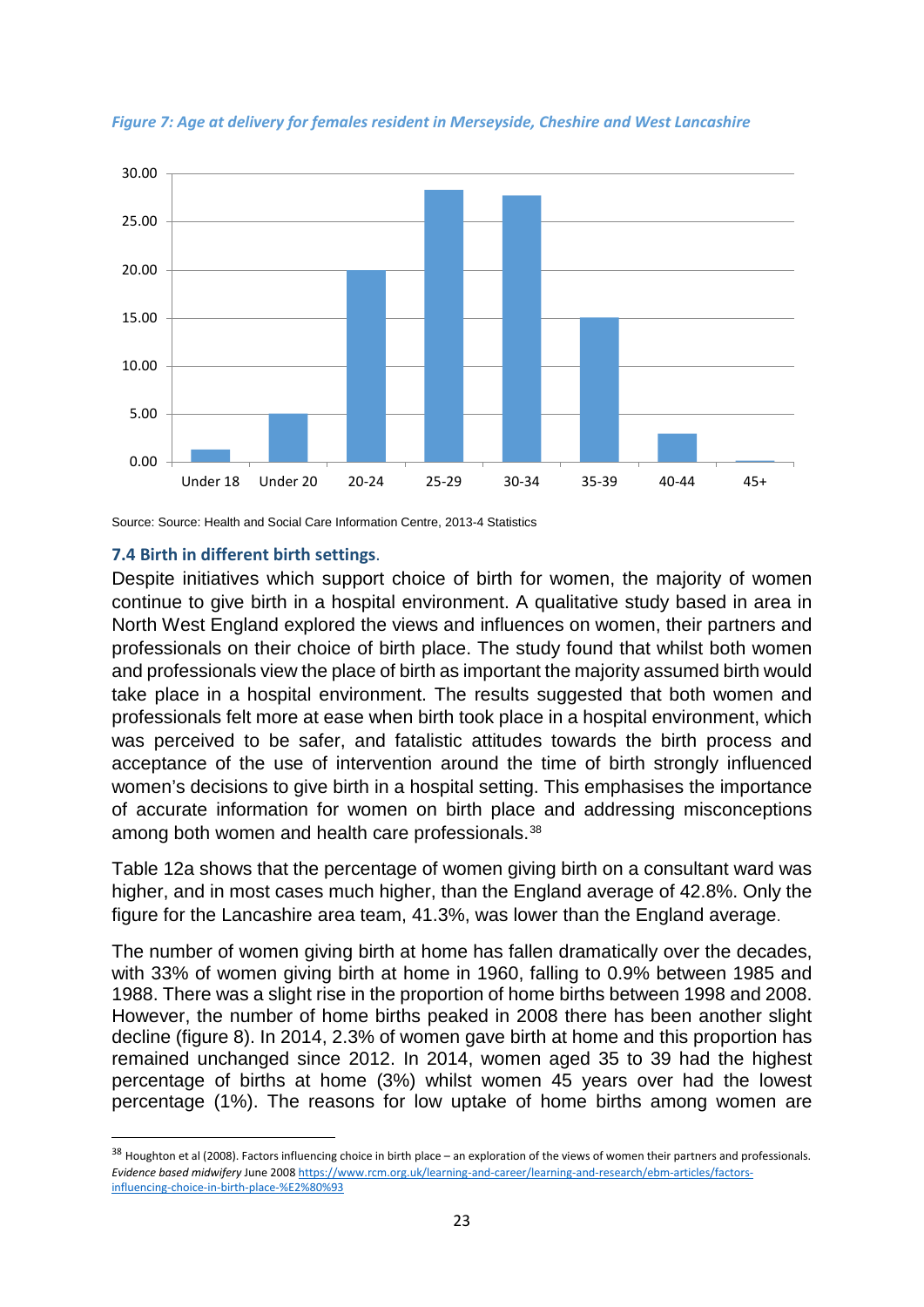unclear, but a report by the Royal College of Midwives and NCT suggests that insufficient training and low confidence in home births among midwives, combined with insufficient information for women, may contribute to these low rates<sup>[39](#page-28-0)</sup>.

In the North West, 1896 women gave birth at home in 2014, representing 2.2% of all maternities.

<span id="page-28-0"></span> <sup>39</sup> NCT, *Location, location, location: Making choice of place of birth a reality*, October 2009.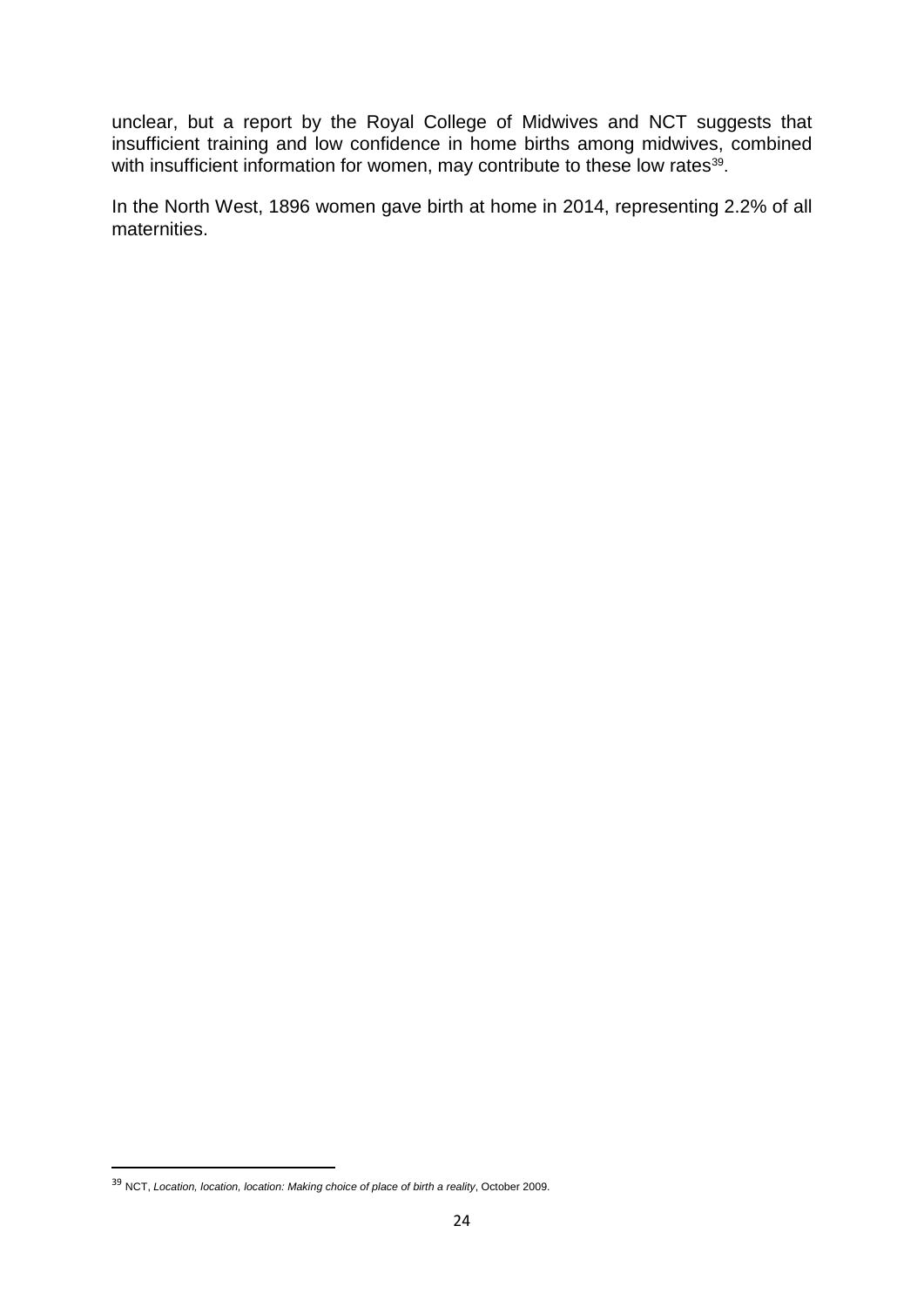# *Table 12a: Birth by setting and NHS Trust*

|                                                                                               | <b>Consulta</b><br>nt ward | %                      | <b>GP</b><br>Ward* | %              | Consultan/<br><b>Midwife</b><br>/GP ward | %      | Midwife/<br>other<br>ward | %       | <b>Unknow</b><br>n. | %       | <b>Total</b> |
|-----------------------------------------------------------------------------------------------|----------------------------|------------------------|--------------------|----------------|------------------------------------------|--------|---------------------------|---------|---------------------|---------|--------------|
| <b>Countess of</b><br><b>Chester Hospital</b><br><b>NHS Foundation</b><br><b>Trust</b>        | 2,993                      | 98.2                   |                    |                |                                          |        |                           |         | 53                  | 1.7     | 3,046        |
| <b>East Cheshire</b><br><b>NHS Trust</b>                                                      | $\ast$                     |                        |                    | $\blacksquare$ | 1,823                                    | 99.5   | $\ast$                    |         | 3                   | 0.1     | 1,832        |
| Liverpool<br><b>Women's NHS</b><br><b>Foundation Trust</b>                                    | 7,690                      | 96.5                   | $\ast$             | $\ast$         | $\ast$                                   | $\ast$ | 152                       | 1.9     | 125                 | 1.6     | 7,972        |
| <b>Mid Cheshire</b><br><b>Hospitals NHS</b><br><b>Foundation Trust</b>                        | 1,739                      | 65.3                   | *                  |                | $\ast$                                   |        | *                         |         | 189                 | 7.1     | 2,660        |
| Southport and<br><b>Ormskirk</b><br><b>Hospital NHS</b><br><b>Trust</b>                       | $\ast$                     |                        |                    | ÷              | 2,710                                    | 98.1   | *                         | *       | 45                  | 1.6     | 2,761        |
| St. Helens and<br>Knowlsey<br><b>Hospitals NHS</b><br><b>Trust</b>                            | $\ast$                     |                        | $\ast$             |                | $\ast$                                   |        | $\ast$                    |         | 22                  | 0.6     | 3,527        |
| <b>Warrington and</b><br><b>Halton Hospitals</b><br><b>NHS Foundation</b><br><b>Trust</b>     | 2,699                      | 86.9<br>$\overline{2}$ | 71                 | 2.3            | 289                                      | 9.3    | 10                        | 0.3     | 35                  | 1.1     | 3,104        |
| <b>Wirral University</b><br><b>Teaching Hospital</b><br><b>NHS Foundation</b><br><b>Trust</b> | $\ast$                     |                        | $\ast$             |                | $\ast$                                   |        | 1,714                     | 8       | 358                 |         | 3,270        |
| Wrightington,<br><b>Wigan and Leigh</b><br><b>NHS Foundation</b><br><b>Trust</b>              | $\ast$                     |                        |                    | $\ast$         | 2,923                                    | 99.2   | 8                         | 0.3     | 12                  | 0.4     | 2,947        |
| Cheshire,<br><b>Warrington and</b><br><b>Wirral Area Team</b>                                 | 8,620                      | 61.9                   | 72                 | $0.5\,$        | 2,122                                    | 15.2   | 2,460                     | 17.6    | 638                 | $4.6\,$ | 13,912       |
| <b>Lancashire Area</b><br>Team                                                                | 7,599                      | 41.3                   | $\overline{7}$     | $0.0\,$        | 5,952                                    | 32.4   | 2,456                     | 13.4    | 2,357               | 12.8    | 18,371       |
| <b>Merseyside Area</b><br>Team                                                                | 11,156                     | 97.0                   | $\ast$             | $\ast$         | $\ast$                                   | $\ast$ | 158                       | $1.3\,$ | 149                 | 1.2     | 11,501       |
| <b>England</b>                                                                                | 277, 198                   | 42.8                   | 2,111              | 0.3            | 184,313                                  | 28.4   | 86,007                    | 13.2    | 97,275              | 15.0    | 646,904      |

Source: Health and Social Care Information Centre, 2013-4 Statistics\*Data supressed due to confidentiality as applies to less than 5 women.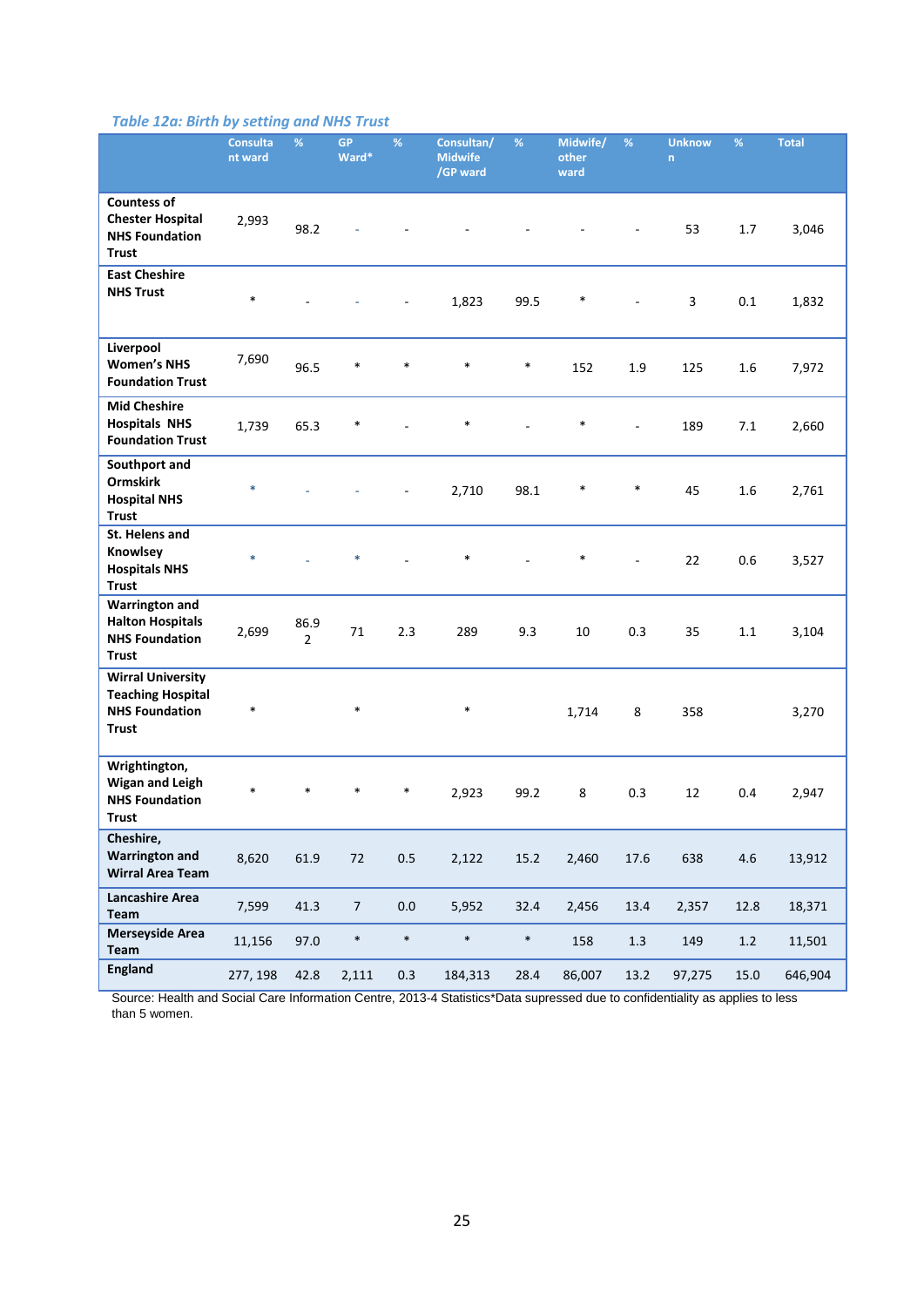

*Figure 8: Percentage of women giving birth at home, England and Wales 1960-2014*

Source: ONS Birth Characteristics in England and Wales, 2014

## <span id="page-30-0"></span>**7.5 Person conducting delivery**

Nationally, midwives conducted 55.6% of all deliveries, including 88.6% of spontaneous deliveries. Conversely, hospital doctors delivered 90% of instrumental deliveries and 93.8% of caesarean deliveries, compared with only 5.9% of spontaneous deliveries<sup>[40](#page-30-1)</sup>.

Table 11 below shows that the Trust where the highest proportion of deliveries were carried out by hospital doctors was Countess of Chester NHS Foundation Trust, where 43.6% of births were conducted by a hospital doctor. The average for England was 32.5%. The lowest, other than at Wirral University Teaching Hospital NHS Trust, where 'not known' was recorded for 60.5% of births, was Warrington and Halton Hospitals NHS Foundation Trust (35.1%). The Trusts where the highest proportion of births were carried out by midwives were Wrightington, Wigan and Leigh NHS Foundation Trust (63.3) and Southport and Ormskirk Hospital NHS Trust. Other than Wirral, where data collected was incomplete, all Trusts had a higher proportion of births carried out by midwives than the England average of 45.5%.

<span id="page-30-1"></span> <sup>40</sup> HSCIS Hospital Episode Statistics, NHS Maternity Statistics – England, 2013-14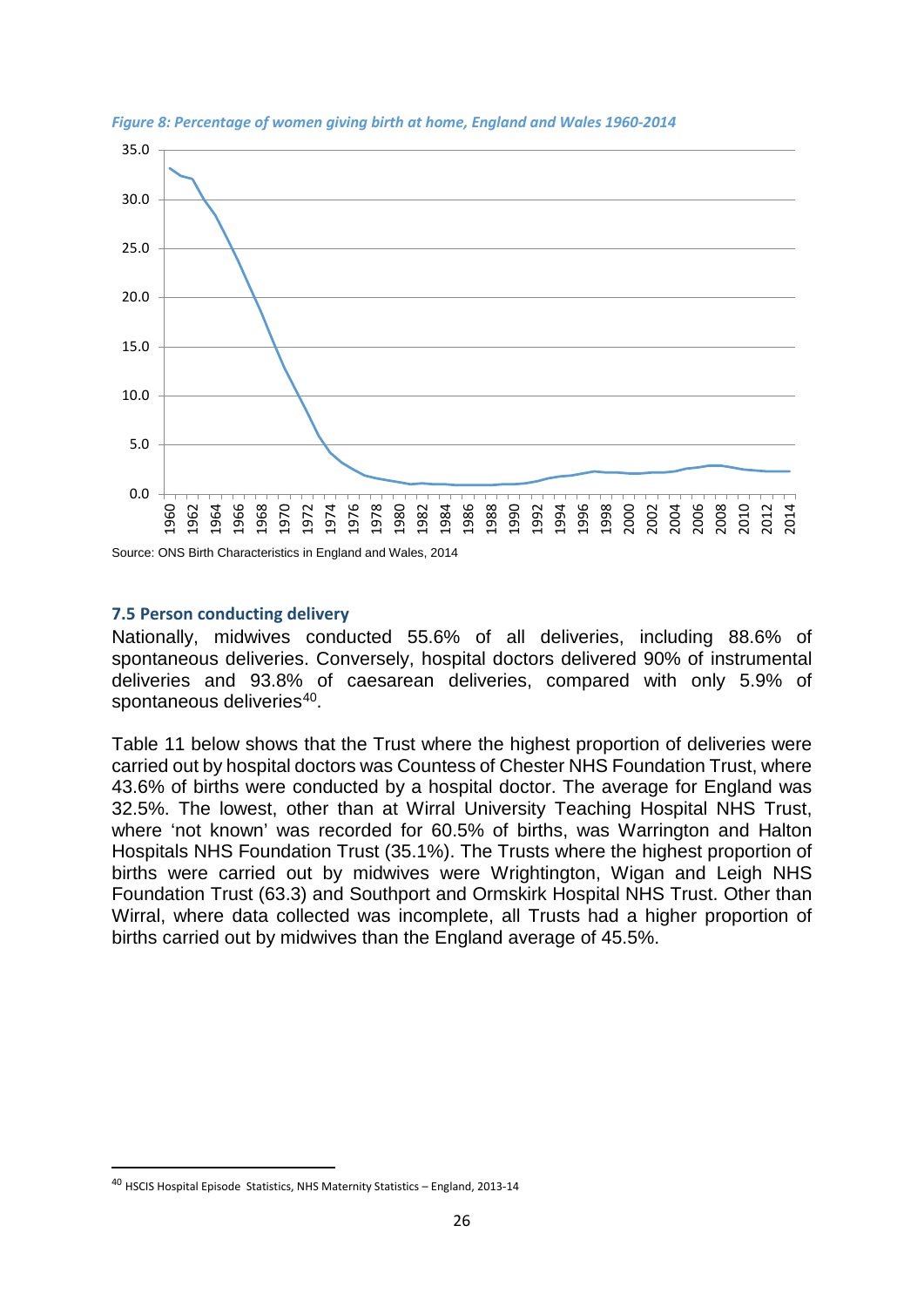## *Table 12b: Professional conducting each delivery (%)*

|                                                                    | , , ,<br><b>Hospital</b><br>doctor | <b>Midwife</b> | <b>Other</b> | <b>Not</b><br>known | <b>Total</b><br>number |  |
|--------------------------------------------------------------------|------------------------------------|----------------|--------------|---------------------|------------------------|--|
|                                                                    |                                    |                |              |                     |                        |  |
| <b>Countess of Chester Hospital NHS</b><br><b>Foundation Trust</b> | 1,330                              | 1,543          | 120          | 53                  |                        |  |
|                                                                    | (43.6)                             |                | (3.9)        | (1.7)               | 3,046                  |  |
|                                                                    |                                    | (50.6)         |              |                     |                        |  |
| <b>East Cheshire NHS Trust</b>                                     |                                    |                | 13           |                     |                        |  |
|                                                                    | 691                                | 1,128          |              |                     | 1,832                  |  |
|                                                                    | (37.7)                             | (61.6)         | (0.7)        |                     |                        |  |
| <b>Liverpool Women's NHS Foundation</b>                            | 3,305                              | 4,390          | 156          | 121                 |                        |  |
| <b>Trust</b>                                                       | (41.4)                             | (55.0)         | (1.9)        | (1.5)               | 7,972                  |  |
| <b>Mid Cheshire Hospitals NHS Foundation</b>                       | 904                                | 1,366          | 201          | 189                 |                        |  |
| <b>Trust</b>                                                       | (33.9)                             | (51.3)         | (7.5)        | (7.1)               | 2,660                  |  |
| <b>Southport and Ormskirk Hospital NHS</b>                         | 1,125                              | 1,580          | 6            | 50                  | 2,761                  |  |
| <b>Trust</b>                                                       | (40.7)                             | (57.2)         | (0.2)        | (1.8)               |                        |  |
| St. Helens and Knowsley Hospitals NHS                              | 1,137                              | 1,666          | 702          | 22                  | 3,527                  |  |
| <b>Trust</b>                                                       | (32.2)                             | (47)           | (19.9)       | (0.6)               |                        |  |
| <b>Warrington and Halton Hospitals NHS</b>                         | 1,090                              | 1,849          | 130          | 35                  | 3,104                  |  |
| <b>Foundation Trust</b>                                            | (35.1)                             | (50.5)         | (41.4)       | (1.1)               |                        |  |
| <b>Wirral University Teaching Hospital NHS</b>                     | 381                                | 862            | 45           | 1,982               | 3,270                  |  |
| <b>Foundation Trust</b>                                            | (11.6)                             | (26.3)         | (1.3)        | (60.5)              |                        |  |
| <b>Wrightington, Wigan and Leigh NHS</b>                           | 1,055                              | 1,866          | 13           | 13                  | 2,947                  |  |
| <b>Foundation Trust</b>                                            | (35.7)                             | (63.3)         | (0.4)        | (0.4)               |                        |  |
| <b>Cheshire, Warrington and Wirral Area</b>                        | 4,396                              | 6,748          | 509          | 2,259               | 13,912                 |  |
| <b>Team</b>                                                        | (35.4)                             | (48.5)         | (3.6)        | (16.2)              |                        |  |
| <b>Lancashire Area Team</b>                                        |                                    |                |              |                     |                        |  |
|                                                                    | 6,137                              | 9,565          | 259          | 2,410               | 18,371                 |  |
|                                                                    |                                    | (52.0)         | (1.4)        | (13.1)              |                        |  |
|                                                                    | (33.4)                             |                |              |                     |                        |  |
| <b>Merseyside Area Team</b>                                        | 4,442                              | 6,056          | 858          | 145                 | 11,501                 |  |
|                                                                    | (38.6)                             | (52.6)         | (7.4)        | (1.2)               |                        |  |
| <b>England</b>                                                     | 210,574                            | 294,700        | 20,051       | 116,579             | 646,904                |  |
|                                                                    | (32.5)                             | (45.5)         | (3.0)        | (17.9)              |                        |  |

Source: Health and Social Care Information Centre, 2013-4 Statistics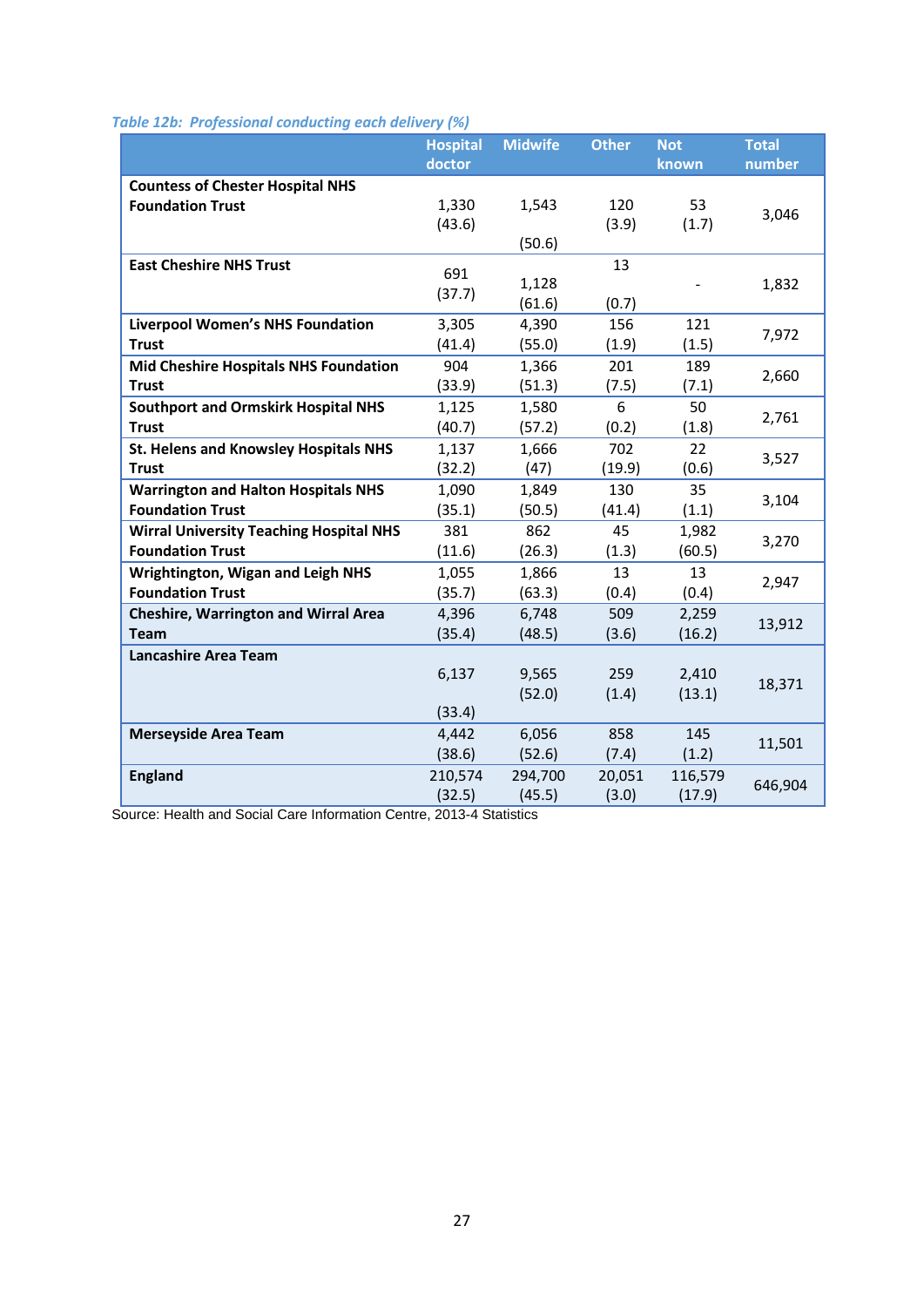## <span id="page-32-0"></span>**7.6 Method of delivery by trust**

Table 13 shows births across the ten local authorities by NHS Trust and method of delivery for 2013-14 (where method of delivery is known). Just over a quarter of all births at each hospital were by Caesarean section (including both elective and emergency caesarean), with Wirral University Hospital seeing the highest proportion of births by caesarean. Instrumental births (including breech extraction, forceps and ventouse) accounted for between 11.6% and 15.8% of births, with Liverpool Women's NHS Foundation trust reporting the highest proportion of instrumental births (15.8%). The majority of births at all NHS trusts were spontaneous vaginal births.

| <b>NHS Trust</b>                                                   | <b>Caesarean</b> | <b>Instrumental</b> | <b>Spontaneous</b> |  |  |
|--------------------------------------------------------------------|------------------|---------------------|--------------------|--|--|
|                                                                    |                  |                     |                    |  |  |
| <b>Countess Of Chester Hospital</b><br><b>NHS Foundation Trust</b> | 760 (25.1%)      | 477 (15.8%)         | 1787 (59.1%)       |  |  |
| <b>East Cheshire NHS Trust</b>                                     | 469 (25.6%)      |                     |                    |  |  |
|                                                                    |                  | 222 (12.1%)         | 1141 (62.2%)       |  |  |
| <b>Liverpool Women's NHS</b>                                       | 2126 (26.8%)     | 1142 (14.4%)        | 4664 (58.8%)       |  |  |
| <b>Foundation Trust</b>                                            |                  |                     |                    |  |  |
| <b>Mid Cheshire Hospitals NHS</b>                                  | 612 (23.0%)      | 368 (13.8%)         | 1675 (62.9%)       |  |  |
| <b>Trust</b>                                                       |                  |                     |                    |  |  |
| <b>Southport and Ormskirk</b>                                      |                  |                     | 1621 (59.3%)       |  |  |
| <b>Hospital NHS Trust</b>                                          |                  |                     |                    |  |  |
| <b>St. Helens and Knowsley</b>                                     |                  |                     | 2362 (67.3%)       |  |  |
| <b>Hospitals NHS Trust</b>                                         |                  |                     |                    |  |  |
| <b>Warrington and Halton</b>                                       | 839 (27.3%)      | 400 (13%)           | 1837 (59.7%)       |  |  |
| <b>Hospitals NHS Foundation Trust</b>                              |                  |                     |                    |  |  |
| <b>Wirral University Teaching</b>                                  | 811 (25.1%)      | 373 (11.6%)         | 2042 (63.3%)       |  |  |
| <b>Hospital NHS Foundation Trust</b>                               |                  |                     |                    |  |  |
| Wrightington, Wigan and Leigh                                      | 736 (25.2%)      | 313 (10.7%)         | 1875 (64.1%)       |  |  |
| <b>NHS Foundation Trust</b>                                        |                  |                     |                    |  |  |
| <b>Cheshire, Warrington and</b>                                    | 3491 (25.3%)     | 1840 (13.3%)        | 8482 (61.4%)       |  |  |
| <b>Wirral Area Team</b>                                            |                  |                     |                    |  |  |
| <b>Lancashire Area Team</b>                                        | 4582 (25.6%)     | 2262 (12.6%)        | 11052 (61.8%)      |  |  |
| <b>Merseyside Area Team</b>                                        | 2949 (25.8%)     | 1469 (12.8%)        | 7026 (61.4%)       |  |  |
| <b>England</b>                                                     | 166,081 (26.2%)  | 81,808 (12.9%)      | 386,937 (60.9%)    |  |  |

#### *Table 13: Method of delivery by NHS Trust, 2013-14.*

Source: Health and Social Care Information Centre, 2014 statistics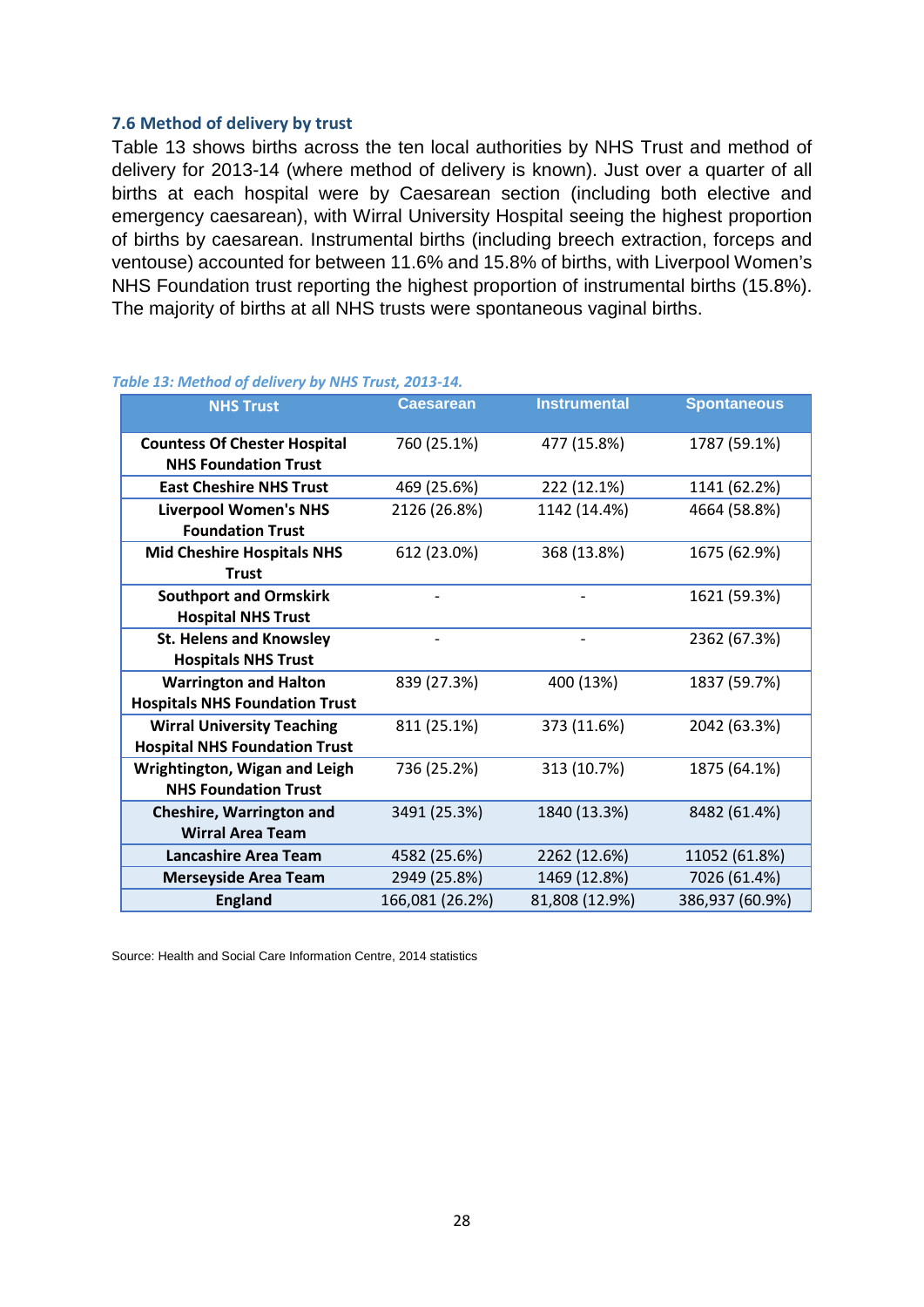## <span id="page-33-0"></span>**7.7 Costs and length of stay by type of delivery**

Nationally, maternity care cost the NHS around £2.6 billion in 2012/13; around 2.8% of health care spending and the equivalent of £3,700 per birth. The proportion of healthcare spending on maternity care is the same as a decade ago.<sup>[41](#page-33-1)</sup> A national study by the Birthplace in England Research Programme collected data on low risk births from maternity services in NHS Trusts across England, to consider the cost and cost-effectiveness of births across all settings<sup>42</sup>. Costs included any associated with the birth itself (e.g. midwifery care during labour and the cost of any stays after the birth by either mother or baby) and costs for planned home and midwifery unit births take into account interventions and treatment that a woman may receive if she is transferred into hospital during labour or after the birth. The average costs per setting are included in box 1 below; costs per birth were found to be highest in obstetric unit births and lowest for planned births. Obstetric units tend to be more expensive overall due to higher overheads in a hospital setting and higher levels of access to interventions such as caesarean section.

#### Box 1: Average costs per NHS birth in different settings

- **£1,631 for a planned birth in an obstetric unit**
- **£1,461 for a planned birth in an alongside midwifery unit (AMU)**
- **Example in relation to planned birth in a freestanding midwifery unit (FMU) Example 20 Fig. 2016** cost effectiveness of these settings varied depending on whether the focus was on outcomes was on outcomes on
- for the mother or outcomes for the mother or outcomes for the mother was having her first having her first her first her first her first her first her first her first her first her first her first her first her first her **Example F1,067 for a planned home birth**<br> **F1,067 for a planned home birth**

#### Box 2: Cost effectiveness of NHS births in different settings

 **Maternal outcomes:** planned home birth was the most cost-effective setting *(maternal outcomes defined as 'adverse maternal outcomes' avoided and 'normal birth')*

The study concluded that home births in a  $\mathcal{F}_{\mathcal{A}}$  in an AMU were all cost-

- **Women having a first baby:** planned home births were the most cost-effective option (standard economic health criteria) despite outcomes being less good on average for the baby
- **For women having second or subsequent baby:** planned home birth was the most costeffective option with planned home births for this group being cheaper and having broadly similar outcomes for the baby as in obstetric units.

Source: National Perinatal Epidemiology Unit,<https://www.npeu.ox.ac.uk/birthplace>

<span id="page-33-1"></span> <sup>41</sup> National Audit Office & Department of Health (2013) Maternity services in England.

<span id="page-33-2"></span><sup>42</sup> Schroeder L et al (2011) Birthplace cost effectiveness analysis of planned place of birth: individual level analysis Birthplace in England research programme: final report part 5. Oxford: NIHR.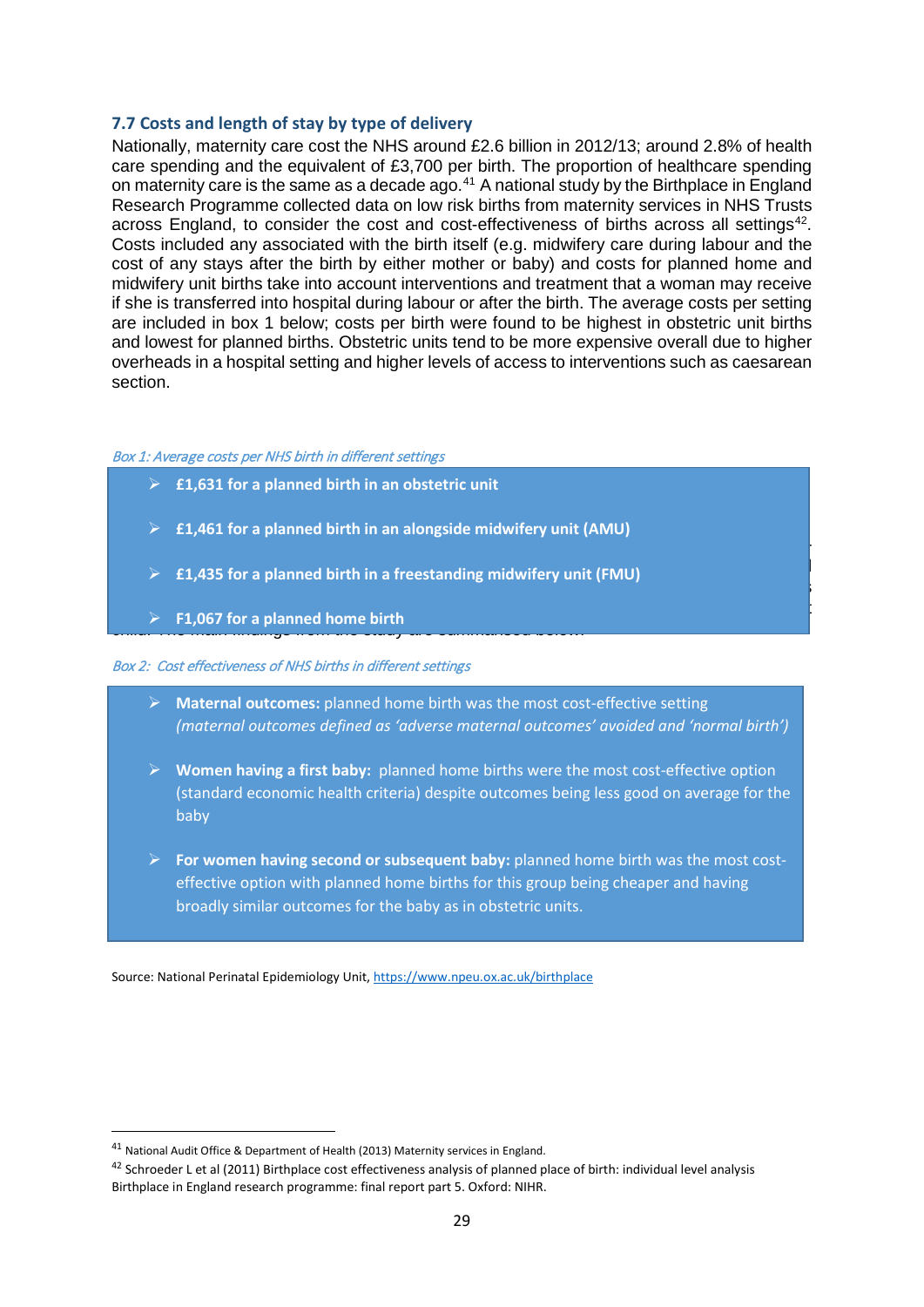## <span id="page-34-0"></span>**7.8 Full term or premature births**

Table 14 shows the gestation length at delivery for women giving birth at Cheshire, Merseyside and West Lancashire hospitals. The majority of women at all trusts gave birth between 30 and 40 weeks gestation. Births under 37 weeks gestation are considered preterm with those between 28 and <32 weeks considered very preterm and those <28 weeks considered extremely preterm. Between 10-15% of births at each NHS Trust were preterm. Liverpool Women's NHS Foundation Trust saw the highest proportion of babies that were extremely preterm (59; 0.7%).

|                                                                                     | $22$ or<br>under | $23 - 25$  | . .<br>$26 - 28$         | 29-31          | 32-34           | 35-37                      | 38-40                           | 41-43                      | 44 and<br>over  | <b>Unkno</b><br>wn | <b>Total</b> |
|-------------------------------------------------------------------------------------|------------------|------------|--------------------------|----------------|-----------------|----------------------------|---------------------------------|----------------------------|-----------------|--------------------|--------------|
| <b>Countess of Chester</b><br><b>Hospital NHS</b><br><b>Foundation Trust</b>        | $\ast$           | $\ast$     | 9<br>(0.3%)              | $\ast$         | 40<br>(1.3%)    | 323<br>(10.6%<br>$\lambda$ | 1868<br>(61.3%<br>$\mathcal{E}$ | 732<br>(24%)               | $\Box$          | 56<br>(1.8%)       | 3,046        |
| <b>East Cheshire NHS Trust</b>                                                      |                  | $\ast$     | $\ast$                   | $\ast$         | 35<br>(1.9%)    | 171<br>(9.3)               | 1,112<br>(60.6)                 | 413<br>(22.5)              | $\ast$          | 90<br>(4.9)        | 1,832        |
| <b>Liverpool Women's NHS</b><br><b>Foundation Trust</b>                             | $\ast$           | $\ast$     | 59<br>(0.7%)             | 65<br>(0.8%)   | 184<br>(2.3%)   | 993<br>(12.5%<br>$\lambda$ | 4880<br>(61.2%<br>$\lambda$     | 1597<br>(20%)              | 11<br>$(0.1\%)$ | 136<br>(1.7%)      | 7,972        |
| <b>Mid Cheshire Hospitals</b><br><b>Foundation Trust</b>                            | *                | $\ast$     | 8<br>(0.3%)              | 18<br>(0.6%)   | 29<br>$(1.0\%)$ | 302<br>(11.3%<br>$\lambda$ | 1,518<br>(57.0%<br>$\lambda$    | 591<br>(22.2)              | $\omega$        | 189<br>(7.1)       | 2,660        |
| <b>St.Helens and Knowsley</b><br><b>NHS Trust</b>                                   | $\blacksquare$   |            | $\overline{a}$           | $\overline{a}$ | $\overline{a}$  | $\overline{a}$             | $\overline{a}$                  | $\overline{a}$             | $\overline{a}$  | 3,527<br>(100%)    | 3,527        |
| <b>Southport and Ormskirk</b><br><b>Hospital NHS Trust</b>                          | $\ast$           | $\ast$     | $\overline{7}$<br>(0.3%) | 12<br>(0.4% )  | 49<br>(1.8%)    | 245<br>(8.9%)              | 2108<br>(76.3%<br>$\lambda$     | 291<br>(10.5%<br>$\lambda$ | $\mathbf{r}$    | 45                 | 2,761        |
| <b>Warrington and Halton</b><br><b>Hospitals NHS</b><br><b>Foundation Trust</b>     | 6                | $\ast$     | $\ast$                   | 23<br>(0.7%)   | 51<br>(1.6%)    | 256<br>(8.2%)              | 2045<br>(65.9%                  | 679<br>(21.9%<br>١         | $\ast$          | 35                 | 3,104        |
| <b>Wirral University</b><br><b>Teaching Hospital NHS</b><br><b>Foundation Trust</b> | $\ast$           | 6<br>(0.2% | 13<br>(0.4% )            | 19<br>(0.6%)   | 59<br>(1.8%)    | 256<br>(7.8%)              | 1769<br>(54.1%<br>$\lambda$     | 780<br>(23.9%<br>$\lambda$ | 0(0%)           | 368                | 3,270        |

#### *Table 14: Gestation length at delivery (%)*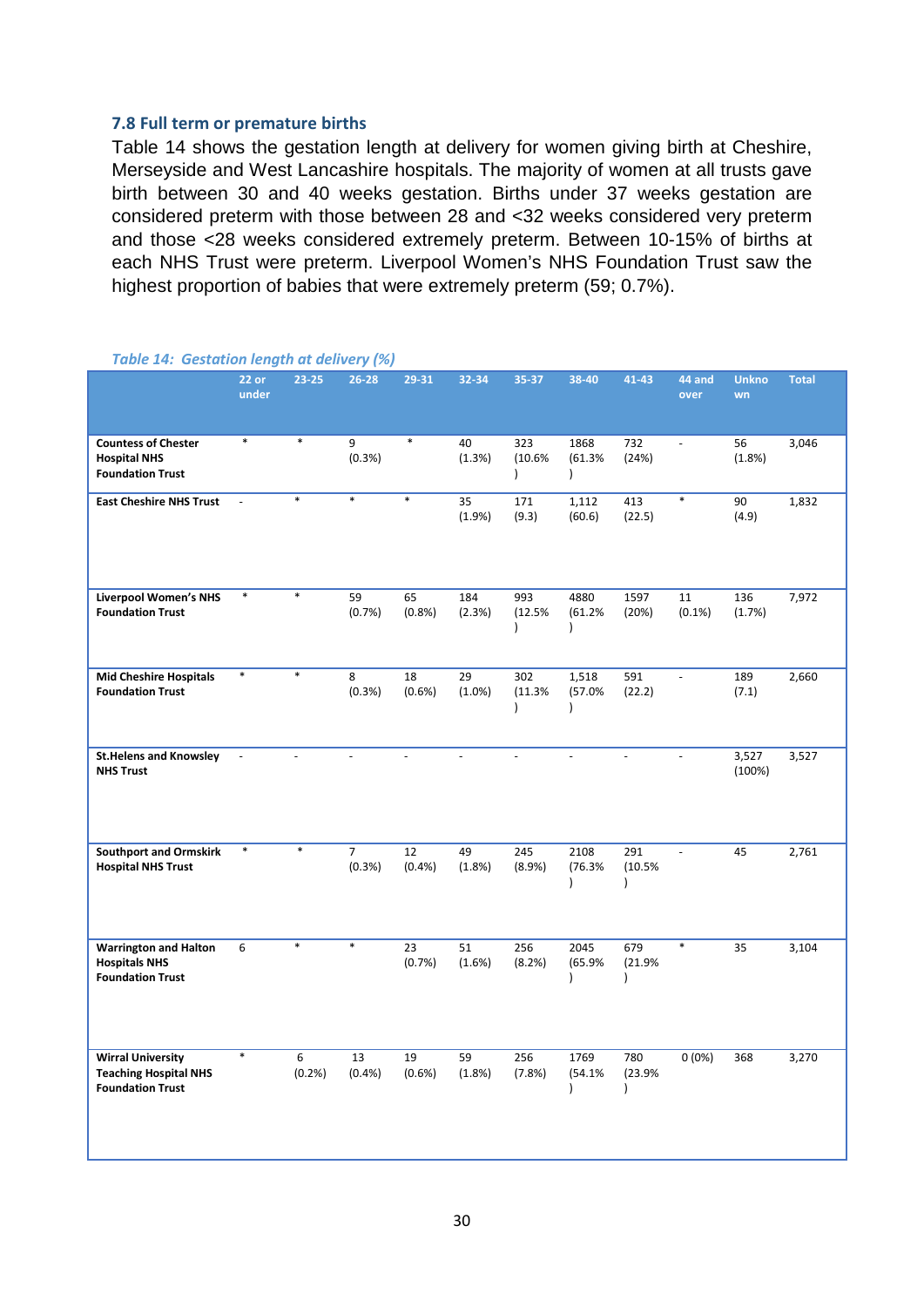| Wrightington, Wigan<br>and Leigh NHS<br><b>Foundation Trust</b> | *                | $\ast$             | 7(0.2)             | 20<br>(0.7%     | 63<br>(2.1%)     | 389<br>(13.2%      | 1844<br>(62.6%        | 588<br>(20%)          | $0(0\%)$         | 34                    | 2,947   |
|-----------------------------------------------------------------|------------------|--------------------|--------------------|-----------------|------------------|--------------------|-----------------------|-----------------------|------------------|-----------------------|---------|
| <b>Cheshire, Warrington</b><br>and Wirral Area Team             | $\ast$           | 18<br>$(0.1\%)$    | 36<br>(0.2%        | 80<br>(0.6% )   | 214<br>(1.7%)    | 1,308<br>$(9.4\%)$ | 8,312<br>(59.7%       | 3,195<br>(22.9%       | $\ast$           | 738                   | 13,912  |
| Lancashire Area Team                                            | $\ast$           | 38<br>(0.2%        | 46<br>(0.2)        | 97<br>(0.5%     | 266<br>$(1.4\%)$ | 1,720<br>(9.3%)    | 10,766<br>(58.6%      | 3,069<br>(16.7)       | $\ast$           | 2,351                 | 18,371  |
| <b>Merseyside Area Team</b>                                     | 9<br>$(0.1\%)$   | 38<br>(0.4% )      | 59<br>(0.5%)       | 65<br>(0.5%)    | 184<br>(1.6%)    | 993<br>$(8.6\%)$   | 4,880<br>(42.4%       | 1,597<br>(13.8%       | 11<br>$(0.1\%)$  | 3,665                 | 11,501  |
| <b>England</b>                                                  | 841<br>$(0.1\%)$ | 1,649<br>$(0.2\%)$ | 5,953<br>$(0.9\%)$ | 3,334<br>(0.5%) | 9,035<br>(1,3%)  | 52,791<br>(81.6%   | 339,50<br>5<br>(52.4% | 118,33<br>4<br>(18.3% | 472<br>$(0.1\%)$ | 114,99<br>$\mathbf 0$ | 646,904 |

Source: Health and Social Care Information Centre 2015 Statistics \*Data supressed for confidentiality reasons as less than 5 cases

## <span id="page-35-0"></span>**7.9 Low birth weight**

This is an important measure, as low birthweight is an important predictor of infant mortality<sup>43</sup>. Low birth weight (a weight of under  $2,500$  grams<sup>[44](#page-35-2)</sup>) increases the risk of childhood mortality and of developmental problems for the child and is associated with poorer health in later life[45.](#page-35-3) At a population level there are inequalities in low birth weight and a high proportion of low birth weight births could indicate lifestyle issues of the mothers and/or issues with the maternity services. This indicator is in line with the Government's direction for public health on starting well through early intervention and prevention<sup>[46](#page-35-4)</sup>.

There are also slight variations in birth rate by ethnicity nationally. In 2013/14, 8.3% of births to Asian and Asian British mothers were low birth weight (4,790) compared with 6.3% of black and black British mothers (1,686) and 5.1% of white mothers (20,654).

The table below shows that, according to Public Health England 2014 figures<sup>[47](#page-35-5)</sup> 4 of the 10 local authority areas have low birth weight rates that Public Health England describe as better than the England average of 2.9% (Cheshire East, Cheshire West and Chester, Halton and Wirral). The remaining 6 areas have rates that are described as 'similar' to the England rate.

<span id="page-35-1"></span> <sup>43</sup> http://www.ons.gov.uk/ons/rel/vsob1/child-mortality-statistics--childhood--infant-and-perinatal/2012/styimr.html

<span id="page-35-2"></span><sup>44</sup> http://www.ons.gov.uk/ons/rel/vsob1/child-mortality-statistics--childhood--infant-and-perinatal/2012/styimr.html

<span id="page-35-3"></span><sup>4</sup>[5http://fingertips.phe.org.uk/cyphof#page/6/gid/8000025/pat/6/par/E12000002/ati/102/are/E08000012/iid/](http://fingertips.phe.org.uk/cyphof#page/6/gid/8000025/pat/6/par/E12000002/ati/102/are/E08000012/iid/20101/age/235/sex/4) [20101/age/235/sex/4.](http://fingertips.phe.org.uk/cyphof#page/6/gid/8000025/pat/6/par/E12000002/ati/102/are/E08000012/iid/20101/age/235/sex/4) Low birth weight is defined as live births with a birthweight of under 2500g and a gestational age of at least 37 complete weeks as a % of live births with a recorded birth weight and a gestational age of at least 37 complete weeks.

<span id="page-35-4"></span><sup>46</sup>http://fingertips.phe.org.uk/cyphof#page/6/gid/8000025/pat/6/par/E12000002/ati/102/are/E08000012/iid/ 20101/age/235/sex/4

<span id="page-35-5"></span><sup>47</sup> http://fingertips.phe.org.uk/cyphof#page/0/gid/8000025/pat/6/par/E12000002/ati/102/are/E08000012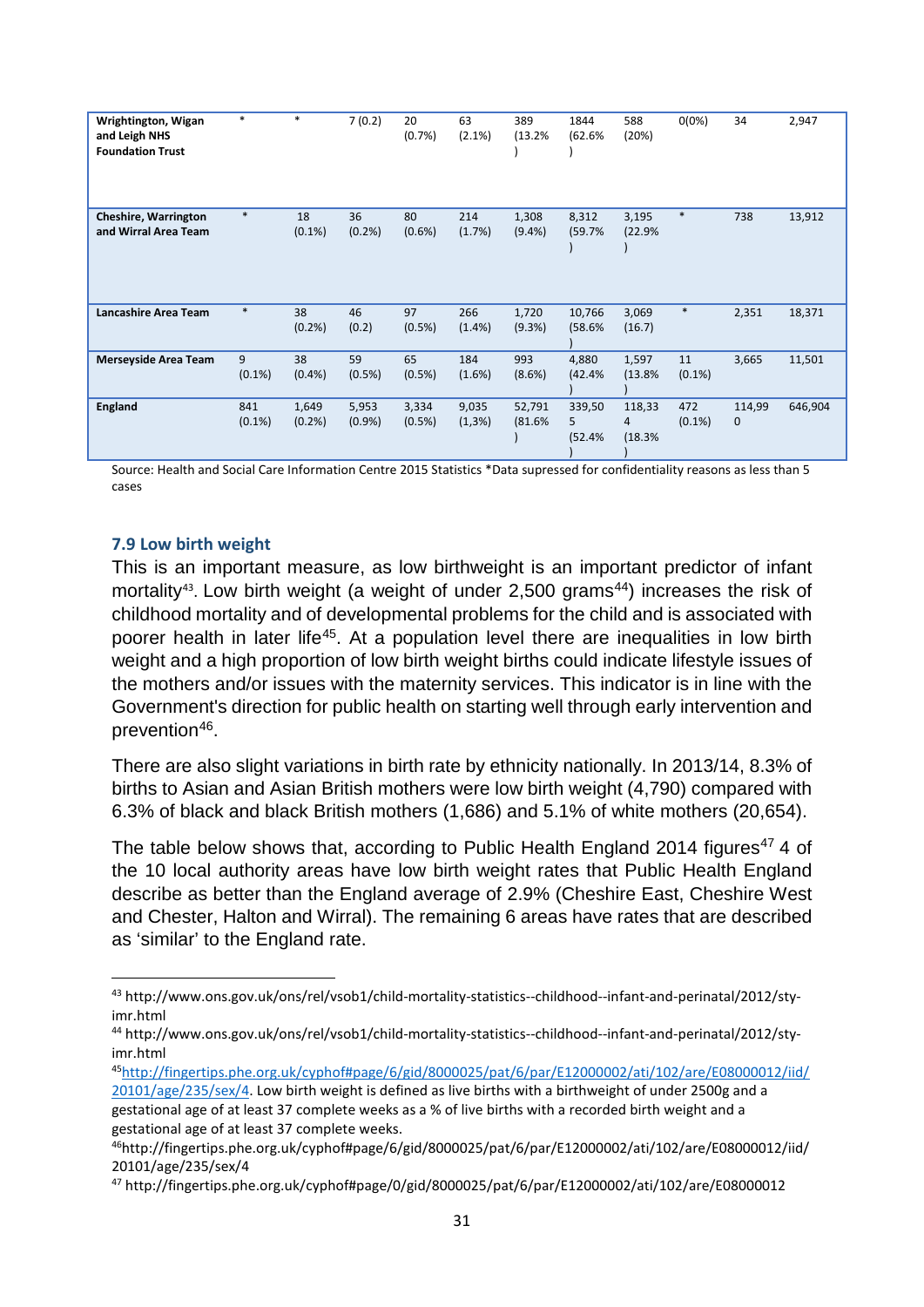#### *Table 15: Low birth weight*

| <b>Local authority</b>           | %        |
|----------------------------------|----------|
| <b>Cheshire East</b>             | 2.0      |
| <b>Cheshire West and Chester</b> | 2.1      |
| Warrington                       | 2.4      |
| <b>Halton</b>                    | 1.9      |
| Knowsley                         | 2.7      |
| Liverpool                        | 2.6      |
| <b>Sefton</b>                    | 2.6      |
| <b>St.Helens</b>                 | 2.3      |
| Wirral                           | 1.9      |
| Lancashire*                      | 2.8      |
| <b>England</b><br>.              | 2.9<br>. |

Source: Public Health England 2014 figures. Data not available separately for West Lancashire. [\(http://fingertips.phe.org.uk/cyphof#page/0/gid/8000025/pat/6/par/E12000002/ati/102/are/E06000008\)](http://fingertips.phe.org.uk/cyphof#page/0/gid/8000025/pat/6/par/E12000002/ati/102/are/E06000008)

### **8. Postnatal period**

### **8.1 Neonatal screening and immunisations**

According to the World Health Organisation, immunisations are one of two interventions that have had the greatest impact on health, alongside clean water. The tables below show uptake of vaccines for each of the relevant Trusts and Clinical Commissioning Groups that are included in the health needs assessment. Uptake for antenatal Sickle Cell and Thalassemia Timeliness of Test, in particular, along with Fetal Anomaly Screening Completion of Lab Request Forms, fall short of the targets.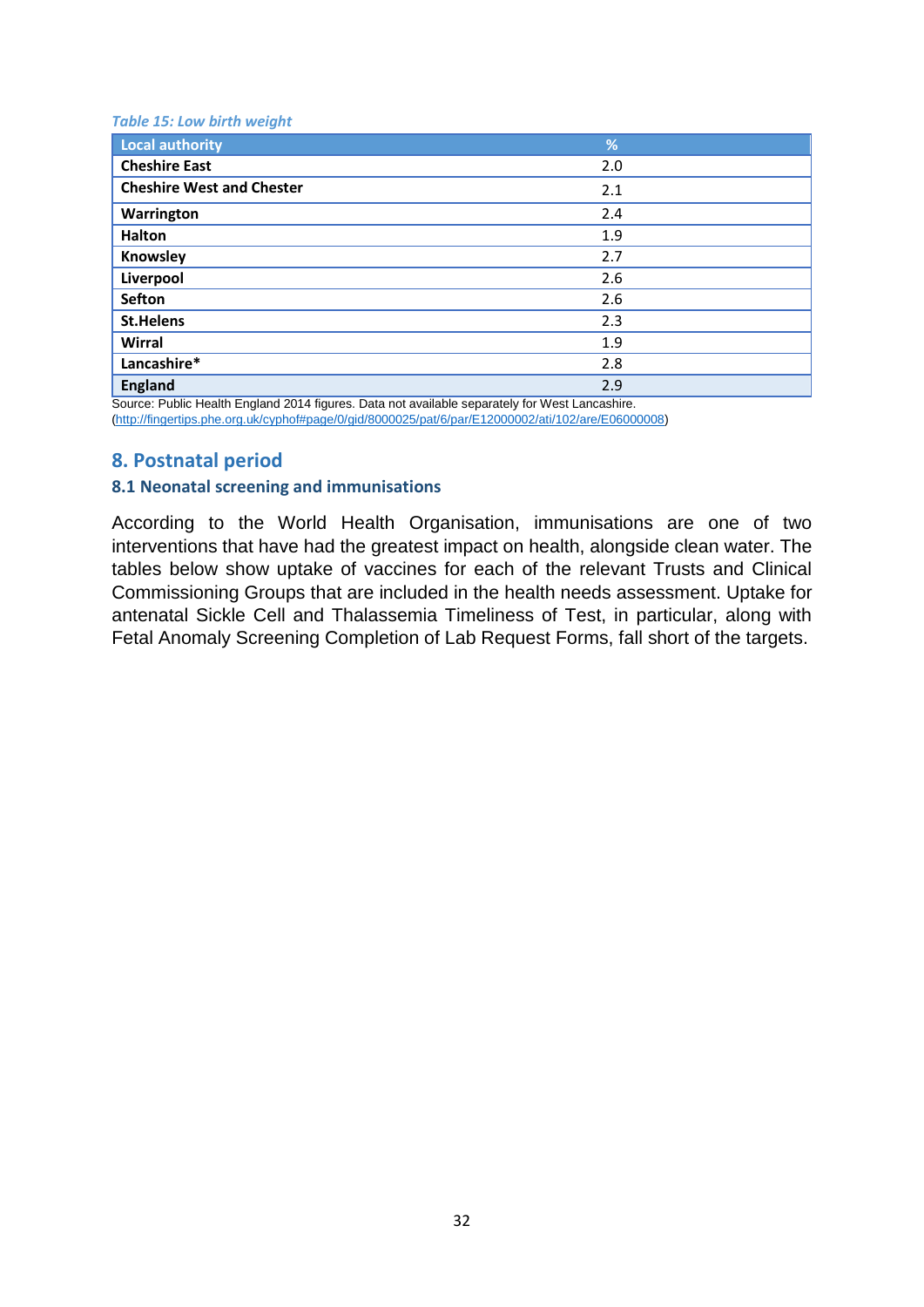### *Tables 16a-d: Immunisations*

*16a*

|                                                                   | <b>ST1</b><br><b>Antenatal</b><br><b>Sickle Cell</b><br>and<br><b>Thalassemia</b><br>Coverage -<br>Target 99%<br>(%) | <b>ST2 Antenatal</b><br><b>Sickle Cell and</b><br><b>Thalassemia</b><br><b>Timeliness of</b><br><b>Test - Target</b><br>75%<br>(%) | <b>ST3 Antenatal</b><br><b>Sickle Cell and</b><br><b>Thalassemia</b><br><b>Completion of</b><br><b>Family Origin</b><br><b>Questionnaire -</b><br><b>Target 95%</b><br>(%) | <b>ID1 HIV Test</b><br>Coverage -<br><b>Target 90%</b><br>(%) |
|-------------------------------------------------------------------|----------------------------------------------------------------------------------------------------------------------|------------------------------------------------------------------------------------------------------------------------------------|----------------------------------------------------------------------------------------------------------------------------------------------------------------------------|---------------------------------------------------------------|
| <b>Cheshire</b>                                                   |                                                                                                                      |                                                                                                                                    |                                                                                                                                                                            |                                                               |
| <b>Countess of Chester</b><br>Hospital                            | 98.9                                                                                                                 | 65.2                                                                                                                               | 93.7                                                                                                                                                                       | 99.2                                                          |
| <b>East Cheshire Trust</b>                                        | 99.5                                                                                                                 | 57.6                                                                                                                               | 97.2                                                                                                                                                                       | 99.3                                                          |
| <b>Mid Cheshire Trust</b>                                         | 99.2*                                                                                                                | N/A                                                                                                                                | 98.3                                                                                                                                                                       | 99.5                                                          |
| One to One midwifery                                              | 89.1                                                                                                                 | 85.0                                                                                                                               | 96.5**                                                                                                                                                                     | 91.5                                                          |
| <b>Warrington and Halton</b><br><b>Hospital</b>                   | 99.1                                                                                                                 | 51.1                                                                                                                               | 94.8                                                                                                                                                                       | 94.8                                                          |
| <b>Wirral University</b><br><b>Hospital</b>                       | 99.8                                                                                                                 | 8.0                                                                                                                                | 98.7                                                                                                                                                                       | 98.7                                                          |
| <b>Cheshire, Warrington &amp;</b><br><b>Wirral Area Team</b>      | 98.3                                                                                                                 | 48.9                                                                                                                               | 96.5                                                                                                                                                                       | 96.5                                                          |
| <b>Merseyside</b>                                                 |                                                                                                                      |                                                                                                                                    |                                                                                                                                                                            |                                                               |
| <b>Bridgewater</b><br><b>Community Healthcare</b><br><b>Trust</b> | 99.2                                                                                                                 | 51.8                                                                                                                               | 97.5                                                                                                                                                                       | 98.3                                                          |
| <b>Liverpool Women's</b><br><b>Foundation Trust</b>               | 99.7                                                                                                                 | 62.8                                                                                                                               | 98.1                                                                                                                                                                       | 99.0                                                          |
| Southport and<br><b>Ormskirk Hospital</b><br><b>Trust</b>         | 98.3                                                                                                                 | 28.6                                                                                                                               | 95.7                                                                                                                                                                       | 98.8                                                          |
| St Helens and<br><b>Knowsley Hospitals</b><br><b>Trust</b>        | 93.1                                                                                                                 | 55.4                                                                                                                               | 97.3                                                                                                                                                                       | 99.0                                                          |
| <b>NHS Merseyside</b>                                             | 98.2                                                                                                                 | 54.7                                                                                                                               | 97.5                                                                                                                                                                       | 98.9                                                          |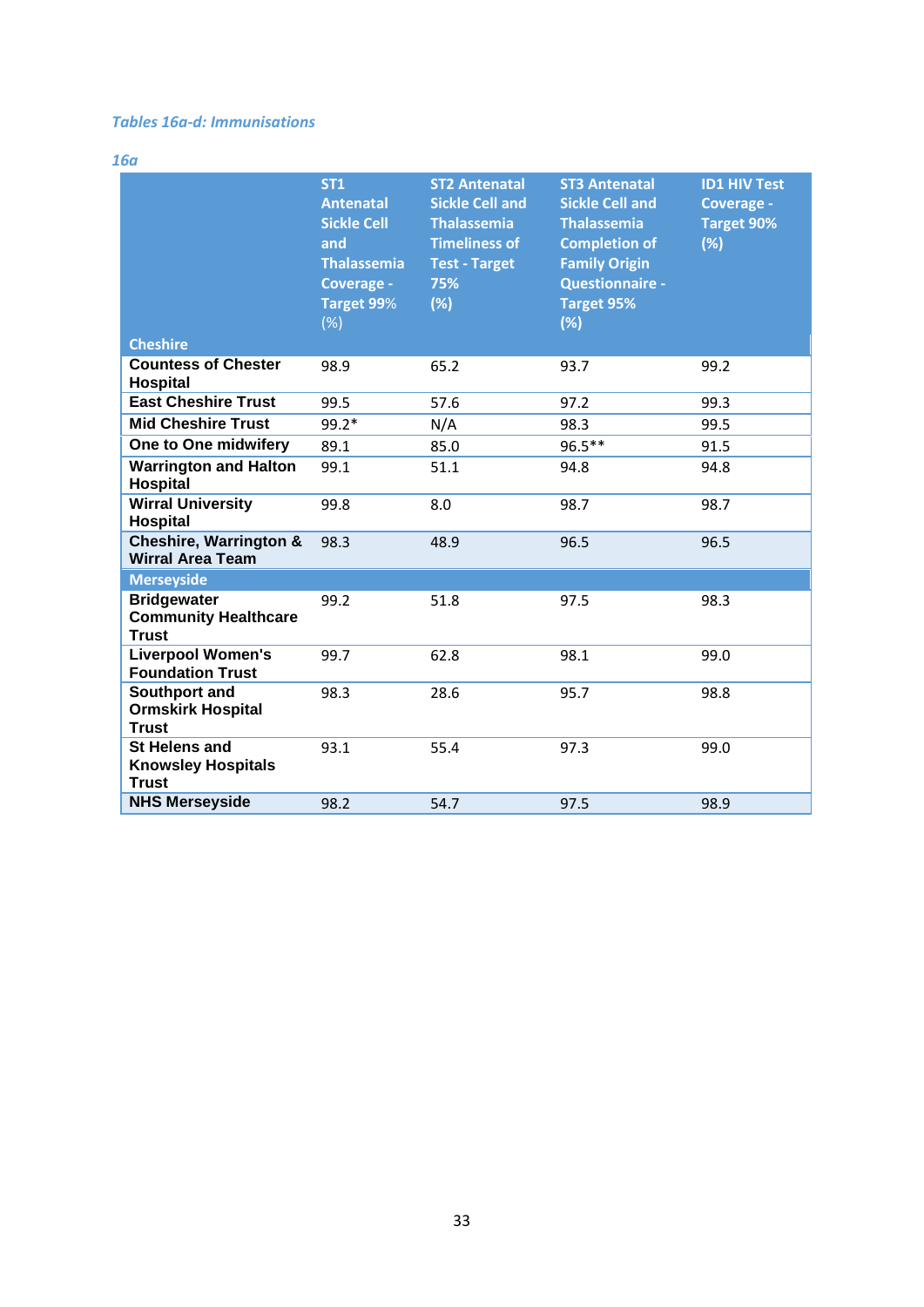| 16b                                                                       |                                                                                                                                                                                                                                                       |                                                                                                                                                    |                                                                                                                                                                                      |                                                                                                                                                                                                             |                                                                                                                                                                      |
|---------------------------------------------------------------------------|-------------------------------------------------------------------------------------------------------------------------------------------------------------------------------------------------------------------------------------------------------|----------------------------------------------------------------------------------------------------------------------------------------------------|--------------------------------------------------------------------------------------------------------------------------------------------------------------------------------------|-------------------------------------------------------------------------------------------------------------------------------------------------------------------------------------------------------------|----------------------------------------------------------------------------------------------------------------------------------------------------------------------|
|                                                                           | ID <sub>2</sub><br><b>Antenatal</b><br><b>Infectious</b><br><b>Disease</b><br><b>Screening</b><br><b>Timely</b><br><b>Referral of</b><br><b>Hepatitis B</b><br><b>Positive</b><br><b>Women for</b><br><b>Assessment -</b><br><b>Target 90%</b><br>(%) | <b>FA1 Fetal</b><br><b>Anomaly</b><br><b>Screening</b><br><b>Completion</b><br>of Lab<br><b>Request</b><br>Forms -<br><b>Target</b><br>100%<br>(%) | <b>NP1 Newborn</b><br><b>Screening -</b><br><b>Newborn and</b><br><b>Infant</b><br><b>Physical</b><br><b>Examination</b><br><b>Tested within</b><br>72 Hours -<br>Target 100%<br>(%) | <b>NP2 Newborn</b><br>and Infant<br><b>Physical</b><br><b>Examination</b><br><b>Timely</b><br><b>Assessment of</b><br><b>Developmental</b><br><b>Dysplasia of the</b><br><b>Hip - Target</b><br>100%<br>(%) | NB <sub>2</sub><br><b>Newborn</b><br><b>Bloodspot</b><br><b>Screening</b><br><b>Avoidable</b><br><b>Repeat Tests</b><br>- Target less<br>than or<br>equal to<br>0.5% |
| <b>Cheshire</b>                                                           |                                                                                                                                                                                                                                                       |                                                                                                                                                    |                                                                                                                                                                                      |                                                                                                                                                                                                             |                                                                                                                                                                      |
| <b>Countess of</b><br><b>Chester Hospital</b>                             | 100                                                                                                                                                                                                                                                   | 98.8                                                                                                                                               | 99.0                                                                                                                                                                                 | 100                                                                                                                                                                                                         | 1.54                                                                                                                                                                 |
| <b>East Cheshire</b><br><b>Trust</b>                                      | 100                                                                                                                                                                                                                                                   | 98.5                                                                                                                                               | 96.8                                                                                                                                                                                 | 100 (Q2 only)                                                                                                                                                                                               | 1.40                                                                                                                                                                 |
| <b>Mid Cheshire</b><br><b>Trust</b>                                       | 50                                                                                                                                                                                                                                                    | 98.1                                                                                                                                               | 96.3                                                                                                                                                                                 | N/A                                                                                                                                                                                                         | 2.39                                                                                                                                                                 |
| One to One<br>midwifery                                                   | N/A                                                                                                                                                                                                                                                   | 92.7                                                                                                                                               | 97.8                                                                                                                                                                                 | N/A                                                                                                                                                                                                         | 3.79                                                                                                                                                                 |
| <b>Warrington and</b><br><b>Halton Hospital</b>                           | 100                                                                                                                                                                                                                                                   | 98.7                                                                                                                                               | 92.9                                                                                                                                                                                 | N/A                                                                                                                                                                                                         | 1.56                                                                                                                                                                 |
| <b>Wirral University</b><br>Hospital                                      | 100                                                                                                                                                                                                                                                   | 94.5                                                                                                                                               | 93.9                                                                                                                                                                                 | 85.7 (Q1 only)                                                                                                                                                                                              | 2.31                                                                                                                                                                 |
| Cheshire,<br><b>Warrington &amp;</b><br><b>Wirral Area</b><br><b>Team</b> | 85.4                                                                                                                                                                                                                                                  | 97.0                                                                                                                                               | 95.8                                                                                                                                                                                 | 96.4                                                                                                                                                                                                        | 2.1                                                                                                                                                                  |
| <b>Merseyside</b>                                                         |                                                                                                                                                                                                                                                       |                                                                                                                                                    |                                                                                                                                                                                      |                                                                                                                                                                                                             |                                                                                                                                                                      |
| <b>Bridgewater</b><br>Community<br><b>Healthcare Trust</b>                | N/A                                                                                                                                                                                                                                                   | 95.5                                                                                                                                               | 100                                                                                                                                                                                  | 100                                                                                                                                                                                                         | 100                                                                                                                                                                  |
| Liverpool<br><b>Women's</b><br><b>Foundation Trust</b>                    | 76.2                                                                                                                                                                                                                                                  | 97.3                                                                                                                                               | N/A                                                                                                                                                                                  | N/A                                                                                                                                                                                                         | N/A                                                                                                                                                                  |
| Southport and<br><b>Ormskirk</b><br><b>Hospital Trust</b>                 | 50 (Q2 only)                                                                                                                                                                                                                                          | 97.9                                                                                                                                               | 97.9 (Q1 only)                                                                                                                                                                       | 100                                                                                                                                                                                                         | 100                                                                                                                                                                  |
| <b>St Helens and</b><br>Knowsley<br><b>Hospitals Trust</b>                | 100                                                                                                                                                                                                                                                   | 97.4                                                                                                                                               | 97.3                                                                                                                                                                                 | 100                                                                                                                                                                                                         | 100                                                                                                                                                                  |
| <b>NHS Merseyside</b>                                                     | 76.7                                                                                                                                                                                                                                                  | 97.3                                                                                                                                               | 97.3                                                                                                                                                                                 | 100                                                                                                                                                                                                         | 100                                                                                                                                                                  |

34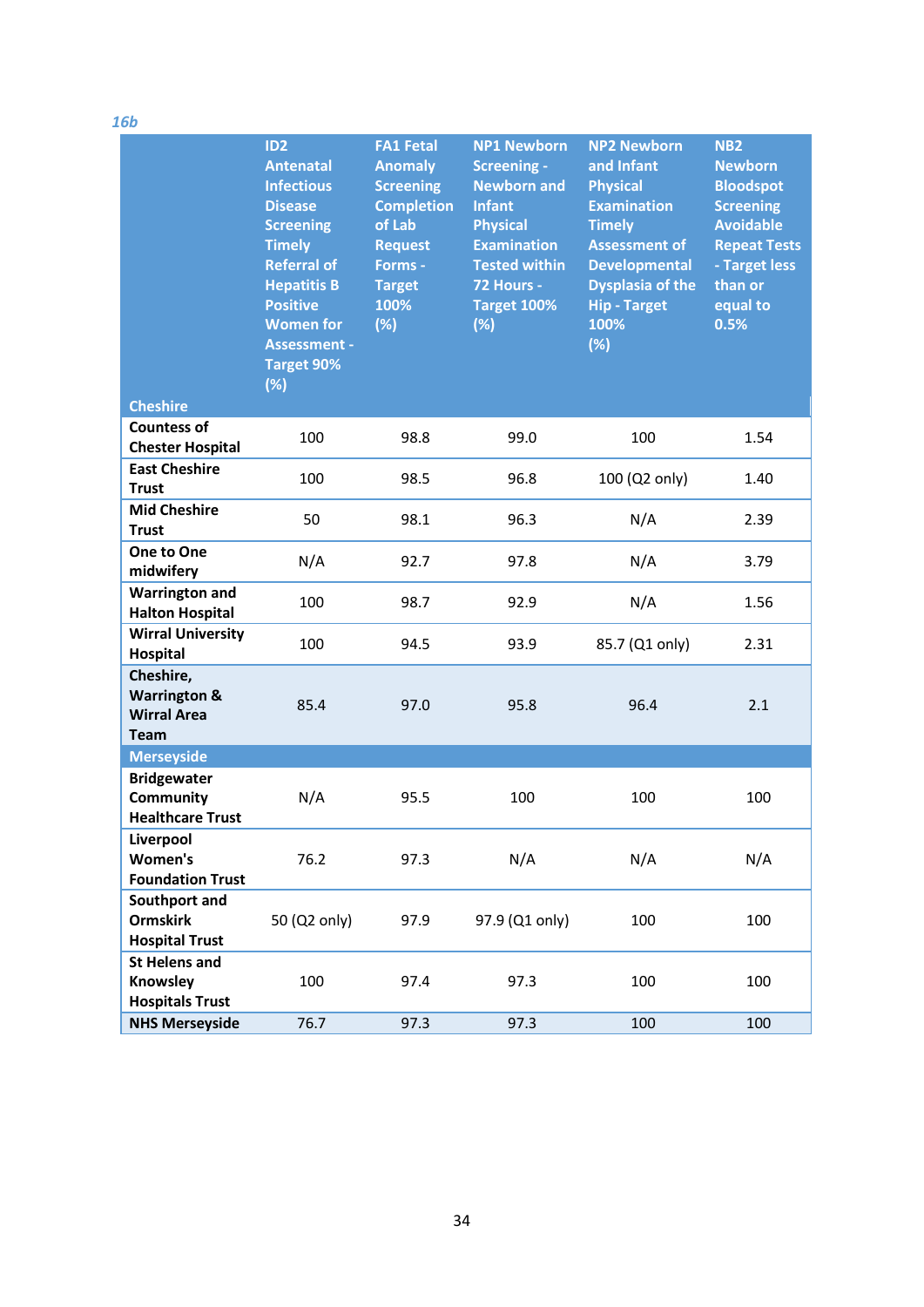*16c*

|                                                                                        | <b>NB1 Newborn Bloodspot</b><br><b>Screening Coverage by CCG</b><br>Target 99%<br>(%) | <b>NB3 Newborn Bloodspot</b><br><b>Screening Timeliness of Result</b><br>by CCG - Target 98%<br>(%) |
|----------------------------------------------------------------------------------------|---------------------------------------------------------------------------------------|-----------------------------------------------------------------------------------------------------|
| <b>Cheshire</b>                                                                        |                                                                                       |                                                                                                     |
| <b>Eastern Cheshire CCG, South</b><br><b>Cheshire CCG and Vale</b><br><b>Royal CCG</b> | 92.0                                                                                  | 99.8                                                                                                |
| <b>Warrington CCG</b>                                                                  | 97.4                                                                                  | 100                                                                                                 |
| <b>West Cheshire CCG</b>                                                               | 97.8                                                                                  | 100                                                                                                 |
| <b>Wirral CCG</b>                                                                      | 99.7                                                                                  | 100                                                                                                 |
| Cheshire, Warrington,<br><b>Wirral Area Team</b>                                       | 96.4                                                                                  | 99.9                                                                                                |
| <b>Merseyside</b>                                                                      |                                                                                       |                                                                                                     |
| <b>Halton CCG</b>                                                                      | 95.2                                                                                  | 100                                                                                                 |
| <b>St. Helens CCG</b>                                                                  | 97.6                                                                                  | 100                                                                                                 |
| <b>Knowsley CCG</b>                                                                    | 93.2                                                                                  | 97.9                                                                                                |
| <b>Liverpool CCG</b>                                                                   | 99.0                                                                                  | 99.8                                                                                                |
| <b>South Sefton CCG</b>                                                                | 97.7                                                                                  | 99.6                                                                                                |
| <b>Southport and Formby CCG</b>                                                        | 97.8                                                                                  | 100                                                                                                 |
| <b>NHS Merseyside</b>                                                                  | 97.1                                                                                  | 99.6                                                                                                |

#### *16d*

|                                                          | <b>NH1 Newborn Hearing</b><br><b>Screening - Screen Complete</b><br>by 4 Weeks (Hospital)/ 5<br><b>Weeks (Community) after birth</b><br>Target 95% acceptable (%) | <b>NH2 Newborn Hearing Screening -</b><br><b>Referral to Assessment within 4</b><br><b>Weeks (Achieved) - Target 90%</b><br>Acceptable (%) |
|----------------------------------------------------------|-------------------------------------------------------------------------------------------------------------------------------------------------------------------|--------------------------------------------------------------------------------------------------------------------------------------------|
| <b>Cheshire</b>                                          |                                                                                                                                                                   |                                                                                                                                            |
| <b>Chester</b>                                           | 99.3                                                                                                                                                              | 86.4                                                                                                                                       |
| Crewe                                                    | 99.5                                                                                                                                                              | 94.4                                                                                                                                       |
| <b>Macclesfield</b>                                      | 99.1                                                                                                                                                              | 86.9                                                                                                                                       |
| One to One                                               | N/A                                                                                                                                                               | N/A                                                                                                                                        |
| <b>North Cheshire (Warrington)</b>                       | 98.7                                                                                                                                                              | 87.0                                                                                                                                       |
| Wirral                                                   | 97.4                                                                                                                                                              | 87.2                                                                                                                                       |
| <b>Merseyside</b>                                        |                                                                                                                                                                   |                                                                                                                                            |
| <b>Liverpool Women's</b><br><b>Foundation Trust</b>      | 97.0                                                                                                                                                              | 85.0                                                                                                                                       |
| <b>Southport and Ormskirk</b><br><b>Hospitals Trust</b>  | 96.5                                                                                                                                                              | 87.9                                                                                                                                       |
| <b>St. Helens and Knowsley</b><br><b>Hospitals Trust</b> | 98.3                                                                                                                                                              | 84.2                                                                                                                                       |
| <b>North West</b>                                        | 97.6                                                                                                                                                              | 86.5                                                                                                                                       |
| England                                                  | 97.9                                                                                                                                                              | 86.4                                                                                                                                       |

Source: Merseyside CSS, statistics from 2014/15, combined (where data from at least two quarters was available). Data incomplete – not all indicators are mandatory returns.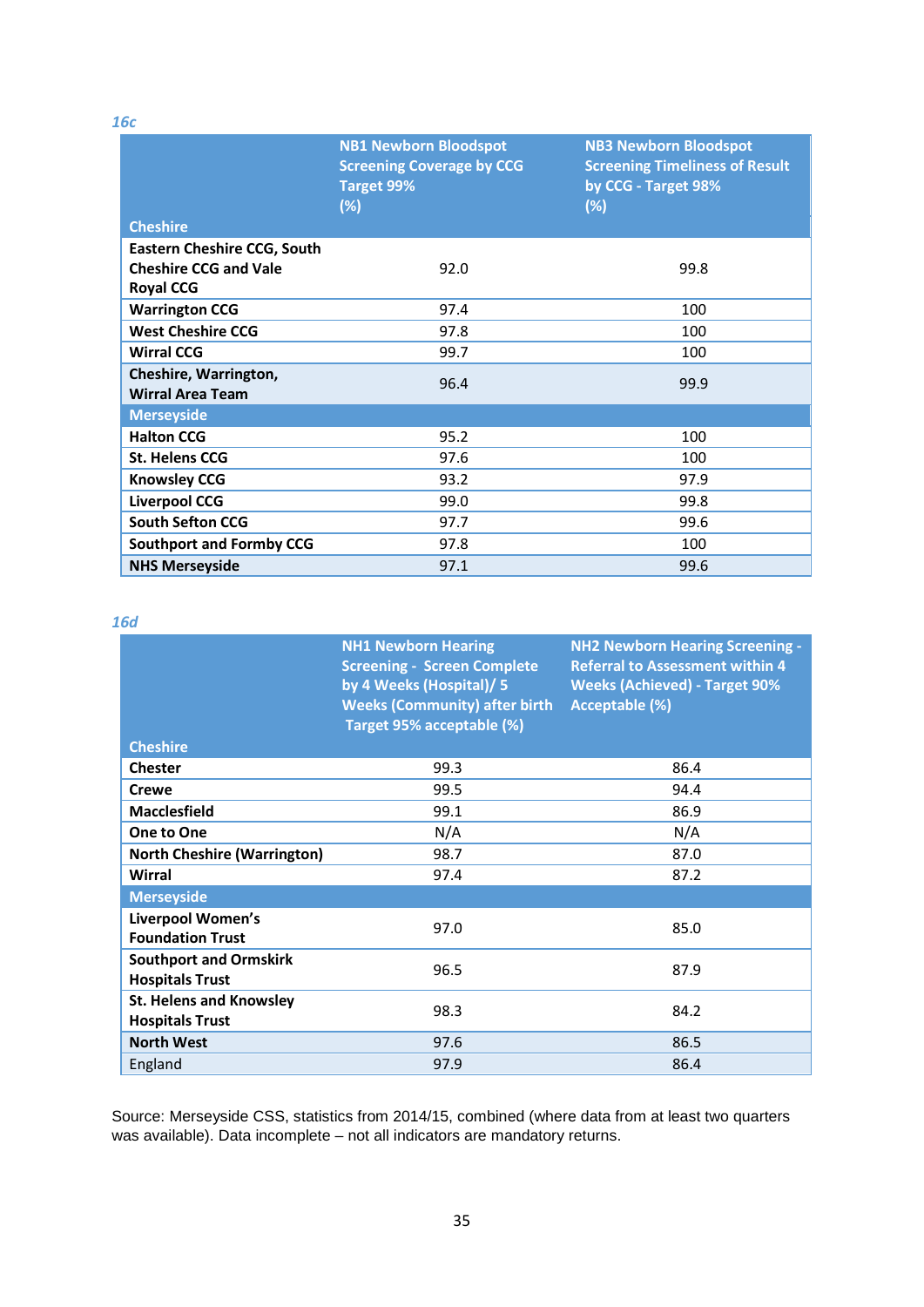#### **8.2 Breastfeeding initiation and 6-8 weeks**

Table 17 below shows the number of women who initiated breastfeeding, and those who are still breastfeeding at 6-8 weeks, in 2014-15. Data was collected directly from maternity service providers and child health information systems, and it is possible that there may have been some variation in definition of 'initiation' of breastfeeding. Across England 471,561 women initiated breast feeding, representing 74% initiation rate. Table 15 below shows that the Trust where initiation of breastfeeding was highest was Mid Cheshire NHS Trust (72%) and the Trust where Initiation of breastfeeding was lowest was Liverpool Women's NHS Foundation Trust (52%).

|                                                                           | <b>Total</b><br>number | No.<br>initiated | %   | 95%<br>confidence<br>interval |
|---------------------------------------------------------------------------|------------------------|------------------|-----|-------------------------------|
| <b>Countess Of Chester Hospital NHS</b>                                   | 2381                   | 1632             | 69% | 66.6% - 70.4%                 |
| <b>Foundation Trust</b>                                                   |                        |                  |     |                               |
| <b>East Cheshire NHS Trust*</b>                                           | 1710                   | 1240             | 71% | N/A                           |
| <b>Liverpool Women's NHS Foundation Trust</b>                             | 8182                   | 4290             | 52% | $51.3\% - 53.5\%$             |
| <b>Mid Cheshire NHS Trust</b>                                             | 2781                   | 1998             | 72% | 67.5%-74.1%                   |
| <b>Southport and Ormskirk Hospital NHS</b><br><b>Trust</b>                | 2654                   | 1649             | 62% | $60.3\% - 64.0\%$             |
| <b>Warrington and Halton Hospitals NHS</b><br><b>Foundation Trust</b>     | 2929                   | 1919             | 66% | 63.8% - 67.2%                 |
| <b>Wirral University Teaching Hospital NHS</b><br><b>Foundation Trust</b> | 3211                   | 1820             | 57% | 55.0% - 58.4%                 |
| <b>St. Helens and Knowsley NHS Trust</b>                                  | 3833                   | 2091             | 56% | 51.3%-57.7%                   |
| <b>Cheshire, Warrington And Wirral Area</b>                               | 12668                  | 8471             | 67% | $66.0\% - 67.7\%$             |
| Team                                                                      |                        |                  |     |                               |
| Lancashire Area Team                                                      | 16790                  | 11545            | 69% | $68.1\% - 69.5\%$             |
| <b>Merseyside Area Team</b>                                               | 13957                  | 7533             | 54% | 53.1% - 54.8%                 |
| <b>England</b>                                                            | 634378                 | 471561           | 74% | 74.2% - 74.4%                 |

Source: NHS England, September 2014[:http://www.england.nhs.uk/statistics/wpcontent/uploads/sites/2/2014/03/Breastfeeding-](http://www.england.nhs.uk/statistics/wpcontent/uploads/sites/2/2014/03/Breastfeeding-1314-Revised-Data.pdf)[1314-Revised-Data.pdf](http://www.england.nhs.uk/statistics/wpcontent/uploads/sites/2/2014/03/Breastfeeding-1314-Revised-Data.pdf)

Table 18 below shows that the CCG where initiation of breastfeeding was highest was NHS Eastern Cheshire CCG (72.9%), and the CCG where it was lowest was NHS Knowsley CCG (44.9). Rates for all CCGs were lower than the England average of 73.9%. Data for those breastfeeding at 6-8 weeks is taken from an infant 6-8 week check. At 6-8 weeks, the only CCG where breastfeeding rates were higher than the England average of 45.8% was NHS Eastern Cheshire CCG (52.6%). The CCG where breastfeeding rates were lowest was NHS Knowsley (19.9%).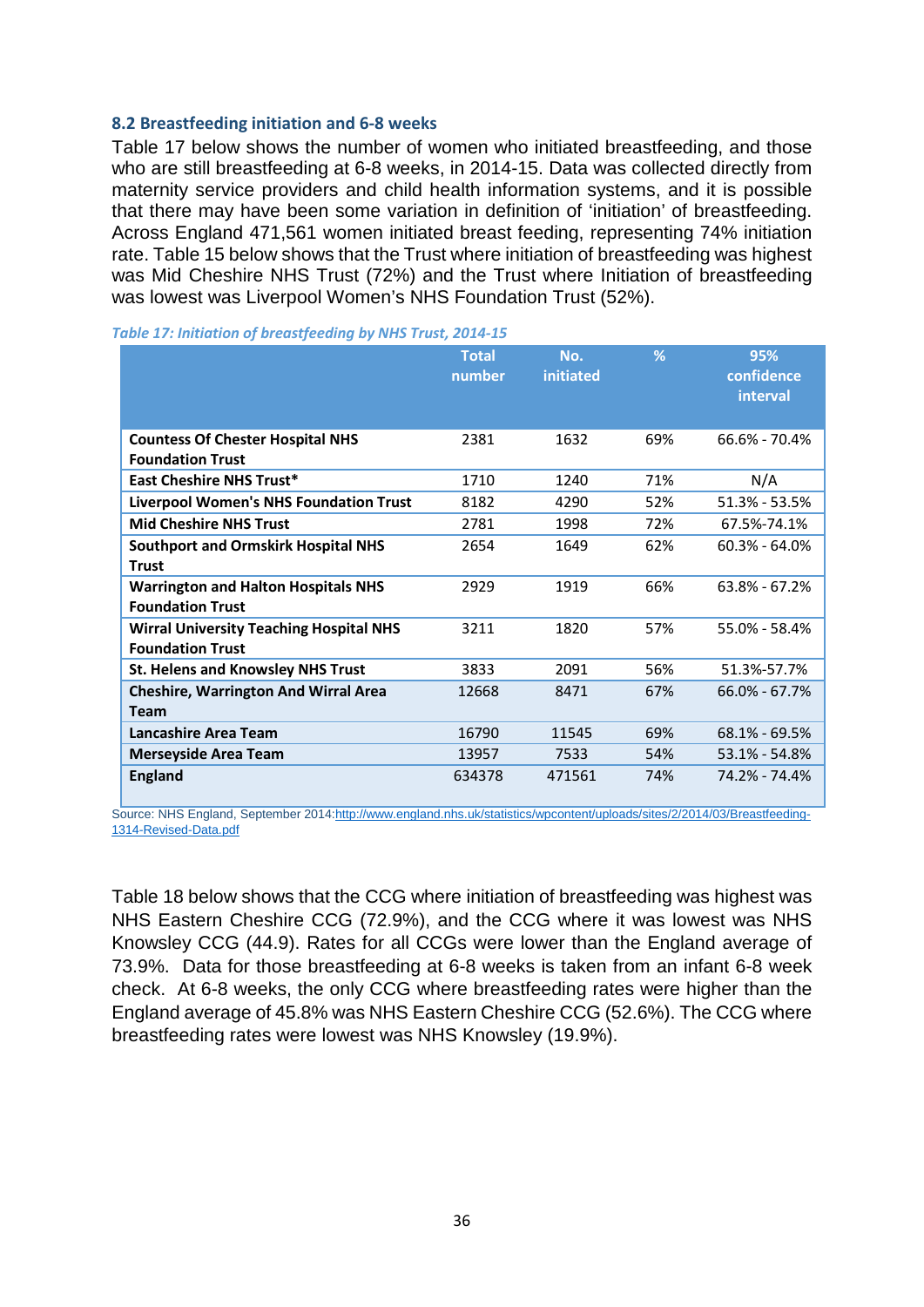|                                                  | <b>Total number of</b><br>maternities | <b>Breastfeeding</b><br>initiated (%) | <b>Number of</b><br>infants due 6-8<br>week check | <b>Infants totally or</b><br>partially breastfed at<br>6-8 weeks (%) |
|--------------------------------------------------|---------------------------------------|---------------------------------------|---------------------------------------------------|----------------------------------------------------------------------|
| <b>NHS Eastern</b><br><b>Cheshire CCG</b>        | 1,952                                 | 1,423 (72.9)                          | 2,014                                             | 1,059 (52.6)                                                         |
| <b>NHS South</b><br><b>Cheshire CCG</b>          | 1,754                                 | 1,166 (66.5)                          | 1,738                                             | 646 (37.2)                                                           |
| <b>NHS Vale Royal</b><br><b>CCG</b>              | 1,126                                 | 682 (60.6)                            | 1,151                                             | 378 (32.8)                                                           |
| <b>NHS Warrington</b>                            | 2,347                                 | 1,567 (66.8)                          | 2,372                                             | 867 (36.6)                                                           |
| <b>NHS West</b><br><b>Cheshire CGG</b>           | 2,482                                 | 1,681(67.7)                           | 3,550                                             | 926 (36.6)                                                           |
| <b>NHS Wirral CCG</b>                            | 3,102                                 | 1,681 (67.7)                          | 3,546                                             | 1,098 (30.9)                                                         |
| <b>NHS West</b><br><b>Lancashire CCG</b>         | 1,039                                 | 666 (64.1)                            | 1,070                                             | 342 (31.9)                                                           |
| <b>NHS Halton CCG</b>                            | 1,468                                 | 666 (45.5)                            | 1,512                                             | 329 (21.7)                                                           |
| <b>NHS Knowsley</b><br><b>CCG</b>                | 1,756                                 | 789 (44.9)                            | 1,776                                             | 353 (19.9)                                                           |
| <b>NHS Liverpool</b><br><b>CCG</b>               | 5,645                                 | 3,007(53.1)                           | 5,280                                             | 1,656 (31.4)                                                         |
| <b>NHS South</b><br><b>Sefton CCG</b>            | 1,717                                 | 868 (50.6)                            | 1,859                                             | 410 (22.0)                                                           |
| <b>NHS Southport</b><br>and Formby<br><b>CCG</b> | 1,014                                 | 693 (68.3)                            | 1,047                                             | 376 (35.9)                                                           |
| <b>NHS St. Helens</b><br><b>CCG</b>              | 2,069                                 | 1,181(57.1)                           | 388                                               | 1769 (21.9)                                                          |
| <b>England</b>                                   | 614,346                               | 454,317 (73.9)                        | 629,012                                           | 288,219 (45.8)                                                       |

#### *Table 18: Initiation of breastfeeding by CCG for 2013/4*

Source : NHS England

#### **8.3 Infant mortality**

In England and Wales in 2013 there were 2,686 infant deaths (deaths in infants aged under 1 year). This is a decline on the previous year (2,912 in 2012) and continues the overall downward trend seen over the past 30 years, with deaths falling from 6,381 in 1983 (figure 10). However, despite this overall decline, Marmot (2010) observes that certain factors were independently associated with increased risk of infant mortality including births outside marriage, maternal age under 20 years and deprivation. The Marmot review also suggests that poorer long term health outcomes are associated with low birth rate and that maternal health is related to socio-economic status $48$ .

The rate of infant mortality in England and Wales in 2013 was 3.8 deaths per 1,000 live births (the lowest rate ever recorded). Infant mortality rates were highest among babies of mothers aged under 20 years (6.1 per 1,000) and lowest for mothers aged 25-29 years (3.4 per 1,000). Among babies with a very low birth rate the rates were

<span id="page-41-0"></span> <sup>48</sup> Marmot et al (2010) Fair Society, Healthy Lives. London: DH.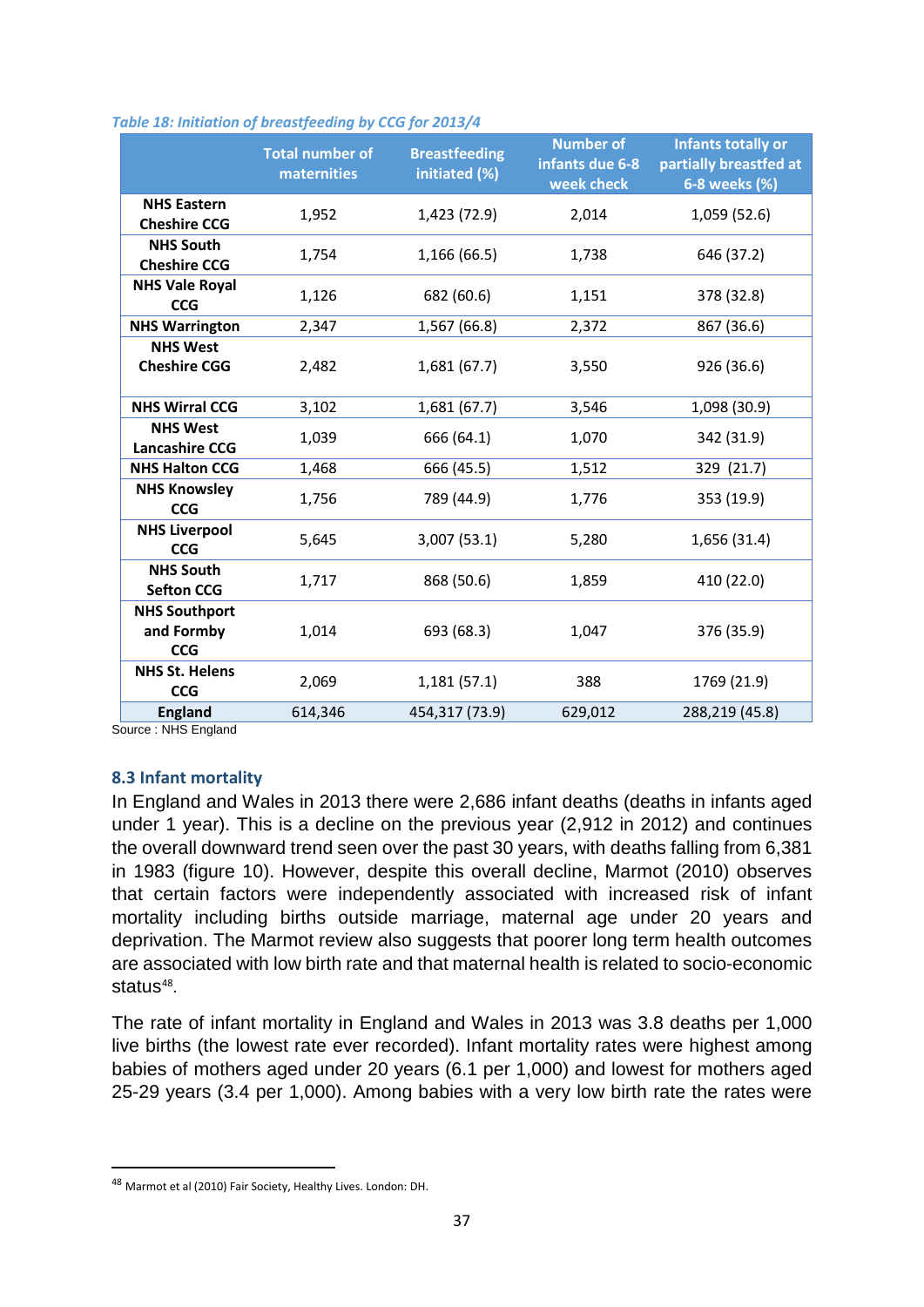substantially higher at 164 deaths per 1,000 for babies under 1,500 grams and 32.4 deaths per 1,000 for babies under 2,500 grams.



*Figure 9: Infant, neonatal and post neonatal mortality rates, England and Wales: 1983 to 2013*

The table below shows infant mortality, defined as deaths in infants aged under 1, and neonatal mortality, deaths in infants aged under 28 days, in the 10 Cheshire and Merseyside local authority areas. Nationally, infant mortality is decreasing – in 2015, there were 2,611 deaths in infants aged under 1 year, compared to 2,686 in 2013, and 6,831 in 1983[49.](#page-42-0) Neonatal mortality has also continued to fall over the last two decades. The table below shows that five of the local authority areas had infant mortality rates that were lower than the England average  $-1$  was the same as the England average, and four were higher. Four of the areas had neonatal mortality rates that were lower than the England average, and five were higher.

<span id="page-42-0"></span> <sup>49</sup> http://www.ons.gov.uk/ons/rel/vsob1/child-mortality-statistics--childhood--infant-and-perinatal/2013/stbchild-mortality-stats-2013.html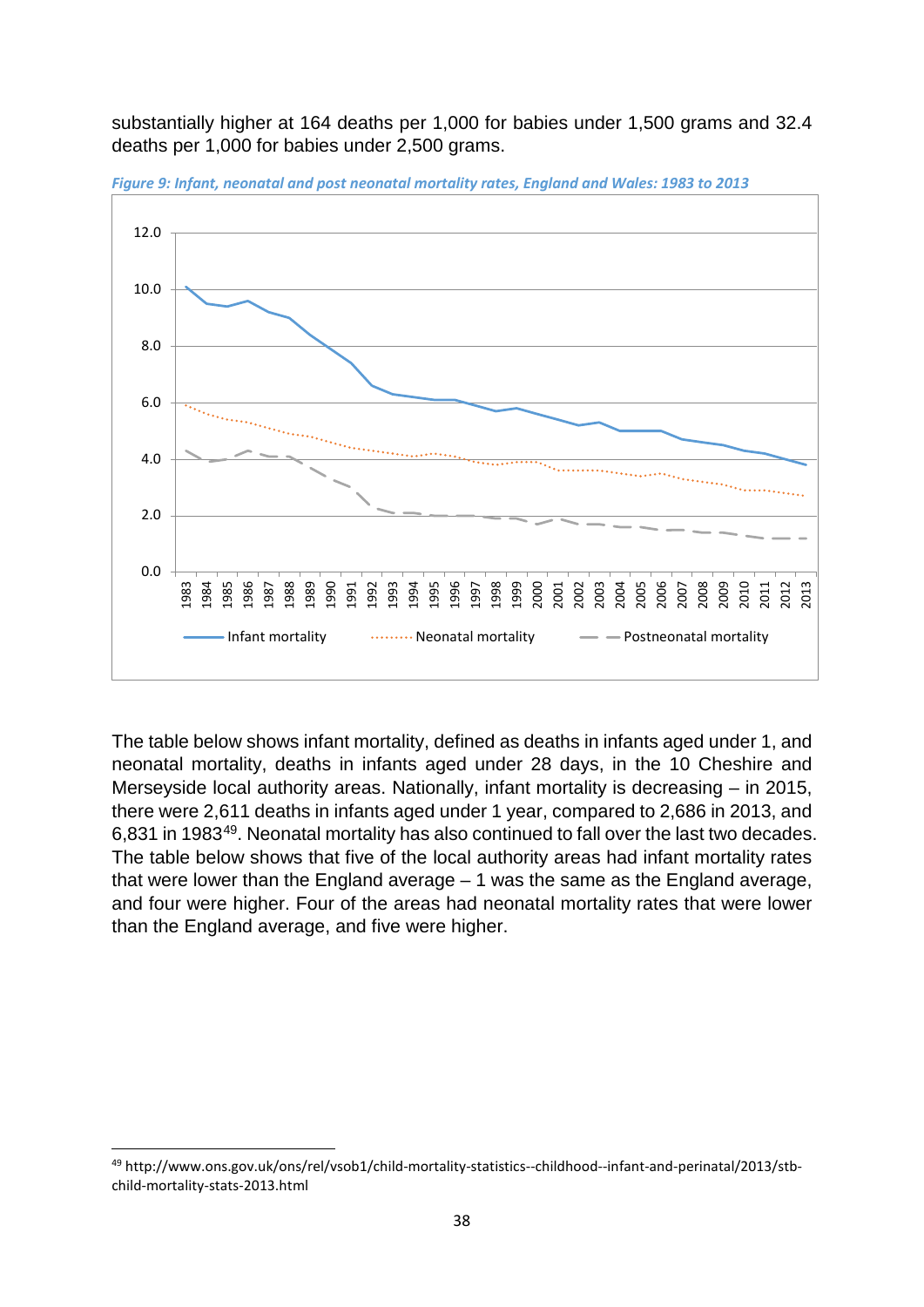| <b>Local authority</b>                                                                                                 | <b>Infant</b><br>(under 1<br>year) | <b>Infant</b><br>mortality rate<br>(per 1,000 live<br>births) | <b>Neonatal</b><br>(under 4 weeks) | <b>Neonatal</b><br>mortality rate<br>(per 1,000 live<br>births) |
|------------------------------------------------------------------------------------------------------------------------|------------------------------------|---------------------------------------------------------------|------------------------------------|-----------------------------------------------------------------|
| <b>Cheshire East</b>                                                                                                   | 16                                 | 4.2                                                           | 12                                 | 3.2                                                             |
| <b>Cheshire West and Chester</b>                                                                                       | 9                                  | 2.5                                                           | 7                                  | 2.0                                                             |
| Warrington                                                                                                             | 10                                 | 4.2                                                           | 8                                  | 3.4                                                             |
| <b>Halton</b>                                                                                                          | 6                                  | 3.8                                                           | 5                                  | 3.1                                                             |
| Knowsley                                                                                                               | 6                                  | 3.3                                                           | $\ast$                             | 1.7                                                             |
| Liverpool                                                                                                              | 22                                 | 3.9                                                           | 13                                 | 2.3                                                             |
| <b>Sefton</b>                                                                                                          | 14                                 | 4.9                                                           | 11                                 | 3.9                                                             |
| <b>St Helens</b>                                                                                                       | $\ast$                             | 2.0                                                           | $\ast$                             |                                                                 |
| Wirral                                                                                                                 | 13                                 | 3.7                                                           | 9                                  | 2.5                                                             |
| <b>West Lancashire</b>                                                                                                 | $\overline{7}$                     | 6.1                                                           | 6                                  | 5.3                                                             |
| <b>England</b><br>Course Office for National Ctotistics, March 2015 *Data currenced for confidentiality on logo than E | 2,611                              | 3.9                                                           | 1.799                              | 2.7                                                             |

#### *Table 19: Infant and neonatal mortality by local authority*

Source: Office for National Statistics, March 2015 \*Data supressed for confidentiality as less than 5 <http://www.ons.gov.uk/ons/publications/re-reference-tables.html?edition=tcm%3A77-327606>

### **8.4 Perinatal mental health: postnatal depression and other forms**

According to a 2013 report compiled by the Boots Family Alliance Trust<sup>50</sup>, snapshot surveys show that around one in three report women report some level of depression or anxiety during the perinatal period, which is the period between conception and the baby reaching the age of one [51](#page-43-1).

According to a 2015 Department of Health and NHS England report<sup>[52](#page-43-2)</sup>, NHS England is working with partner organisations to reduce the incidence and impact of postnatal depression, through earlier diagnosis and better intervention and support. By 2017, every birthing unit should have access to a specialist perinatal mental health clinician. Mental health training is being updated for health visitors and developed for midwives. A waiting standard is being considered for rapid access to mental health services for women in pregnancy or in the postnatal period with a known or suspected mental health problem.

#### **8.5 Unexplained deaths in infancy**

Data from the Office for National Statistics<sup>53</sup> shows that there were 249 unexplained infant deaths (deaths in infants aged under one) in England and Wales in 2013, a rate of 0.36 deaths per 1,000 live births. This is the first rise in unexplained infant deaths since 2008. Before 2013, the rate had fallen steadily from 0.41 in 2008 to 0.32 in 2012. The North West rate was 0.45 per 1000 live births, slightly higher than the England rate of 0.36. Almost two thirds (65%) of these deaths were recorded as sudden infant deaths, and 35% were recorded as unascertained (where no other cause of death is

<span id="page-43-0"></span> <sup>50</sup> [http://www.tommys.org/file/Perinatal\\_Mental\\_Health\\_2013.pdf](http://www.tommys.org/file/Perinatal_Mental_Health_2013.pdf). the Boots Family Trust Alliance is a collaboration amongst those who have a particular interest and role to play in addressing maternal mental health issues, and includes Netmums, the Institute for Health Visiting, Tommy's, and the Royal College of Midwives

<span id="page-43-1"></span><sup>51</sup> Netmums (2013) Parents views of Children's Centres, Netmums; Tommy's (2011) Word of Mum panel hosted by Bounty[. www.bounty.com/Word\\_of\\_Mumpanel/](http://www.bounty.com/Word_of_Mumpanel/) home

<span id="page-43-3"></span><span id="page-43-2"></span><sup>52</sup>https://www.gov.uk/government/uploads/system/uploads/attachment\_data/file/414024/Childrens\_Mental\_Health.pdf <sup>53</sup> [http://www.ons.gov.uk/ons/rel/child-health/unexplained-deaths-in-infancy--england-and-wales/2013/stb-unexplained-deaths--](http://www.ons.gov.uk/ons/rel/child-health/unexplained-deaths-in-infancy--england-and-wales/2013/stb-unexplained-deaths--2013.html) [2013.html](http://www.ons.gov.uk/ons/rel/child-health/unexplained-deaths-in-infancy--england-and-wales/2013/stb-unexplained-deaths--2013.html)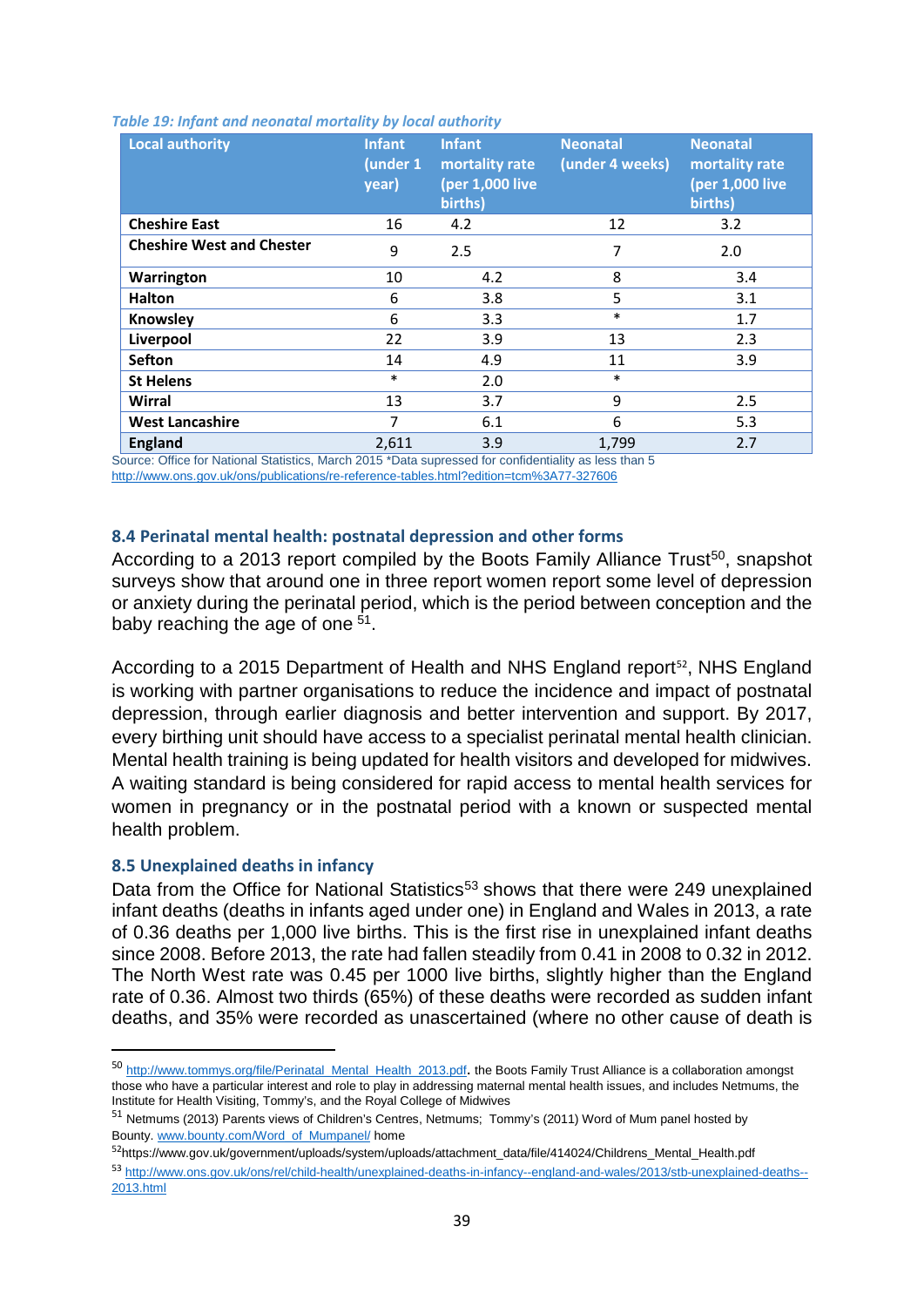recorded). The rate of infant deaths rose from 0.92 to 1.27 for mothers aged under 20. Although numbers are very small, this was four times greater than the combined categories of babies born to mothers aged 20 and over (0.32).

Most (70%) infant deaths are likely to occur in the first four weeks after birth (neonatal period) but unexplained infant deaths are more likely to happen after the first four weeks.

The main risk factors for unexplained infant deaths include gender - boys made up 56% of all infant deaths in 2013, although they accounted for 51% of live births. Low birthweight is also associated with infant mortality, premature birth and factors affecting foetal growth during pregnancy, such as maternal smoking. In 2013, the rate of unexplained infant deaths for low birthweight babies (less than 2,500 grams) was 1.04 deaths per 1,000 live births. This is more than 3 times higher than babies whose birthweight was 2,500 grams and over (0.3 deaths). Maternal age is also a risk factor –deaths were more common where mothers were aged under 20, as well as marital status of parents - in 2013 the unexplained infant death rate for babies born within marriage/civil partnership was 0.14 deaths per 1,000 live births.

In comparison, the rate for babies born outside marriage/civil partnership was more than 4 times higher, at 0.59 deaths per 1,000 live births. The final main risk factor is socio-economic classification. Other risk factors include sleeping position, sleep environments including unplanned bed-sharing and sleeping with a baby on a sofa, not breastfeeding, temperature and exposure to tobacco smoke[54.](#page-44-0)

<span id="page-44-0"></span> <sup>54</sup> Ostfeld, B.M., Esposito, L., Perl, H., et al (2010) Concurrent risks in sudden infant death syndrome. Pediatrics, 125: pp 447- 453, accessed on 30 July 2015.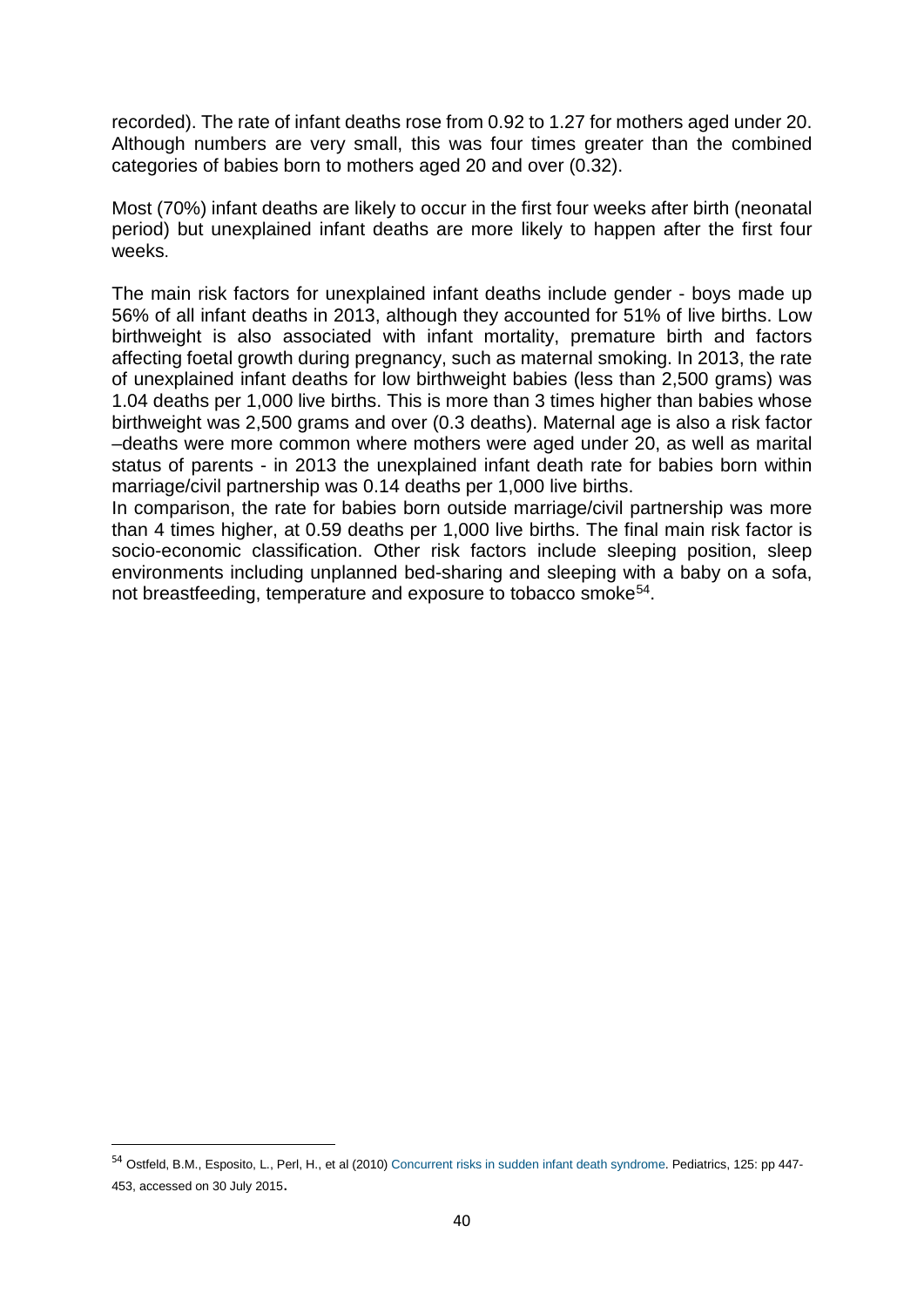#### **8.6 Maternal deaths**

Maternal deaths across the area are, thankfully, exceptionally rare, and rates of maternal deaths are decreasing nationally<sup>[55](#page-45-0)</sup>.

According to a 2014 report published by MBRRACE<sup>[56](#page-45-1)</sup> in 2009-12, 357 women died during, or within six weeks of the end of their pregnancy in the UK. This represents a statistically significant decrease in the maternal mortality rate, which is now 10.12 per 100,000 maternities. The decrease is mainly due to a reduction in deaths due to direct (obstetric) causes. The report showed that two thirds of mothers died from medical and mental health problems in pregnancy and only one third from direct complications of pregnancy such as bleeding. Three quarters of women who died had medical or mental health problems before they became pregnant.

A recent report<sup>[57](#page-45-2)</sup>, led by the national perinatal epidemiology unit at the University of Oxford, found that the most important risk factors for maternal deaths in the UK were medical co-morbidities [58](#page-45-3), followed by previous pregnancy problems, hypertensive disorders of pregnancy, inadequate use of antenatal care, substance misuse and Indian ethnicity. Suicide is also a risk factor – according to MBRRACE UK 2015 data<sup>59</sup>. 1 in 7 women who died between six weeks and one year of pregnancy died from suicide. The authors found that uptake of antenatal care was poorer among women with medical co-morbidities, which could increase adverse effects associated with these conditions, and highlighted the importance of these women receiving preconception counselling and extra support throughout their pregnancy. Overall, more than two thirds of women who died did not receive the nationally recommended level of antenatal care; a quarter did not receive a minimum level of antenatal care<sup>60</sup>.

#### **8.7 Foetal Alcohol Syndrome Disorder (FASD)**

According to MENCAP<sup>[61](#page-45-6)</sup>, the term FASD describes a spectrum of structural, behavioural and neurocognitive impairments that are caused by alcohol consumption during pregnancy. It is an umbrella term which covers Foetal Alcohol Syndrome (FAS), Alcohol Related Neurodevelopmental Disorder (ARND), Alcohol Related Birth Defects (ARBD), Foetal Alcohol Effects (FAE) Partial FAS (PFAS). There are currently no reliable prevalence figures for FASD in the UK. International studies state it is estimated that 1 in 100 babies are born with FASD<sup>62</sup>.

<span id="page-45-0"></span> <sup>55</sup> https://www.rcm.org.uk/news-views-and-analysis/news/risk-factors-for-direct-maternal-deaths-revealed. <sup>56</sup>https://www.npeu.ox.ac.uk/downloads/files/mbrrace-

<span id="page-45-2"></span><span id="page-45-1"></span>uk/reports/Saving%20Lives%20Improving%20Mothers%20Care%20report%202014%20Exec%20Summary.pdf <sup>57</sup> [https://www.rcm.org.uk/news-views-and-analysis/news/risk-factors-for-direct-maternal-deaths-revealed.](https://www.rcm.org.uk/news-views-and-analysis/news/risk-factors-for-direct-maternal-deaths-revealed)  Data from the recent MBRRACE Confidential Enquiry into Maternal Deaths was used as well as data on women

<span id="page-45-3"></span>who survived severe complications during pregnancy and childbirth from the UK Obstetric Surveillance System <sup>58</sup> Co-morbidity describes 2 or more illnesses occurring in the same person, and the interaction between the two that can worsen both illnesses:<https://www.drugabuse.gov/related-topics/comorbidity>

<span id="page-45-4"></span><sup>59</sup> https://www.npeu.ox.ac.uk/downloads/files/mbrrace-uk/reports/MBRRACE-

UK%20Maternal%20Report%202015.pdf

<span id="page-45-5"></span><sup>60</sup> https://www.npeu.ox.ac.uk/downloads/files/mbrrace-

uk/reports/Saving%20Lives%20Improving%20Mothers%20Care%20report%202014%20Full.pdf

<span id="page-45-6"></span><sup>61</sup> https://www.mencap.org.uk/about-us

<span id="page-45-7"></span><sup>62</sup> https://www.mencap.org.uk/about-learning-disability/information-professionals/health/information-gpsabout-fasd/advice-gps/what-foetal-a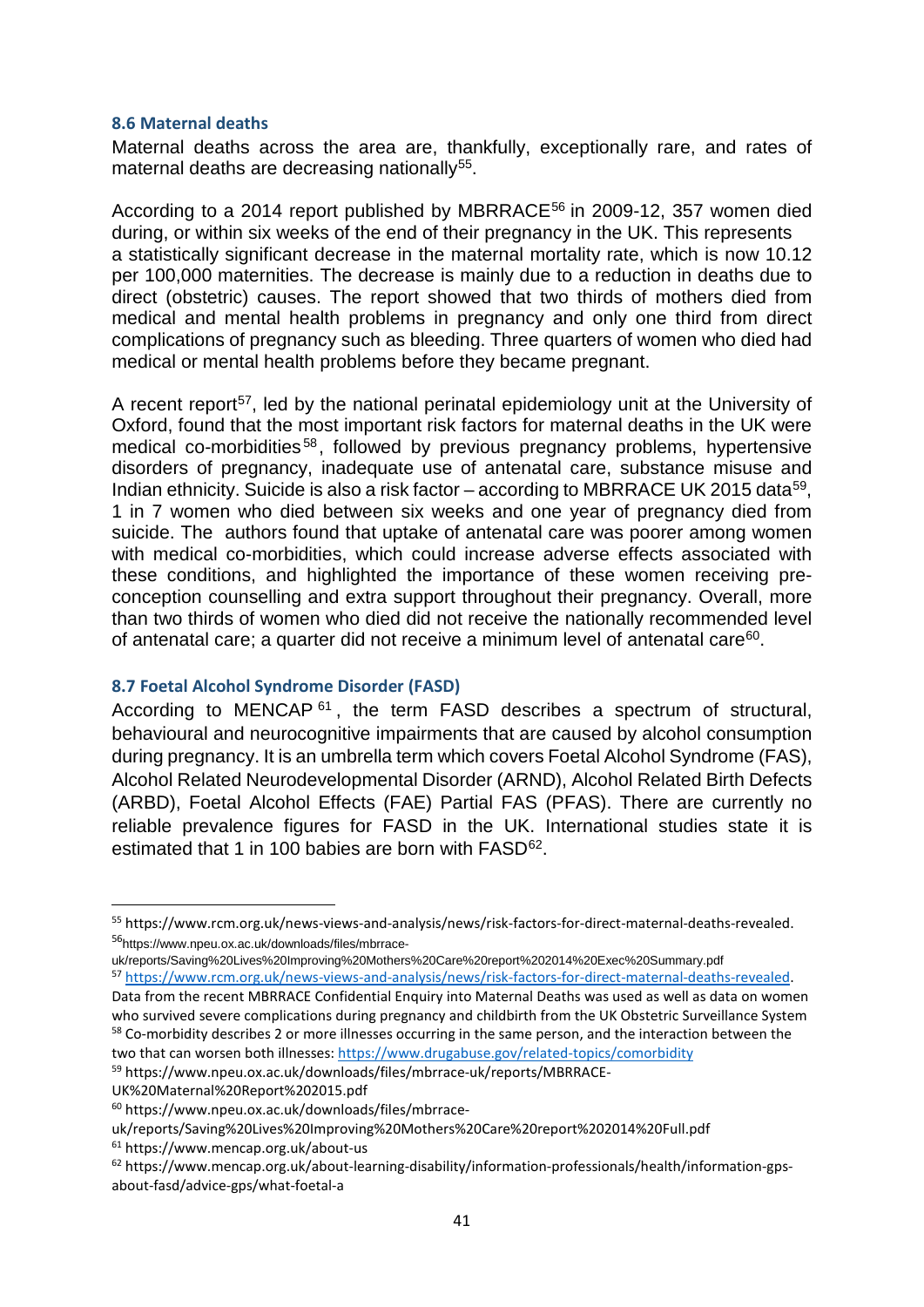# **9. Lifestyle factors before, during and after pregnancy**

### **9.1 Smoking: overall prevalence**

According to a 2014 report by the Health and Social Care Information Centre<sup>63</sup>, 20% of adults aged 16 and over were smokers in 2012, a rate that has remained largely unchanged in recent years, compared to 26% in 2002.Unemployed people (39%) were around twice as likely to smoke as those either in employment (21%) or economically inactive people (17%) such as students or retired people.

Figure 11 shows the proportion of women aged 16-44 who are current smokers according to the health survey for England. The proportion of women who are current smokers has decreased across all age groups since 1993. The largest increase has been in women aged 16-24 where current smoking has fallen from 32% in 1993 to 19% in 2013 (the same rate as for women aged 35-44 years). Women aged 25-34 years had the highest rate of smoking with 24% of women surveyed current smokers.





Source: Health Survey for England, 2014

<span id="page-46-0"></span> <sup>63</sup> http://www.hscic.gov.uk/catalogue/PUB14988/smok-eng-2014-rep.pdf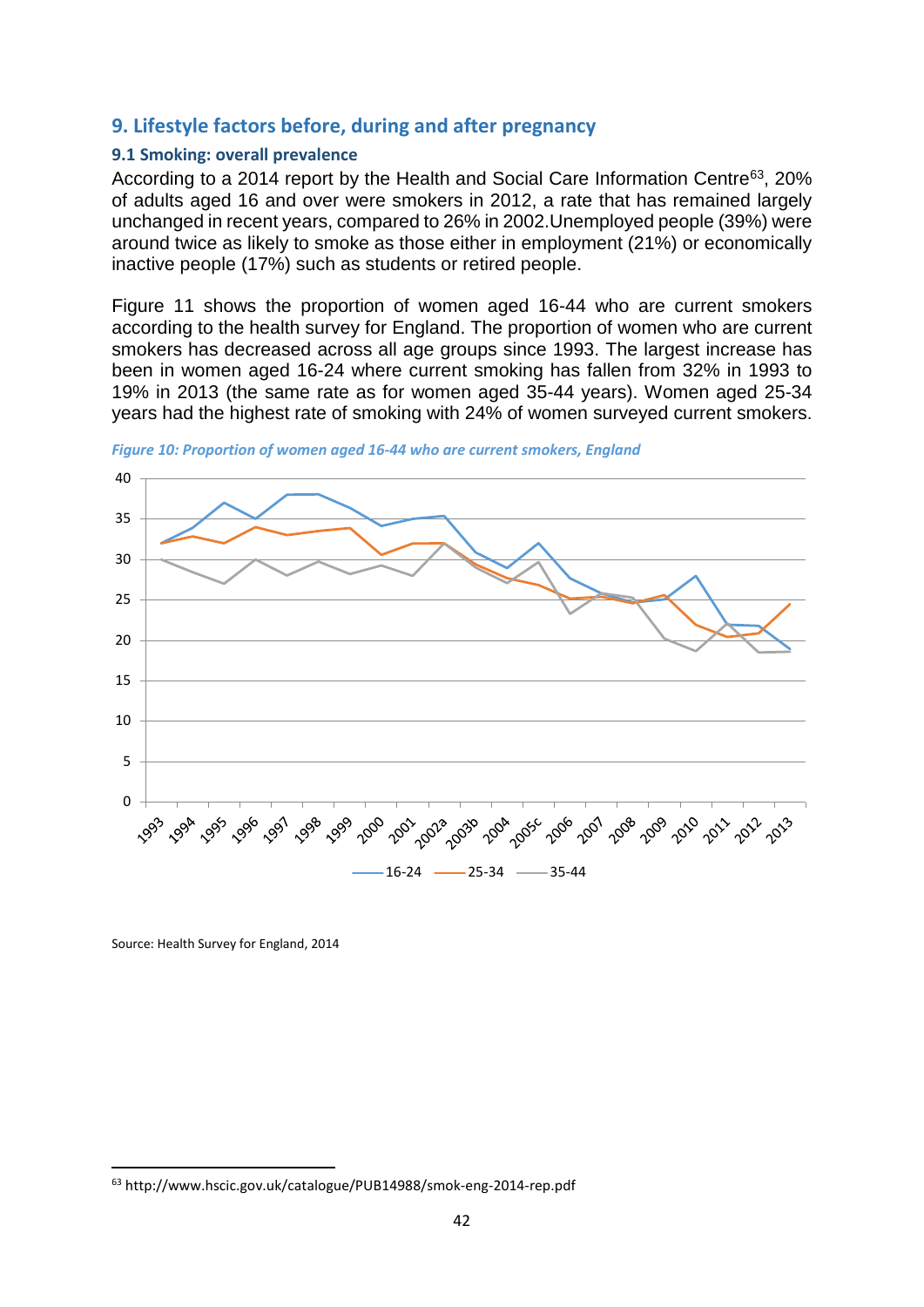#### **9.2 Smoking: at time of booking**

According to 2014 report from the Health and SOCIAL Care Information Centre<sup>[64](#page-47-0)</sup>, in England in 2010, 26% of women smoked in the 12 months before or during their pregnancy, a fall from 33 per cent in 2005. Of the mothers who smoked before or during their pregnancy over half (55%) gave up at some point before the birth. Twelve per cent of mothers continued to smoke throughout their pregnancy, down from 17 per cent in 2005. The highest levels of smoking before or during pregnancy were found among mothers in routine and manual occupations (40%) and among those aged under 20 (57%). Mothers aged under 20 were also the least likely to have given up smoking at some point before or during pregnancy (38 per cent) but by socio-economic group mothers who had never worked were the least likely to have done so (29%).

#### **9.3 Smoking at time of delivery**

The Health and Social Care Information Centre provide a measure of the prevalence of smoking among pregnant women at Commissioning Region, Region and Clinical Commissioning Group level<sup>65</sup>. National data for 1<sup>st</sup> April 2014 to 31st March 2015 shows that 11.4 per cent of mothers were recorded as smokers at the time of delivery for 2014/15, which is lower than 2013/14 (12.0 per cent) and continues the steady year-on-year decline in the percentage of women smoking at the time of delivery from 15.1 per cent in 2006/07. Smoking is associated with increased complications in pregnancy, requiring increased resources, increased risk of stillbirth, premature delivery and low birthweight, as well as unexplained infant death.

The percentage of women smoking at the time of delivery was lower in NHS Eastern Cheshire (8.9%) and NHS West Cheshire (8.5%) than the national average. The percentage in NHS Southport and Formby (11.2%), NHS Warrington (11.0%) NHS West Lancashire (11.5) and NHS Wirral (11.4%) was similar to the national average, with percentages in the remaining CCGs higher than the national average.

<span id="page-47-0"></span> <sup>64</sup> http://www.hscic.gov.uk/catalogue/PUB14988/smok-eng-2014-rep.pdf

<span id="page-47-1"></span><sup>65</sup> [http://www.hscic.gov.uk/catalogue/PUB17668p](http://www.hscic.gov.uk/article/2021/Website-Search?productid=18750&q=SMOKING+PREVALENCE&sort=Relevance&size=10&page=1&area=both#top)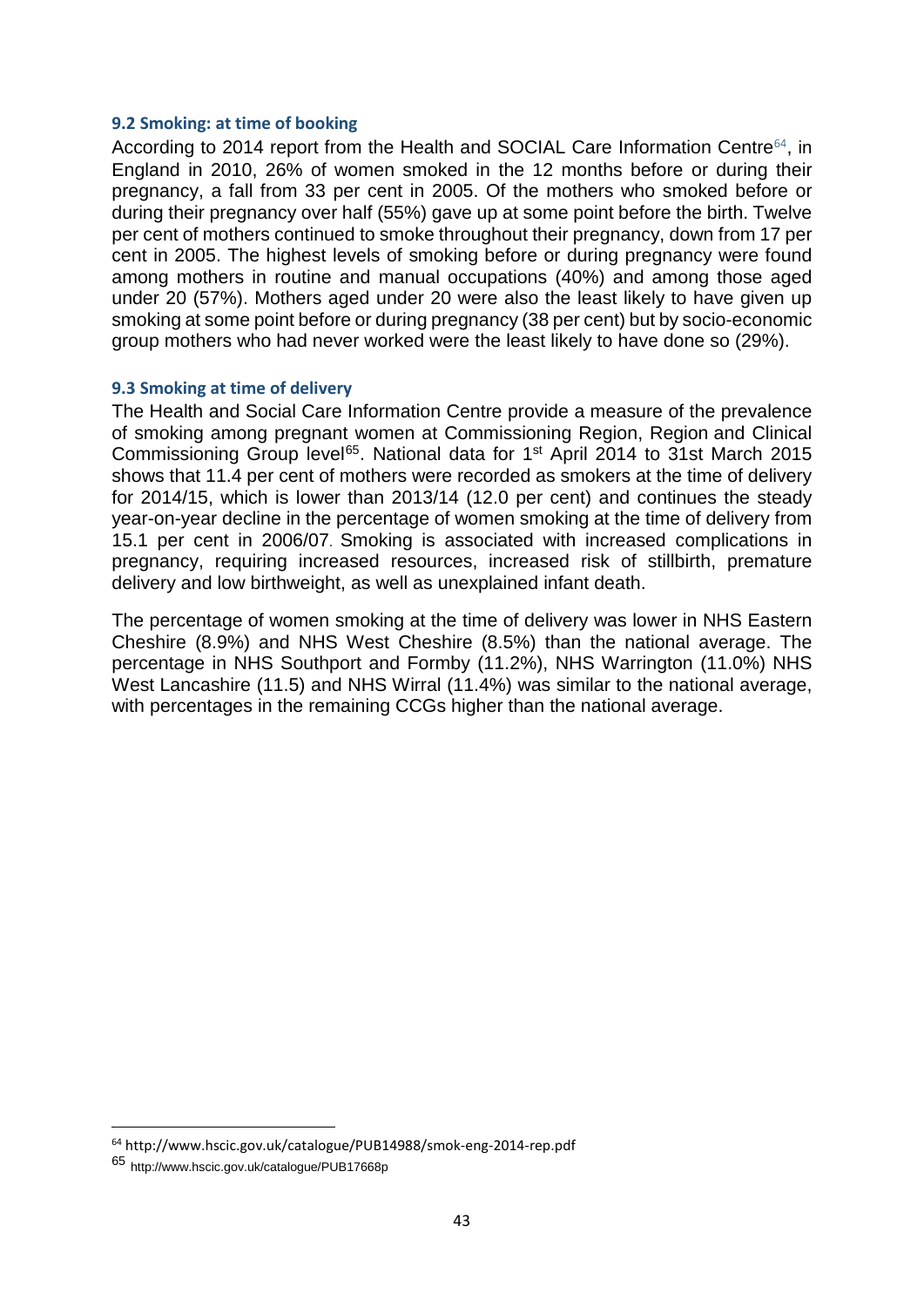| <b>Clinical Commissioning Group</b><br>(CCG) | <b>Smokers at time of delivery (%)</b> | 95% confidence interval |
|----------------------------------------------|----------------------------------------|-------------------------|
| <b>NHS Eastern Cheshire</b>                  | 8.9                                    | 11.1-12.2               |
| <b>NHS Halton</b>                            | 18.3                                   | 16.4-20.4               |
| <b>NHS Knowsley</b>                          | 19.4                                   | 17.7-21.2               |
| <b>NHS Liverpool</b>                         | 16.2                                   | 15.3-17.2               |
| <b>NHS South Cheshire</b>                    | 16.3                                   | 14.6-18.1               |
| <b>NHS South Sefton</b>                      | 17.0                                   | 15.3-17.2               |
| NHS Southport and Formby*                    | 11.2                                   | $9.5 - 13.3$            |
| <b>NHS St. Helens</b>                        | 17.3                                   | 15.7-19.0               |
| <b>NHS Vale Royal</b>                        | 18.3                                   | 16.0-20.8               |
| <b>NHS Warrington</b>                        | 11.0                                   | $9.8 - 12.4$            |
| <b>NHS West Lancashire**</b>                 | 11.5                                   | $9.6 - 13.7$            |
| <b>NHS West Cheshire</b>                     | 8.5                                    | $7.5 - 9.7$             |
| NHS Wirral***                                | 11.4                                   | $10.3 - 12.5$           |
| <b>England</b>                               | 11.4                                   | 11.3-11.5               |

#### *Table 20: Smoking at time of delivery by Clinical Commissioning Group (CCG)*

Source: Health and Social Care Information Centre, 2015 statistics

\*A large number of maternities had an unknown smoking status for Southport and Formby (Q4 34.2%, this was due to issues that the trust had in collecting data in Q4.

\*\*A large number of maternities had an unknown smoking status for West Lancashire (Q4- 38.6%)

\*\*\*A large number of maternities had an unknown smoking status for Q2 for Wirral (20.3%).

#### **9.4 Obesity: general population prevalence**

High BMI is associated with an increase in all pregnancy complications, including reduced fertility, increased rates of miscarriage, fetal congenital abnormalities, fatal growth restriction (smaller babies, impaired glucose tolerance and gestational diabetes, hypertensive disorders of pregnancy, difficulty monitoring the baby, still birth and maternal death<sup>[66](#page-48-0)</sup>. Increased resources are needed to care for these mothers. In addition, children born to obese mothers are twice as likely to be obese themselves in later life $67$ .

According to a report by the Health and Social Care Information Centre<sup>[68](#page-48-2)</sup>, the proportion of adults with a normal Body Mass Index (BMI) decreased between 1993 and 2012 from 49.5% to 40.6% among women. The proportion of adults that were obese increased between 1993 and 2012 from 16.4% to 25.1% among women. The proportion of adults that were overweight including obese increased between 1993 and 2012 from 48.6% to 57.2% among women.

Figure 12 displays data from the Health Survey for England showing the proportion of women aged 16-44 who are overweight and obese at each age band. Across all age groups the proportion of women who are overweight or obese has increased with the greatest increase in the 25-34 years age group (from 36% in 1993 to 51% in 2013). The proportion of women classed as overweight or obese increases with age with 37% of women aged 16-24 years classed as overweight or obese compared with 56% of women aged 35-44 years.

<span id="page-48-0"></span> <sup>66</sup> http://www.britishjournalofobesity.co.uk/resources/article\_pdfs/2015-1-3-96.pdf

<span id="page-48-1"></span><sup>67</sup> http://www.britishjournalofobesity.co.uk/resources/article\_pdfs/2015-1-3-96.pdf

<span id="page-48-2"></span><sup>68</sup> http://www.hscic.gov.uk/catalogue/PUB13648/Obes-phys-acti-diet-eng-2014-rep.pdf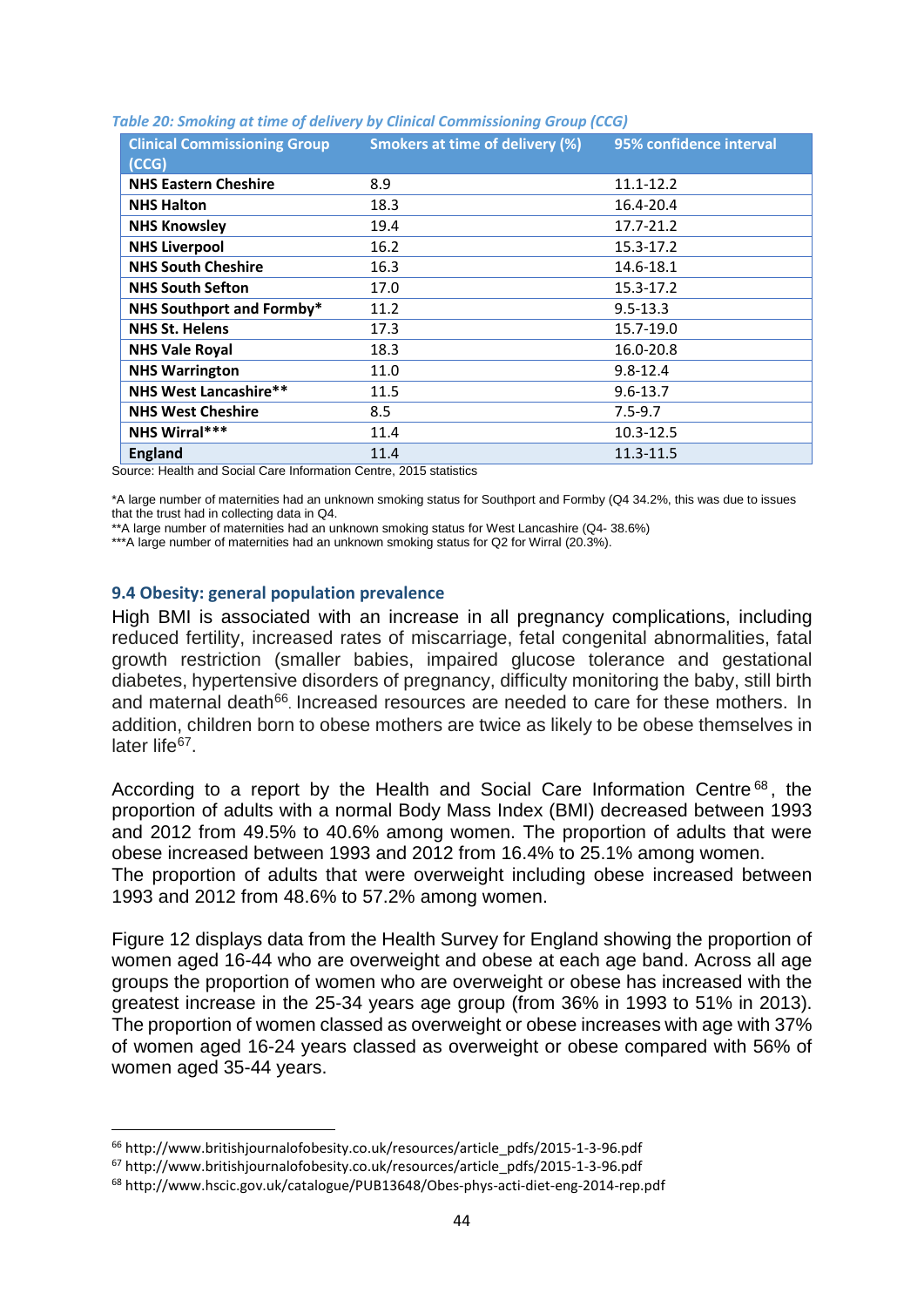

*Figure 11: Prevalence of overweight including obese among women aged 16-44 years, England, 1993- 2013*

The following figures were taken from Sport England's<sup>[69](#page-49-0)</sup> 'Active People', which was a national survey. Percentages of people who are underweight, healthy weight and overweight are provided for each of the local authority areas that are included in this needs assessment. Table 20 below shows that, when the categories of overweight and obese were combined, to calculate 'excess weight', percentages for all local authority areas apart from Cheshire East and West Lancashire were higher than the England figure of 63.8%.

Source: Health Survey for England, 2014

<span id="page-49-0"></span> <sup>69</sup> http://www.sportengland.org/research/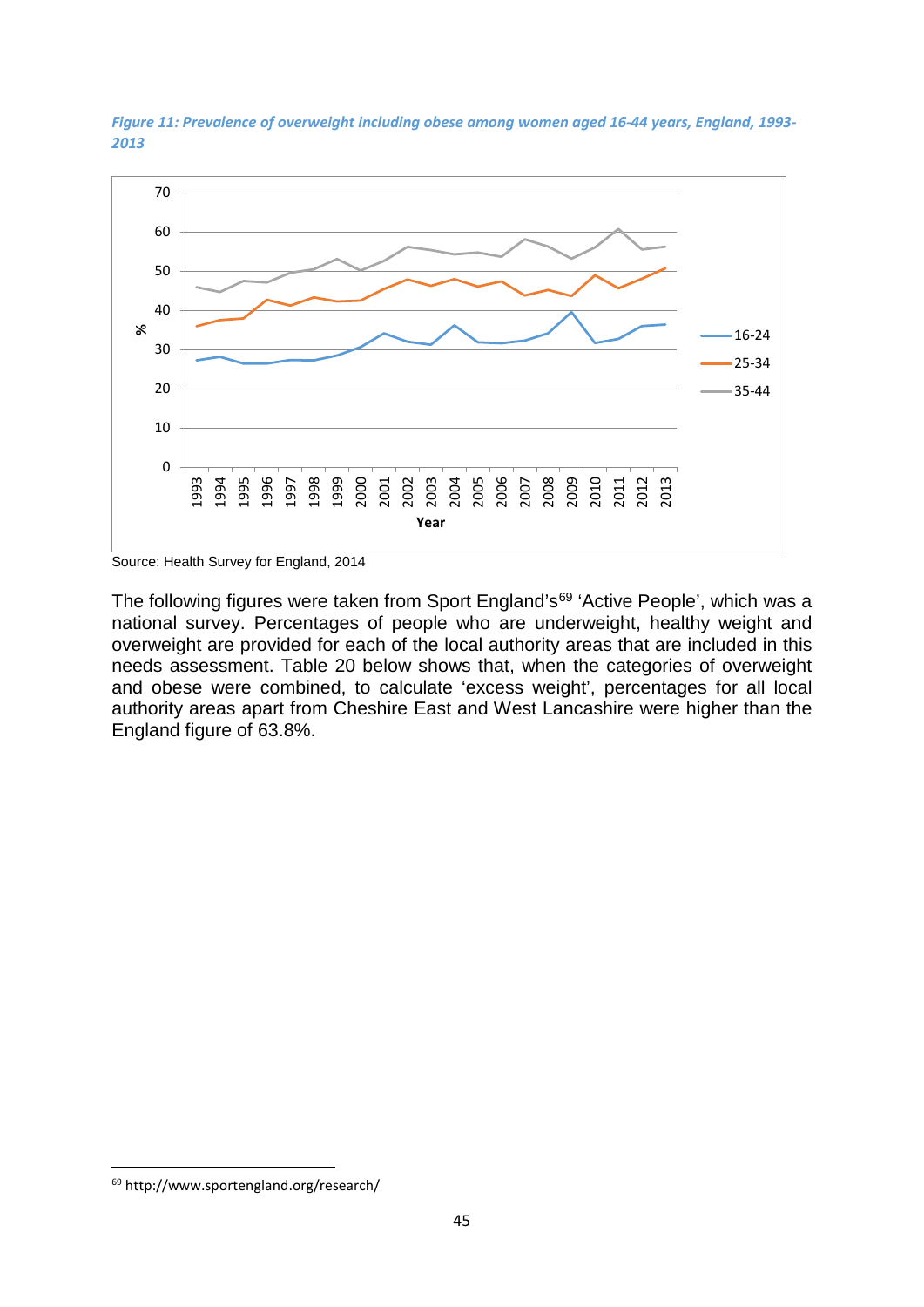| <b>Local authority</b>           | <b>Underweight</b> | <b>Healthy</b> | <b>Overweight</b> | <b>Obese</b> | <b>Excess</b> |
|----------------------------------|--------------------|----------------|-------------------|--------------|---------------|
|                                  |                    | weight         |                   |              | weight        |
| <b>Cheshire East</b>             | 0.2                | 38.5           | 37.5              | 23.8         | 61.2          |
| <b>Cheshire West and Chester</b> | 1.0                | 30.5           | 43.0              | 25.5         | 68.5          |
| Warrington                       | 1.4                | 28.7           | 48.3              | 21.7         | 70.0          |
| Halton                           | 1.4                | 28.4           | 35.6              | 35.2         | 70.2          |
| Knowsley                         | N/A                | N/A            | N/A               | N/A          | N/A           |
| Liverpool                        | 2.5                | 30.3           | 41.3              | 25.9         | 67.2          |
| <b>Sefton</b>                    | 0.7                | 30.6           | 45.1              | 23.6         | 68.7          |
| <b>St Helens</b>                 | 1.7                | 30.3           | 38.2              | 29.3         | 67.5          |
| Wirral                           | 0.5                | 33.1           | 47.9              | 18.6         | 66.4          |
| <b>West Lancashire</b>           | 1.3                | 35.6           | 31.0              | 22.5         | 63.1          |
| <b>North West</b>                | 1.3                | 32.7           | 41.7              | 24.3         | 66.0          |
| <b>England</b>                   | 1.2                | 35.0           | 40.8              | 23.0         | 63.8          |

*Table 21: Prevalence of underweight, healthy weight, overweight, obesity, and excess weight*<sup>[70](#page-50-0)</sup> *among adults at local authority level for England, January 2012-13, percentages*

Source: Active People Survey, Public Health England[: http://www.noo.org.uk/](http://www.noo.org.uk/)

Figures were not available for Knowsley

Underweight: BMI less than 18.5kg/m<sup>2</sup>

**Healthy weight:** BMI greater than or equal to 18.5 but less than 25kg/m2

**Overweight:** BMI greater than or equal to 25 but less than 30kg/m2

**Obese:** BMI greater than or equal to 30kg/m2

**Excess weight:** BMI greater than or equal to 25kg/m<sup>2</sup> (overweight including obese)

#### **9.5 Obesity at time of booking/during pregnancy**

The Centre for Maternal and Child Enquiries (CMACE) conducted an audit of maternal obesity in the UK in 2010. They estimated that the prevalence of Class II and Class III obesity (BMI less than or equal to 35) in mothers who gave birth between 24-0 weeks gestation was 4.99%; the equivalent of approximately 38.478 maternities each year. The prevalence of Class III obesity (BMI greater or equal to 40) is 2.01% whilst the prevalence of super morbid obesity (BMI equal or greater than 50 among women giving birth is 0.19%.

#### **9.6 Diabetes: type 1, type 2 and gestational**

Data from the most recent Diabetes in Pregnancy Audit (HSCIC, 2014) captured information on 1,614 pregnant women with diabetes in England of which 313 (19%) were accessing care in the North West of England. The largest proportion of pregnant women with diabetes had Type 1 diabetes (48%) with a further 36% having Type two diabetes. Seventeen percent of women were recorded in the other category which includes maturity onset diabetes of the young (MODY), other diabetes types and women whose diabetes type was not recorded.

**Healthy weight:** BMI greater than or equal to 18.5 but less than 25kg/m2

**Overweight:** BMI greater than or equal to 25 but less than 30kg/m2

<span id="page-50-0"></span> <sup>70</sup> **Underweight:** BMI less than 18.5kg/m2

**Obese:** BMI greater than or equal to 30kg/m2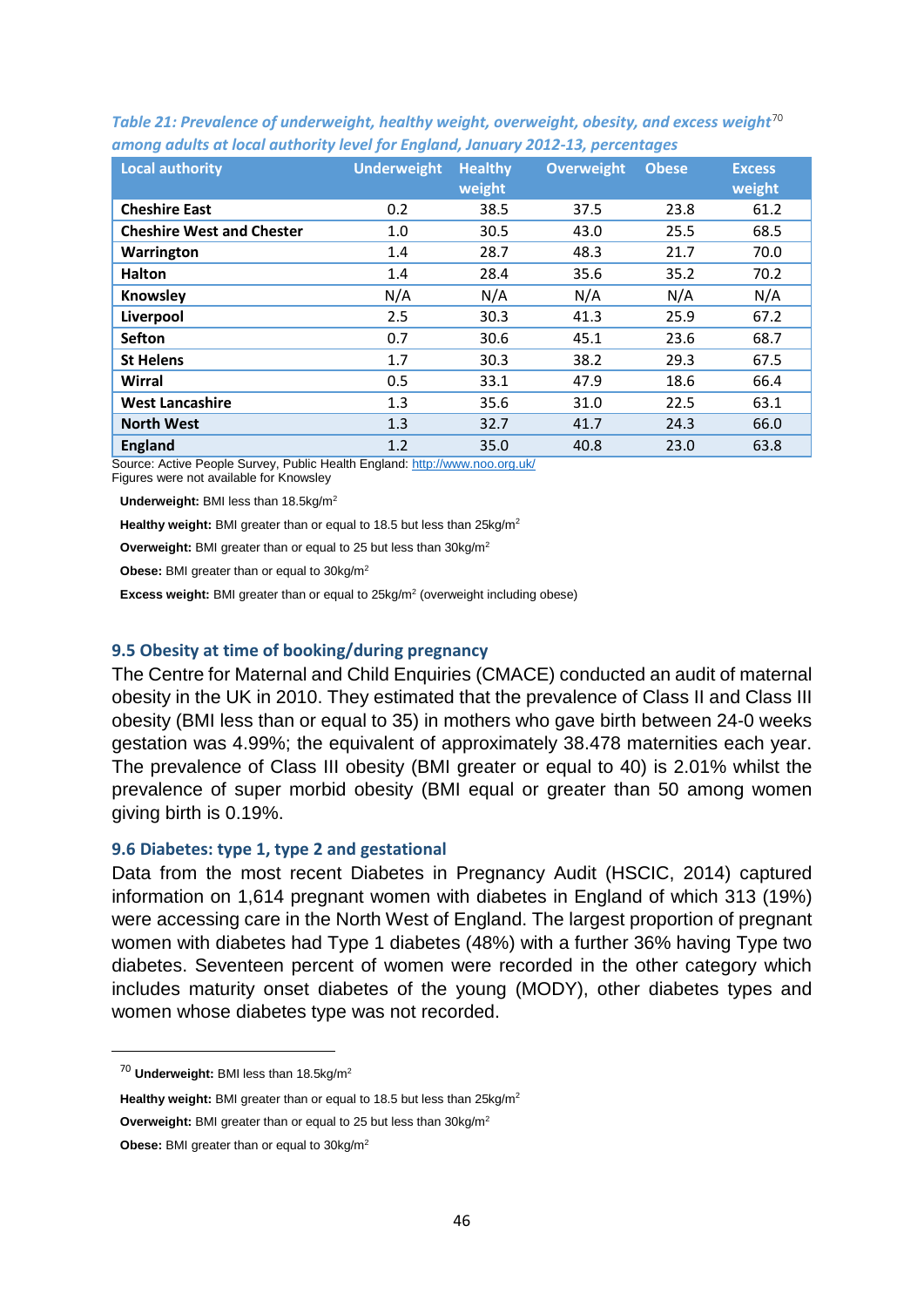Pregnant women with diabetes in the North West of England reached pregnancy completion at a slightly lower average age (30.9 years) than England and Wales as a whole (31.4 years) women with type 1 diabetes had a lower mean age (28.9 years) compared with women with type 2 diabetes (33.3). Similarly women with type 1 diabetes had were younger at diabetes diagnosis (mean age 15.3 years) and reported a lower body mass index (BMI; 26.9 km/m<sup>2</sup>) than women with type 2 diabetes (28.7 vears and BMI 33.2  $km/m^2$ ).

Women with diabetes have an increased risk of a neural tube defect during pregnancy, and the NICE guidelines for diabetes during pregnancy recommend that women take 5mg of folic acid while planning pregnancy and up to 12 weeks gestation (ref NICE). Table 22 shows the use of folic acid supplements for women during their last menstruation period; in the North West of England 34% of women were taking a known dose of folic acid; lower than the average for England and Wales (40%). A higher proportion of women with type 1 diabetes were taking folic acid (39%) than women with type 2 diabetes (31%) and whilst this pattern conforms to variations seen nationally; the proportion of women taking folic acid in all groups was lower than the national average.

|              |                      | All pregnancies (%)                                                  |      | <b>Pregnancies in women</b><br>with Type 1 diabetes<br>(%) |                      | <b>Pregnancies in women</b><br>with Type2 diabetes (%) |  |
|--------------|----------------------|----------------------------------------------------------------------|------|------------------------------------------------------------|----------------------|--------------------------------------------------------|--|
|              | <b>North</b><br>West | England<br><b>North</b><br>England<br>and Wales<br>and Wales<br>West |      |                                                            | <b>North</b><br>West | England and<br>Wales                                   |  |
| Dose 400 mcg | 5.3                  | 7.1                                                                  | 3.1  | 4.6                                                        | 6.6                  | 9.7                                                    |  |
| Dose 5mg     | 29.0                 | 33.0                                                                 | 36.0 | 42.6                                                       | 24.0                 | 24.7                                                   |  |
| All doses    | 34.3                 | 40.1                                                                 | 39.1 | 47.3                                                       | 30.6                 | 34.4                                                   |  |
| Not taken    | 54.1                 | 44.4                                                                 | 49.1 | 38.4                                                       | 58.7                 | 49.0                                                   |  |
| Not known*   | 11.5                 | 15.6                                                                 | 11.8 | 14.3                                                       | 10.7                 | 16.6                                                   |  |

*Table 22: Use of folic acid supplement prior to pregnancy, 2013*

\* Not known includes women who were recorded as taking folic acid but with an unknown dose

(Source: HSCIC, National Pregnancy in Diabetes Audit, 2013)

NICE also recommend that women aim to establish good glycaemic control (below 43 mmol/mol (6.1%) where safely achievable) before conception and through pregnancy to reduce the risk of miscarriage, congenital anomalies, stillbirth and neonatal death. Table 22 shows the proportion of women that met the NICE target within the first trimester. Overall 8.1% of women in the North West of England met the NICE recommended level; lower than the England and Wales average (10.9%). A further 10.8% of women in the North West of England exceeded 86mmol/mol; NICE recommend that women be strongly advised to avoid pregnancy.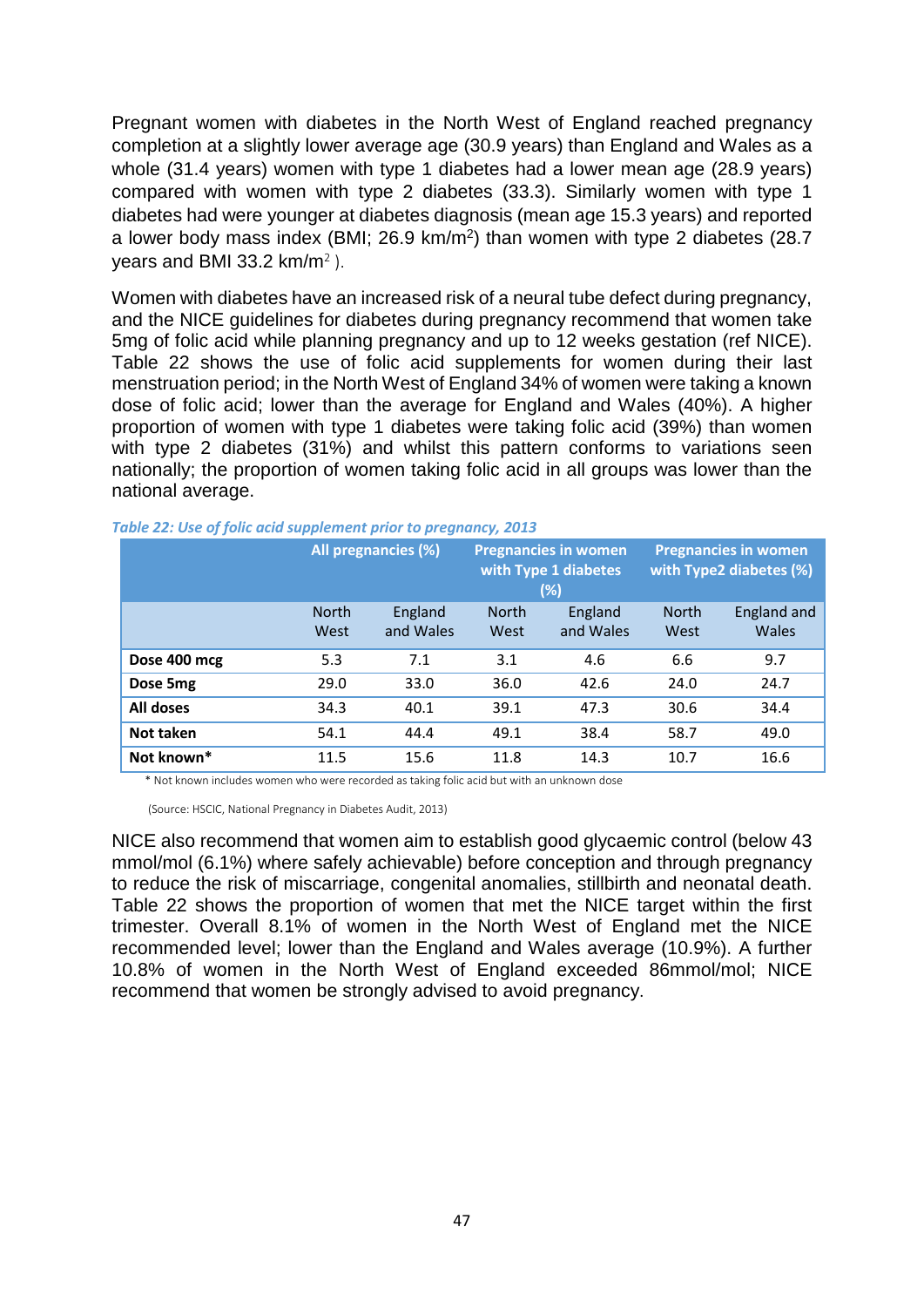|                                 | All pregnancies (%)  |                         | <b>Pregnancies in women</b><br>with Type 1 diabetes (%) |                      | <b>Pregnancies in women</b><br>with Type2 diabetes<br>(%) |                      |
|---------------------------------|----------------------|-------------------------|---------------------------------------------------------|----------------------|-----------------------------------------------------------|----------------------|
|                                 | <b>North</b><br>West | England<br>and<br>Wales | <b>North</b><br>West                                    | England and<br>Wales | <b>North</b><br>West                                      | England and<br>Wales |
| Result < 43 mmol/mol<br>(6.1%)  | 8.1                  | 10.9                    | 2.9                                                     | 5.1                  | 13.6                                                      | 18.5                 |
| Result < 53 mmol/mol<br>(7.0%)  | 27.3                 | 34.7                    | 17.4                                                    | 25.1                 | 37.5                                                      | 45.9                 |
| Result > 86 mmol/mol<br>(10.0%) | 10.8                 | 10.2                    | 13.0                                                    | 10.8                 | 8.0                                                       | 8.6                  |



(Source: HSCIC, National Pregnancy in Diabetes Audit, 2013)

The National Pregnancy in Diabetes audit combines the measures to identify the proportion of women who are prepared for pregnancy. They define "*adequately prepared for pregnancy*" as taking 400mcg or 5mg of folic acid prior to pregnancy and having a first trimester HbA<sub>1c</sub> measurement <53 mmol/mol. Figure 13 below shows that in 2013 15% of women with diabetes were considered ready for pregnancy; lower than the England and Wales average (21%). In line with national trends, women with type 2 diabetes were more likely to be prepared for pregnancy (22%) than women with type 1 diabetes (11%) but the proportion of women in the North West was lower than the national average for all groups.





As women with diabetes are at higher risk of adverse outcomes during pregnancy including miscarriage, congenital abnormality, stillbirth and neonatal death it is vital that contact with a specialist diabetes antenatal team takes place as early as possible in the pregnancy. Figure 11 shows the timing of first contact with specialist antenatal teams by weeks of gestation for women with type 1 and type 2 diabetes. The majority of women with type 1 diabetes (65%) have contact with a specialist team between 0-7 weeks gestation; higher than the proportion for England and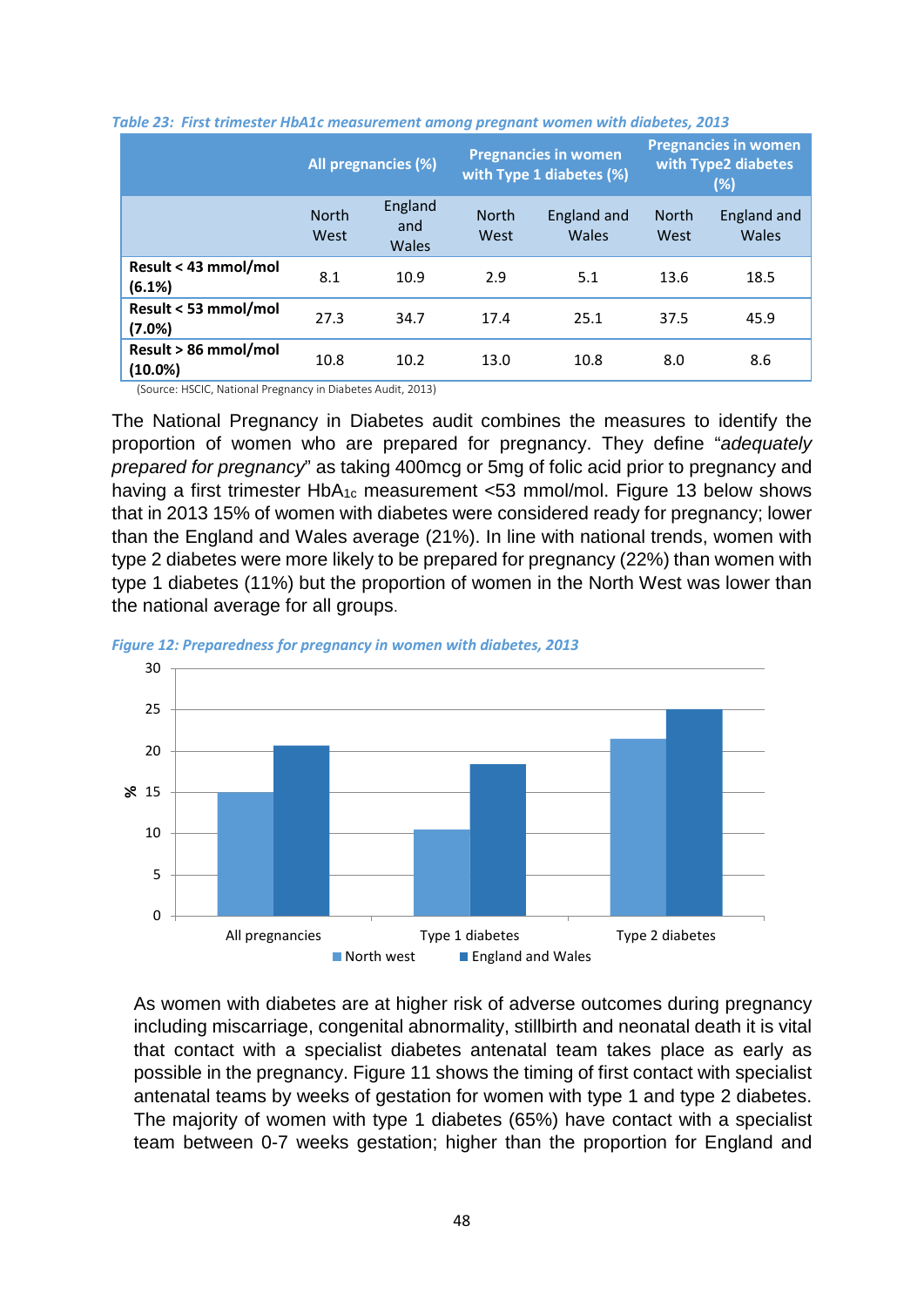Wales as a whole (51%). For women with type 2 diabetes this proportion is lower (40%) although it remains higher than the England and Wales average (37%).



*Figure 13: Gestation (completed weeks) at first contact with specialist antenatal team for women with diabetes, 2013*

(Source: HSCIC, National Pregnancy in Diabetes Audit, 2013)

NICE also recommend that women with diabetes who have a normally grown foetus should be offered either elective caesarean or elective birth through induction after 38 completed weeks. Figure 15 shows the gestation length of pregnancies for women with type 1 and type 2 diabetes. Among mothers with type 1 diabetes the majority of women completed between 35 and 38 weeks gestation (77%) with a higher proportion of women at 35-36 weeks (29%) and a lower proportion at 38 weeks (26%) when compared with the national average (24% and 34% respectively). The largest proportion of women with type 2 diabetes completed at 38 weeks (47%) and this was higher than the England and Wales average (44%).

Overall a third (33.3%) of births were preterm deliveries (delivered before 37 weeks completed gestation) and the proportion of preterm deliveries was much higher among women with type 1 diabetes (48%) than women with type 2 diabetes (18%). Among babies delivered before 37 completed weeks 33.3% were reported to be receiving normal neonatal care (not special or intensive care) and this is lower than the proportion seen in England and Wales (40%).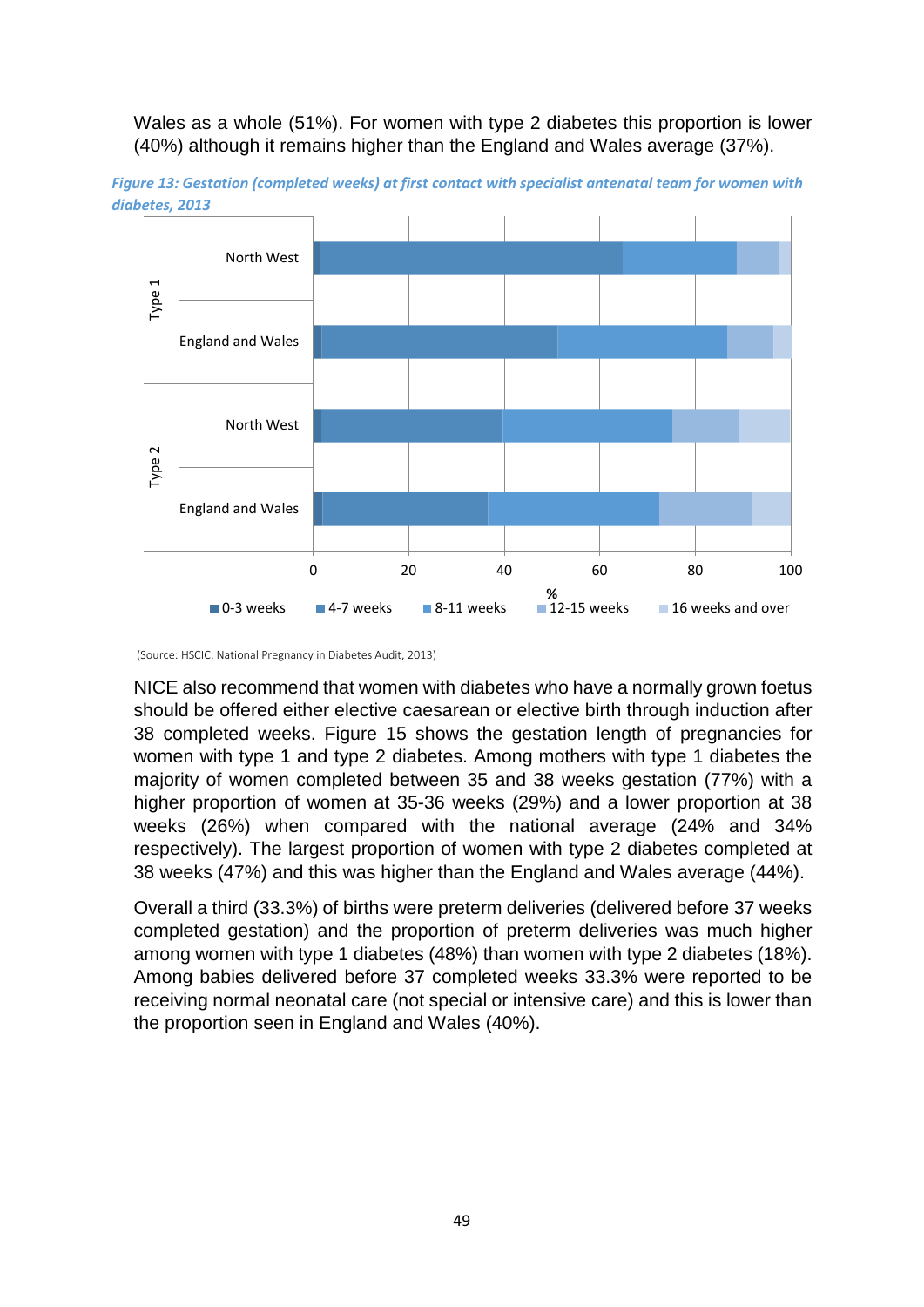

*Figure 14: Gestation length for singleton live and stillbirth pregnancies to women with diabetes, 2013*

(Source: HSCIC, National Pregnancy in Diabetes Audit, 2013)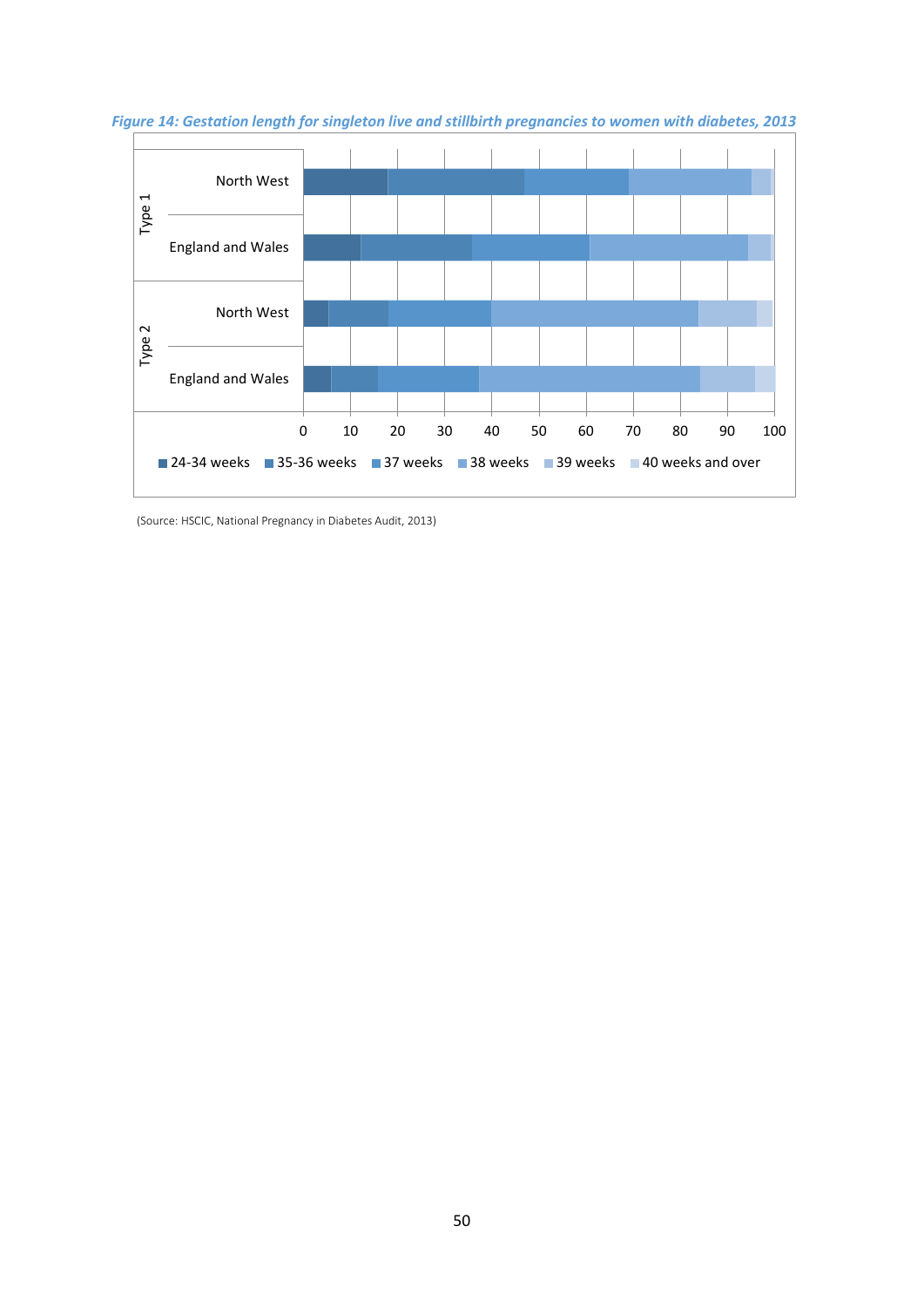#### **9.7 Alcohol: prevalence by age and gender**





Source: Health Survey for England (2013)

Figure 16 above shows alcohol consumption on the heaviest drinking day of the last week. The chart shows that consumption had been steadily falling since a peak in 2007, although consumption for those aged 25-34 rose between 2011 and 2013.

#### **9.8 Prevalence of giving up drinking during pregnancy: Infant Feeding Survey 2010**

The most recent data on drinking during pregnancy comes from the 2010 infant feeding survey. The survey reported that in 2010 80% of mothers drank before their pregnancy and 41% drank during pregnancy. Amongst responding mothers 48% stated that they gave up drinking during pregnancy, 47% drank less and 2% reported that either did not change their drinking behaviour or they drank more. Twenty nine percent of mothers drank less than one unit per week with a further 4% drinking 1-2 units and 3% drinking 3-7 units. Amongst women who gave up or reduced their alcohol consumption the main reason for doing so was that alcohol might harm their baby (86%).

Nationally, 71% of mothers who drank alcohol before their pregnancy received information about drinking during pregnancy. The most common information received was about the effects of drinking alcohol on their baby (61%) with 36% receiving information on limiting the amount of alcohol they drank and 28% received information about stopping drinking alcohol in pregnancy. Twenty nine percent of mothers said they received no information on drinking during pregnancy and a further 15% received information on continuing to drink alcohol with no information about limits. Midwives were the main source of information about drinking and pregnancy (80%) with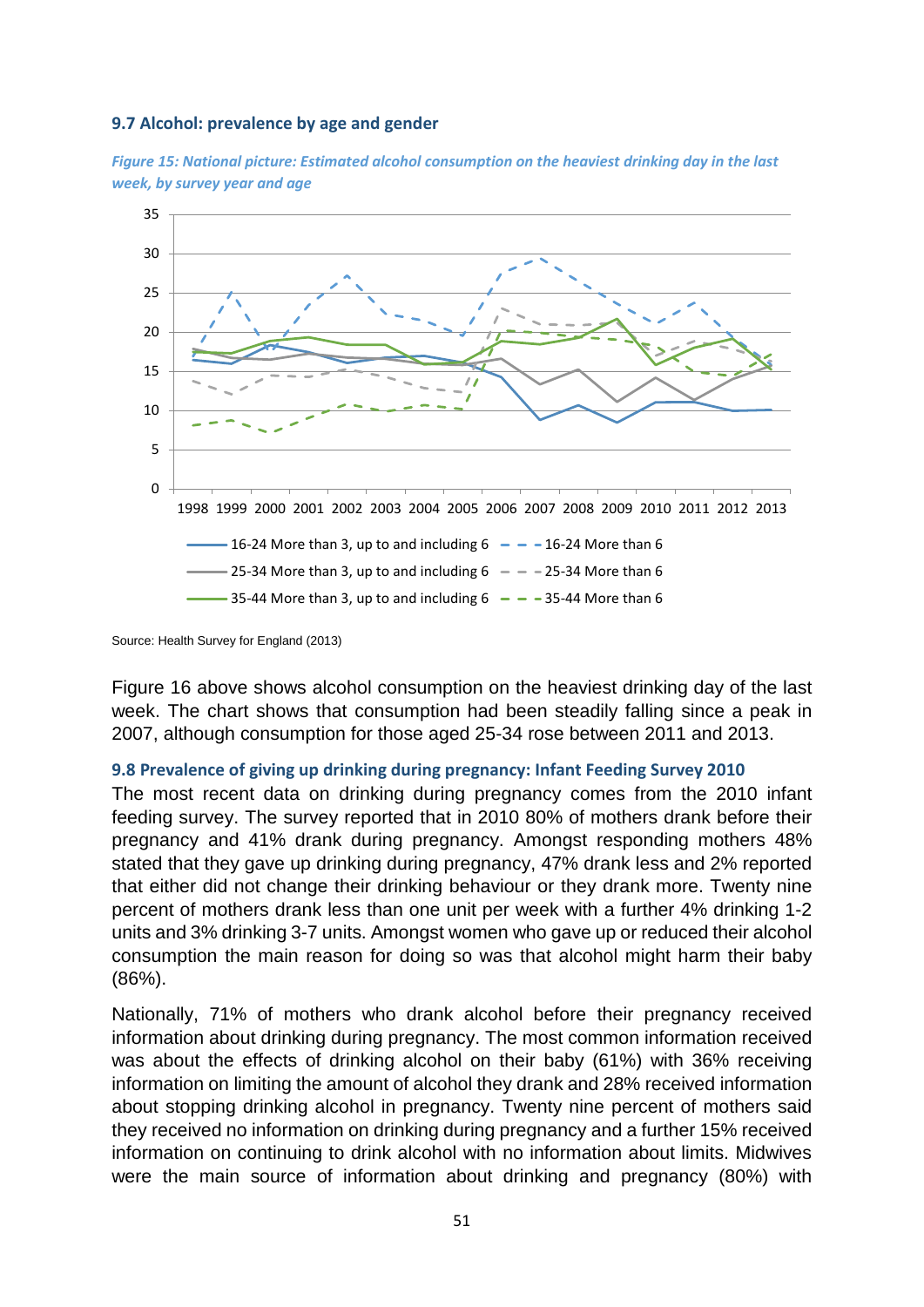books/leaflets and magazines representing the next highest proportion (35%). Thirteen percent of women received information about drinking in pregnancy from their GP.

Twenty nine percent of mothers nationally said that they received information on alcohol after their child was born with 23% stating the received information on the effects of drinking alcohol whilst breastfeeding. Seventy one percent of mothers did not received any information on alcohol after their child was born. The most common source of information on alcohol after birth was health visitors (54%) followed by midwives (45%).Fourteen percent of women received information from their GP.

# **10. Quality**

The 2013 Care Quality Commission Survey looked at the experiences of women receiving maternity services<sup>71</sup>. It looked at women aged 16 and over, and involved over 23,000 participants from 137 NHS Trusts, including all women who had a live birth in a hospital, birth centre, maternity unit or at home.

The survey found evidence of improvements since the maternity survey was carried out in 2010.Compared to the last survey:

- $\triangleright$  There has been an increase in the proportion of women who said that they were always spoken to in a way they could understand during antenatal care and labour and birth.
- $\triangleright$  More women felt that they were always involved during antenatal care and labour and birth
- $\triangleright$  More women felt that they were treated with kindness and understanding and had confidence and trust in the staff caring for them during labour and birth.

For both antenatal and postnatal care, women who saw the same midwife each time tended to report more positively on some areas of the survey. Women who saw different midwives but didn't mind this also tended to report positive experiences. Women who had not seen the same midwife but wanted to reported more negative experiences, however.

Performance in other areas had not improved since 2010;

- $\triangleright$  Information and support are being provided inconsistently and in some cases, basic knowledge such as medical history was not known.
- $\triangleright$  Information needed to make choices was not consistently provided and the choices themselves were not universally offered to women.
- $\triangleright$  Fewer women reported that they were not left alone during labour or birth at a time that worried them.
- $\triangleright$  Almost one in five women felt that their concerns during labour were not taken seriously and some women felt that hospital wards, toilets and bathrooms are not clean enough, especially toilets and bathrooms.

<span id="page-56-0"></span> <sup>71</sup> http://www.cqc.org.uk/content/maternity-services-survey-2013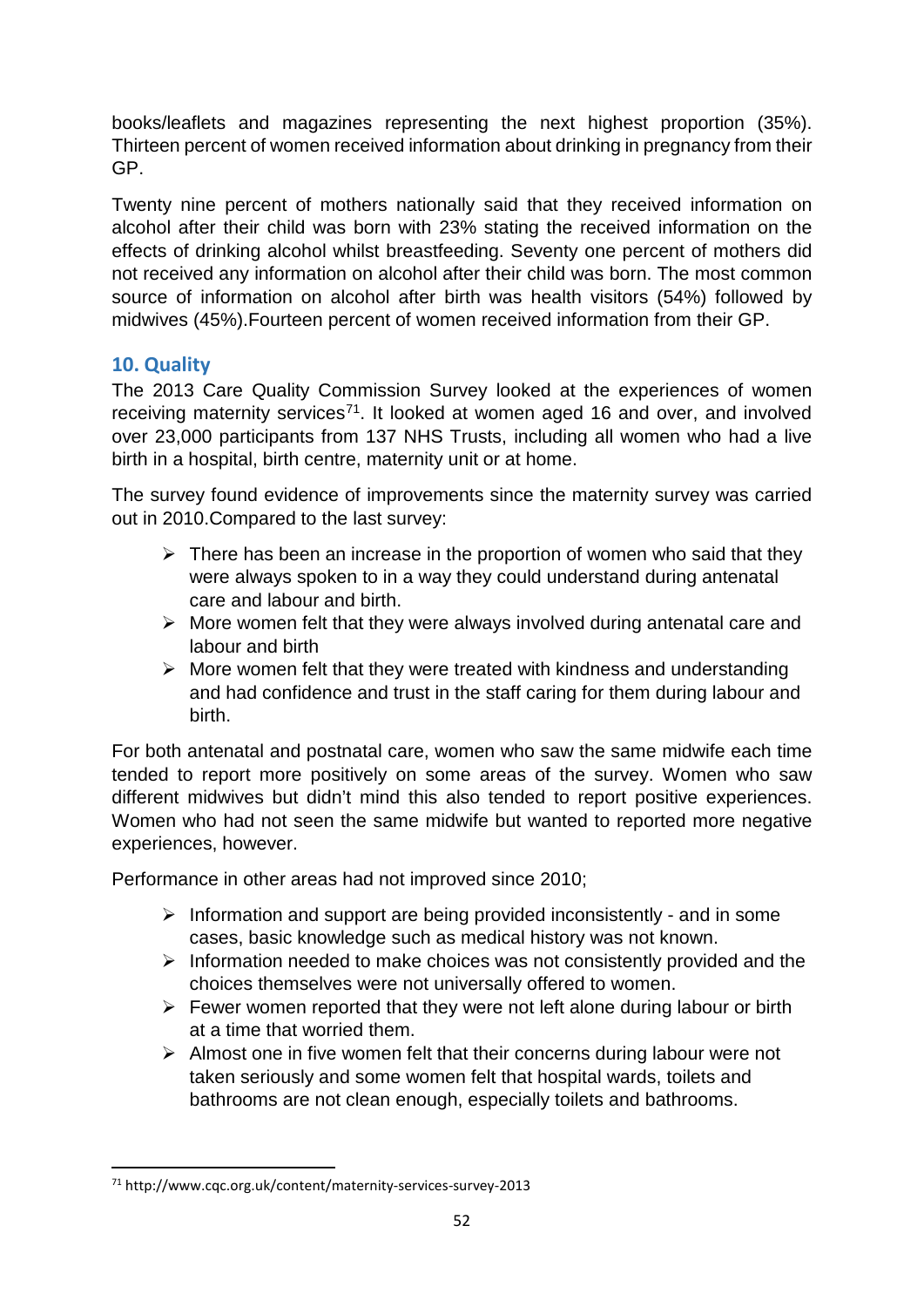# **11. Interviews with women who have used maternity services within the last year**

# **11.1 Summary**

A total of 45 interviews were carried in out the 10 local authority areas – Cheshire East, Cheshire West and Chester, Halton, Knowsley, Liverpool, Sefton, St.Helens, Warrington, West Lancashire and Wirral<sup>[72](#page-57-0)</sup>. The study was approved by Liverpool John Moores University ethics committee. Women were recruited via children's centres across Cheshire, Merseyside and West Lancashire. At least 2 women were recruited in each local authority area.

The vast majority of these women had given birth in hospital, with a small minority of home births. Overall, the majority of women interviewed were happy with the care that they received. When asked which aspects of care could be improved, women were more likely to mention care in the days following the birth prior to their discharge from hospital, rather than care during pregnancy or during the birth.

# **11.2 Pre-pregnancy**

Apart from women who had more complex health needs, the majority of women had not accessed health services for advice before becoming pregnant, either because they had got information from elsewhere, such as from the internet or from friends and family, or because the pregnancy was not planned, or they had got pregnant more quickly than they thought they would.

Several women mentioned that they had got information from the internet on healthy eating, physical activity, folic acid use etc., as well as getting advice from family members. Women who were already accessing services, such as a miscarriage clinic for women who had had several previous miscarriages, rated this very highly. They were also more likely to have received lifestyle advice prior to becoming pregnant.

# **11.3 Care in pregnancy**

<span id="page-57-0"></span> $\overline{a}$ 

The majority of women felt that they had received good advice from the midwife or midwives who looked after them whilst they were pregnant. Midwives provided verbal and written advice, as well as signposting to other agencies as appropriate. As well as the information they received from midwives, women also used a variety of other sources of information, including telephone apps and the internet, as well as advice from friends and family. A minority of women felt anxious that they would have to go into hospital to have babies, particularly where they had not been an inpatient in hospital before, but they often felt reassured after talking to midwives.

Generally, women felt that the number of antenatal appointments that they had was about right, and that they would have been able to access further support from the midwife if they had needed to.

# *"If I needed help, it was there"*

However, several mothers had been given fewer appointments than she had for a first baby, because she was a second time mum, but felt she still needed the same amount.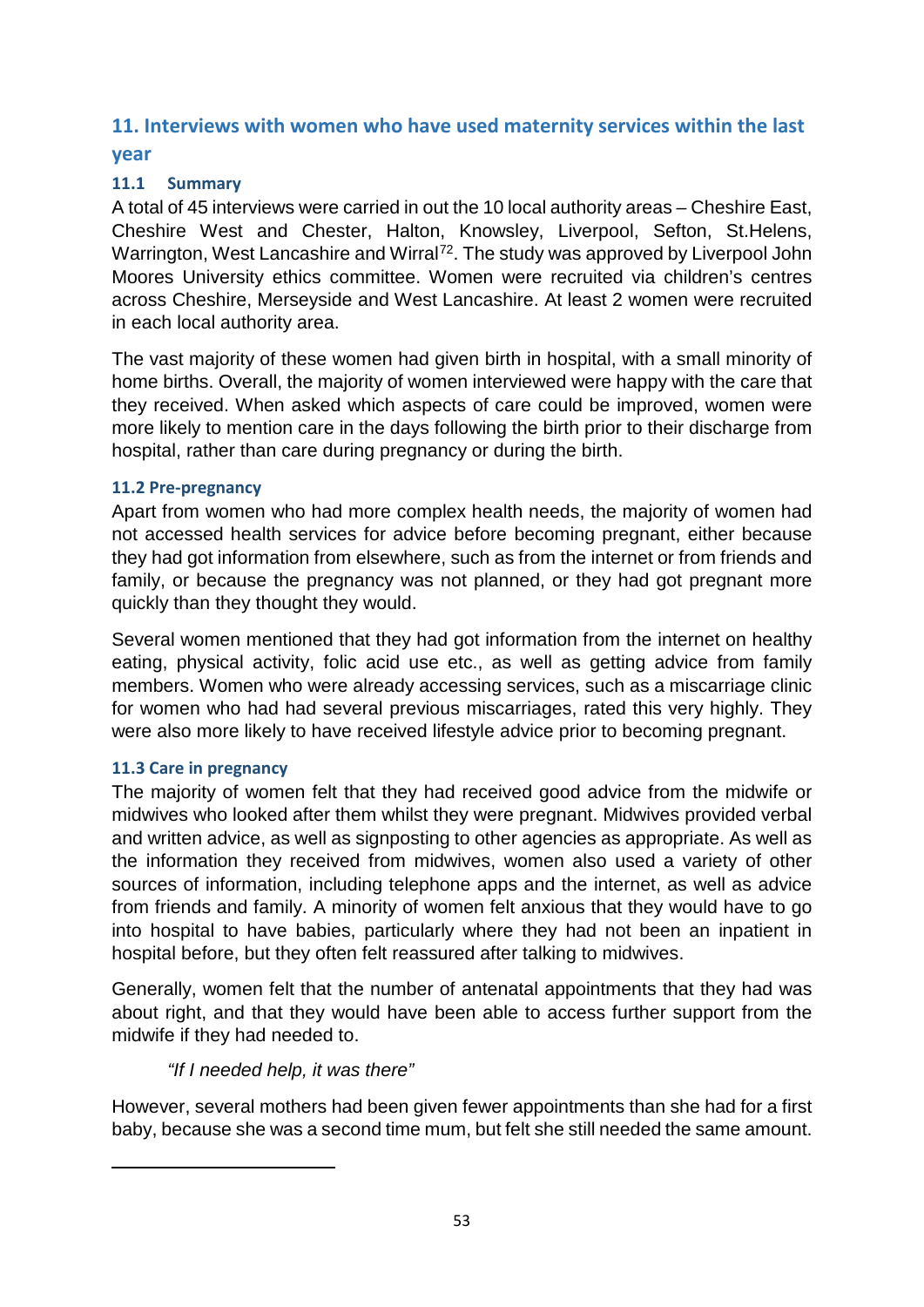Other parents mentioned that they had generally been offered less advice when they were not first time mums – in most cases they were happy with this, but a minority felt that it should not just be assumed that they did not need any advice just because they had older children – they may have forgotten some things, advice may have changed, and every baby is different, so there may still be a need for advice.

A minority said that accessing appointments was expensive, with one mum saying that public transport was not available which meant she paid £10 for a taxi to each scan, which was hard for her to afford. A minority mentioned that getting time of work during the day to attend appointments could be difficult – although they were legally entitled to do this, it was difficult in practice. Several people had used One to One<sup>[73](#page-58-0)</sup>, an independent company providing care that is free at the point of contact, and found this beneficial because they was able to have antenatal appointments in the evening, in their own homes, to fit around work or child-care, although a couple of people mentioned that the agency seemed short staffed, whilst another mum suggested that there could be more liaison between agencies such as One to One and hospital wards, suggesting that a 'point of contact' for One to One midwives could be introduced in maternity wards. Another mum suggested that communication between One to One and community midwives could be improved, after a midwife from both services arrived on the same day, following her discharge from hospital after the birth of her baby.

A minority mentioned that they found their initial midwife consultation 'brisk', where they had expected it to be more of a happy experience.

# *"I expected it to be a nice experience"*

Women were more likely to mention being told which foods to avoid, rather than advice about healthy eating, or other lifestyle advice – many mothers could not recall being given any advice on alcohol use etc., although one mum mentioned being signposted to a Stop Smoking clinic, which did help her to stop smoking. A minority of mums mentioned that advice on drinking alcohol in pregnancy seemed to have changed, with one mum saying that she was almost 'encouraged' to have a glass of wine when pregnant with her first child, to 'help her relax', but with her most recent pregnancy she was told that the advice had changed, and pregnant women were now advised not to drink at all. Again, mums who already had at least one child sometimes mentioned that it was assumed that they did not need any lifestyle advice, but they would have liked more advice .A minority of mothers also mentioned that, although it was not their first baby, it was their partner's first baby, and they may have additional support needs that were not always picked up.

Several women mentioned having pelvic girdle pain (PGP) during pregnancy. In most cases they felt that this was managed well by health professionals, although people mentioned long waiting lists to see a physiotherapist for this. Several women also mentioned not being able to get a scan at the weekend, which had made them feel very anxious and worried about the health of their baby.

<span id="page-58-0"></span> <sup>73</sup> http://www.onetoonemidwives.org/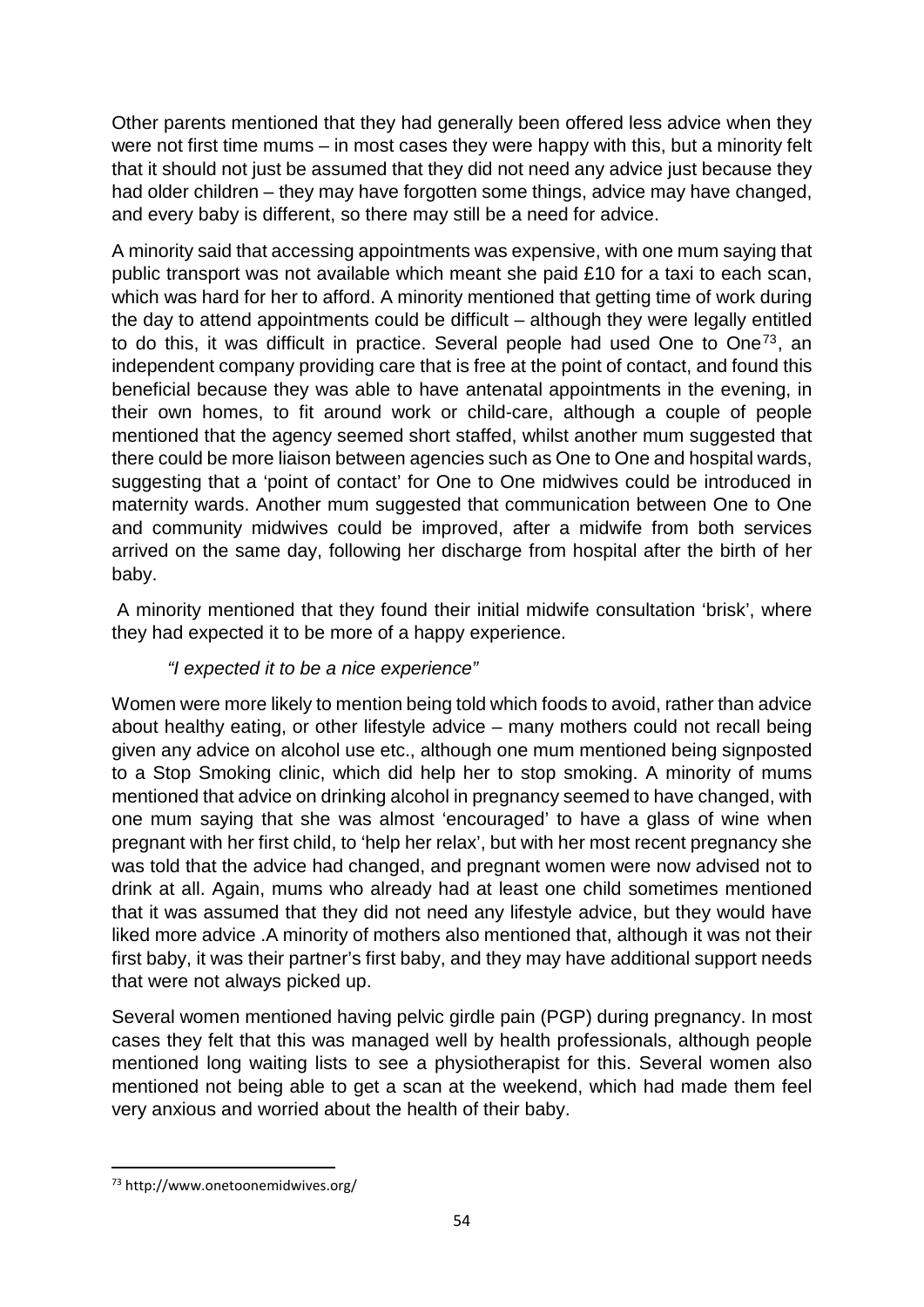#### 11.3.1 Midwifery teams

Both women who had been cared for predominantly by one midwife, and those who had been cared for by a team of midwives, were interviewed as part of the project. The vast majority of the women who just had one midwife for most of their appointments were very happy with this. Most of the women who were looked after by a team of midwives were also happy with the care, but they were more likely to mention issues that could be improved. They were more likely to report that they felt that they had to explain their health issues at each appointment, and this was especially the case for women who had more complex health care needs. Several women who were cared for by a team did not feel that they had the opportunity to build a bond with their midwife, with a minority reporting that the midwife who came to see them at home after the birth was one who they had never met before. However, several women reported positive experiences of being cared for by a team of midwives, such as being cared for by midwives with a wide range of different experience. A minority of women had also seen the same midwife prior to the birth, and whilst in labour, which they reported as being a positive experience.

*"In a perfect world, it would be nice to have the same midwife"*

### *"It was quite nice seeing different people in a way"*

Where women had pre-existing health conditions, or complex health needs, particularly where they had already been in contact with health care staff before becoming pregnant, they were likely to report excellent care – one women reported having scans every 4 weeks, for example, which helped her to feel reassured.

Several mothers had been signposted by midwives to aqua-natal classes, which they found beneficial.

A small minority of women had been admitted to hospital prior to being admitted to have their babies, and they generally seemed happy with the care they had received.

#### 11.3.2 Antenatal classes

Nearly all the first time mothers also attended antenatal classes, either NHS or through other agencies, as well as most of the mothers interviewed who already had older children. Interviewees reported finding these useful, both in terms of finding out information, and meeting other parents to be. Many mums had found that a tour of the labour ward, so they could see where they would have their baby, was particularly useful, although several mothers who had given birth at the Countess of Chester said that they had not been offered this, although they would have found it useful. Several mothers mentioned that the private classes they attended (primarily National Childbirth Trust- NCT) were most useful in terms of meeting other parents, who they had quite often stayed in contact with after the birth, whilst NHS antenatal classes were seen as most useful for finding out more practical information, about labour for example. Several mothers also mentioned learning other practical skills which they had found useful, such as First Aid. Most mums who were not first time mums said that they had been offered the opportunity to attend antenatal classes. A small minority of mums who had older children said that they had not had the opportunity to attend antenatal classes.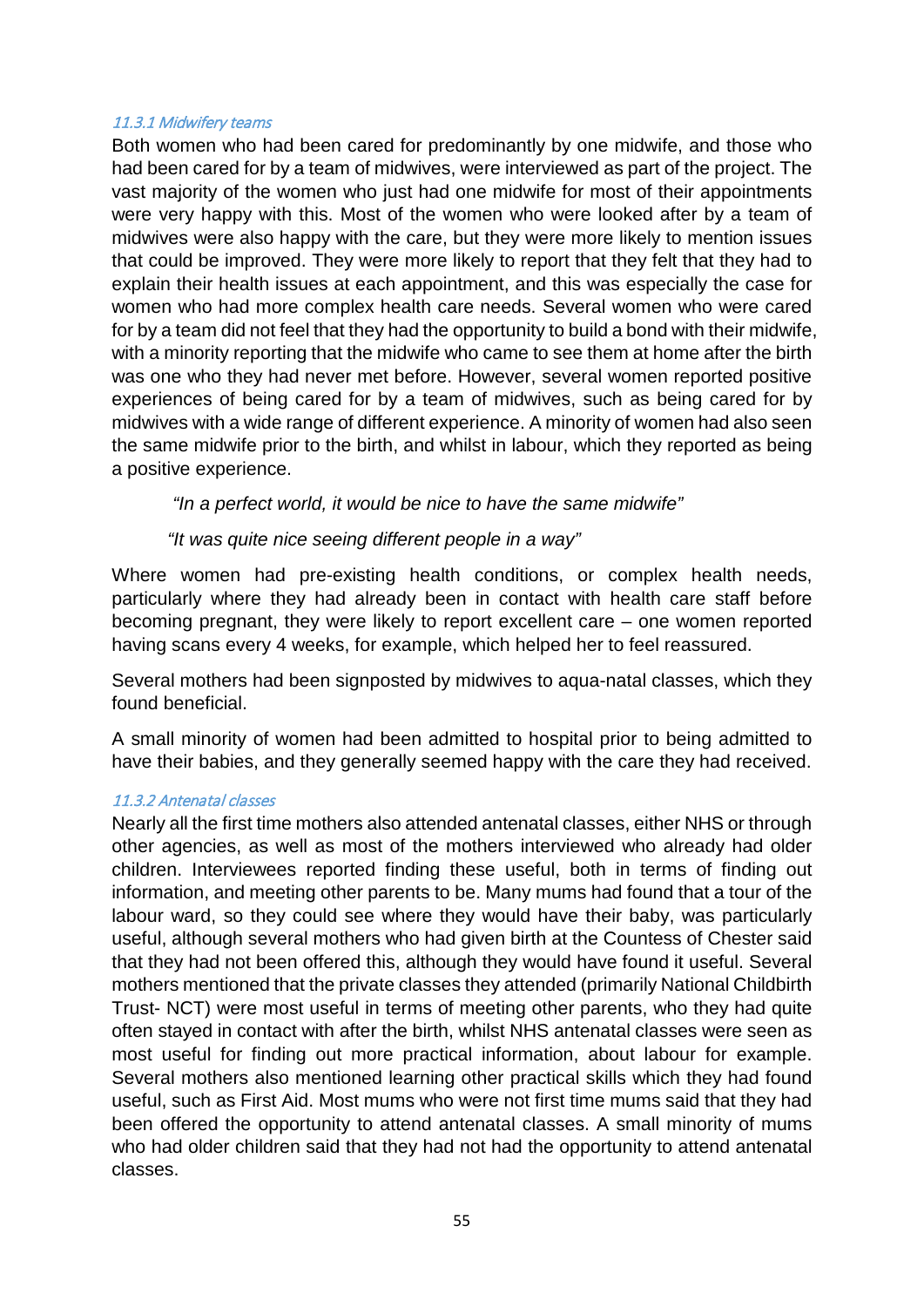A minority of women said that they would have liked to see increased facilitation of interaction between parents at NHS antenatal classes, although several did mention meeting other mums as one of the most beneficial aspects of NHS classes.

There was a lot of variation of antenatal classes offered throughout the area covered by the needs assessment, even within the same local authority area. Several mothers reported that they were unable to access NHS classes because they were held during the day, and they were still at work – although they knew that they were legally entitled to have time off for classes, this was difficult in practice. NCT classes were more likely to be at weekends, or in the evenings. Partners were also unlikely to be able to attend classes during the day. A minority mentioned that they had not been able to get to know other parents before giving birth, due to these issues.

*"We sat around and she talked at us"* (the midwife)… "*I'd expected to make friends"*

## **11.4 Labour and birth**

In general, women felt that they had been able to make an informed choice about where they gave birth, although a minority said that they didn't really feel they had a choice, as only their nearest hospital was easy for them to access, especially if they didn't drive. Several mums mentioned that midwives tried to dissuade them from using hospitals other than the nearest one. Several mothers had mentioned 'feeling pressured' to have a home birth, where others were happy to make this decision. A small number of mothers mentioned feeling anxious whilst waiting for it to be confirmed that they were able to have a planned Caesarean Section – in some cases this was not confirmed until they were 37 weeks pregnant.

Women were generally happy with the type of birth that they had.

*"I felt that they were led by me, and listened to me"*

*"I don't know what we would have got better if we'd gone private"*

*"It was like having private care"*

*"I'd definitely use Arrowe Park again"*

*"If I had another one, I'd definitely use the Women's"*

*"I'd definitely go back to Whiston"*

Many mums praised the care that they had received, with several saying that they had been surprised how good the care was – they had expected the midwives to be really busy, but they were happy to answer any queries.

*"I was expecting them to be really busy, but they do have time for you"*

*"My poor midwife – there was only her and another midwife on the ward…I don't know how she does it…it wasn't as if she didn't have enough time for me"*

*"I felt I could go to them with anything"*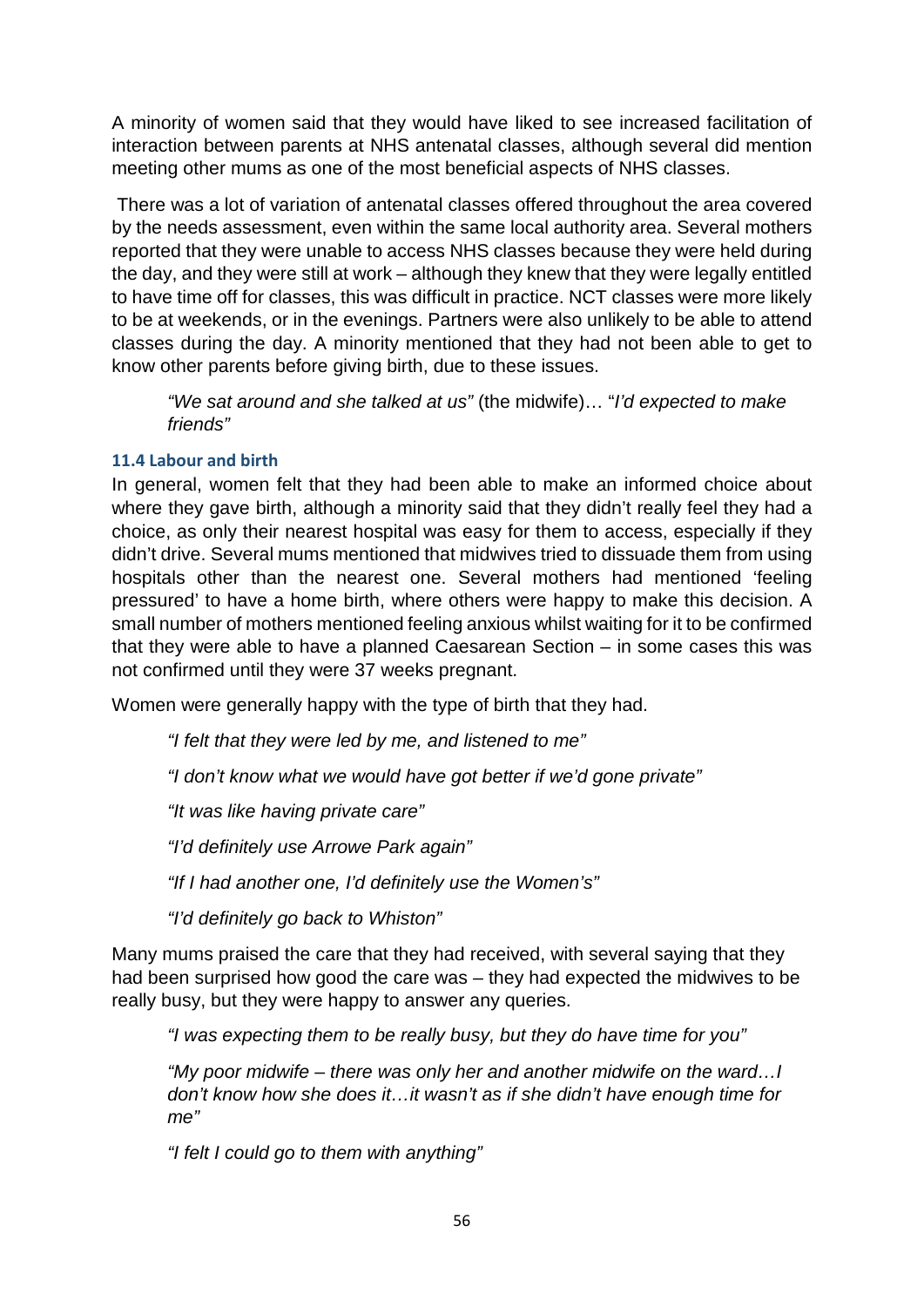### *"They need more midwives"*

Several mothers mentioned that they had been keen to be admitted to hospital earlier than they were, but were sent home, which had sometimes caused them anxiety. Many mums had spoken to the labour ward to ask for advice, but some suggested that there could be some other form of support during this time. A minority mentioned that there was not then time for the type of pain relief that they had wanted, by the time they got to hospital. A small minority of second and third time mums had felt that they were 'pushed' to have a home birth. Several mothers who had given birth at Whiston Hospital said that they were worried that the maternity ward would be closed for admissions, as had happened in the past.

The vast majority of women who were interviewed had given birth in hospital – a minority had given birth at home, with several mothers saying that this helped them to continue to care for older children, and that it helped to facilitate family bonding. One person who had given birth at home said that the midwives had telephoned a consultant at Arrowe Park Hospital for advice, because there were concerns about the baby following the birth, but had been told that the baby did not need to be admitted to hospital.one person who had given birth at home felt that the gap before they saw a midwife again was too long – it was 3 days after the birth before a midwife visited again.

One person mentioned issues with communication when she was admitted to hospital – staff assumed she was more weeks pregnant than she was, without reading her notes. However, she assumed that the staff knew what they were doing, saying;

# *"It was my first so I didn't question anything"*

A minority felt that they had been given insufficient information about the risks and side-effects of various treatments, e.g. one person was given oxytocin so speed up delivery, but wasn't told about some of the potential side-effects, such as impact on heart rate. Several women said that the birth had been too 'intervention heavy', where they felt it would have been better to let nature take its course, or that the risks of not agreeing to interventions had been overstated, and when they later did more research, the risks were less than they had been led to believe.

# **11.5 Support immediately after the birth**

Several women interviewed reported that there was a great deal of variation in the support that they received from the midwives whilst they were in hospital. They felt that this was dependant on a range of factors, including how busy the ward was, but also which staff were on duty. Several women reported that they felt that the wards were 'short staffed', especially at night, and they felt that midwives would have liked to have done more to help, but they were unable to due to time constraints, and due to midwives having a lot of 'paperwork' that they had to complete.

When asked what was positive about their experiences, several women reported midwives coming to their room to ask if everything was OK, rather than them having to push the buzzer to ask for help. Others reported being connected to monitoring equipment, so midwives who were outside the room could monitor their condition, but they would still have appreciated someone coming into the room to ask if they were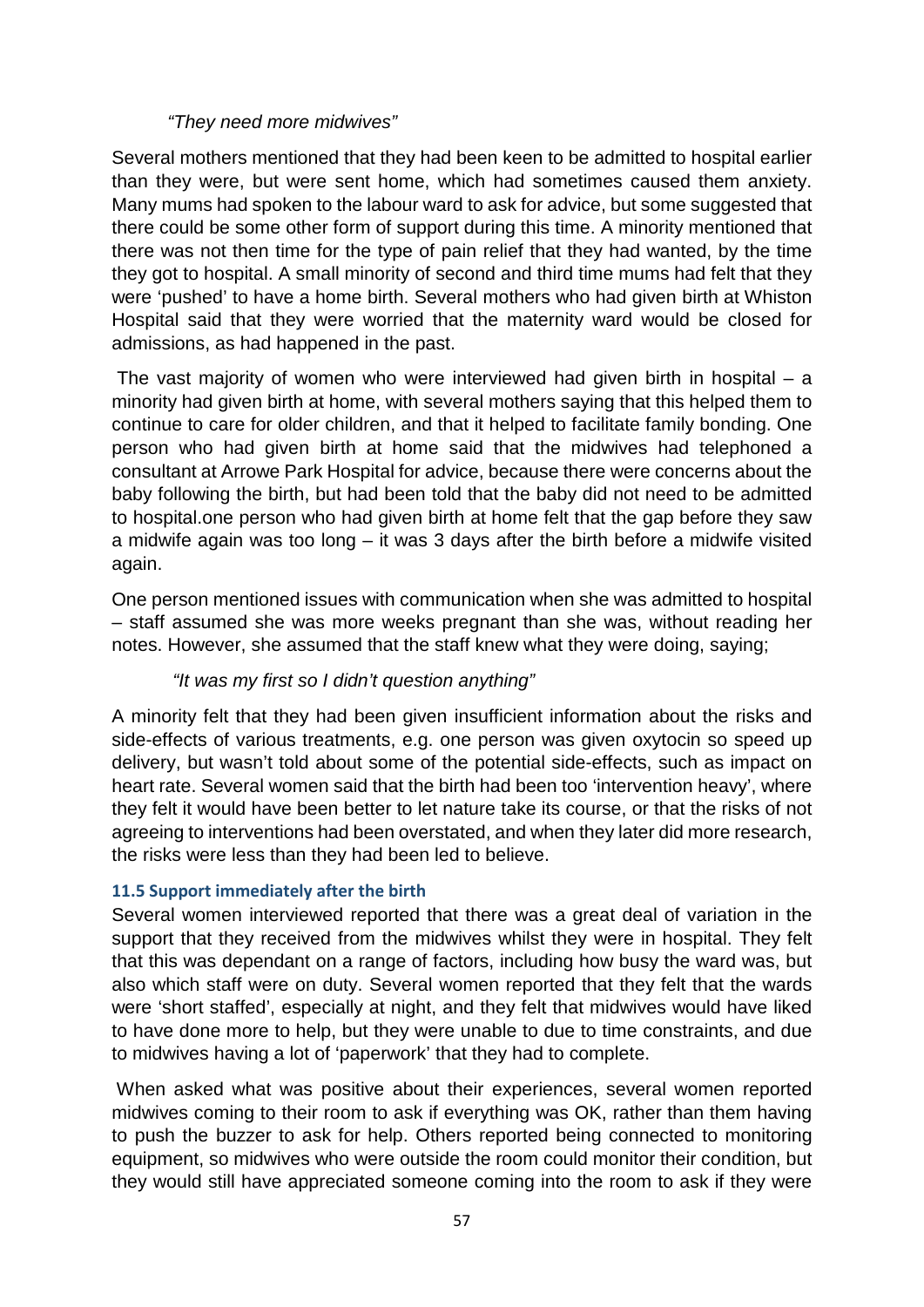OK. Other women felt that they always had to press the buzzer in order to get help, with a minority saying that buzzers took a long time to be answered. A minority reported feeling under pressure to give consent for their baby to have the Vitamin K injection.

Several women who had had a single room reported that this had been beneficial in facilitating bonding between themselves and their partner and the baby, and for older children to bond with the new baby, as well as meaning that they were able to get more sleep. Several people in shared wards reported that it was difficult to get to sleep, with someone saying that there was 'always a baby crying'. A minority of women, mainly those who already had older children, mentioned that they were happy to be left alone to bond with their partner and the baby.

### 11.5.1 Care after a Caesarean Section

Women who had not had a caesarean were generally happy with the amount of time that they stayed in hospital after the birth. Several women who had Caesarean Sections mentioned feeling that they were discharged after a very short time in hospital, with several women saying that they were discharged after 2 days, and one woman being asked if she would like to go home after only 1 day, following a Caesarean. One mother had been readmitted 2 days after the birth, because she was concerned about her caesarean wound.

When asked which aspects of care could be improved, several women mentioned care and support following a caesarean. Several women would have liked more support from midwives or other health professionals whilst they were still in hospital, including help caring for the baby whilst they were still recovering from the operation, or help in accessing bottles for the baby. Someone who had had an episiotomy and stitches also reported feeling pressure to be 'up and about' before she felt well enough, whilst others had to walk down corridors to get medication, and were told to come and find midwives when medication such as antibiotics was due. Some mums said that staff had cared for their babies in the night to allow them to sleep, but a minority of others had asked for this and been told that it wasn't available.

 Several women mentioned that they would have liked more advice on what they could physically do following a caesarean section. This included the need for more verbal advice from midwives prior to discharge, as well as the need for more written information, such as a pack –several women also mentioned that a phone app would be useful. Women would have liked more advice on the maximum weights that they should be lifting, and how much exercise they should be doing, on wound care, and on how soon they could drive, for example. Several were told 'do what you feel you can', but then later received conflicting advice from parents or other health professionals.

Several women, mainly those who had had a Caesarean Section, also reported that they did not have a physical examination prior to leaving the hospital, including their wound being checked, although they would have liked this. One woman was discharged with a pack of fragmin, which is used to prevent blood clots, and told that her partner could give her the fragmin injections, but he was given very little training and advice on how to do this.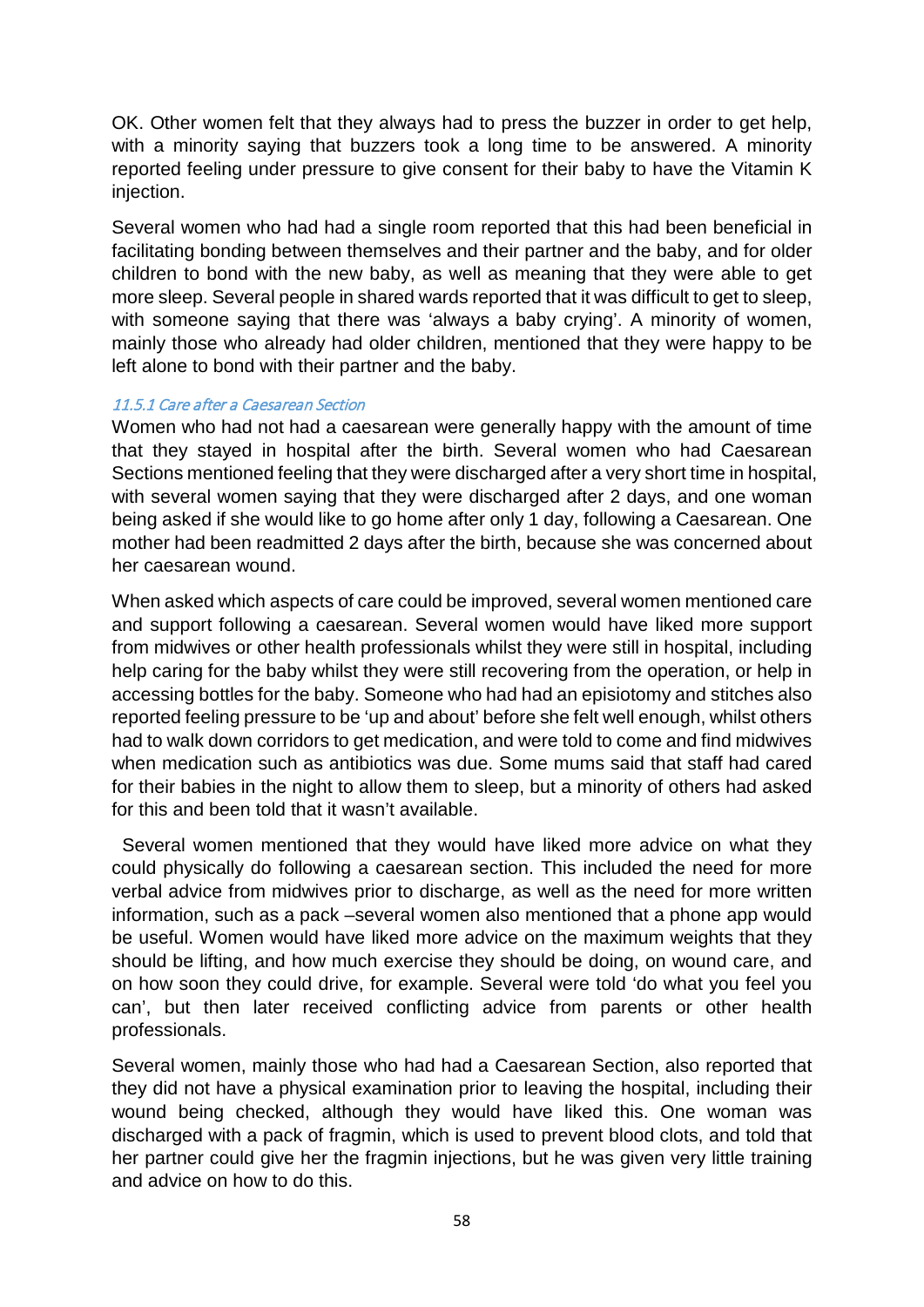### 11.5.2 Feeding

Generally women felt that they were well-supported in their choice of breast, bottle, or mixed (a combination of breast and bottle feeding), feeding. Several women who were breastfeeding reported staying in hospital for longer than they would otherwise have done, in order for breastfeeding to become established. Mothers were supported both by midwives in the hospital and, where they were breastfeeding, by other agencies such as Bambis<sup>[74](#page-63-0)</sup> or Bosom Buddies<sup>75</sup>– staff from the agency visited them in hospital or at home;

# *"Breastfeeding support would come round all the time"*

Many agencies also offered home visits. However, in some areas, mums reported that agencies were not able to come and see them at the weekends. The minority of women who had accessed breastfeeding support via Home Start<sup>[76](#page-63-2)</sup>, a national charity, also said that they found that support very useful, sometimes opting to get support from them rather than from midwives. However, several women who were not first time mothers said that they had found out about services such as Home Start by accident, or wondered if they would still be breastfeeding now if they hadn't already been aware of services because of previous pregnancies;

# *"If he had been my first, I don't know if I would still be breastfeeding"*

Several women mentioned that they had not been prepared for how hard breastfeeding was going to be, and several had wanted to breastfeed but had had to bottle feed or mixed feed in some cases due to difficulty in the baby latching on, or because the baby was failing to put on weight. Participants mentioned difficulties in managing to leave the house as they were breastfeeding for long periods of time. A small minority also reported being given conflicting advice from different professionals on any challenges that they had in breastfeeding. A minority also mentioned that midwives and agencies seemed to be 'competing' to offer breastfeeding advice, where mums would have found it more useful for them all to work together.

The infant feeding clinic in Heswall, part of the infant feeding team which offers support to breastfeeding mothers, was praised highly by the small minority of women who had used it[77.](#page-63-3)

### 11.5. 3 Partners

When asked about support for partners, several women said that health professionals such as midwives had been happy to answer any questions their partner had, and several mums felt that their partners had good support, with one mum who had a Caesarean section saying;

*"They were great with my husband as well… he gets very anxious…they took him to one side into a room"*

<span id="page-63-0"></span> <sup>74</sup> http://www.liverpoolwomens.nhs.uk/Our\_Services/Maternity/BAMBIS.aspx

<span id="page-63-1"></span><sup>75</sup> http://www.5boroughspartnership.nhs.uk/infant-breastfeeding-/-peer-support/

<span id="page-63-2"></span><sup>&</sup>lt;sup>76</sup> http://www.home-start.org.uk/about\_us/what\_we\_do/support\_services

<span id="page-63-3"></span><sup>77</sup> http://www.wirralct.nhs.uk/services/lifestyle/infant-feeding-team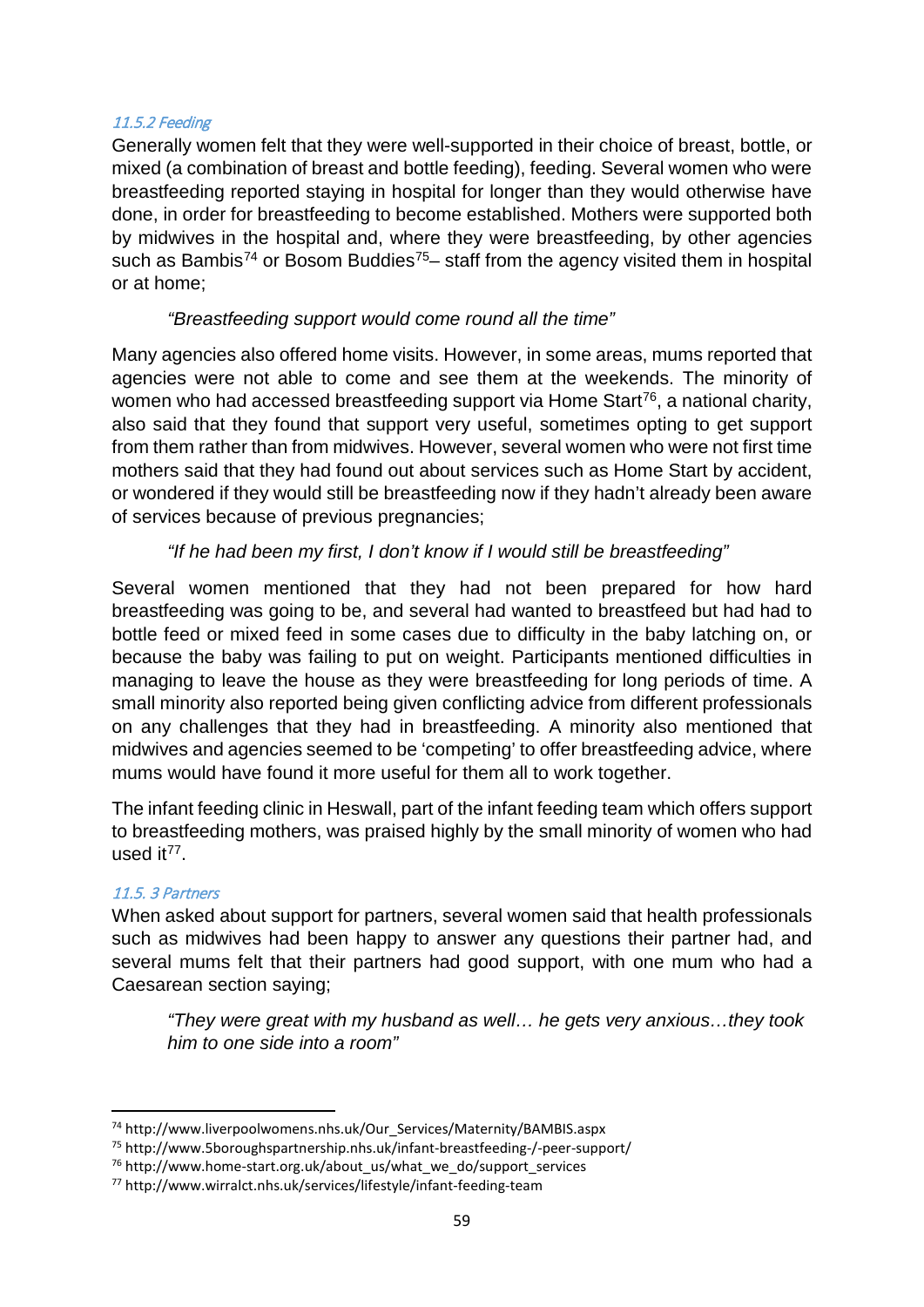Partners were often out at work when mothers attended antenatal appointments, and after the birth;

*"I probably felt quite detached from it..he wasn't coming with me to antenatal appointments"*

*"It was just about me and her"* (the mother and baby)

A couple of mums mentioned that their partners had felt 'in the way' when they were talking to health professionals, before and after the birth. This was ameliorated when parents were able to see the same midwife several times, allowing fathers to build a relationship with the midwife, which meant that they felt that they could ask more questions.

Many women mentioned that, when they had been transferred to postnatal wards, their partners had been asked to go home if it was outside normal visiting hours. In some cases this was fairly soon after the delivery, and also happened when women were still recovering from the delivery, and would have welcomed help from their partner in looking after the baby. Several women reported that visiting hours were 9am-9pm, for example, so partners whose babies were born in the evening were asked to leave the ward soon after the babies had been born. This was reported more frequently by women who were in shared 'bays', rather than in single rooms. Many mums, especially those with older children, enjoyed the privacy of a single room, although a couple of first time mothers said that they had enjoyed being in a shared bay, and had been able to get to know other mothers in the bay. Other hospitals did not allow visitors until 11am, which some women felt was too late for their partners to wait to visit. A limit on the number of visitors per bed was also problematic for a small minority of women.

### 11.5.4 Preparation for discharge

In general, the majority of parents felt sufficiently prepared prior to discharge, and had had time and support to master skills such as dressing, bathing and feeding their baby. Partners tended to be involved in learning these skills too, although mums who had older children sometimes reported not having help with this, although they sometimes felt that they would have benefitted from this, perhaps because they had forgotten some things, advice had changed since they had had previous children, or just because it was a different baby;

# *"A refresher would be good…They are all different"*

A minority of parents whose babies were born in winter reported being anxious about what to dress them in so that they were sufficiently warm, but without overheating them. One mother, who was medically fit for discharge, reported staying on a hospital hotel ward overnight, which made her feel more confident, as she knew that help would be there if she needed it.

Communication was again mentioned by a minority of parents as something that could be improved, with mums reporting that they had to ask if they could be discharged. A minority reported the staff asking them if they had seen a doctor prior to discharge, but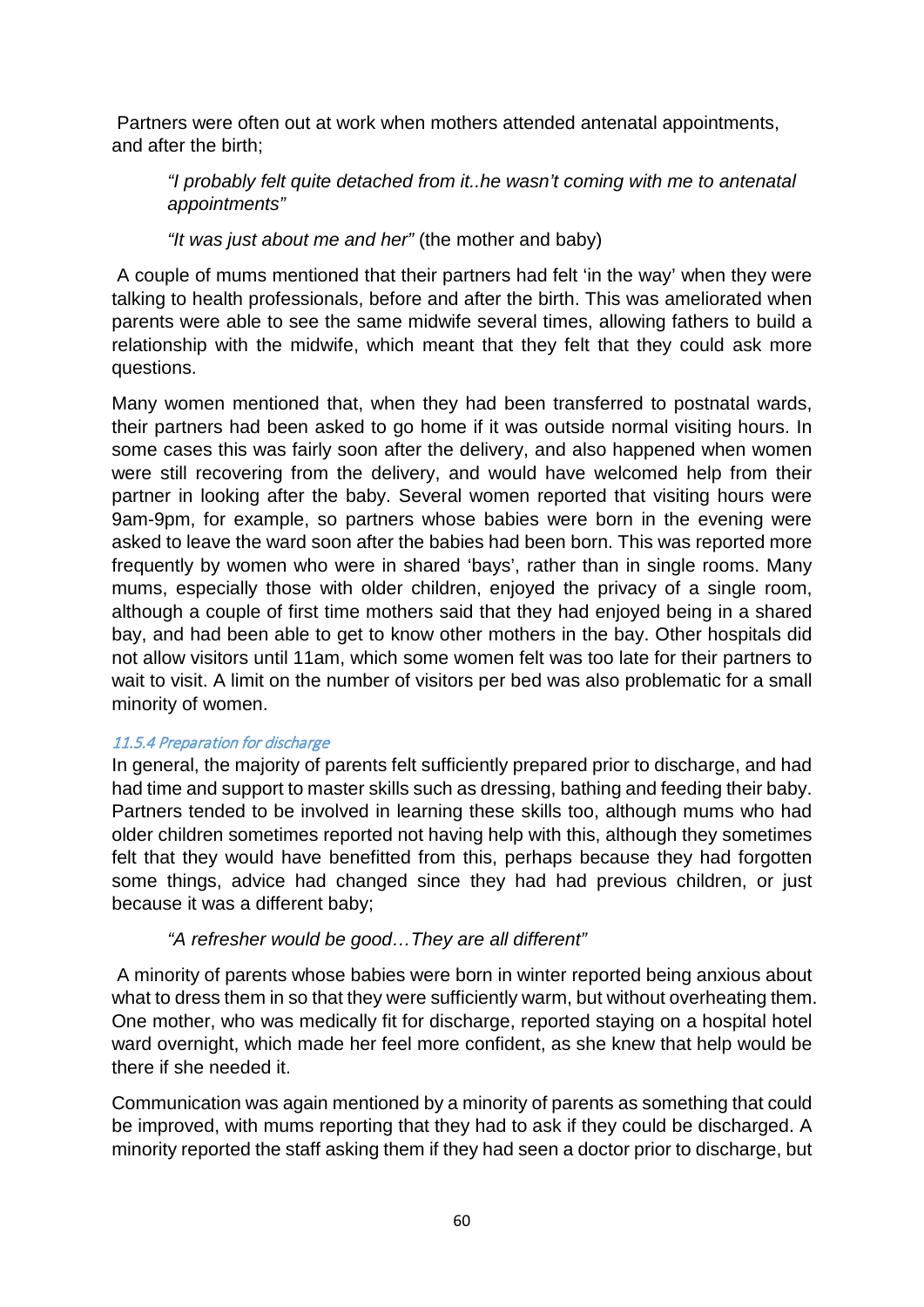they felt that doctors should have directly communicated this to the midwifery teams, or written in the patient notes, rather than having to ask the patient what was going on.

## **11.6 Support after discharge from hospital**

### 11.6.1 Care after discharge

Mothers were generally happy with the support that they received from midwives and when they were discharged from hospital. The majority felt that they knew who to contact if they had any concerns about their own health, or about the baby, although a couple of mums felt that they would have liked to have the name of someone to contact if they had any concerns following discharge, rather than just a number for the ward;

*"We had a nightmare on the first night, it all fell apart…it was good to know that someone was coming"* (the next day)

A small number of participants also mentioned getting a call from the hospital to check that everything was OK, which they found reassuring;

*"We had a phone call from the hospital on the first night"*

A couple of parents mentioned that they would have preferred the relationship with the midwife to go on for longer – they had established a relationship with a professional which was then 'cut off' after they had their baby, sometimes after only one or two visits.

Many mums mentioned that they had been given advice on how to wash, dress, or feed the baby, although a minority of second time mothers mentioned that it would assumed that they would know this already, but some of them would have liked more support. A minority of women felt that help with these skills had decreased over the years, reporting that they had been observed bathing/dressing the baby before they were discharged with previous children, but not with this one.

A small number of women felt that communication between midwives and health visitors could be improved, with one mum saying that her health visitor was not aware that she had had an extended stay in hospital, and had called at the house while she was in hospital, and another saying that the health visitor arrived at her house on the day she was discharged from hospital after an extended stay.

The majority also felt that signposting to other organisations, such as children's centres, was good. Several mums reported that they received a phone call on the first night after they were discharged from hospital, to check that everything was OK, which they found reassuring.

Several mums reported that they preferred midwives who gave them information but allowed them to make their own decisions, rather than midwives who would 'scold' them – several mums reported that they had been 'scolded' for letting their babies sleep for more than 5 hours without waking them up to feed them – there appeared to be a lot of confusion around whether this was necessary. Other parents mentioned feeling 'judged' by midwives or other health professionals;

"*You'd feel judged as a parent"*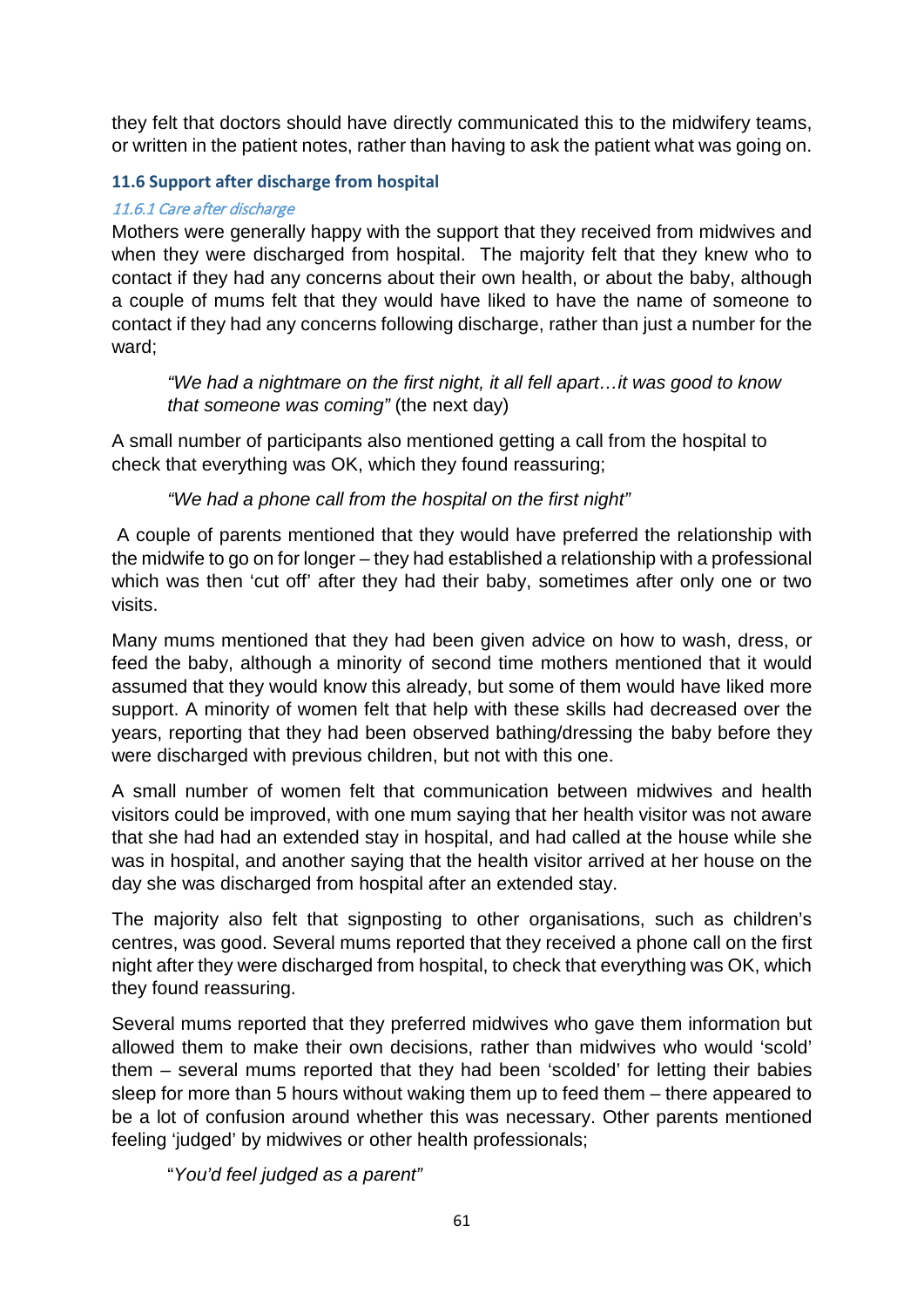# *"You'd say something and feel judged"*

Generally, the minority of mothers who had experienced postnatal depression felt that this had been quickly identified by health professionals, and relevant support had been put in place for them, although one person did mention that the waiting time for counselling via the NHS was very long, and that she had had to access counselling privately because of this. Several parents said that they were very happy with support that they received from the health visitor, with many mums describing an ongoing relationship with the health visitor, who they could contact if they had any concerns. Many mums that were interviewed were still accessing baby clinics, where they could have their baby weighed by a health visitor, and raise any concerns;

*"Twice a week there is a clinic, so if you want to physically speak to someone, you can*"

However, a couple of mums mentioned that they felt that the health visitor was just going through a standard checklist, rather than each visit being tailored to the needs of each individual family. One young mother had found the family nurse very helpful.

### 11.6.2 Vaccines

Whilst the majority of mothers were happy for their babies to have all available vaccines, a minority again reported feeling under pressure to give consent for vaccines.

### 11.6.3 Children's centres

Mothers were very positive about the groups that they attended at the children's centres. They felt that attending the centres gave them the opportunity to have contact with other mums, which made them feel less isolated, and the opportunity to try out many activities, some of which they may not have been able to afford otherwise, such as baby yoga and baby massage. Most of these classes were free in many areas, although there tended to be waiting lists for the most popular classes, such as baby massage, in some areas. Other mothers said that they had benefitted from support that was targeted towards certain groups, such as a group for young mothers, where they had also been able to learn skills such as cooking skills. In some areas, someone from the children's centre had come to see them prior to the birth of their baby, which they found very useful;

### *"They make me feel like I'm not alone with a baby"*

Women who had attended antenatal classes at children's centres found this beneficial after the birth, both because they found out about classes and activities that were taking place at the centre, and because they felt more confident in coming to a place that they were more familiar with.

### **11.7 Needs of partners**

During the interviews, women were asked if they had any comments on how well the support that they received met the needs of their partner, if they had one, and their families' needs Many women felt that their partners had been well supported during pregnancy– many had had the opportunity to attend antenatal classes, although they very often missed out on attending antenatal appointments, often because they were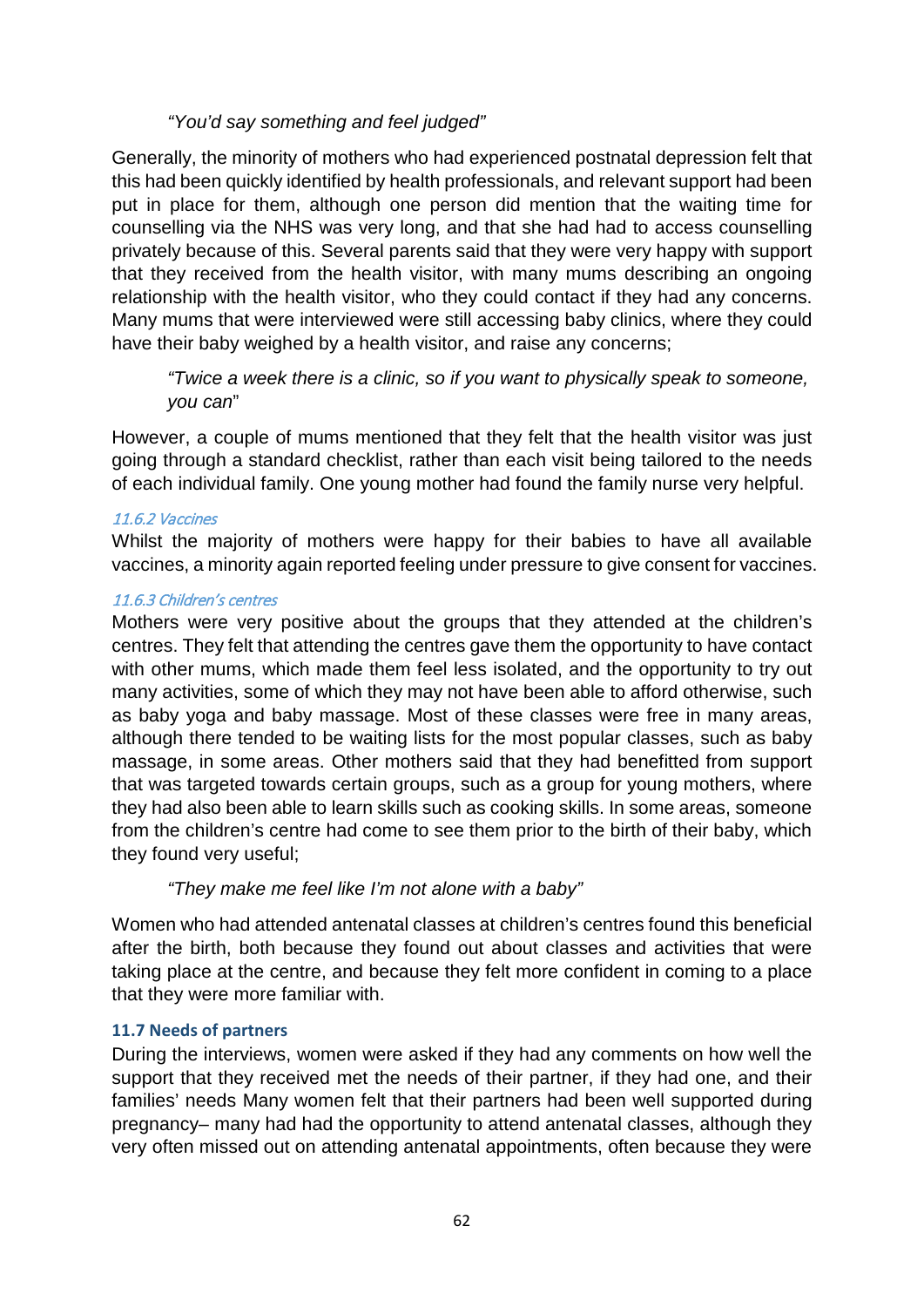working. Where mums saw one midwife on several occasions, fathers were more likely to be able to build a relationship with the midwife;

# *"My partner was happy to ask questions, and she* (the midwife) *was happy to answer them"*

The majority of mums interviewed said that their partners were present at the birth, where a small number of mums mentioned that their partners had benefitted by being given a 'role' by the midwife, e.g. passing gas and air to the mother where necessary. A minority mentioned that their partners had felt 'in the way' during the birth

# *"There wasn't a place for him to be"*

Fathers had been able to stay with their partners for most of the day if they wanted, and had been able to learn skills to help them take care of the baby, such as dressing and bathing the baby. Several mums who had been in a single hospital room, rather than a 'bay' with other mums, felt that this helped to facilitate family bonding. This option was only available at a charge in some areas, however, which was prohibitive for some families. A minority of mothers also mentioned that there was nowhere for fathers to stay overnight – even if mothers had a single room, and partners were permitted to stay, partners sometimes had to sleep on the floor.

However, several women felt that, after the baby was born, support was targeted very much at the mother and baby, with the needs of partners not being considered as fully, which resulted in some mothers then also having to try to support their partners, at a time when they were in need of support themselves. Two mothers suggested that men should be screened for post-natal depression as well as women.

A minority of women said that their partners had not been able to attend the birth, although they wanted to, because nobody was available to look after older children, with one women consequently not having anyone to support her during the birth, other than health care staff. One lady who attended Accident and Emergency 2 days after the birth due to being concerned about her Caesarean wound also reported having to leave her baby at home with her husband, as she felt that there would be no facilities to have a baby with her – this impacted on her breastfeeding the baby, as she was out of the house for more than 12 hours, and her husband had to give the baby a bottle during that time. One lady was later told that someone from the children's centre would have helped to arrange child-care, but the parent was not aware that this service was available.

Only one or two mums said that their partners had received health advice too, for example one father had been given leaflets about testicular cancer when the health visitor came out to visit.

Several of the women suggested that it would be useful to talk to fathers directly, to gain a better understanding of their needs, and how well needs are being met by current provision.

### **11.8 Other**

A minority of women mentioned that the food in the hospital had not been very appealing.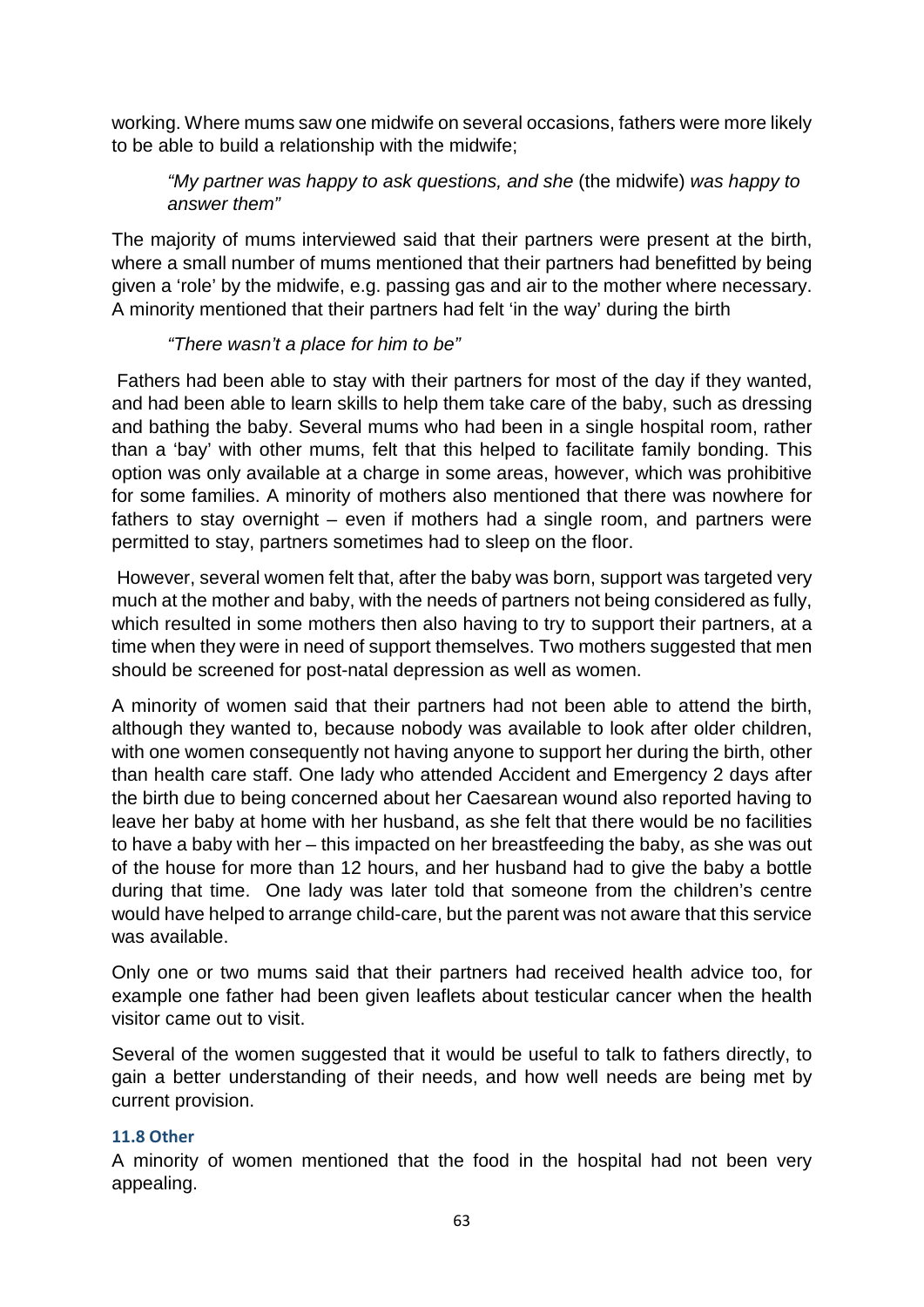### **12. Discussion**

A wide range of quantitative data was collected as part of this needs assessment, and a total of 45 interviews and focus groups were carried out with women who had used maternity services within the last year. Due to time constraints, the needs assessment did not include a detailed review of which services are available across Cheshire, Merseyside and West Lancashire, and this would be a recommendation for future research.

The quantitative data highlights a range of issues that need to be taken into account in planning maternity services. It shows that teenage pregnancy rates in several of the Merseyside local authority areas are much higher than the national average, and research may be needed on the reasons behind this. Abortion rates are much higher than the national average, particularly in Merseyside local authority areas, and action, targeted towards specific age groups, must be taken to address this.

Rates of women aged over 45 giving birth were higher than the national average in all the Cheshire local authorities, along with Cheshire and West Lancashire, and it is important that planning for future maternity provision reflects this.

The interview data suggests that there is variation across each county, across providers of maternity services and even within wards at a local authority level. A recommendation would be to carry out a thorough review of what provision is currently available in order to inform future provision. Where initiatives are working well in certain geographical areas, there may be scope to expand the provision across the whole of Cheshire, Merseyside and West Lancashire.

Although interviews and focus groups were carried out across a wide geographical area, and with women who had had a wide range of different experiences, some clear themes emerged.

The quantitative data shows that rates of smoking during pregnancy were much higher in several local authority areas than the national average, along with obesity rates. Many women had not accessed any sort of lifestyle advice or other advice until they were already pregnant, although certain women were more likely to have accessed this – women who had had previous miscarriages and were attending a miscarriage clinic at Liverpool Women's Hospital, for example. In order to increase the proportion of women who receive relevant advice before they become pregnant, for example on the need for folic acid supplementation, or other dietary advice, there may be opportunities to discuss any future plans to have children when women engage with family planning services, and for there to be increased liaison between family planning services and midwifery services. Early contact with specialist antenatal teams is also important for women who have diabetes, and there may be opportunities to increase awareness of this.

Although most women that were interviewed felt that they were able to access midwifery services easily once they became pregnant, there was a great deal of variation across different providers around timing of the booking in appointment. NICE guidance suggests that this should ideally be carried out before the woman is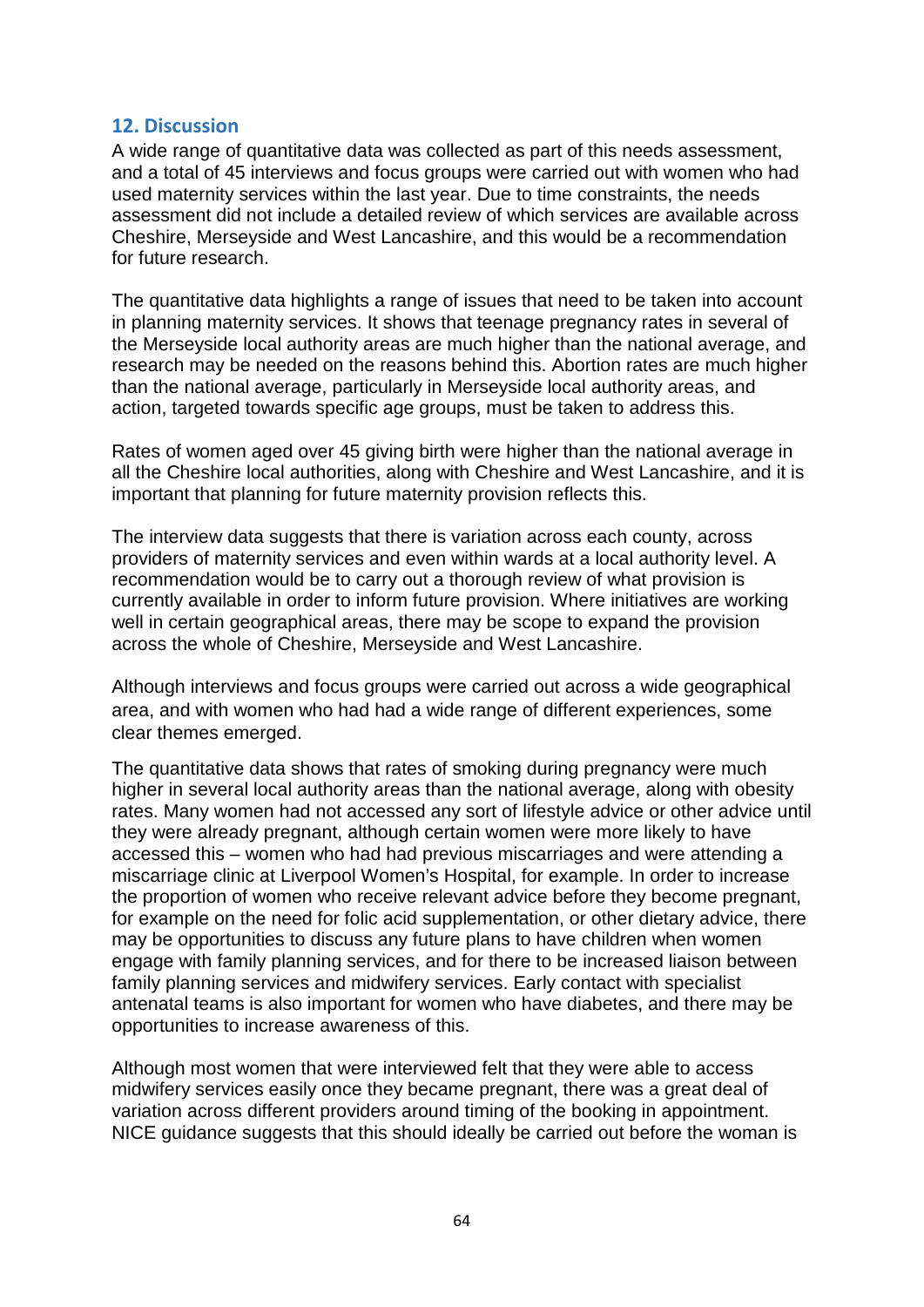10 weeks pregnant<sup>[78](#page-69-0)</sup> For example, more than  $60\%$  of women who gave birth at Liverpool Women's Hospital attended before 10 weeks, whilst only around 24% of women who used services provided by Lancashire Teaching Hospitals attended before 10 weeks. There may be a need to raise awareness that women should have a booking in appointment before they are 10 weeks pregnant.

Women placed a high value on the first initial 'booking in' appointment with the midwife, although several women mentioned that they felt that the appointment was 'rushed', or brief, where they may have expected it to be a more pleasant experience. Some mothers who had older children felt that they had not been given as much information as they would have liked, perhaps because it was assumed that they would already know the information. Other women who were interviewed felt that appointments that were carried out in GP surgeries were more likely to be 'brisk'. It is important that midwives have sufficient time to carry out these appointments, and that all topics are covered, in line with NICE quidance<sup>79</sup>. NICE guidance recommends that these appointments should cover a wide range of topics, including advice on exercise, diet and nutrition, antenatal screening, pregnancy care pathway, place of birth, breastfeeding, antenatal classes and maternity benefits.

As well as receiving advice from midwives, women also reported getting information and advice from family and friends, and from the internet. There may be opportunities to develop technology at a local level, e.g. phone applications, to help support women who are using maternity services, or providing women with the opportunity to book antenatal appointments or classes online, for example.

Most women who were interviewed felt that they had been able to make an informed choice about where to give birth. This included choosing between home and hospital births – both are supported by NICE where appropriate<sup>80</sup>. Women who had home births often felt that partners were more able to be involved antenatally, as midwives visited them at home, sometimes in the evenings, as well as during labour and immediately afterwards. Some women felt that organising child-care for older children was more straightforward when they had a home birth.

It could be argued that there is a need for a 'cultural shift' in order to ensure that home birth is considered as an option by women, in order for them to make an informed decision which is best for them and their families. Several trusts are actively trying to improve opportunities for women to choose home births, which is a complex issue, with many influencing factors, where appropriate. At Liverpool Women's Hospital, community midwives wear badges with "ask me about homebirth" on them.

Women generally also felt that they had the opportunity to choose between different hospitals, although several women felt that their choice of hospital was limited by how easy, or otherwise, they were to access.

<span id="page-69-0"></span> <sup>78</sup> https://www.nice.org.uk/guidance/cg62/chapter/appendix-d-antenatal-appointments-schedule-andcontent

<span id="page-69-1"></span><sup>79</sup> https://www.nice.org.uk/guidance/cg62/chapter/appendix-d-antenatal-appointments-schedule-andcontent

<span id="page-69-2"></span><sup>80</sup> https://www.nice.org.uk/news/press-and-media/midwife-care-during-labour-safest-womenstraightforward-pregnancies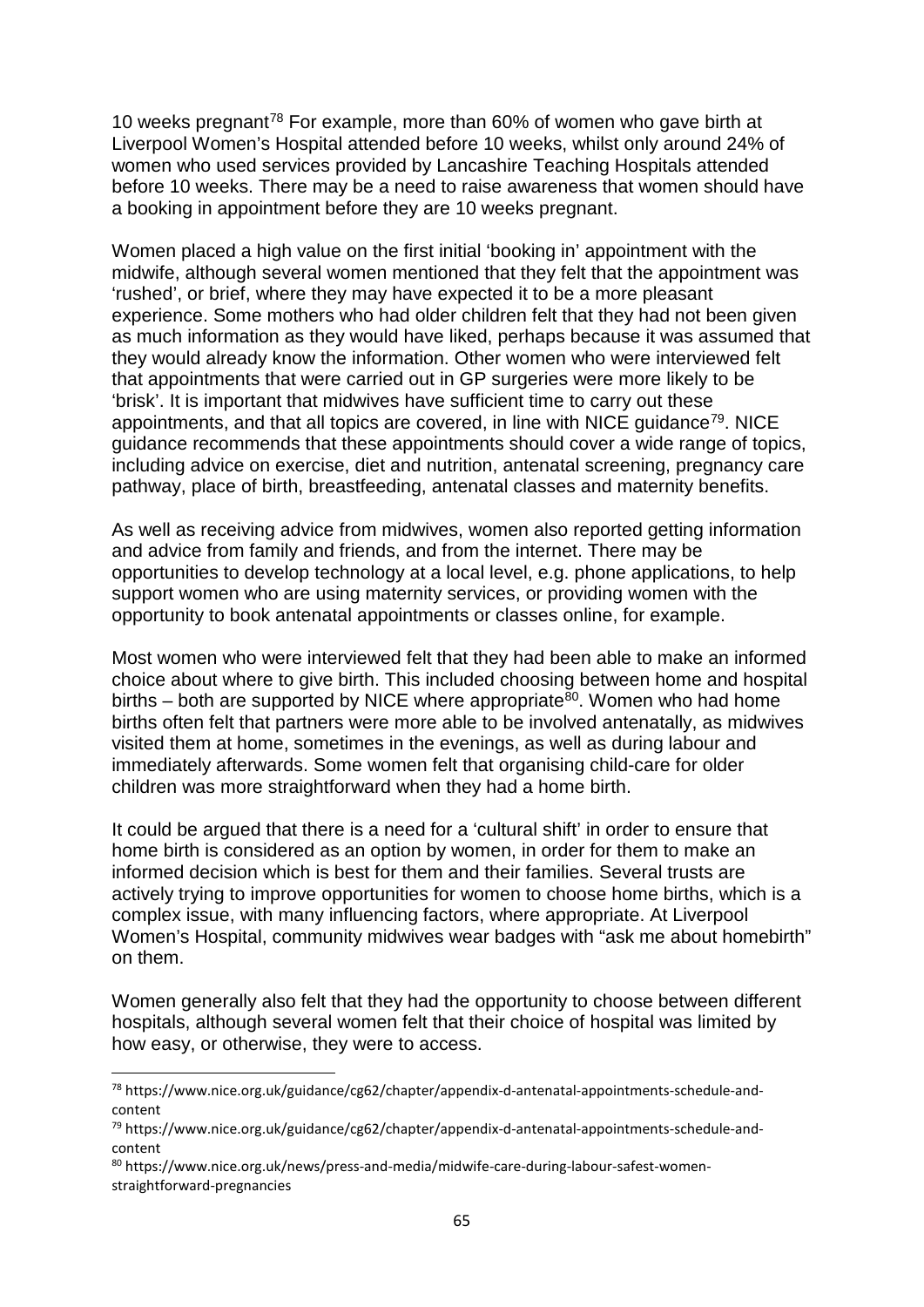Accessing antenatal classes was difficult for some parents who were working, as they were often held during the day on weekdays. Parents who did attend classes valued the opportunity to get to know other parents in antenatal classes, as well as gaining knowledge. Women that we spoke to sometimes felt that their partners' needs could be more fully addressed. Several women suggested that there was a need for further research with fathers/partners, in order to determine how their needs could be met more fully. Where women had used services such as One to One midwives, an independent midwifery provider, they were usually able to have antenatal appointments in their own home, and at times that were convenient for them.

Several women reported phoning the hospital once they were in labour, and being told to stay at home for longer, or going to hospital and being sent home, and in some cases they had felt anxious whilst waiting to be admitted. There may be a need for women to be given more information antenatally about when to go to hospital. Or, women suggested that further support should be available at this time, perhaps in the form of a mobile phone application.

Women who had had a caesarean section said that they would have liked more advice, as well as more practical help following the birth of the baby. They would like more advice on rehabilitation following the caesarean, for example on how soon they can return to activities such as driving or exercising. This was another area where technology such as a mobile phone application could be used to help support families.

Women in most areas that were interviewed felt that visiting hours could be too restrictive -visiting was often restricted to 9am-9pm, or in one case 11am-9pm, which meant that partners would have to leave. Women would have liked them to stay for longer, particularly on the first night after their baby had been born. They would have liked their partners to stay, in many cases because they would have liked their partner to help them care for the baby, particularly if they had had a caesarean, or other interventions such as epidural or episiotomy, for example.

Many women mentioned that they felt midwives were very busy, especially at night, or that there was a need for more midwives, as they would like to have spent more time with the midwife. There is a need for providers to ensure that they conform to safe staffing levels recommended by NICE $81$  - NICE recommends one midwife to each woman during birth.

Midwifery care was organised differently across the area – some women predominantly saw only one midwife, whilst others were seen by different members of a midwifery team. Those who saw one midwife were in general fairly happy with their care, although it is important to note that interviews were conducted with a relatively small group of women. Some women who saw a team of midwives also found positives from the experience, such as being able to speak to midwives with various areas of expertise.

<span id="page-70-0"></span> <sup>81</sup> https://www.nice.org.uk/news/press-and-media/one-midwife-to-each-woman-during-birth-says-nice-insafe-staffing-advice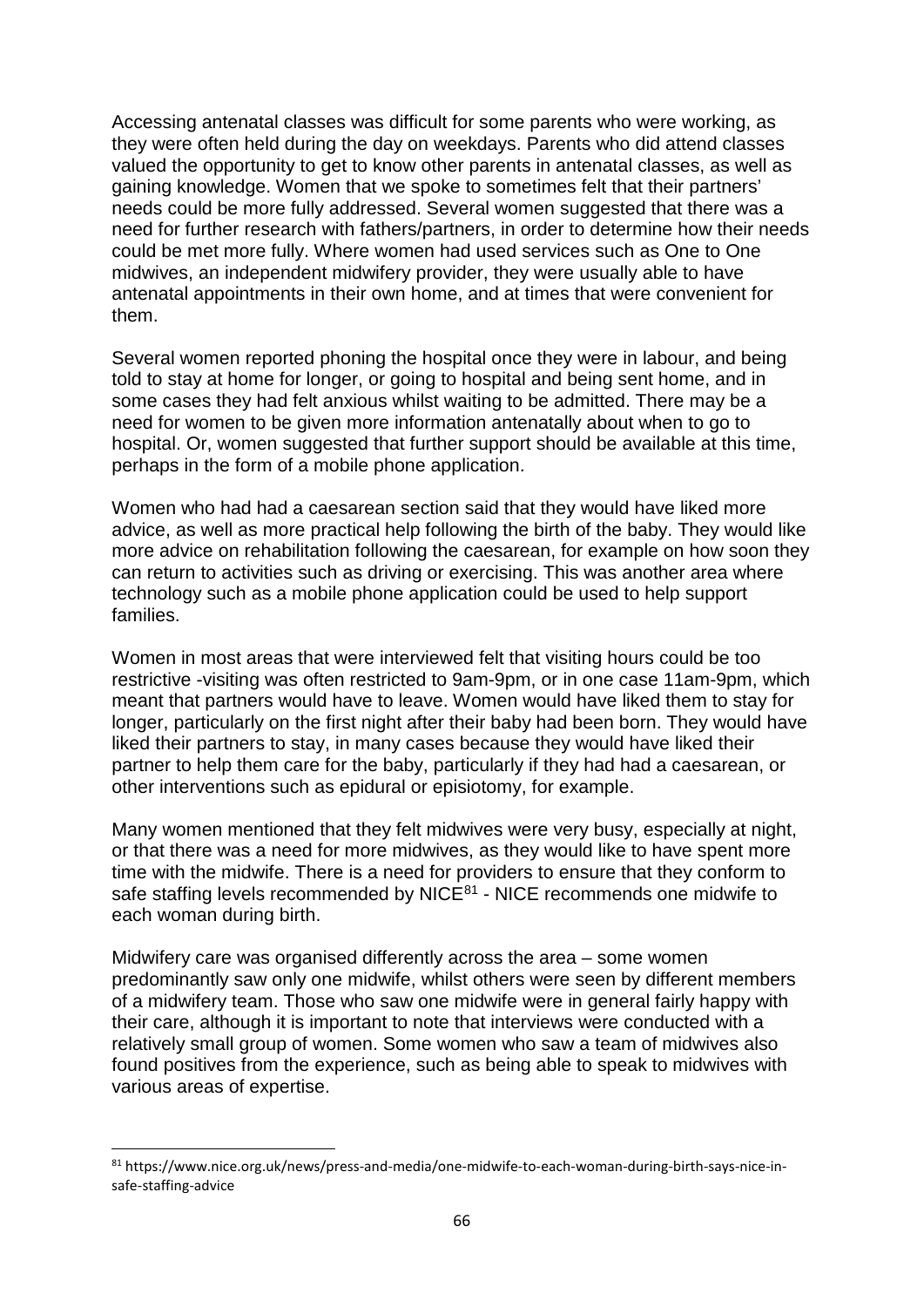Infant feeding was another area where there was a great deal of variation across Cheshire, Merseyside and West Lancashire, and across the different providers of maternity services. For example, around 69% of women who used maternity services provided by Countess of Chester NHS Foundation Trust initiated breastfeeding, compared to 57% at Wirral University Teaching Hospital NHS Foundation Trust, both lower than the England average of around 74%. The definition of initiation is problematic in itself, as it is differently defined by different trusts and organisations. The number of infants who were totally or partially breastfed at 6-8 weeks also varied, from 19.9% for NHS Knowsley CCG, to 52.6% for NHS Eastern Cheshire CCG, compared to the England average of 45.8%.

In the interviews, there was also a great deal of variation in women's experiences of feeding. Many women felt that they had had good support with breastfeeding, particularly from agencies such as Bambis in Liverpool<sup>82</sup>, who would visit them whilst they were in hospital and again once they had been discharged home, although again provision varied according to area, and breastfeeding support services in hospitals were not always available at the weekend. There may be an opportunity to look at the areas where rates of breastfeeding are high, or services are working well, and extend these to other areas, although breastfeeding is affected by a wide range of factors in addition to available services. UNICEF UK Baby Friendly Initiative Standards are available to use when planning services $83$ .

There was variation in a wide range of measures across the area covered by the needs assessment, and there is a need to compare support services, as well as to provide increased support in areas where rates are worse than average. The percentage of women who were recorded as smokers at the time of delivering their baby varied from 8.5% in West Cheshire, to 19.4%, more than double, in Knowsley, for example, compared to the England average of 11.4%.

The interviews were conducted with a relatively small sample of women across the 10 local authority areas, and there is a need for further research with a larger sample. Women interviewed were predominantly white, and, because the interviews were conducted in children's centres, they were more likely to be with women who were already engaging with services. Further research could be carried out with a more diverse group of women, perhaps through recruiting them directly through midwifery services. Further research should also take into account the sociodemographic context of each maternity trust area –trusts have issues specific to the area they serve, for example Liverpool Women's covers an area which includes relatively higher numbers of refugees and asylum seekers. Any changes to services and care needs to be considered in a holistic way for women and families so that any local needs are taken into account, and should also involve consultation with service users. It is important that community services are sufficiently resourced to deliver changes, as the community midwifery service is the hub of many improvements and changes.

<span id="page-71-0"></span><sup>82</sup> http://www.liverpoolwomens.nhs.uk/Our\_Services/Maternity/BAMBIS.aspx

<span id="page-71-1"></span><sup>83</sup> http://www.unicef.org.uk/Documents/Baby\_Friendly/Guidance/Baby\_Friendly\_guidance\_2012.pdf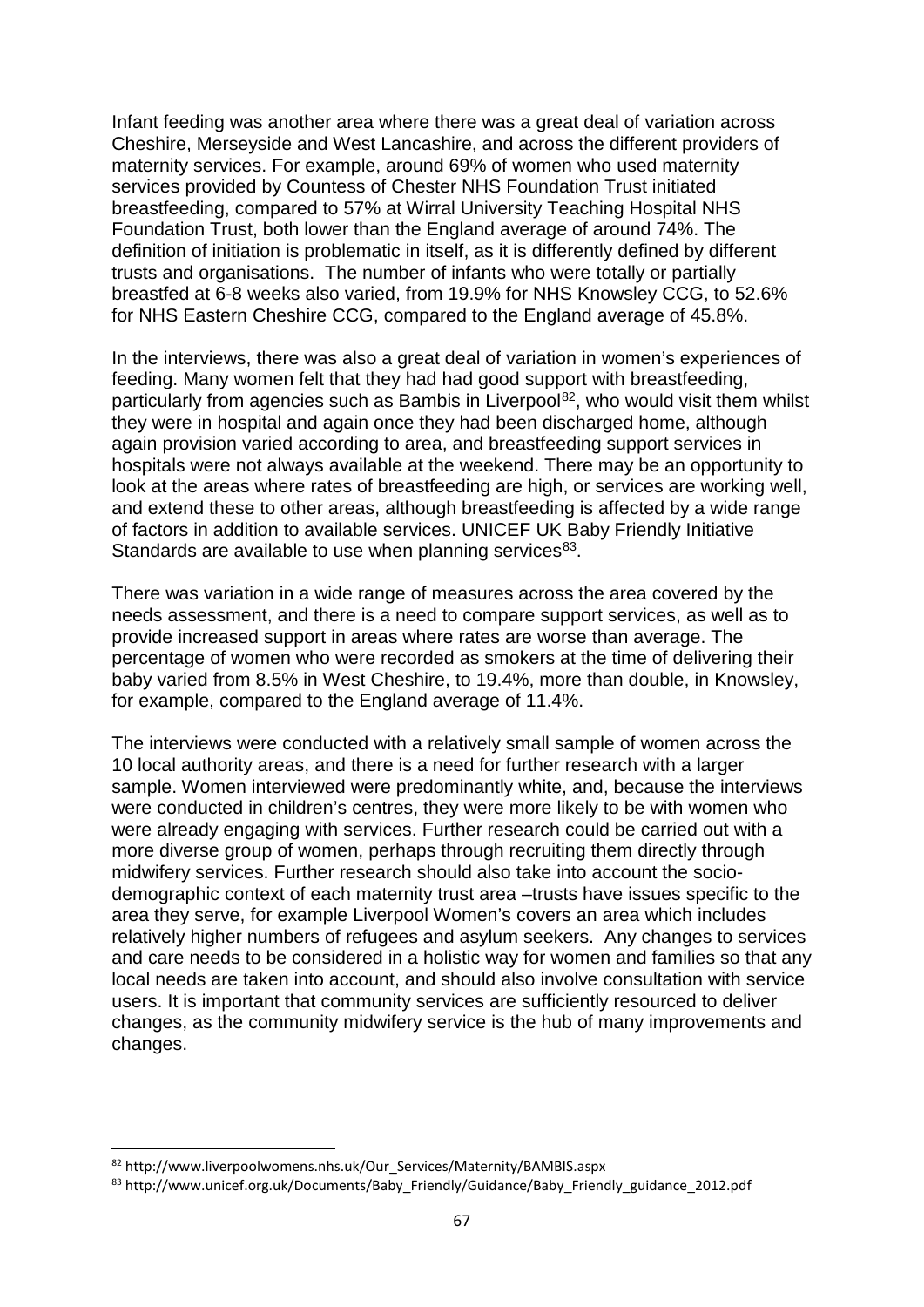## **13. Evidence based recommendations**

The following recommendations have been produced based upon the national and local evidence, as well as best practice of what is effective in improving maternity health care. This needs assessment included a wide range of quantitative data, and 45 interviews with women, but due to time constraints did not include an in-depth review of services that were available across the area.

### **13.1 Recommendations for commissioners;**

- $\triangleright$  Conduct a detailed review of services that are currently available across Cheshire, Merseyside and West Lancashire.
- $\triangleright$  The in depth review of services should also take into account the sociodemographic context of each maternity trust area – it is difficult to generalise results as some trusts have issues specific to the area they serve. Any changes to services and care needs to be considered in a holistic way for women and families, so that any local needs are taken into account.
- $\triangleright$  Ensure the most vulnerable groups who are at increased risk of morbidity and mortality, are identified, and have access to an enhanced level of service.
- $\triangleright$  Facilitate greater involvement of service users in the development and improvement of local services.

### **13.2 Recommendations for acute trusts and midwifery teams;**

- $\triangleright$  Use developing technology in provision of care for example, mobile phone applications to provide information and advice, Twitter and WhatsApp.
- $\triangleright$  Consider co-commissioning family planning and maternity services for a holistic 'family focussed' approach, and address abortion rates where these are higher than the national average.
- $\triangleright$  Look into the reasons why teenage pregnancy rates are high in Merseyside local authority areas, and take steps to address this where appropriate.
- $\geq$  Ensure that women are aware of where to book in when they find out that they are pregnant, and that they are aware of the need to do this as soon as possible. Local information sources and access mechanisms should be available so that women can access maternity services as early as possible in the pregnancy.
- $\triangleright$  Early in the pregnancy, midwives should provide women with information and opportunities to discuss their views on what their options are about where they will give birth, so women are able to discuss this with their families and make an informed choice.
- $\triangleright$  Ensure that parents are able to make informed choices on how they would like to feed their baby, in line with UNICEF UK Baby Friendly Initiative Standards.
- $\triangleright$  Allow sufficient time for the first 'booking in' appointment, and ensure that it covers all relevant topics, even when women already have older children. Lifestyle advice should be provided at this appointment.
- $\triangleright$  Ensure there is flexibility in when parents can attend antenatal classes, offer classes in the evenings and at weekends where possible, to meet the needs of working families.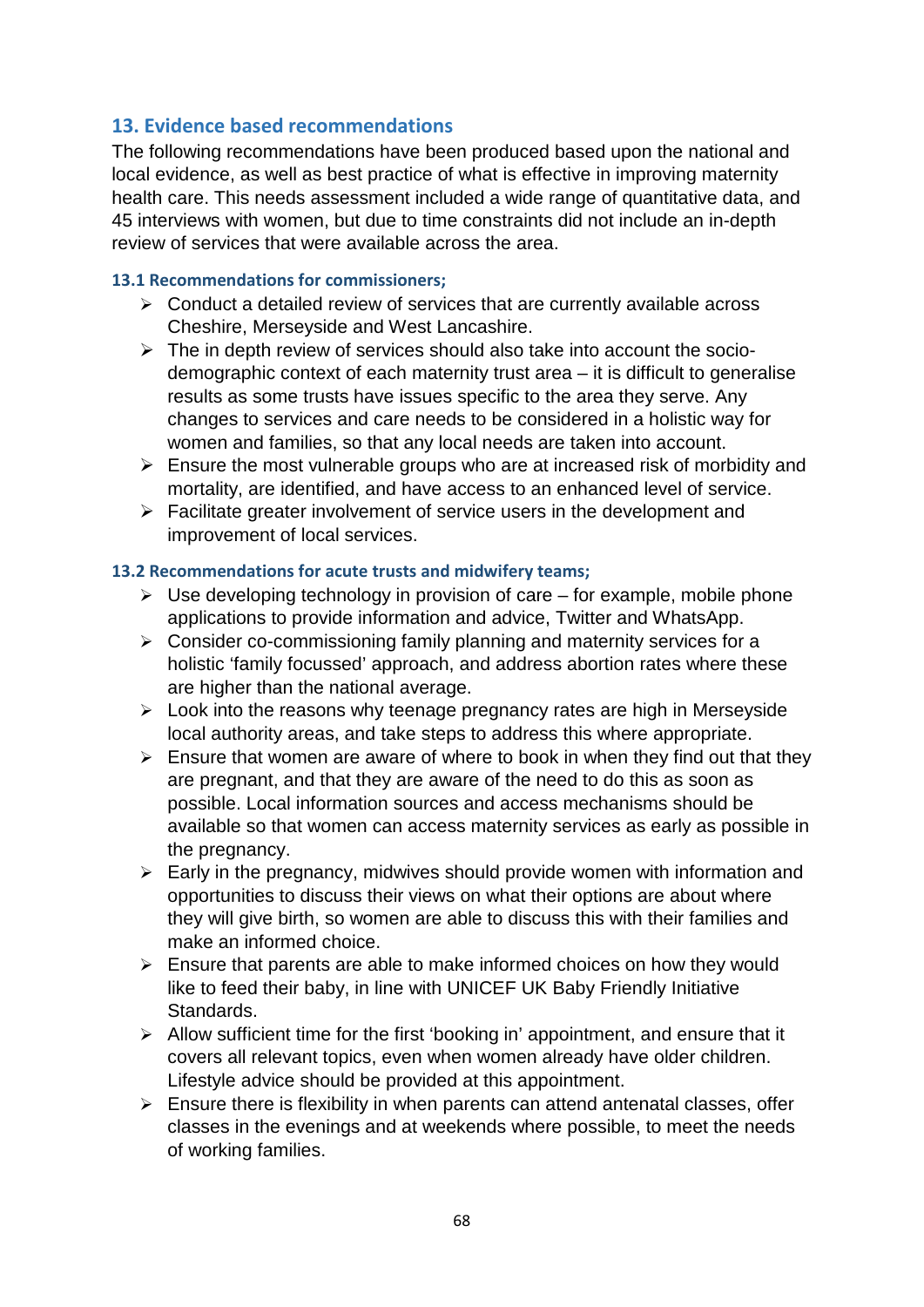- $\triangleright$  At antenatal classes, facilitate interaction between parents, so that they can get to know other parents and access crucial peer support.
- $\triangleright$  Ensure that fathers have adequate opportunities to raise issues that are concerning them, and that they have the advice that they need.
- $\triangleright$  Ensure that all parents are offered adequate advice at all stages of the childbearing continuum, even if they already have older children.
- $\triangleright$  Ensure that the whole family has opportunities to bond following the birth of the baby – this is a crucial time to consider family mental health. Consider more open visiting hours for partners.
- $\triangleright$  Ensure that women know where to access child-care for older children, when they are attending antenatal classes, and when they are in labour.
- $\triangleright$  Ensure that women are supported to understand the labour process and that they know where to access the support that they need when they are in labour, including in the early stages of labour before they are admitted to hospital (if applicable).
- $\triangleright$  Provide parents with sufficient information about the risks and benefits of interventions during labour, so that they are able to make an informed decision.
- $\triangleright$  Provide more information for women who have had a Caesarean section. This might include verbal information from midwives or other relevant health professionals, both before (in the case of a planned caesarean) or after the birth. Consider developing, or signposting women to, an app providing advice, and provide a written pack giving information, although literacy levels must always be taken into account.
- $\triangleright$  If the birth is difficult, provide mental and emotional support.
- $\triangleright$  Ensure that community services are resourced to deliver the above, as the community midwifery service is the hub of many improvements and changes.

### **13.3 Recommendations for University/Champs;**

- $\triangleright$  Conduct interviews with new fathers, to fully understand their health needs, and how well these are met by current provision.
- $\triangleright$  Conduct interviews with midwives, to gain a better understanding on what would help them to carry out their roles.
- $\triangleright$  Facilitate greater emphasis and support for public health issues as part of maternity, and increased awareness of the public health role of the midwife.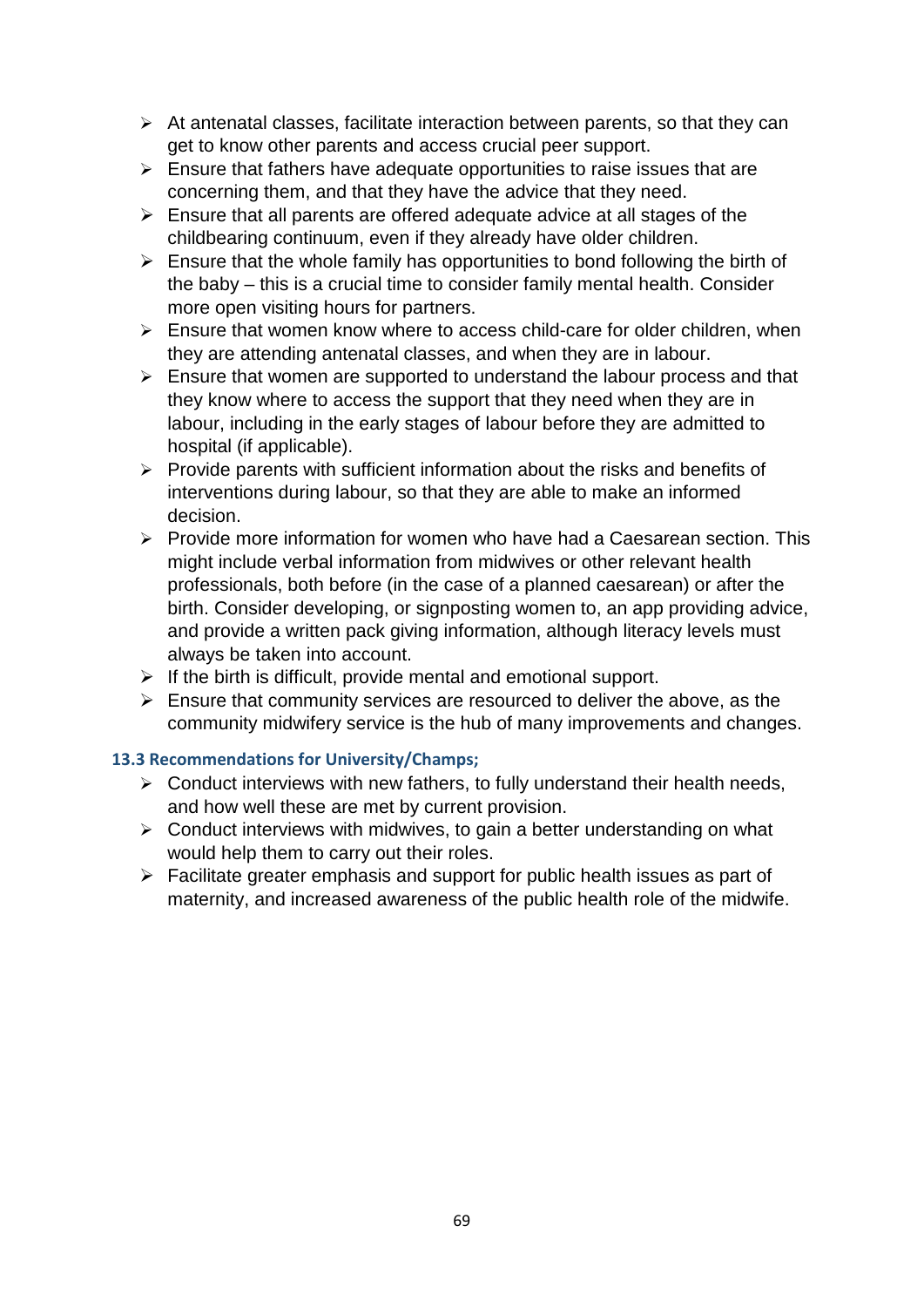#### **14. Conclusion**

In conclusion, the interviews and data show that there is a need for additional breastfeeding support, perhaps by adopting models of good practice from areas where breastfeeding rates are higher. Rates of smoking during pregnancy are higher than the national average in several local authority areas, and it is important that initiatives are put in place in order to address this. Teenage pregnancy rates, as well as abortion rates, which are also higher than the national average in several Merseyside local authority areas, should be addressed. There is also a need to ensure that adequate mental health support is available to both parents during the perinatal period.

The interviews showed that there was a great deal of variation in women's experiences of using maternity services, both across and within local authority areas. Many women were very happy with the care that they had received, although there were several areas suggested for improvement. These included improving access to antenatal classes, ensuring support for women is in place immediately before the birth of their baby, increased support for women who have had a caesarean section, and ensuring that the whole family has adequate opportunities to bond following the birth of the baby.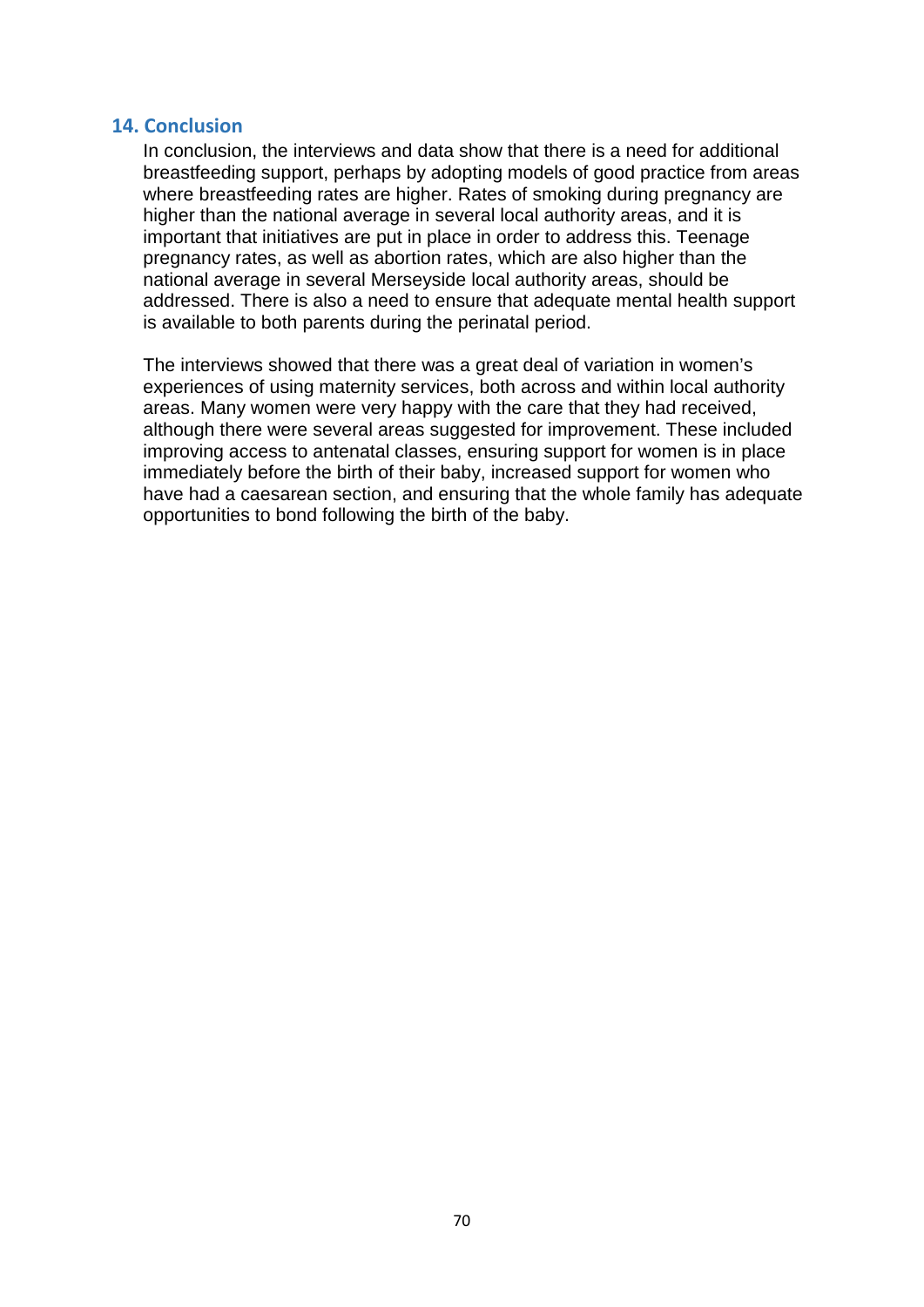# **Appendices Appendix 1: Fertility rates by age group and Local Authority**

| <b>Local authority</b>           | All ages   | <b>Under 18</b> | <b>Under 20</b> | $20-24$ (%) | $25-29$ (%) | 30-34 (%)  | $35-39(%)$ | 40-44 (%) | $45 + (%)$ |
|----------------------------------|------------|-----------------|-----------------|-------------|-------------|------------|------------|-----------|------------|
|                                  |            | (%)             | $(\%)$          |             |             |            |            |           |            |
| <b>Cheshire East</b>             | 4,112      | 36(0.8)         | 180 (4.3)       | 670 (16.2)  | 1,004       | 1263       | 786 (19.1) | 194 (4.7) | 15(0.3)    |
|                                  | (100.0)    |                 |                 |             | (24.4)      | (30.7)     |            |           |            |
| <b>Cheshire West and Chester</b> |            | 48 (1.2)        |                 |             |             |            |            | 144 (3.8) |            |
|                                  | 3,700      |                 | 154(4.1)        | 691 (18.6)  | 983 (26.5)  | 1060       | 656 (17.7) |           | 112(2.8)   |
|                                  | (100.0)    |                 |                 |             |             | (28.6)     |            |           |            |
| Warrington                       | 2,484      | 33(1.3)         | 106(4.2)        | 431 (17.3)  | 700 (28.1)  | 735 (29.5) | 420 (16.9) | 84 (3.3)  | 8(0.3)     |
|                                  | (100.0)    |                 |                 |             |             |            |            |           |            |
| Halton                           | 1,661      | 25(1.5)         | 111(6.6)        | 386 (23.2)  | 504 (30.3)  | 424 (25.5) | 193 (11.6) | $\ast$    | $\ast$     |
|                                  | (100.0)    |                 |                 |             |             |            |            |           |            |
| Knowsley                         | 1,971(100. | 25(1.2)         | 111(5.6)        | 425 (21.5)  | 667 (33.8)  | 521 (26.4) | 196 (9.9)  | $\ast$    | $\ast$     |
|                                  | 0)         |                 |                 |             |             |            |            |           |            |
| Liverpool                        | 5,942      | 80(1.3)         | 313(5.2)        | 1,243       | 1,801       | 1,632      | 764 (12.8) | 177 (2.9) | 12(0.2)    |
|                                  |            |                 |                 |             |             |            |            |           |            |
|                                  | (100.0)    |                 |                 | (20.9)      | (30.3)      | (27.4)     |            |           |            |
| Sefton                           | 2,795      | 35(1.2)         | 120(4.2)        | 560 (20.0)  | 819 (29.3)  | 759 (27.1) | 420 (15.0) | 112 (4.0) | 5(0.1)     |
|                                  | (100.0)    |                 |                 |             |             |            |            |           |            |
| <b>St.Helens</b>                 | 2,131      | 46(2.1)         | 148 (6.9)       | 484 (22.7)  | 607 (28.4)  | 543 (25.4) | 294 (13.7) | $\ast$    | $\ast$     |
|                                  | (100.0)    |                 |                 |             |             |            |            |           |            |
| Wirral                           | 3,816(100. | 62(1.6)         | 216 (5.6)       | 831 (21.7)  | 1,037       | 1,016      | 577 (15.1) | 134(3.5)  | 5(0.6)     |
|                                  | O)         |                 |                 |             | (27.1)      | (26.6)     |            |           |            |
| <b>West Lancs</b>                | 1,168      | 14(1.2)         | 56 (4.7)        | 239 (20.4)  | 320 (27.3)  | 313(2.6)   | 189 (16.2) | 47 (4.0)  | 4(0.3)     |
|                                  | (100.0)    |                 |                 |             |             |            |            |           |            |
|                                  |            |                 |                 |             |             |            |            |           |            |
| England                          | 694,24(100 | 8,583(1.2)      | 31,566          | 124,531     | 192,183     | 206,788    | 110,325    | 26,941    | 1,907(0.2) |
|                                  | .0)        |                 | (4.5)           | (17.9)      | (27.7)      | (29.8)     | (15.8)     | (3.8)     |            |